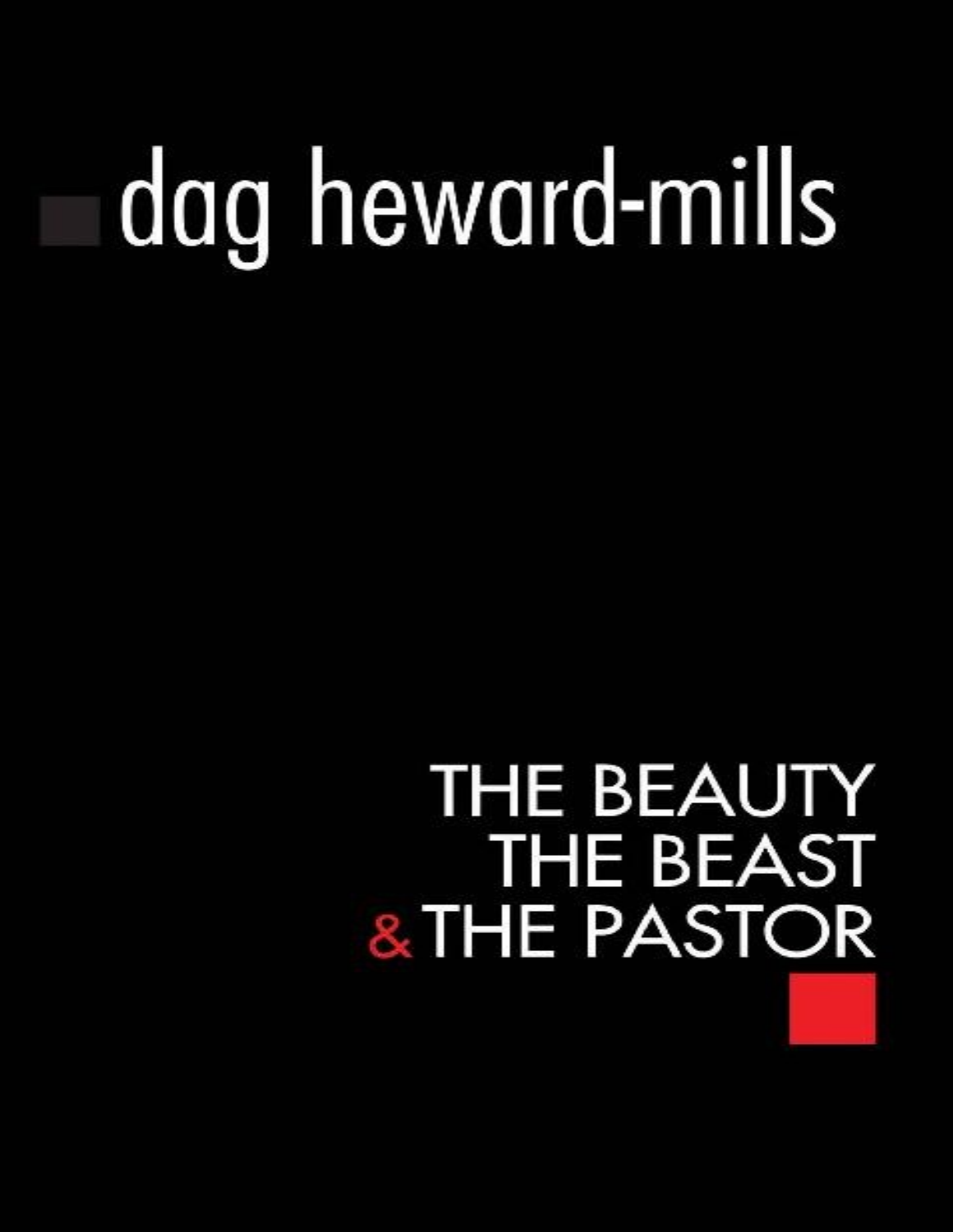Unless otherwise stated, all Scripture quotations are taken from the King James Version of the Bible.

THE BEAUTY, THE BEAST AND THE PASTOR EXCERPTS FROM: JOHN WESLEY, INTO ALL THE WORLD, BY JOHN TELFORD (BELFAST, **N<sup>O</sup> RTHERN IRELAND: AMBASSADO <sup>R</sup> PUBLICATIO NS,1999) USED BY PERMISSIO <sup>N</sup>**

Copyright © 2017 Dag Heward-Mills

First published 2017 by Parchment House

#### **1st Printing 2017**

Find out more about Dag Heward Mills at: Healing Jesus Campaign Email: evangelist@daghewardmills.org Website: www.daghewardmills.org Facebook: Dag Heward-Mills Twitter: @EvangelistDag ISBN : 978-1-68398-193-0

All rights reserved under international copyright law. Written permission must be secured from the publisher to use or reproduce any part of this book.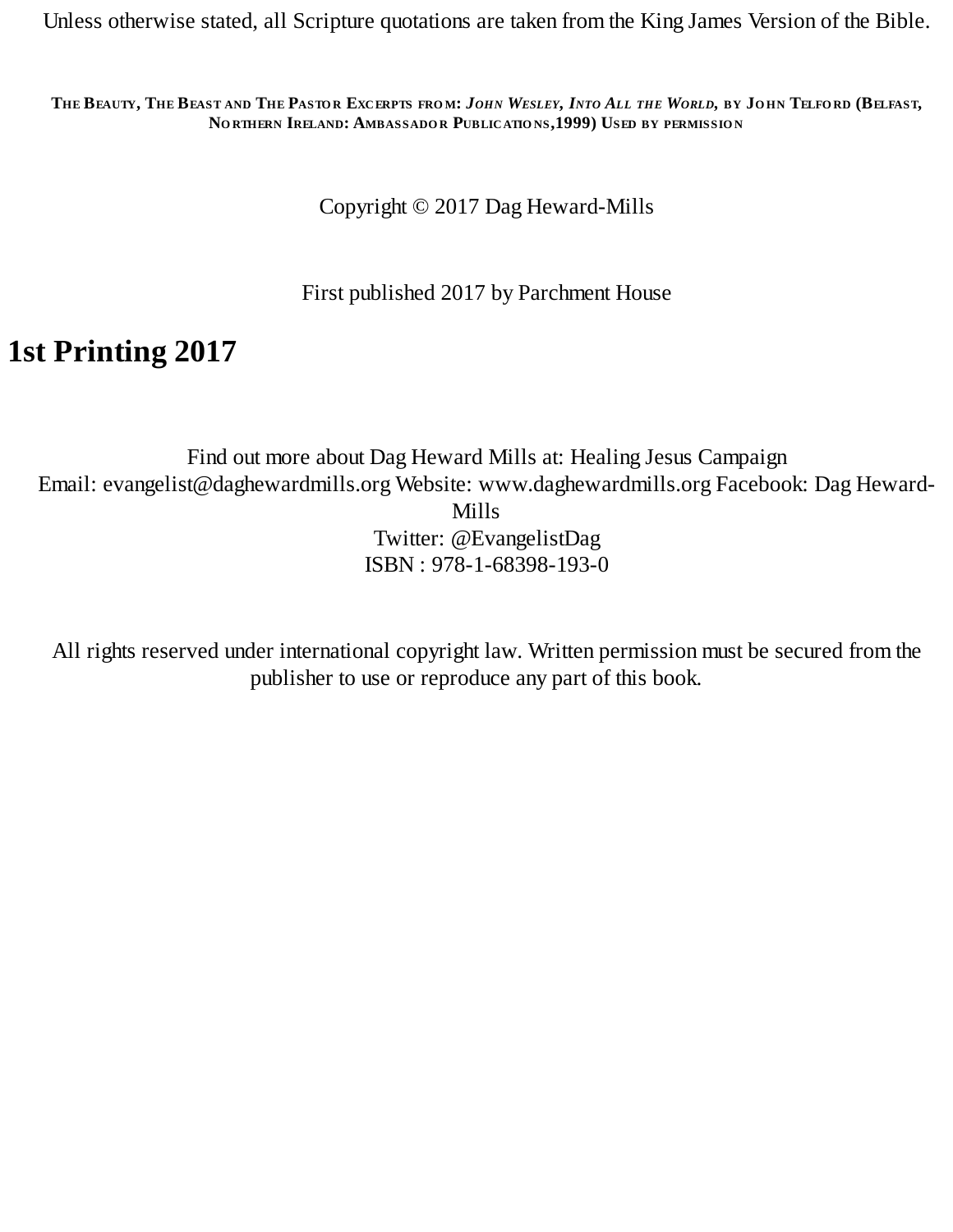#### **Contents**

SECTION 1: [WARNINGS](#page-5-0)

- Chapter 1: Warning: Ministry [Marriages](#page-6-0) are Different from Ordinary Marriages
- Chapter 2: Warning: The Balance of Power Changes in Ministry [Marriages](#page-12-0)
- Chapter 3: [Warning:](#page-15-0) A Warning from the Bible
- Chapter 4: [Warning:](#page-20-0) A Warning from History
- Chapter 5: Warning: Terror [Warnings](#page-26-0) from Solomon
- Chapter 6: Warning: Women Can Be Used As [Weapons](#page-29-0)
- Chapter 7: [Warning:](#page-32-0) Some People Are Married to Devils
- Chapter 8: Warning: Beware of the Error of [Elevating](#page-36-0) Wives
- Chapter 9: [Warning:](#page-38-0) There is a Woman in the Basket
- SECTION 2: TYPES OF [MARRIAGES](#page-41-0)
- Chapter 10: Why Pastors Paint a Picture of [Perfection](#page-42-0)
- Chapter 11: Category 1, Category 2, Category 3 [Marriages](#page-46-0)
- Chapter 12: The Devoted [Husband](#page-52-0) (A1)
- Chapter 13 :The "Fend for [Yourself"](#page-55-0) Husband (X5)
- SECTION 3: THE BEASTS OF [MARRIAGE](#page-57-0)
- Chapter 14: Stages of [Deterioration](#page-58-0) of Nice Marriages
- Chapter 15: What it Means to be Married to a Perfect [Pretender](#page-62-0)
- Chapter 16: What it Means to be [Married](#page-65-0) to A Silent Beauty
- Chapter 17: What it Means to be [Married](#page-67-0) to A Wild Cat
- Chapter 18: What it Means to be [Married](#page-71-0) to Jezebel
- Chapter 19: What it Means to be Married to A Poor [Performer](#page-78-0)
- Chapter 20: What it Means to Be Married to An [Unmotivated](#page-83-0) Asexual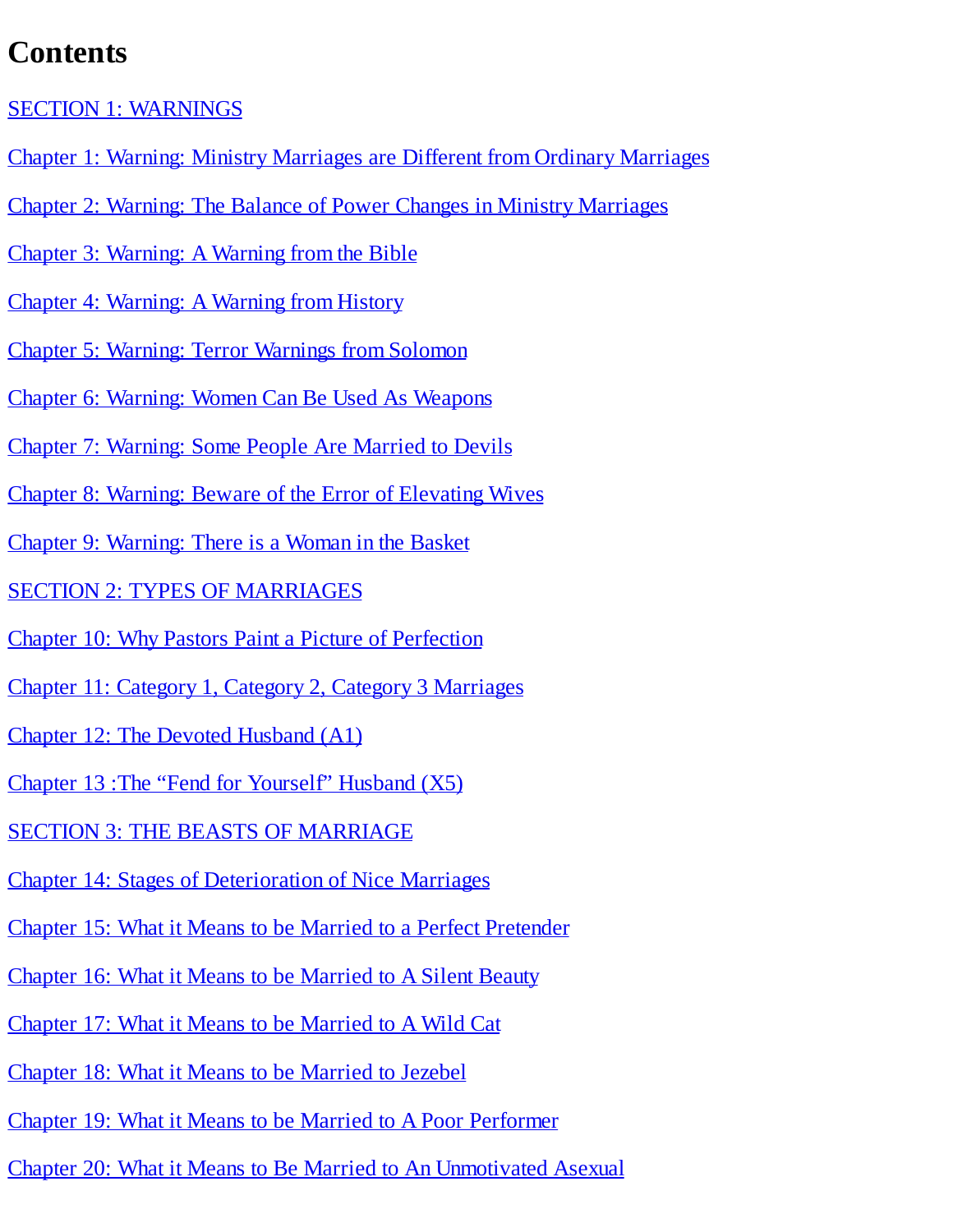- Chapter 21:What it Means to be Married to A [Quarrelsome](#page-88-0) Queen
- Chapter 22:What It Means to be Married to A [Relentless](#page-92-0) Accuser
- Chapter 23:What it Means to be Married to The [Unyielding](#page-100-0) Opposer
- Chapter 24:What it Means to be Married to a [Loveless](#page-103-0) Oldie
- Chapter 25: What it Means to be Married to The Uncaring [Independent](#page-105-0)
- Chapter 26: What it Means to be Married to A [Divorce-Prone](#page-108-0) Beauty
- Chapter 27: What it Means to be [Married](#page-111-0) to The Patient
- Chapter 28: What it Means to be [Married](#page-117-0) to A Combo
- SECTION 4: [OVERCOMING](#page-119-0) IN MINISTRY AND MARRIAGE
- Chapter [29:Overcome](#page-120-0) in Your Marriage by Fighting to Survive
- Chapter 30: [Overcome](#page-122-0) in Marriage by Blocking Five Specific Attacks
- Chapter 31: Overcome in Marriage by Blocking Out the [Possibility](#page-124-0) of Divorce
- Chapter [32:Overcome](#page-125-0) in Marriage by Hard Decisions
- Chapter 33: [Overcome](#page-127-0) in Your Marriage by the Power of a Mordecai
- Chapter 34: [Overcome](#page-129-0) in Your Marriage by the Wisdom of Naomi
- Chapter 35: Overcome in Marriage by [Separation](#page-132-0)
- Chapter 36: Overcome in Marriage by [Acceptance](#page-136-0) and Suffering
- Chapter 37: [Overcome](#page-138-0) in Your Marriage by the Wisdom of Paul
- Chapter 38: [Overcome](#page-141-0) in Your Marriage by Receiving the Prophetic Message of Your Marriage
- Chapter 39: Why Some Pastors Are [Divorced](#page-145-0)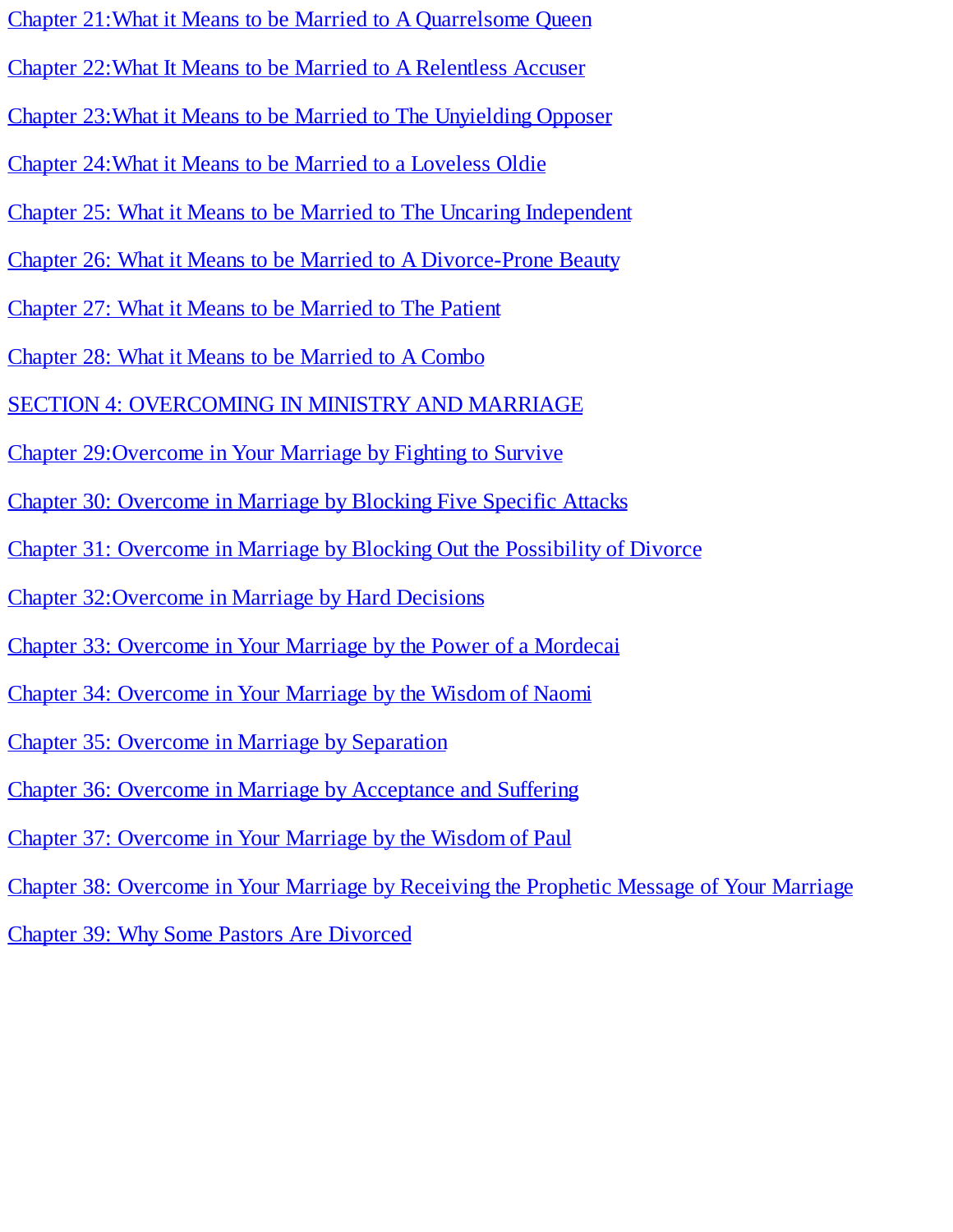#### **Dedication**

I dedicate this book to you, my wife Adelaide. You are my first love and my only love! If I were to live my life again I would choose you! When I look around, I cannot find anyone nicer or better than you! Thank you for your unique blend of softness and spirituality! It's been worth living with you! Thank you for everything!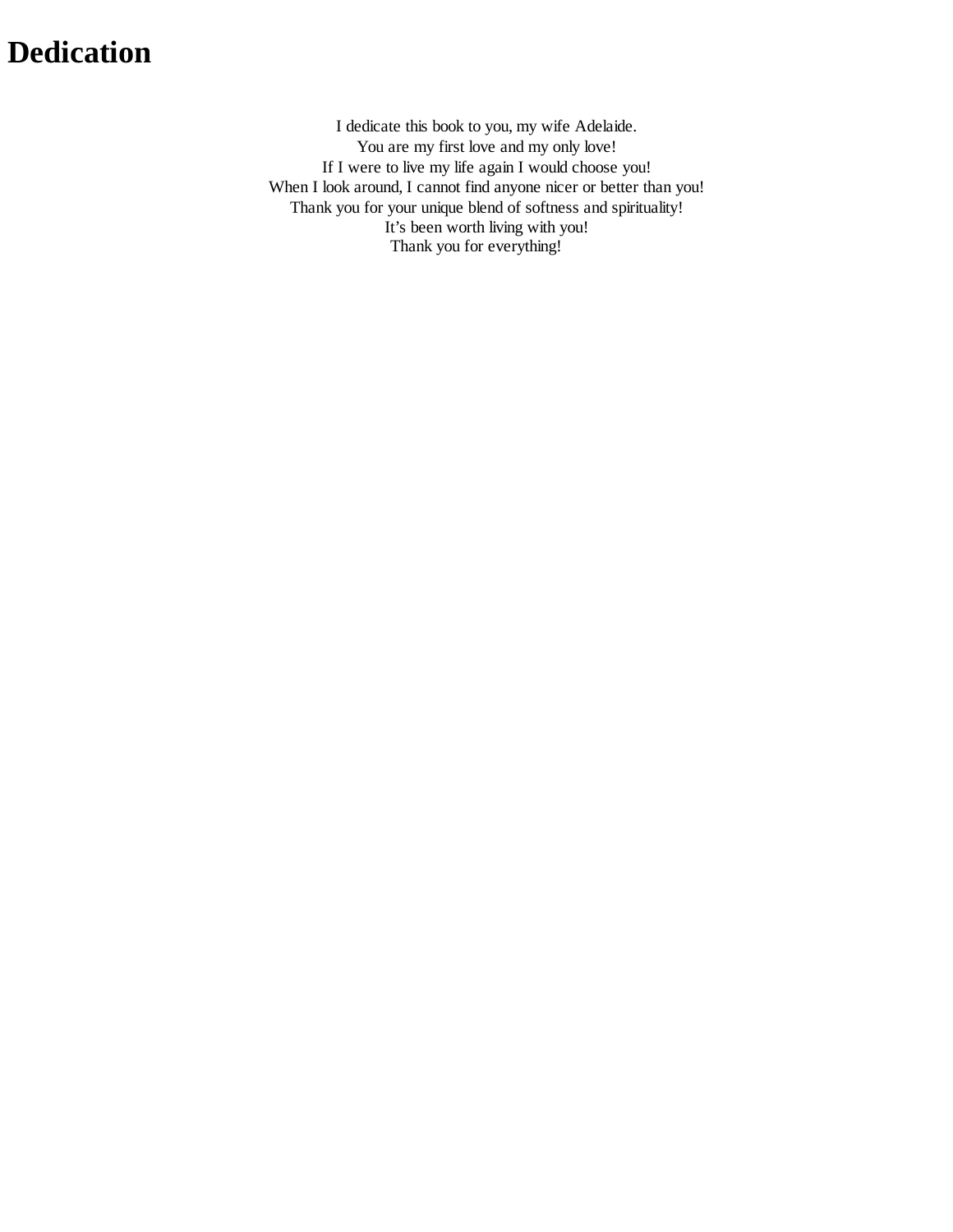### **SECTION 1:**

## <span id="page-5-0"></span>**WARNINGS**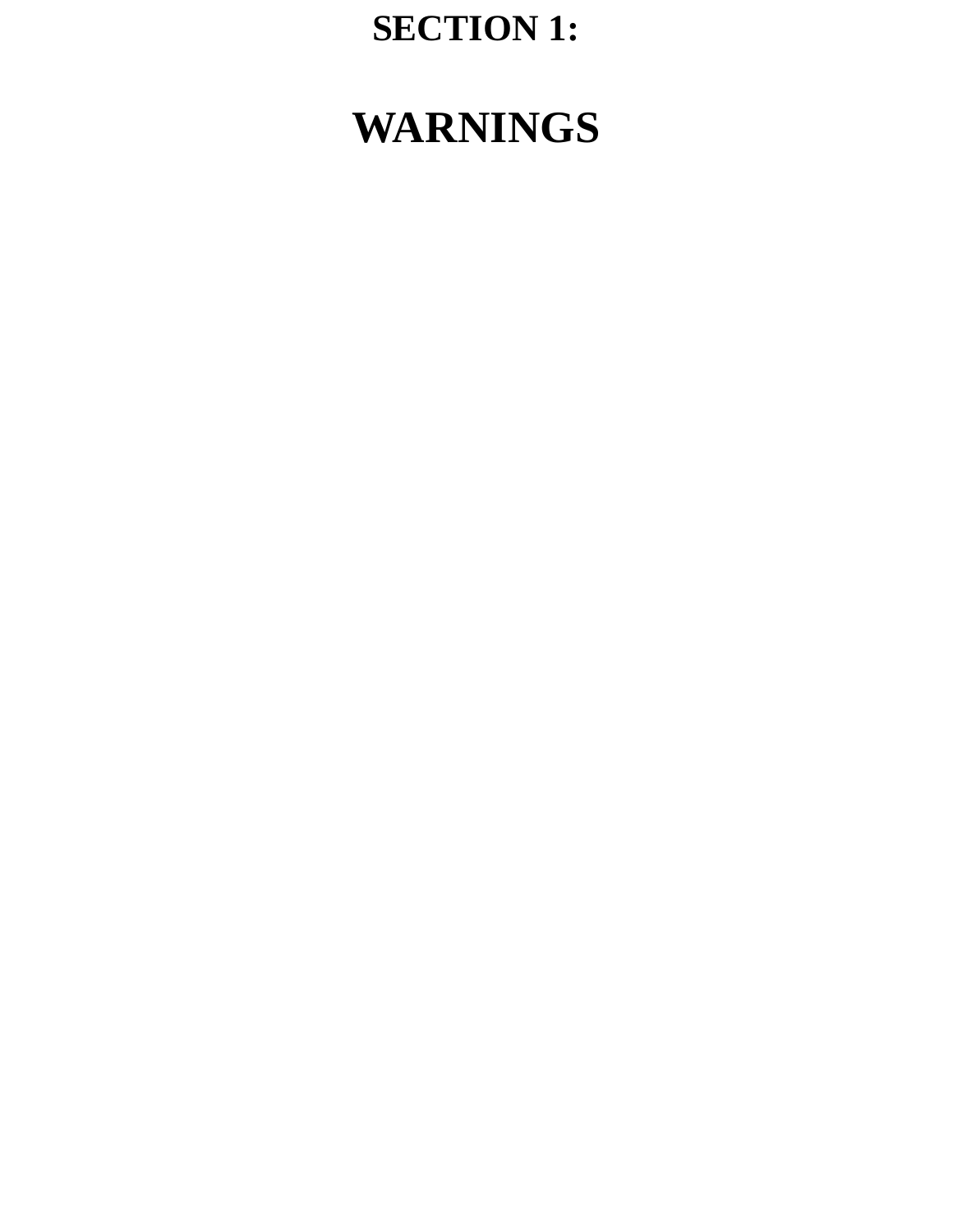## <span id="page-6-0"></span>**Warning: Ministry Marriages are Different from Ordinary Marriages**

**Have ye forgotten the wickedness of your fathers, and the wickedness of the kings of Judah, and THE WICKEDNESS OF THEIR WIVES, and your own wickedness, and THE WICKEDNESS OF YOUR WIVES, which they have committed in the land of Judah, and in the streets of Jerusalem?**

**Jeremiah 44:9**

This book does not apply to you if you are not a pastor.

Do not continue to read this book if you are not a pastor.

If you are not a pastor please stop here!

If you are not a pastor and you continue reading you will criticize things you do not understand.

If you are not a pastor, please get another book on marriage. There are many good books on marriage that will help your life greatly. If you need information on how to get a good book on marriage, please ask at the nearest bookshop.

It is a blessing to have a good marriage and I am aware of many great and good marriages that are marvellous blessings. What are some of the blessings of a great marriage?

1. **A good marriage is a blessing because two are better than one.** There are many scriptures that attest to this fact.

Two are better than one; because they have a good reward for their labour. For if they fall, the one will lift up his fellow: but woe to him that is alone when he falleth; for he hath not another **to help him up.**

**Again, if two lie together, then they have heat: but how can one be warm alone? And if one prevail against him, two shall withstand him; and a threefold cord is not quickly broken.**

**Ecclesiastes 4:9-12**

2. A good marriage is a blessing because a married couple can do ten times as much as a single **person.**

**How should one chase a thousand, and two put ten thousand to flight, except their Rock had sold them, and the Lord had shut them up?**

**Deuteronomy 32:30**

**3. A good marriage is a blessing because a married man has great favour with God.**

**Whoso findeth a wife findeth a good thing, and obtaineth favour of the Lord.**

**Proverbs 18:22**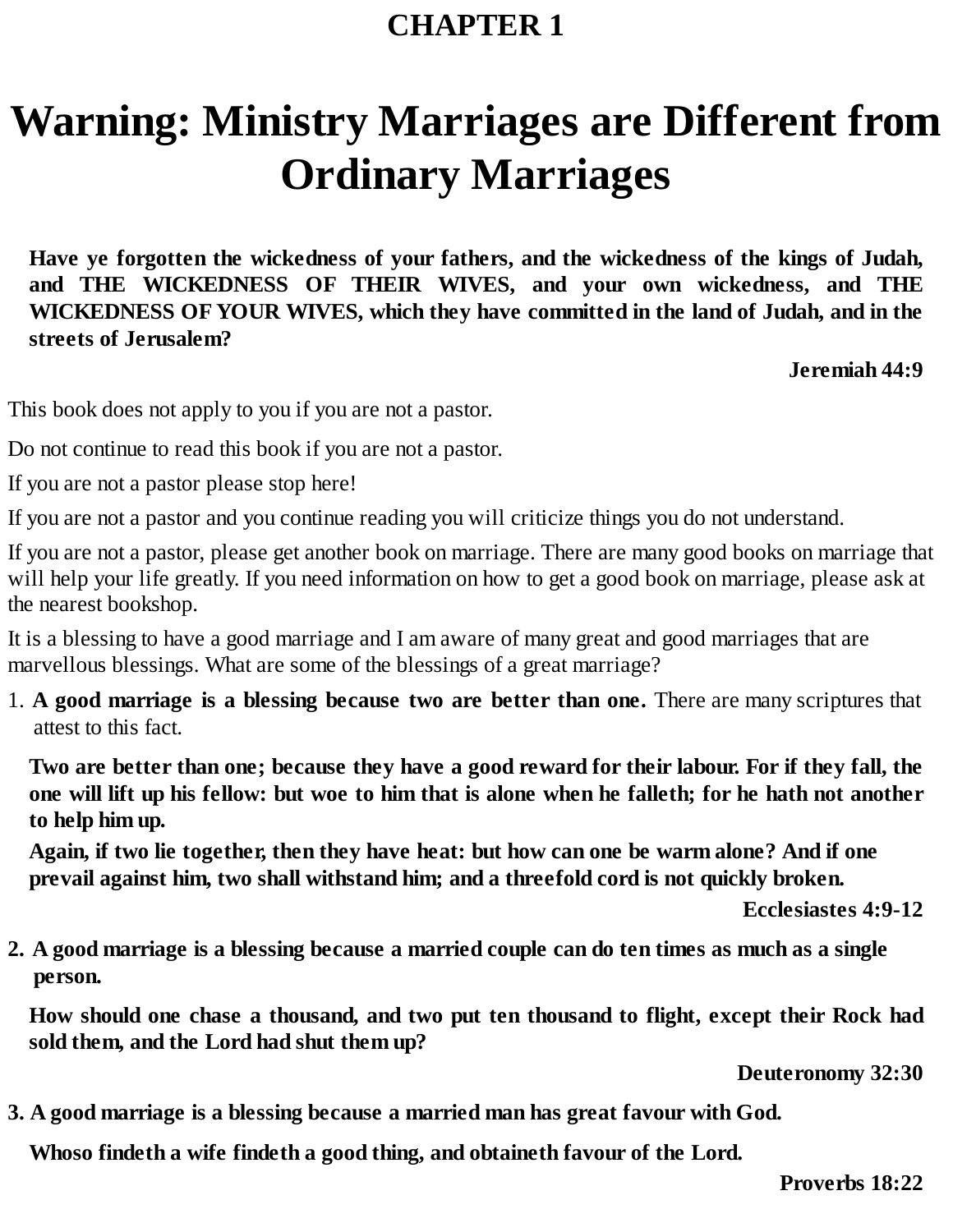Even though a good marriage is a great blessing, there are many different types of marriages. Not all marriages end up achieving the aim of being a blessing to the couple.

"Counterfeit" marriages only exist because there are real and good marriages.

This book is about certain types of marriages that do exist. This is a book for pastors and their marriages and NOT for ordinary Christians or non-believers. A large part of this book will not apply to you if you are not a pastor or a pastor's wife.

Many books on marriage make pastors feel that they are married to the wrong person because their marriages are not as nice sounding as the author's.

Then they become shocked when they hear that pastors with such apparently fantastically good marriages are getting divorced.

This is not a book about normal marriages. This book is *not* a balanced two-sided discussion on marital issues. I could indeed write a book about both husbands and wives. I could also write a book about how to have a successful marriage. I could even write a book about how to overcome the various problems that couples face in marriage. However, I am not doing that in this volume. I have chosen to write a book on a topic that is not usually discussed.

This book is about the wickedness of wives. I am writing this book about the wickedness that is submerged beneath the beauty of many wives. If you are looking for a good book on marriage, please find another book, as this is not that book. This book is about the beauty, the beast that is in some pastors' wives and the struggles that pastors have with them. Many pastors marry beauties! But many beauties are also beasts!

I am aware that most people would be afraid to suggest that kind and gentle-looking wives could have any wickedness in them. As I said, I am not intending to have a balanced, two-sided discussion on marriage. If you want a balanced discussion about the good and bad sides of men and the good and bad sides of women, please stop reading now. This is a book about the wickedness of wives, especially the wickedness of some Christian wives and some ministers' wives.

The prophet Jeremiah lamented about the wickedness that wives had committed in Judah and in Jerusalem. These wives were not unbelieving wives but wives that belonged to the house of Israel. The wickedness of the wives that Jeremiah spoke of was the wickedness of idolatry and rebellion against God. The wickedness I am writing about is also about the rebellion of some ministers' wives against God's word.

This, indeed, is a book for ministers and their wives. This is a book that describes some of the experiences that devoted Christians and men of God experience in their marriages. This book is in fact about marital situations that ministers find themselves in, but are unable to talk about.

#### **But and if thou marry, thou hast not sinned; and if a virgin marry, she hath not sinned. Nevertheless SUCH SHALL HAVE TROUBLE in the flesh: but I spare you.**

#### **1 Corinthians 7:28**

Paul prophesied that those who marry would have trouble in the flesh. Perhaps that is why he did not marry. And by the way, I have not written this book because I do not know any negative things about men. I do! Also, I have not written this book because I want to write negative things about women. I believe so much in the ministry, the anointing, the wisdom and the role of women that I have appointed and promoted many women in ministry. I do not know anyone who has identified and appointed more women as pastors than I have, although I am sure there are others.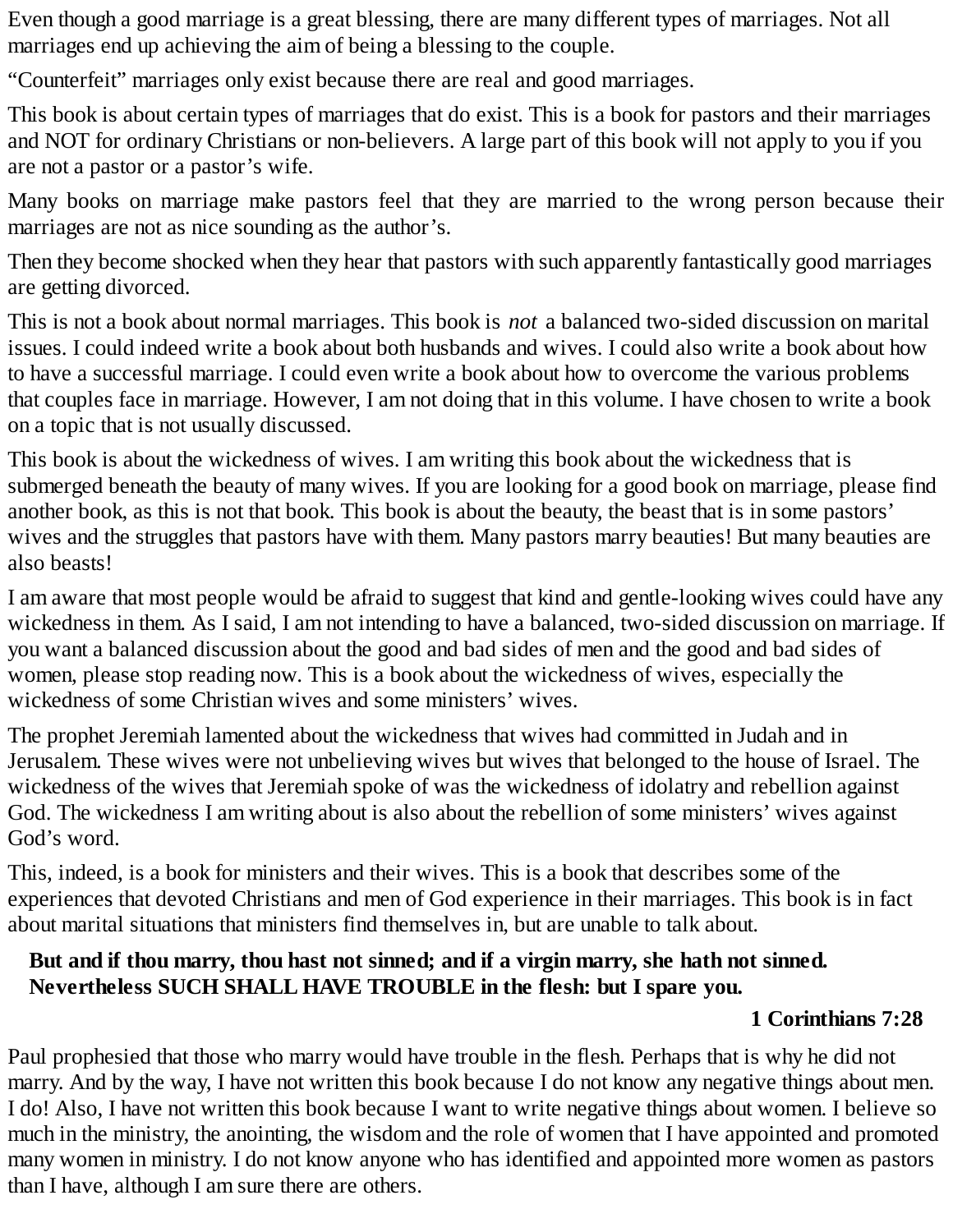As you read on, you may wonder why I do not balance the bad sides of women with the bad sides of men. The reason is simple; that is not the aim of this book! If I were to write about the terrible sins of men in marriage, I would completely miss the message God has given me. If I were to do that, this book would be far bigger than it is and people like you, who do not read much, would not even attempt to read it.

This book is intended to explain some of the mysterious roles women have played in the lives of ministers. We praise our women and are grateful for their role in marriage and ministry. Without the help of women, we would not achieve much in the work of God. I believe that one of the secrets of church growth is to work with women and give them prominence.

Women are praised but little is said about their negative ways, because every one is afraid to look bad or sound as though they have any difficulties in their marriage. But I would not like to keep back anything that may be profitable to you.

#### **… I kept back nothing that was profitable unto you, but have shewed you, and have taught you publicly, and from house to house,**

#### **Acts 20:20**

The beauty is real but the beast is also real! Little is said about the destructive role of women in ministry. Our Book, the Bible, is not silent on the role of women in the destruction of this world. Through Eve, Adam's life and ministry were destroyed. Through Eve, the whole human race has been sent into darkness and difficulty.

There are many pastors who are in distress, in darkness and in difficulty through their beautiful well made-up wives.

The reason for this book is to help give the real picture about what some people are experiencing.

Another reason for this book is to help those who are about to choose a "beauty". It is important for them to know that their "beauty" can easily turn into a "beast"! Hopefully, this book will also help all beautiful women not to turn into beasts!

When John Wesley was still single, he fell ill and stayed with a lady who later became his wife. He described how beautiful, how pleasant and how nice she was. Her words were memorable! Her tone was soft! John Wesley was drawn uncontrollably to her comforting love! In his words, Molly, his future wife gave him all the assurances he ever needed. He described her kind of love as intense! He spoke about her "inviolable affection". This English word (inviolable) goes even beyond my ability to interpret. *Eiii!* Inviolable affection! I wish to quote from John Wesley, when he first met his "beauty", his "beloved" Molly (before he married her).

John Wesley said, "I HAD ALL THE ASSURANCES WHICH WORDS COULD GIVE, OF THE MOST INTENSE AND INVIOLABLE AFFECTION."

But one day, after years of marriage he used completely different words to describe her. His beauty had become a beast. One day, his wife was leaving home and embarking on a journey. This is the woman he spoke of having intense inviolable affection for. He said to her as she went out of the door: "I HOPE I NEVER SEE YOUR WICKED FACE AGAIN."

"I hope I never see your wicked face again" was the wish of John Wesley after he had experienced the "beast" in his "beauty". This is a classic example of the pastor who marries a beauty who turns into a beast!

Indeed, this book is also intended to strengthen the arms of those who are deeply embedded in irreversible marriage situations. I hope that this book will help to prevent ministers from divorcing by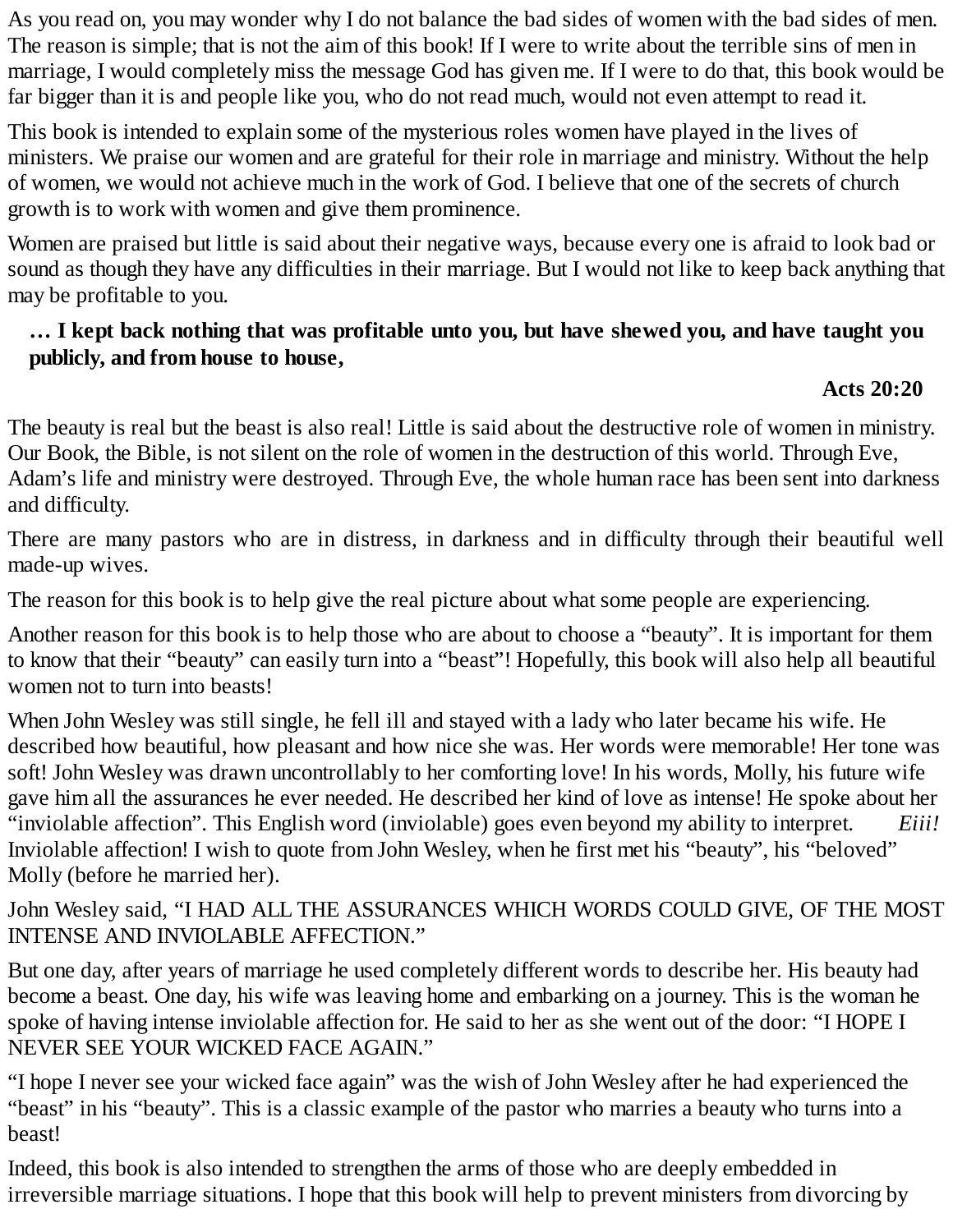giving them an understanding of what they are actually experiencing.

I am sure many people will identify things in this book that they can relate with. Use the knowledge, the understanding and the wisdom that you receive from these words to fight the good fight of faith. Marriage is one of the tests we face and we must succeed in it! For some people, marriage is the greatest comfort they will ever have! For some people, marriage is the greatest cross they will ever bear! Some people have excellent marriages. But not all ministers have a good experience or a good story to tell about marriage. Indeed, there are many ministers who would describe their marriage as a battle.

Many great men of God speak about their "excellent marriages" in such a way that intimidates and confuses other Christians and pastors. When other ministers hear their descriptions of their marriages, they shrink away. "Wow," they say to themselves, "I dare not discuss my marriage situation with these blessed ones." (This also happens when pastors attend pastors' conferences and hear fantastic stories about mega churches that have thousands of members.) Most ordinary pastors feel intimidated because they do not have thousands of members attending their churches.

Pastors hear amazing statements from these picture-perfect marriages:

"My wife is the most beautiful woman in the world."

"I owe my life and my ministry to my wife!"

"I don't know where I would be without my wife!"

"There would be no 'me' without 'you'!"

"There is none like you! No one else can touch my heart like you do!"

"I cannot go anywhere without my wife!"

My wife is my greatest assistant, partner and support!"

"I have never quarrelled with my wife before!'

"I tell my wife, 'I love you' ten times every day!"

"I cannot imagine living for even one day without my wife!"

"My wife and I sleep in each other's arms every night!"

"My wife is my closest friend in this world!"

"Whenever I miss my wife, I kiss her picture. But when I see her, I kiss the real thing!"

"My wife is the most beautiful lady in the whole world, my soul mate, my life partner, my friend, my joy, my darling and my heartthrob!"

"If marks were being given for good marriages, I would get 99 per cent!'

Wow! These are wonderful statements! I wish everyone would be able to say all the things above. These are exactly the kinds of marriages we need if we are to succeed in the ministry.

But this is not the experience that all married ministers have! How do I know? I know because I have been in the ministry for many years and I know thousands of pastors. I also know this for a fact because of the rate of divorce amongst pastors. Many ministers have made the statements above, portraying pictures that depict the greatest love of all, only to announce later that they were getting divorced.

For some people, the opposite of all these statements may be more true. There are some pastors who would prefer to say things like:

"My wife is the most beautiful woman in the world, but it is not easy to live with her!'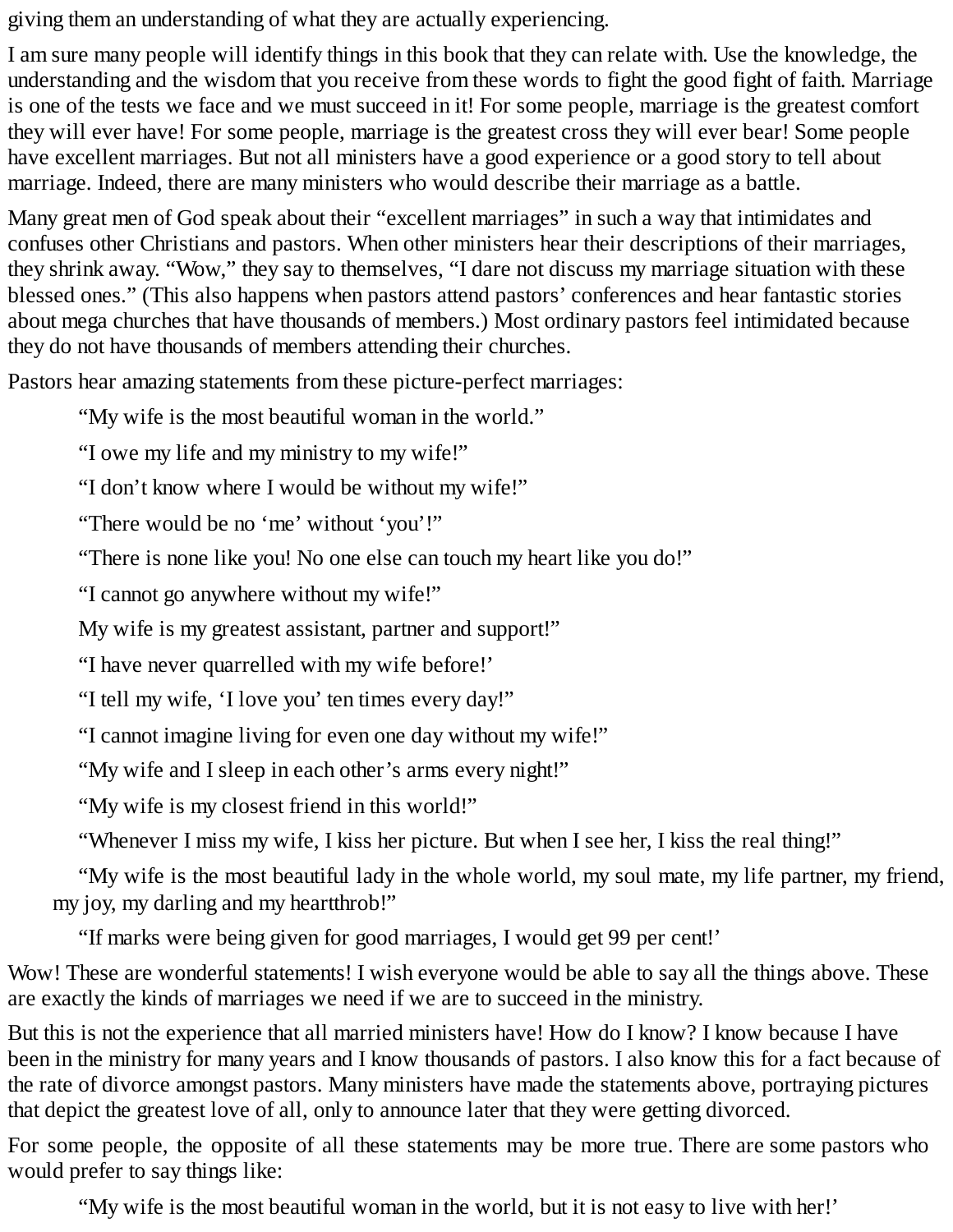"I wish I could be delivered from my wife!"

"My wife is the greatest opposer of my life and ministry."

"My wife is the greatest accuser and tormentor of my life!"

"We have not had sex for several months!"

"My wife and I have not been speaking since last month!"

"I don't tell my wife, 'I love you' because I do not want to lie!"

"I can't wait for the day I will be without my wife!"

"My wife and I sleep at opposite ends of the bed every night!"

"I am not close to my wife any more!"

"I do not miss my wife. Whenever I see her picture, I weep for the sorrow in my heart!"

"My marriage is the greatest mistake of my life!"

"If I had a different wife, I would have achieved more in the ministry."

Many of us behave like African herbalists when it comes to marriage. Why do I say so? An African herbalist usually has a single potion that is supposed to cure every ailment you could ever have. This herbalist's potion can cure bad eyesight, piles, toothache, hypertension, diabetes, cancer, rashes, asthma, waist pains, erectile dysfunction, constipation, diarrhoea, general weakness, impotence, etc. You will hear the herbalist advertising his potions and convincing his audience with great zeal. It is only the ignorant who are taken in by claims that one drug can cure all these things. We all know that the same medicine cannot correct your eyesight, your hip pain, your diarrhoea, your skin rashes as well as your high blood pressure and your haemorrhoids.

Yet, when it comes to marriage, most people have one potion that they apply to all marriages. They assume that every marriage is the same and they therefore apply the same measures to every type of marriage. This is a serious mistake because there are different kinds of marriages.

In some cases, you have a very good "devoted husband" who does absolutely everything a husband should do. And sometimes the devoted husband has an equally good wife who does all the things a "devoted" wife could ever do. On the other hand, a devoted husband could have the worst kind of female as his wife. A "devoted" wife could have an evil husband who does not even deserve to have a wife.

Many situations are so varied that they have to be understood on a case-by-case basis. It is wrong to

crucify both the good and the bad together on the same day. (Jesus Christ Was Crucified with thieves and it gave the impression that Jesus Christ was a common thief, simply because He was given the same treatment as a common criminal).

Every marriage gives rise to different experiences. Some people just have to follow the *"Seven steps to a good marriage"* and they will experience great happiness. There are others who can follow*"Seventy steps to a good marriage"* , but will never have happiness.

Indeed, I have met several "unmarriageable" people. They cannot and probably should not marry because they are not suitable for marriage. They simply will never be happy in any marriage situation. Unfortunately, when an "unmarriageable" lady is very beautiful, she is quickly signed in to a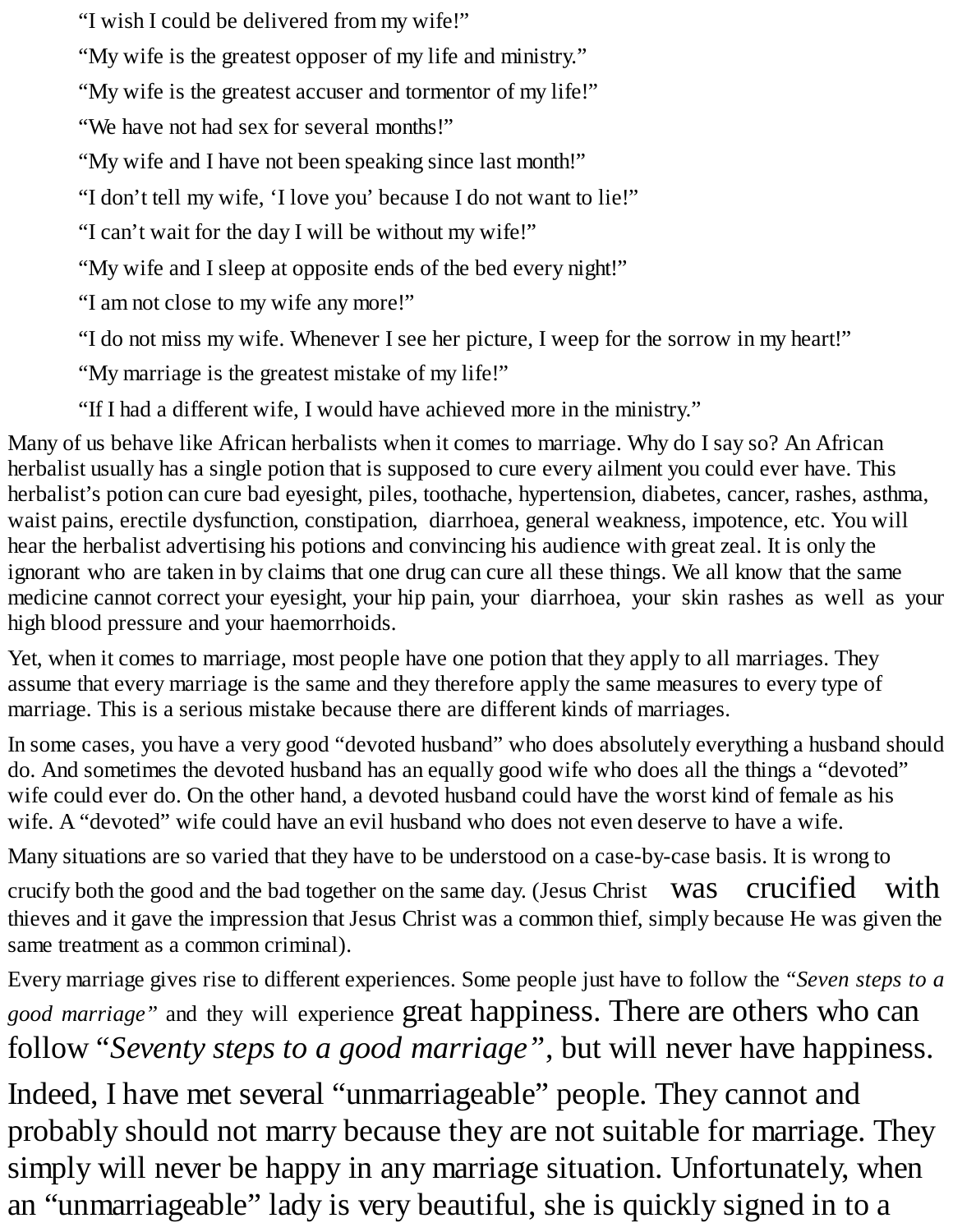marriage and ends up creating an intolerable situation for a pastor. The counselling given to an "unmarriageable" person must be very different from the counselling given to a normal person.

This book is written to give counsel to people who are in certain kinds of marriages. Be careful if you are in one of the good marriage situations because you may be tempted to criticize marriages you do not understand!

Throughout this book I will intentionally not make mention of the personal blessings I have enjoyed in my own marriage. I will also not mention any challenges in my own marriage. Why is that? If I do mention the blessings of my own marriage, you may feel intimidated and think that your marriage is not good. Indeed, if I speak of my own challenges, you may probably not understand them! So just be blessed and receive healing for your life and marriage through the words in these pages.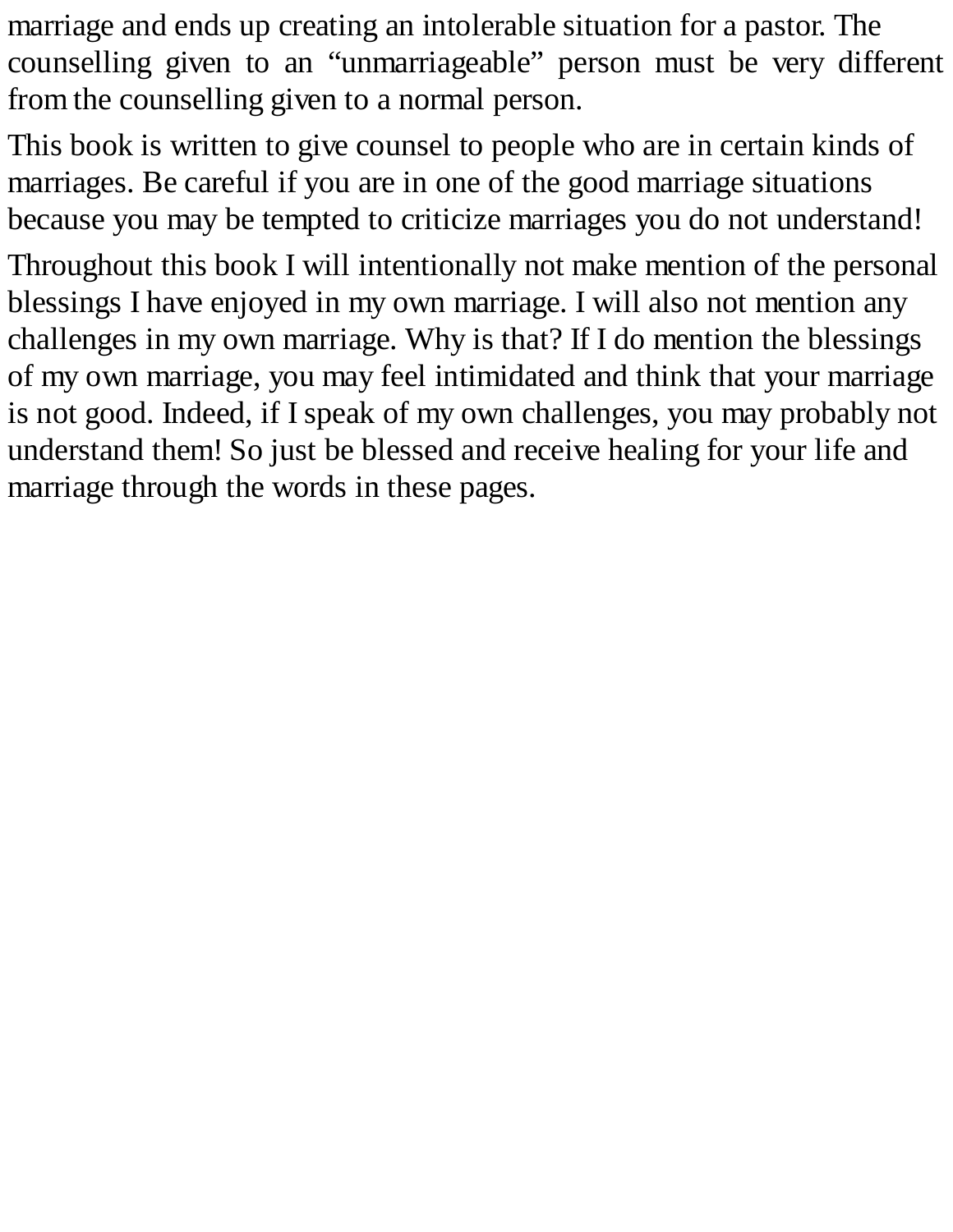## <span id="page-12-0"></span>**Warning: The Balance of Power Changes in Ministry Marriages**

#### All things are lawful unto me, but all things are not expedient: all things are lawful for me, BUT **I WILL NOT BE BROUGHT UNDER THE POWER OFANY.**

#### **1 Corinthians 6:12**

It is interesting to watch the shifting of the balance of power amongst animals. Watching a herd of elephants and a pride of lions interact will give you a great revelation about how the balance of power can shift from one group to another. In the daytime, the elephants can see clearly and will kill any lion that comes near them. Elephants do not take nonsense from lions during the day.

But as the night falls and darkness descends, the lions can see clearly whilst the elephants cannot. The balance of power now shifts to the lions, which can attack the elephants and actually kill them. Lions have been known to bring down huge elephants in the night when the balance of power has shifted. It is an amazing thing to watch a pride of lions eat a full-grown elephant!

Marriages also experience a shift in the balance of power. There are two ways in which the balance of power can shift.

In a marriage to an unbeliever (*or an "X5" husband – with "A1" being the best*), the balance of power shifts to the man. A non-believing man, or an "X5" husband, is not bound by the Word of God. He is not obedient to the Bible. He will do whatever pleases him. The devoted Christian wife will humbly try to please him to make him change his behaviour. The world is full of stories of husbands who have mistreated their wives. Most laws on divorce favour the woman because women have been mistreated for centuries by unbelieving men.

This book is not about that kind of marriage. This is a book for ministers. If you are not a minister you should not be reading this book because it is not intended for you. Do not criticise what you do not understand. I am also not saying that people in the ministry will have bad marriages. I am saying that the balance of power shifts. The woman has a greater capability to harm the ministry of her husband.

In a marriage to a dedicated pastor and husband (an "A1" husband), the balance of power shifts to the woman. A devoted man of God is bound to obey the Word of God, and so his wife can do almost anything without being divorced. As a result, the balance of power has shifted to the woman, and she can inflict many evils on her "A1" husband. This makes the wife very powerful.

The "A1" pastor has vowed never to divorce or to separate from his wife, no matter what happens! Amazingly, his commitment to marriage gives his wife great power to misbehave. That is the way an employee who can never be sacked behaves. No matter what he does, he will never be dismissed and so he grows in his power and rebellion.

#### Art thou bound unto a wife? Seek not to be loosed. Art thou loosed from a wife? SEEK NOT A **WIFE.**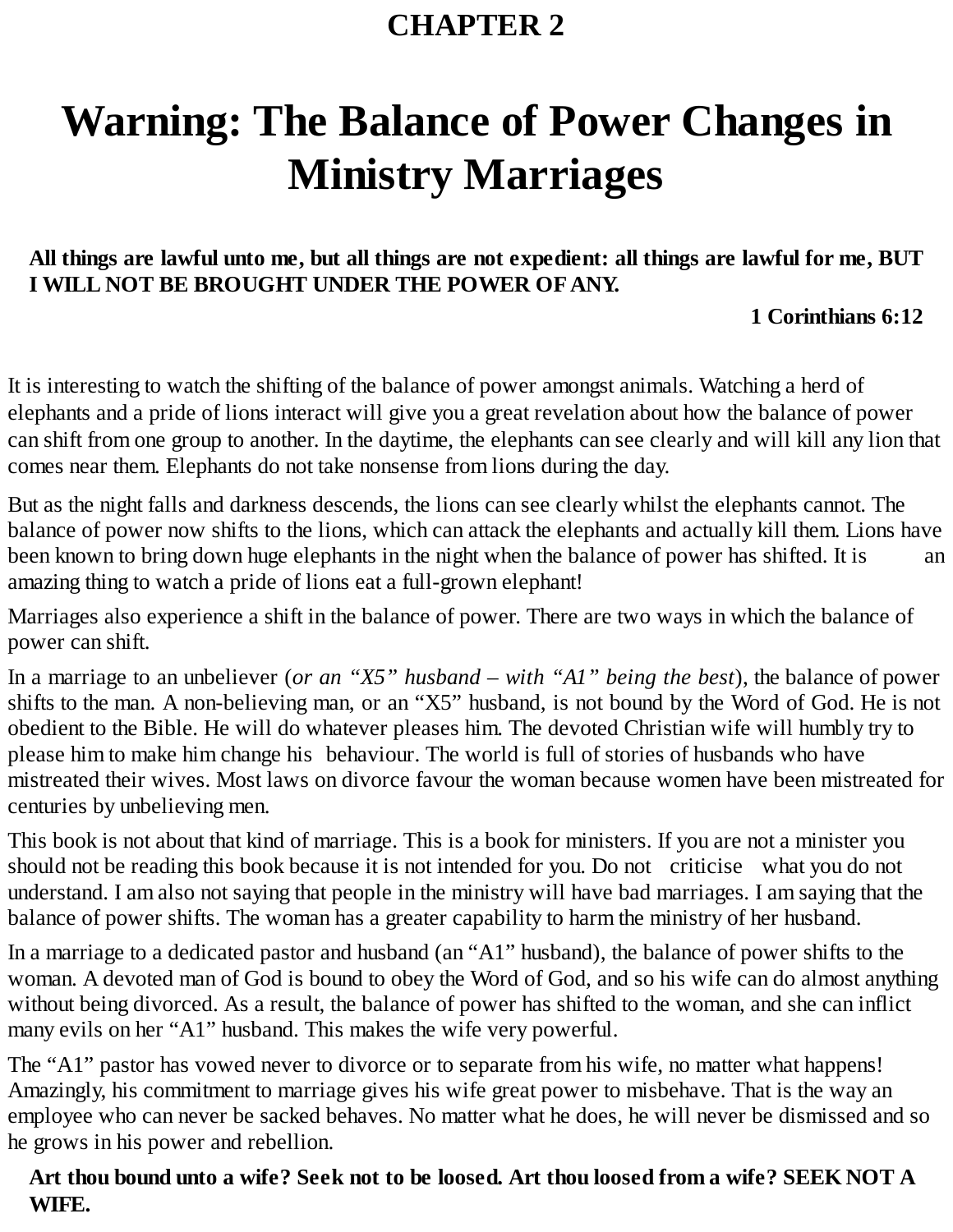Why would Paul advise a Christian to "seek not a wife"?

Because there are clear dangers involved in giving such power to a woman. Any "A1" man who gets married is giving great power away to his wife. Indeed, it is "A1" devoted men who desperately want to marry. They are usually marrying in an effort to flee fornication and stay morally pure.

Unfortunately, the expectations of devoted "A1" brothers may not be met.

Before marriage, the man of God is powerful and the prospective wife is humble, sweet, gentle, pretty, pleasant and hopeful that she will become the bride of choice.

For the devoted (A1) man of God, when the marriage actually takes place, the balance of power shifts to the woman which is unfortunate. The wife becomes a very powerful force in the minister's life because the balance of power has shifted almost totally into the woman's hand. She can do almost anything to him and he will be forced to endure it if he does not want to become a divorcee or the husband of two wives.

His wife may not bath, she may not give him food, she may not look nice at home. She may not have sex with him, she may act like a dead body during sex, she may shout at him, she may be rude to him and there will be very little he can do about it! Perhaps, he may give her some persuasive teachings and some counselling. But it is up to her to decide whether she will obey or not. After all, she knows that her "A1" husband will never punish her, never sack her or divorce her!

#### **Why Jesus Did Not Marry**

Marriage is a great and risky step for any man of God to take! Marriage by an "A1" pastor is the act of handing over power to a woman who may be far less spiritual than him. That is probably why Jesus did not marry! Marriage by an "A1" pastor is the act of giving power to someone who may not understand your life's mission.

Do you think Jesus would have died on the cross if He had a wife? I do not think so! The wife of Jesus would have opposed the cross. Even Peter opposed the idea of Jesus dying on a cross! If Jesus had married, He would have had quarrels and misunderstandings that would have lowered His anointing.

In spite of these realities, it is not easy for a man of God to remain unmarried. Unfortunately, most unmarried men of God are also suspected of being immoral.

There are many wives who are actually wicked to their devoted (A1) husbands. The wickedness is practiced in secret. It is not easy to see the wickedness of a woman, because it is not the wickedness of committing adultery. It is the wickedness of secret opposition, secret accusations, secret deprivation, secret lovelessness and secret neglect. John Wesley called his wife a wicked woman!

One day, John Wesley said goodbye to his wife Molly. According to his wife, his parting words to her were:

#### **I HOPE I SHALL SEE YOUR WICKED FACE NO MORE.**

#### **John Wesley**

It is amazing that somebody like John Wesley did not experience the best of marriages. Such an "A1" husband should have had the best of marriages, but that is not the way it was. A devoted (A1) husband will never think of divorce. No matter what he experiences, he will remain in the marriage till the bitter end.

#### **For consider him that endured such CONTRADICTION OF SINNERS against himself, lest ye be wearied and faint in your minds.**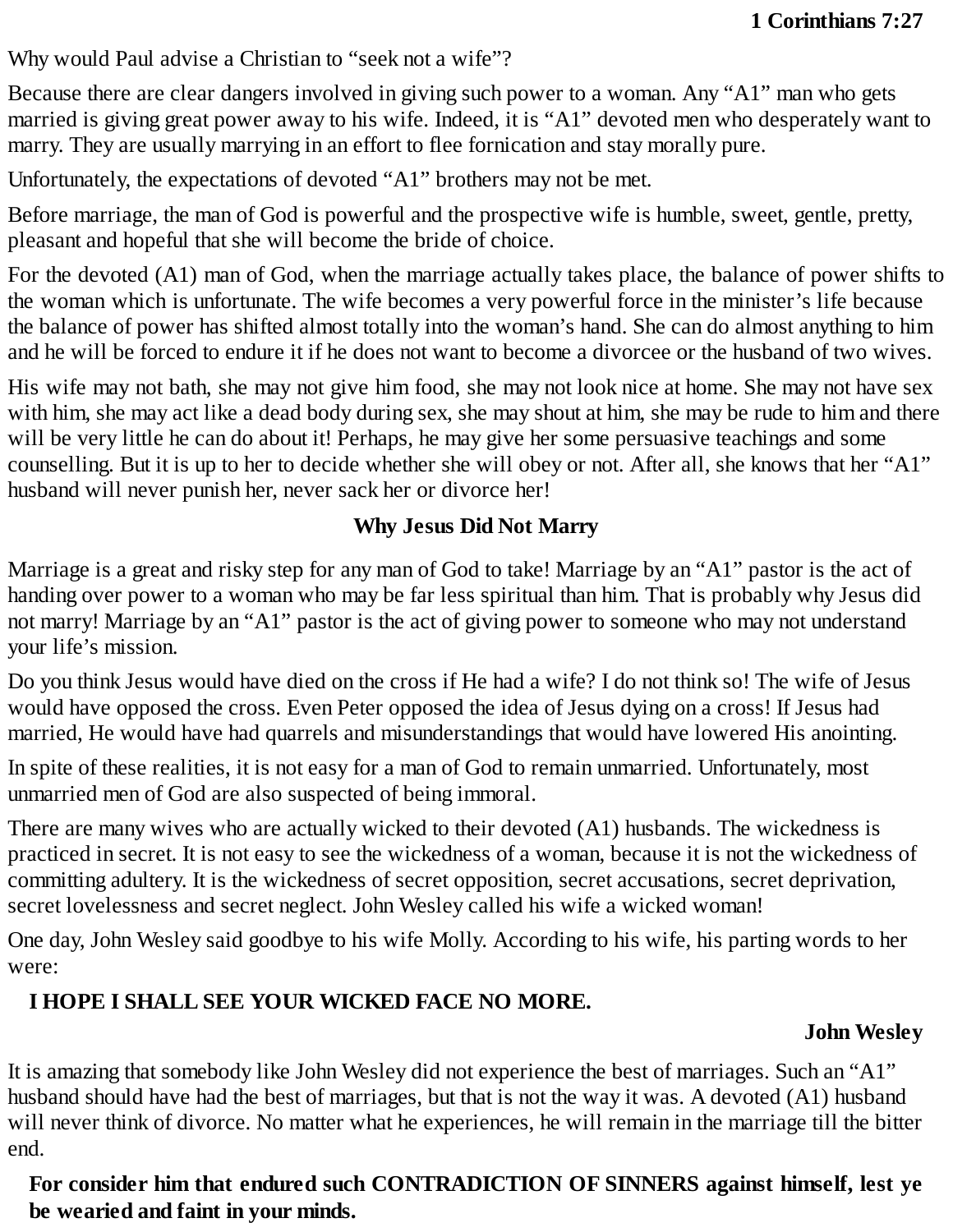#### **Hebrews 12:3**

Marriage for an "A1" husband may be the receiving of "contradiction of sinners". When you receive the opposite of what you would expect, you are experiencing the "contradiction of sinners". Jesus also experienced a contradictory response to all His good deeds. He experienced negativity in response to the great love that He showed to mankind. This is why it is said that Jesus received the contradiction of sinners.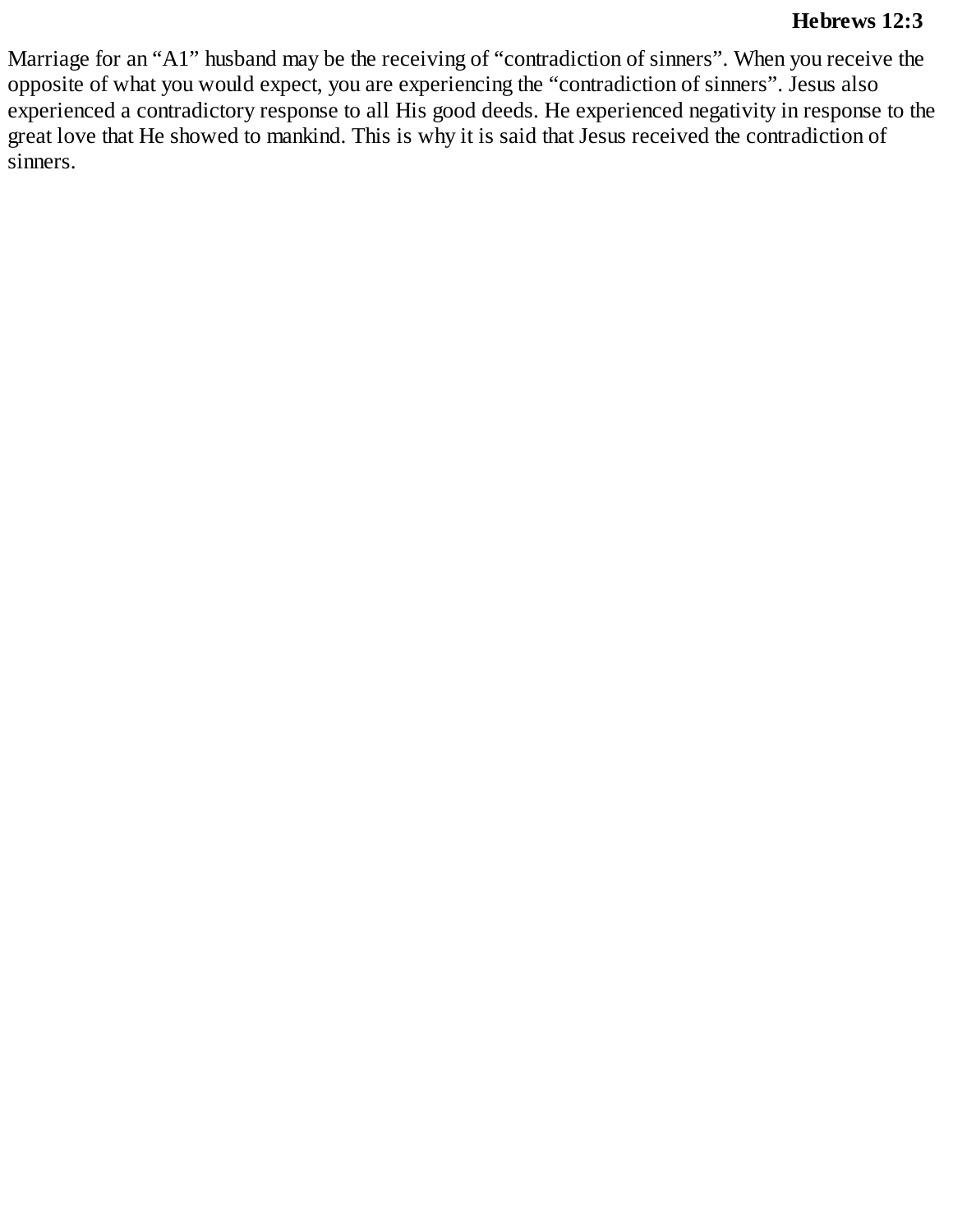## <span id="page-15-0"></span>**Warning: A Warning from the Bible**

The thing that hath been, it is that which shall be; and that which is done is that which shall be done: and there is no new thing under the sun. Is there any thing whereof it may be said, see, **this is new? It hath been already of old time, which was before us.**

#### **Ecclesiastes 1:9-10**

Women are *not* often seen as the cause of evil and turmoil in the marriages of ministers. If a woman is openly antagonistic it is easy to identify her as the cause of a marital breakdown. But women, being as beautiful as they are, do not easily give themselves away. Much of the unsuspecting public sympathize with beautiful and harmless-looking wives.

Adultery by a man is hardly ever connected to his wife's poor sexual performances or her bad attitude at home. However, this may be the real cause of the adulterous affair.

Senior pastors do not often r*ebuke, correct, oppose and restrict* wives who cause marital problems. Badly behaved wives must be rebuked, corrected, opposed and restricted. The failure to openly rebuke, openly correct and openly restrict women who destroy men of God in their marriages, leads to the strengthening of these women.

**And Memucan answered before the king and the princes, Vashti THE QUEEN HATH NOT DONE WRONG TO THE KING ONLY, BUT ALSO TO ALL THE PRINCES, AND TO ALL THE PEOPLE that are in all the provinces of the king Ahasuerus. For this deed of the queen shall come abroad unto all women, so that they shall despise their husbands in their eyes, when it shall be reported, The king Ahasuerus commanded Vashti the queen to be brought in before** him, but she came not. Likewise shall the ladies of Persia and Media say this day unto all the **king's princes, which have heard of the deed of the queen. Thus shall THERE ARISE TOO MUCH CONTEMPT AND WRATH.**

If it please the king, let there go a royal commandment from him, and let it be written among **the laws of the Persians and the Medes, that it be not altered, That Vashti come no more before king Ahasuerus; and let the king give her royal estate unto another that is better than she. And when the king's decree which he shall make shall be published throughout all his empire, (for it is great,) ALL THE WIVES SHALL GIVE TO THEIR HUSBANDS HONOUR, BOTH TO GREAT AND SMALL.**

#### **Esther 1:16-20**

Memucan was concerned about allowing Vashti's wrong behaviour to go unnoticed and uncorrected. Today, the misbehaviour of many wives goes uncorrected. People are afraid to say negative things about the "First Lady of the church". Because of this, "much contempt and wrath" has risen up in the body of Christ.

Instead of being rebuked for doing evil, these women are even further glorified and are magnified before the public. The deceptive glorification of bad wives only serves to strengthen the works of darkness that hinders the ministry. Husbands are simply encouraged to love their wives as they are. No one is bold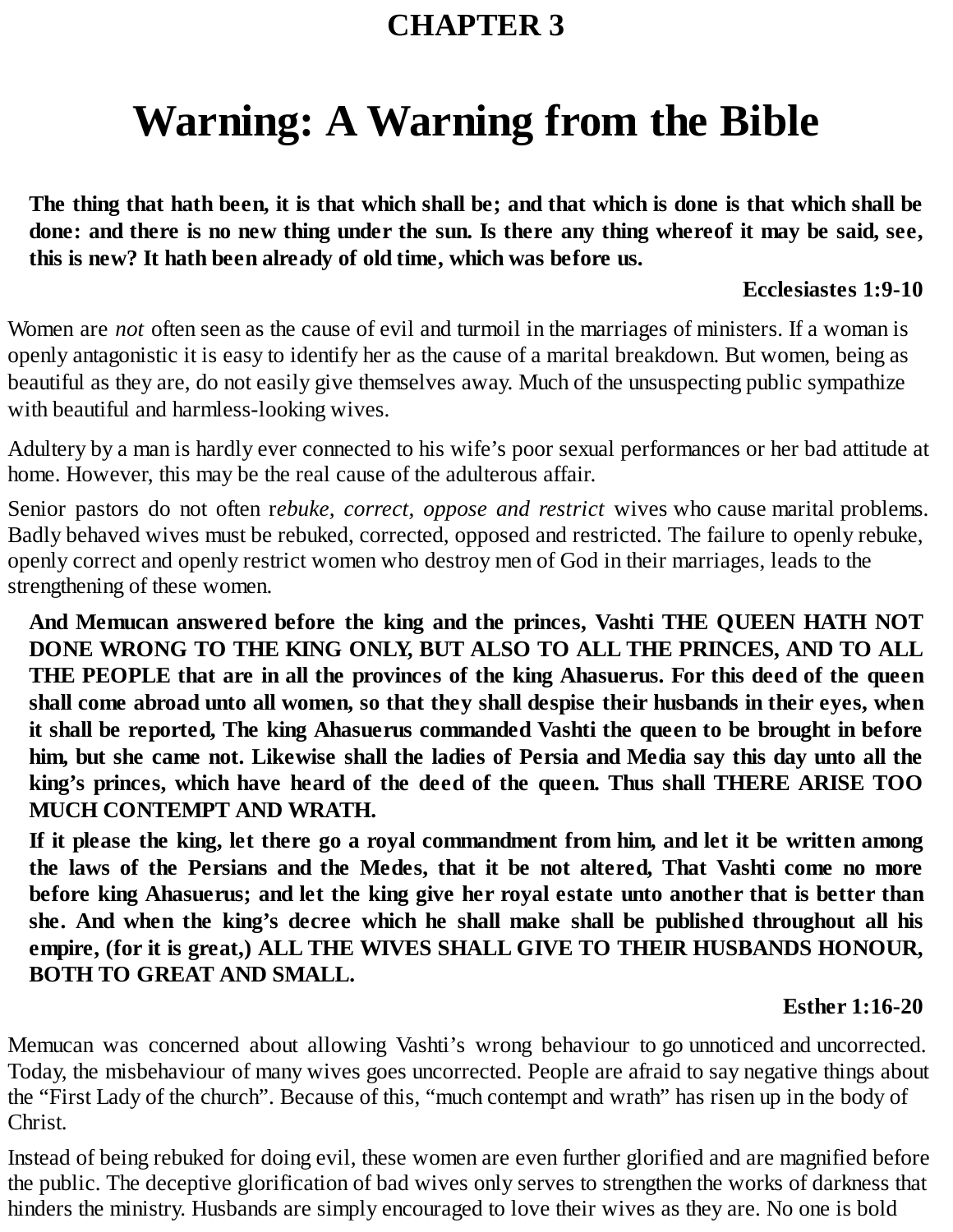enough to say anything other than "Husbands love your wives." Many women are therefore not corrected and neither are they led into the paths of righteousness.

In some places, Fathers' Day is used to rebuke irresponsible fathers and call them to order whilst Mothers' Day is used to celebrate mothers and praise them for their good works. Unfortunately, there is an assumption that the man must be a wrong doer in every marriage. In this chapter, I want you to look into the Bible and see what the Word of God can tell us about this. Have wives played an evil role when left unchecked? Here is a warning from history and a warning from the Bible!

#### **1. A warning from Adam:**

Adam had the greatest authority and was entrusted with the responsibility of naming all the animals in this world. His whole ministry and relationship with God was destroyed when he yielded to pressure coming from his wife. Most of the curses in this world therefore came through a man yielding to pressure from a wife. Indeed, Eve was not in charge of this world; but she was the influence behind the man who was in charge. She pushed him, she manipulated him and she pressured him to go against the God who had made man the supreme ruler of the earth.

#### **And unto Adam he said, Because thou hast hearkened unto THE VOICE OF THY WIFE, and** hast eaten of the tree, of which I commanded thee, saying, Thou shalt not eat of it: cursed is **the ground for thy sake; in sorrow shalt thou eat of it all the days of thy life.**

Genesis 3:17

I once watched a documentary on a sixteen-year-old girl who influenced her twenty-one year old boyfriend to murder her father and her mother. Her mother was murdered in the morning and her father was murdered in cold blood in the afternoon. During her trial she claimed innocence and pointed out that her boyfriend had committed the murders. In the end, her boyfriend was given a twenty-year sentence and she was given a sentence of forty years. She was interviewed later and in the interview, lamented that things had gone wrong and that blame had been unduly put on her.

She made a remarkable statement that I think all husbands should take note of. *She said her boyfriend should have known better than to have listened to her!* She agreed that she pressurized her boyfriend to kill her parents so that they could be together, but insisted that *he should have known better than to listen to her and murder her parents.*

If Adam had known better than to listen to Eve, perhaps we would all not be in the mess we are in today!

If you are a man of God in a place of authority, you must be very careful of the influence your wife has on you. Your allegiance is to God! You must obey Him and not your wife. It is a tragic leadership mistake to obey your wife rather than the One who called you!

#### **2. A warning from Abraham:**

**And Sarai said unto Abram, Behold now, the Lord hath restrained me from bearing: I PRAY THEE, GO IN UNTO MY MAID; it may be that I may obtain children by her. And Abram hearkened to the voice of Sarai.**

#### **Genesis 16:2**

Abraham was entrusted with the mission of producing Isaac. Under pressure from his wife, he had a child with Hagar and produced Ishmael. Abraham had the affair with Hagar because of a domestic discussion or argument he had with Sarai.

Similarly today, many ministers have affairs with other women because of what happens in their homes.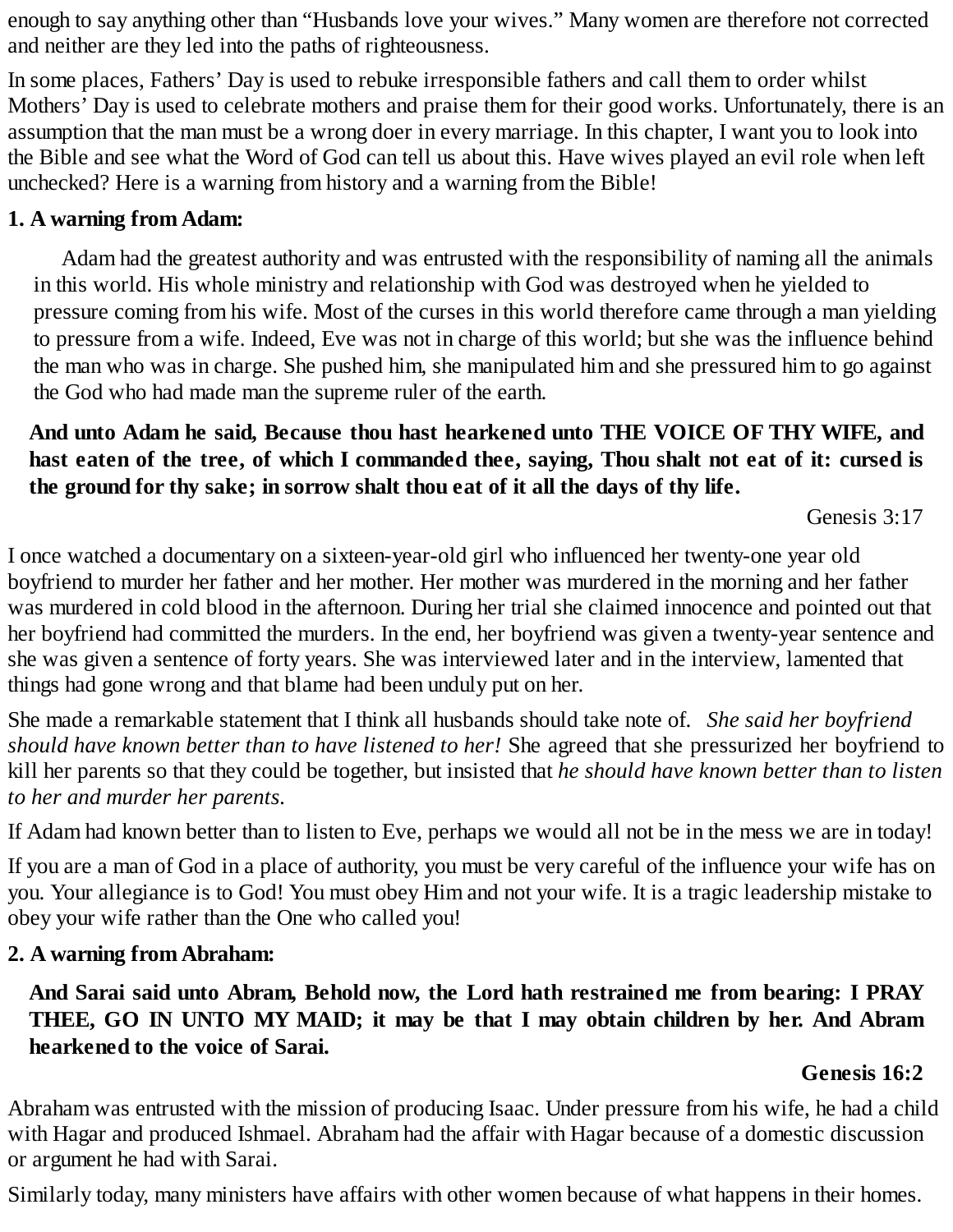One conversation in Abraham's home resulted in all the difficulties and problems we have today in the Middle East. If Abraham had known better than to listen to Sarah, perhaps we would not have many of the world crises that we have today.

#### **3. A warning from Job:**

#### **But he said unto her, THOU SPEAKEST AS ONE OF THE FOOLISH WOMEN speaketh.** What? Shall we receive good at the hand of God, and shall we not receive evil? In all this did **not Job sin with his lips.**

#### **Job 2:10**

On the other hand, Job knew better than to listen to his wife and rebuked her strongly when she suggested that he should forsake his God.

Job was a man who feared God. He was a man of patience, a man of wisdom and a man who was proved right in the end. In his great wisdom and patience, he rebuked his wife with a famous rebuke that is recorded for all to see.

Unlike Adam and Abraham, Job called his wife a foolish woman!

Can you imagine how different the world would have been if Adam had called Eve a foolish woman and refused to obey her?

Can you imagine how different the world would have been if Abraham had called Sarah a foolish woman and refused to obey her?

Can you imagine how different your ministry would be if you would only call your wife a foolish woman and refuse to obey her influence when she is being a foolish woman?

Job refused to be influenced, coerced and pressurized into the wrong direction. He was a good moral husband and claimed that he had never looked at another woman lustfully. Listen to what he said: *"I made a covenant with mine eyes; why then should I think upon a maid?" (Job 31:1).* Imagine that! He was deeply committed to his marriage. Yet, he stood firmly and resisted his wife when she behaved foolishly. He gave her a strong rebuke, calling her foolish, which is what she was!

From today do not be afraid of rebuking your wife when you have to. Don't be afraid of rebuking somebody else's wife when she is being foolish. Don't be a man pleaser. The marriage of a minister is different from that of an ordinary Christian. You are a man of authority, so obey the Lord and not your wife. Don't take any notice of those who claim they have these picture-perfect marriages.

Some people love to give a good show of unreal things. It is called "PDA" (Public Display of Affection). Talk to many ministers and ask them to speak honestly about their marriages. You will discover that many people around you have had the experiences of Job, Abraham and Adam.

#### **4. A warning from Jesus:**

**For there are some eunuchs, which were so born from their mother's womb: and there are some eunuchs, which were made eunuchs of men: and there be eunuchs, which have made themselves eunuchs for the kingdom of heaven's sake. He that is able to receive it, let him receive it.**

#### **Matthew 19:12**

The fact that Jesus did not marry, should be the greatest warning of all time. If marriage was the perfect will of God, Jesus would have married and demonstrated to us why and how it should be done. We would have learnt from Jesus' example of a perfect marriage. But Jesus did not marry. Why not? Jesus stayed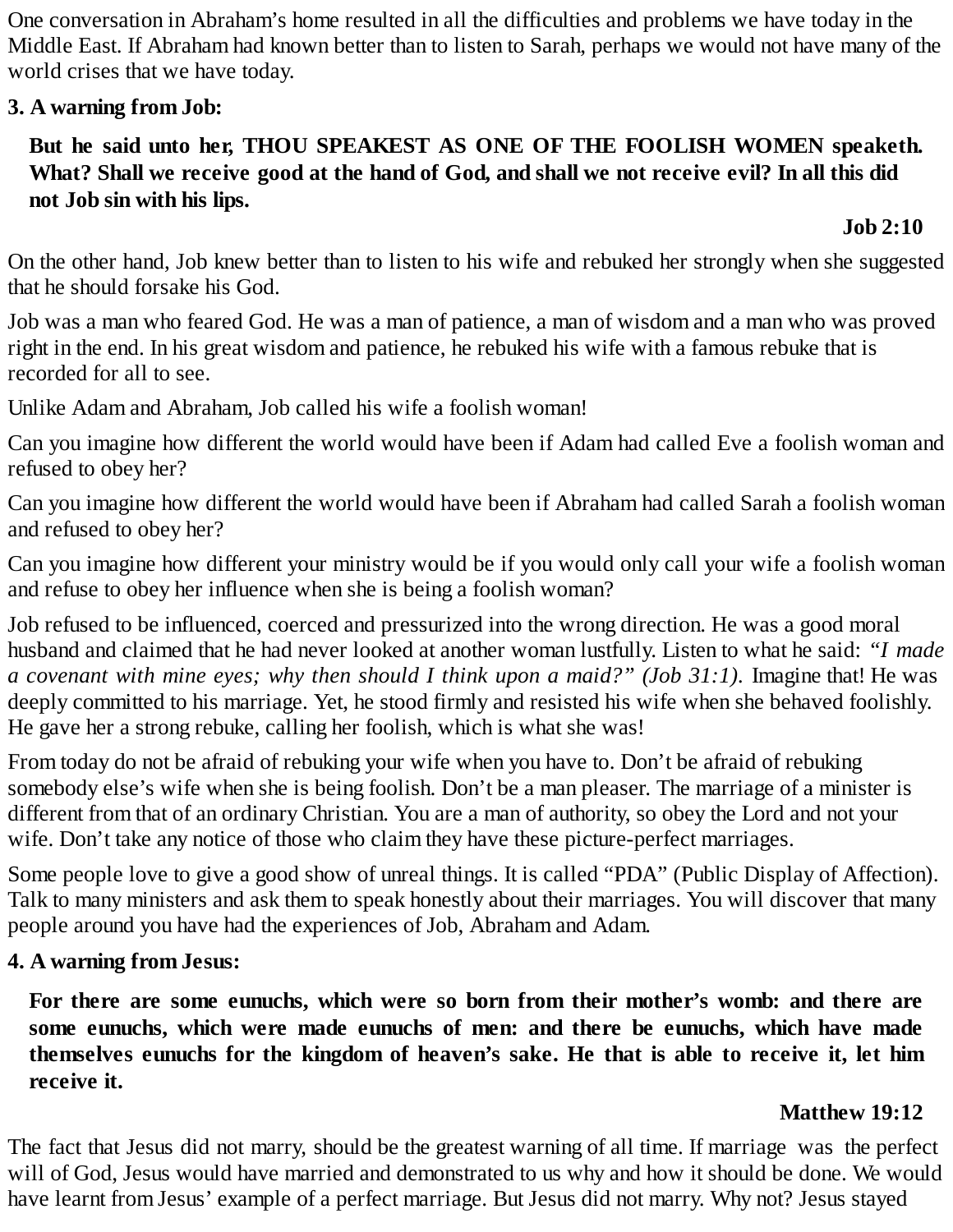unmarried because of His mission.

If Jesus had married, His wife would have resisted His going to the cross just as Peter did. His wife would have said, "Think about us. What will happen to us? What will happen to Your son?" Perhaps, Jesus would have been influenced to travel out to India to finish His ministry there. Every married person is somehow influenced by their marriage. The women in Jesus' life simply ministered to Him but He did not marry them. He knew better than to come under the influence of a woman. Jesus was the second Adam, the wiser Adam!

#### **5. A warning from Paul:**

#### But by the grace of God I am what I am: and his grace which was bestowed upon me was not in vain; but I laboured more abundantly than they all: yet not I, but the grace of God which was **with me.**

#### **1 Corinthians 15:10**

You will notice that Apostle Paul bore more fruit than all the other apostles. He worked harder and reached further than any of the others. Perhaps, it is because he did not get married that he was able to bear so much fruit. Today, we quote from Apostle Paul's writings far more than any of the other disciples who had actually walked with Jesus.

The apostle Paul confirmed that it would be better not to marry for the sake of ministry. Paul wished that all of us would be able to stay unmarried and minister the word of God. Unfortunately, that would be too difficult for most of us ordinary humans. Mercy!

For I would that all men were even as I myself. But every man hath his proper gift of God, one **after this manner, and another after that.**

**1 Corinthians 7:7**

#### **But and if thou marry, thou hast not sinned; and if a virgin marry, she hath not sinned. Nevertheless SUCH SHALL HAVE TROUBLE IN THE FLESH: but I spare you.**

#### **1 Corinthians 7:28**

Apostle Paul warned that all those who married would have trouble. What kind of trouble? One basketful of troubles belongs to all those who venture into marriage. Don't believe those who give you a rosy picture of everything. There is nothing rosy in this world of futility!

Paul advocated that women have a covering to protect them from evil spirits. There are spirits without bodies seeking to enter and influence women. Without a covering, our women are exposed to these evil spirits.

#### **For this cause ought the woman to have power on her head because of the angels.**

#### **1 Corinthians 11:10**

Many women who are elevated to positions of high spiritual authority and do not have a covering, are exposed to a terrible influence of evil spirits.

#### **There were giants in the earth in those days; and also after that, when THE SONS OF GOD CAME IN UNTO THE DAUGHTERS OF MEN, and they bare children to them, the same became mighty men which were of old, men of renown.**

#### **Genesis 6:4**

According to this scripture, the spirits had intercourse with the daughters of men and gave birth to monsters. This is what happens when there is an unholy and illegitimate interaction between evil spirits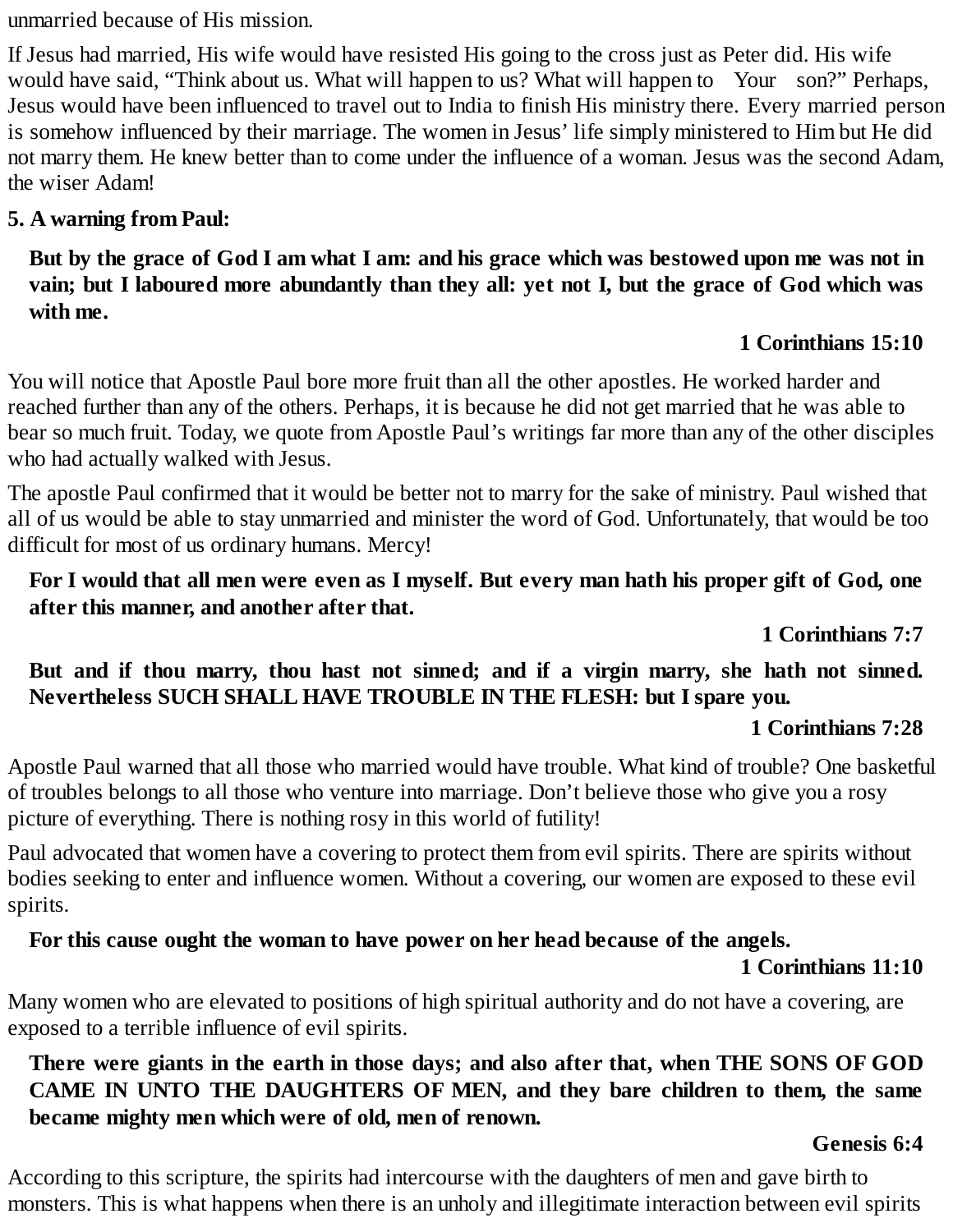and women. It is to protect women from contact with these evil influences that they need a covering.

When a man is married to a woman and she disrespects him, she moves out of his covering. She elevates herself when she challenges him. She elevates herself when she opposes him. She elevates herself when she fights him. She moves out of her covering when she stands toe to toe with him as an equal. Because of this equalization in marriage, many husbands provide no covering for their wives.

Equalization is the act of rising to the level of your cover, effectively removing yourself from the canopy that should have been over you.

Sometimes, ministers' wives who preach and teach become difficult to control because they are elevated above the covering over them. You would have thought that when women study the Word of God it would make them better wives and better helpers of the man of God. Not so! The statistics we have reveal the opposite.

#### **Which of these Two Wives Do You Prefer?**

I once spoke to a pastor who had had the privilege of marrying two different women at two different times of his life. I asked him which of the two ladies he preferred.

Without any hesitation he said, "I prefer the marriage to the lady who was *not* preaching, holding conferences or writing books. When I was married to the one who was not a preacher, we had a normal life and she was pleasant to live with. I had no one challenging my authority from day to day."

He continued, "My wife who was a preacher was deceptive; challenging, accusing, fighting and opposing me continually. She launched her own books and continually challenged my authority and leadership."

Yes, it is a great thing for women to preach. But there are great dangers for the women who preach. They often "grow out" of the canopy and covering and become exposed to evil spirits. When the evil spirits interact with them, they turn into monsters and become even more cantankerous.

#### **For this cause ought the woman to have power on her head because of the angels.**

#### **1 Corinthians 11:10**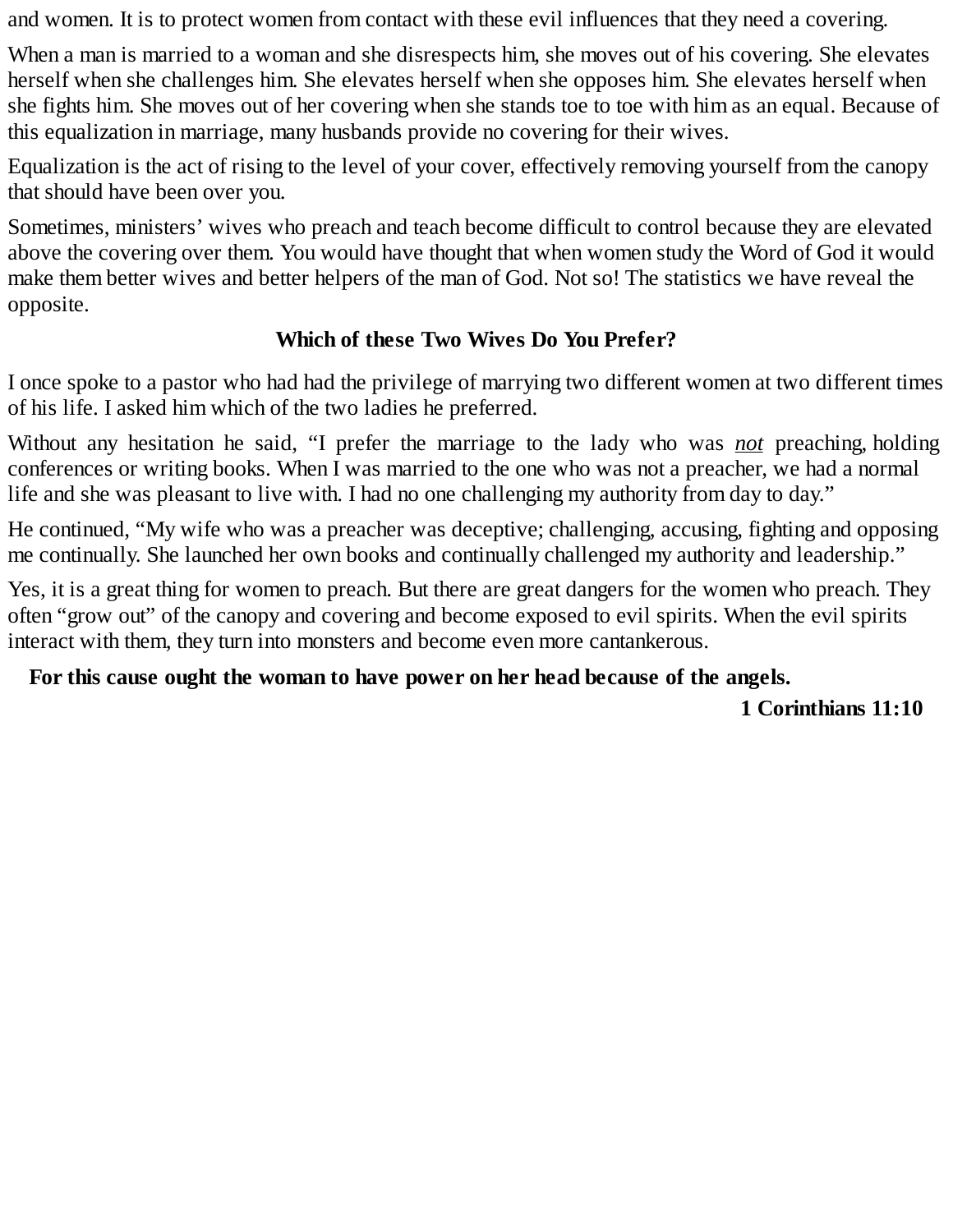## <span id="page-20-0"></span>**Warning: A Warning from History**

#### **Look unto Abraham your father, and unto Sarah that bare you: for I CALLED HIM ALONE, and blessed him, and increased him.**

#### **Isaiah 51:2**

The call of God is a lonely call. It is lonely because you are called alone. All through the Bible, you will not find God calling *groups* of people. You do not even find God calling *couples* to work for Him.

None of the patriarchs whom God used had one wife. God did not use any of them as specially anointed couples in the Bible. Abraham, Isaac, Jacob, David, Solomon and Saul all had a number of wives and different groups of children. It appears that one woman was not able to cater for the needs of these men.

The call of Moses, the call of Samuel, the call of David, the call of Solomon, Abraham and Isaac, were all individual events. No one was called as a married couple.

On the other hand, we as Christians present couples as though they were called together by God. It is as though they were raised up and anointed together from the womb to serve God as a team.

We also present committees and councils to God for His blessing. But God never called a committee or a council! God never called a couple! When couples have worked together nicely, each of them had an individual call. Committees and councils are set up because human beings do not trust each other enough to give a lot of power to any one person.

Why is all this important? It is important because many people do not realise that God is working with *a man* that He has chosen. Whether you join to help the man or not does not really matter. It is the person whom God has called that really matters. With or without an associate, a wife, a friend, a helper or a cominister, the call of God will go on. Once God has purposed a thing, nothing can disannul it.

This is the purpose that is purposed upon the whole earth: and this is the hand that is stretched **out upon all the nations.**

**For the Lord of hosts hath purposed, and WHO SHALL DISANNUL IT? and his hand is stretched out, and who shall turn it back?**

**Isaiah 14:26-27**

#### **A Warning from an Evangelist**

According to one evangelist, there was a man who was assisting him by praying for the sick during his crusades. The evangelist would preach and this man would pray for the sick. One day, this man decided to leave the team. This was a big blow to the evangelist, who would now have to learn how to pray for the sick himself. Apparently, when this man was leaving, he told someone, "The evangelist is finished!" Perhaps he thought that his departure would deal the deathblow to the evangelist's ministry.

I want you to remember the Scripture in Isaiah 51 about Abraham; *"I called him alone."* God does not call groups! God did not call an evangelistic team. God called the evangelist! After this man left the ministry, the evangelist's ministry flourished and became a worldwide ministry.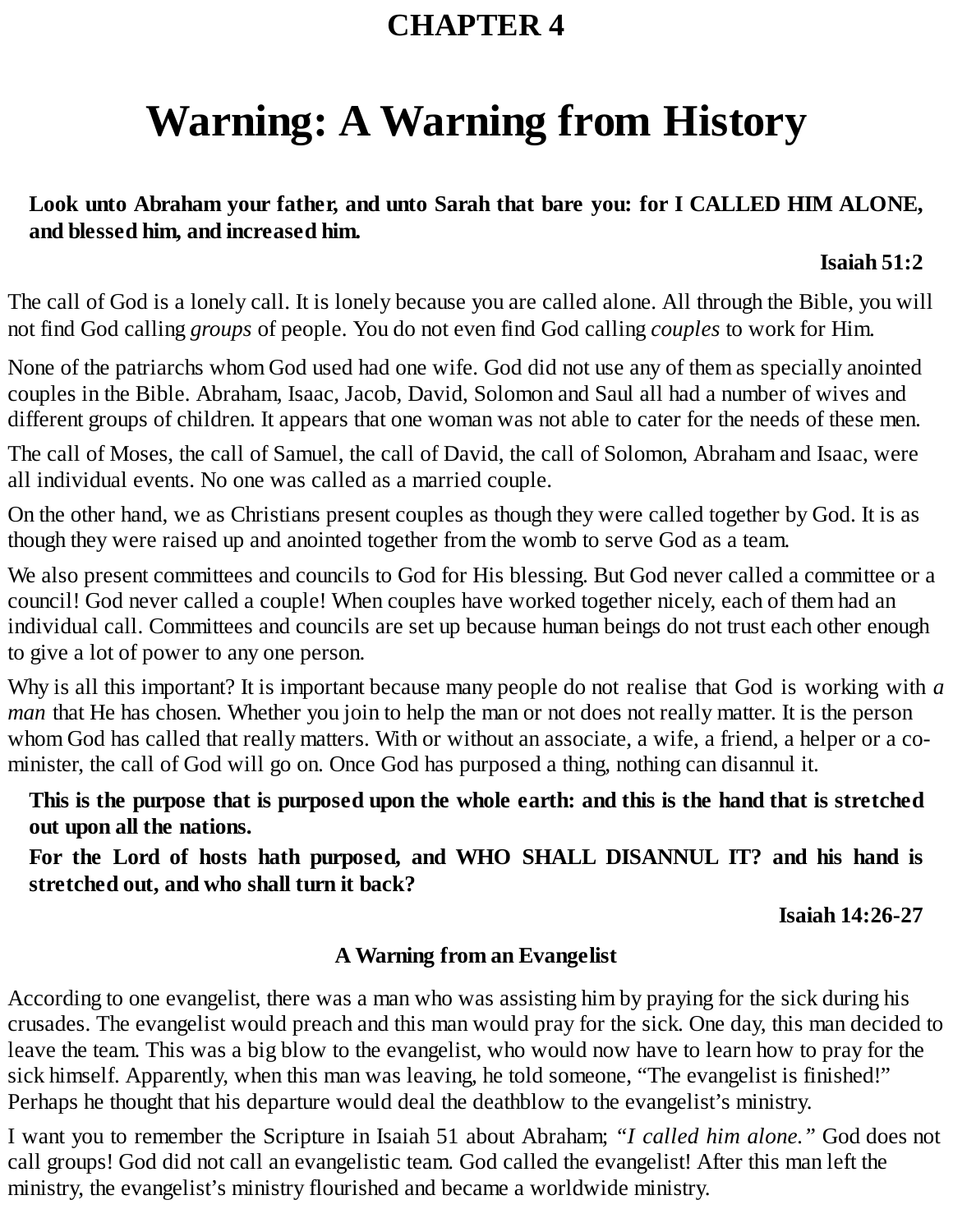#### **A Warning from a Healer**

I know another great healer whose wife left him unceremoniously. He woke up one morning and found a message that she was leaving him. In one of their heated arguments, she said to him, "I will finish you. I will destroy you." She really thought that her departure would be the end of this healer's ministry. To her surprise, the healer's ministry continued successfully after her departure.

#### **A Warning from a Great Pastor**

I know another great pastor who had a huge church and a thriving international ministry. He had great conflicts with his wife. At a point, divorce became inevitable. Her husband described to me how he begged her not to leave him. She also said to him, "I will finish you!"

She was so convinced that her departure would finish off the great pastor's ministry that she asked to be paid her divorce settlement before the announcement of their divorce was made public. She felt that the announcement would cause the ministry to crash and there would be no money to settle her. However, after she was paid and the divorce announced, this great pastor continued to flourish and his ministry became even bigger. This rebellious wife was unable to "finish off" her husband's ministry.

#### **A Warning from the Two Goliaths**

I remember another pastor who had two mighty assistants nicknamed "the two Goliaths." These two Goliaths and their senior pastor seemed to be a mighty spiritual triad whom God was using in their nation. Unfortunately after many years, cracks began to appear in the triad and there was a great strife that caused them to split up and go their separate ways.

As the years went by, the two Goliaths fizzled out into nothingness. However the original pastor, who was the leader, went forward and became very great. The two Goliaths mistakenly thought they could destroy their leader's ministry.

Remember the prophecy of Isaiah! *"I called you alone."* God does not call people in groups of three, groups of five, groups of seven or groups of nine. He calls people alone! Your presence or absence from someone who is called, does not change what God will do. It is a great deception to think that someone's ministry depends on your presence or absence.

I have a whole lot of people around me in the ministry. Some of them do what I say and some do not. Some obey me and some do not. But God called me alone. Their presence, their obedience or their absence, will not change anything.

#### **A Warning from William Carey**

William Carey, known as the father of modern missions, was a missionary to India. He is the person who inspired the worldwide church to begin sending missionaries to the ends of the world. He translated the Bible into Bengali and twenty-nine other languages, printed the Bibles and supplied them to hundreds of thousands of Asians.

He was married to three different women during his ministry in India. His first wife was called Dolly. She was six years older than him and uneducated. William Carey married her whilst he was a teenager and a new Christian. Dolly knew very little of the Lord herself.

His first marriage to Dolly was very difficult because he was married to an unwilling, rebellious, accusative and mentally unstable woman. She was very difficult to be with on the mission field. Initially, she did not even want to go along with her husband to the mission field, nor allow their children to accompany their father. She only went along after much pleading. Their marriage was also further affected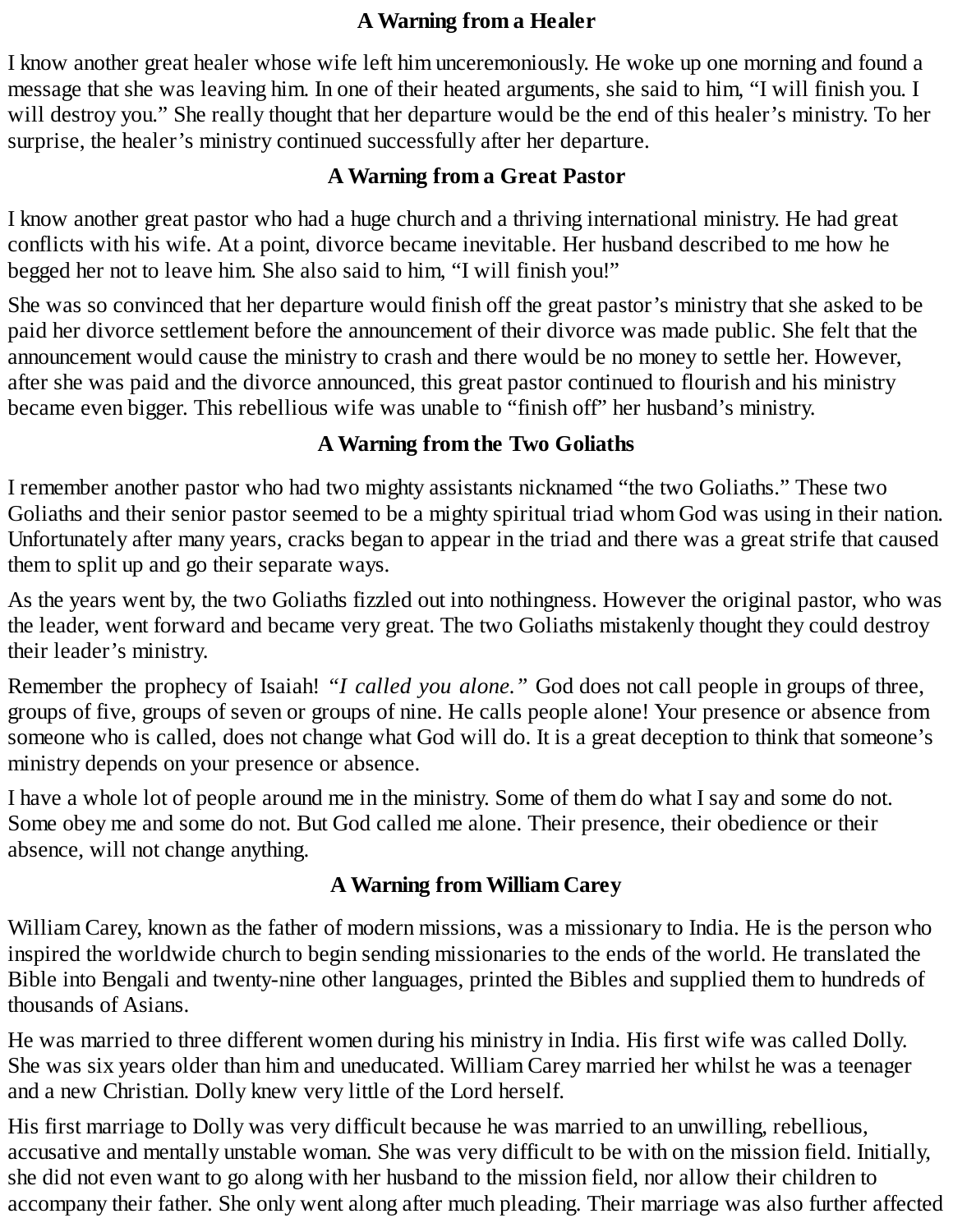by her bouts of depression and later, mental illness, following the loss of three of their children to disease.

In her mentally unstable state, she would accuse her husband of having affairs with women, including their closest friends and the mission's servants. After twelve years of suffering from delusional paranoia, Dolly died. They were married for twenty-six years.

Six months after she died, William Carey married Charlotte, a Danish countess who lived next door to the mission. They were both forty-six years old. She was a petite, well-educated woman, fluent in seven languages and a supporter of the missionary work. In her teen years she had been severely burned in a fire that had injured her legs.

Though she had to spend much of her day resting, she was an enormous encouragement to her husband. She helped him with his challenging translation work and their growing ministry. Their thirteen years of marriage were happy ones. William Carey was happiest with this second wife; and when he was dying, he requested to be buried by his second wife who had made him the happiest. He clearly did not want to lie by his first wife, even as a dead body.

William Carey married Grace, his third wife, after a period of mourning. She was a forty-five year old widow who loved the Lord and served faithfully beside Carey in the ministry. Grace lovingly cared for Carey during their eleven years together.

As you can see the presence or absence of any of these women did not in any way prevent William Carey from fulfilling his calling. He was not called as part of a group. He was called alone!

In fact, his first wife did not even want to go on the mission with him. Each woman that was attached to him was privileged to be part of the great mission that was accomplished. But it was he, William Carey, who was called and set apart for modern missions. God called William Carey alone.

#### **A Warning from Adoniram Judson**

Adoniram Judson was a great missionary to Burma. He had a great burden to go to Burma and labour for the people of Burma (present day Myanmar). He became "the father of American missions", being the first American citizen to become a foreign missionary. Judson's vision was to translate the Bible directly from the Hebrew and Greek into the Burmese language. He worked on the translation for twenty-eight years, and with such precision that his translation is still used in Myanmar today. He was also married three times and had three wonderful women at his side for three different seasons of his life.

In his years in Burma, Adoniram Judson saw thousands of lives transformed in Christ. He also faced years of persecution, imprisonment and family tragedy.

Adoniram's first wife was Ann. She felt willing to spend her days in heathen lands with her husband and give up all her comforts to go where God saw fit to send her. They first went to India, but Adoniram was set on going to Burma.

They arrived in Burma to find a country with Buddhism as the only allowed religion. Adoniram worked for hours each day to become an expert in the language. Ann, on the other hand, exercised her gift of hospitality in Burma and through that became more fluent in understanding and speaking the Burmese of the common citizen.

Six years after arriving in Rangoon, Judson conducted his first public Christian service. Following a threat of war between Britain and the Burmese emperor, Adoniram was thrown into prison for seventeen months. Prisoners were not given food and many starved to death. A prisoner could only get food from friends who visited and prisoners underwent special torture sessions in the prison. Ann went to see every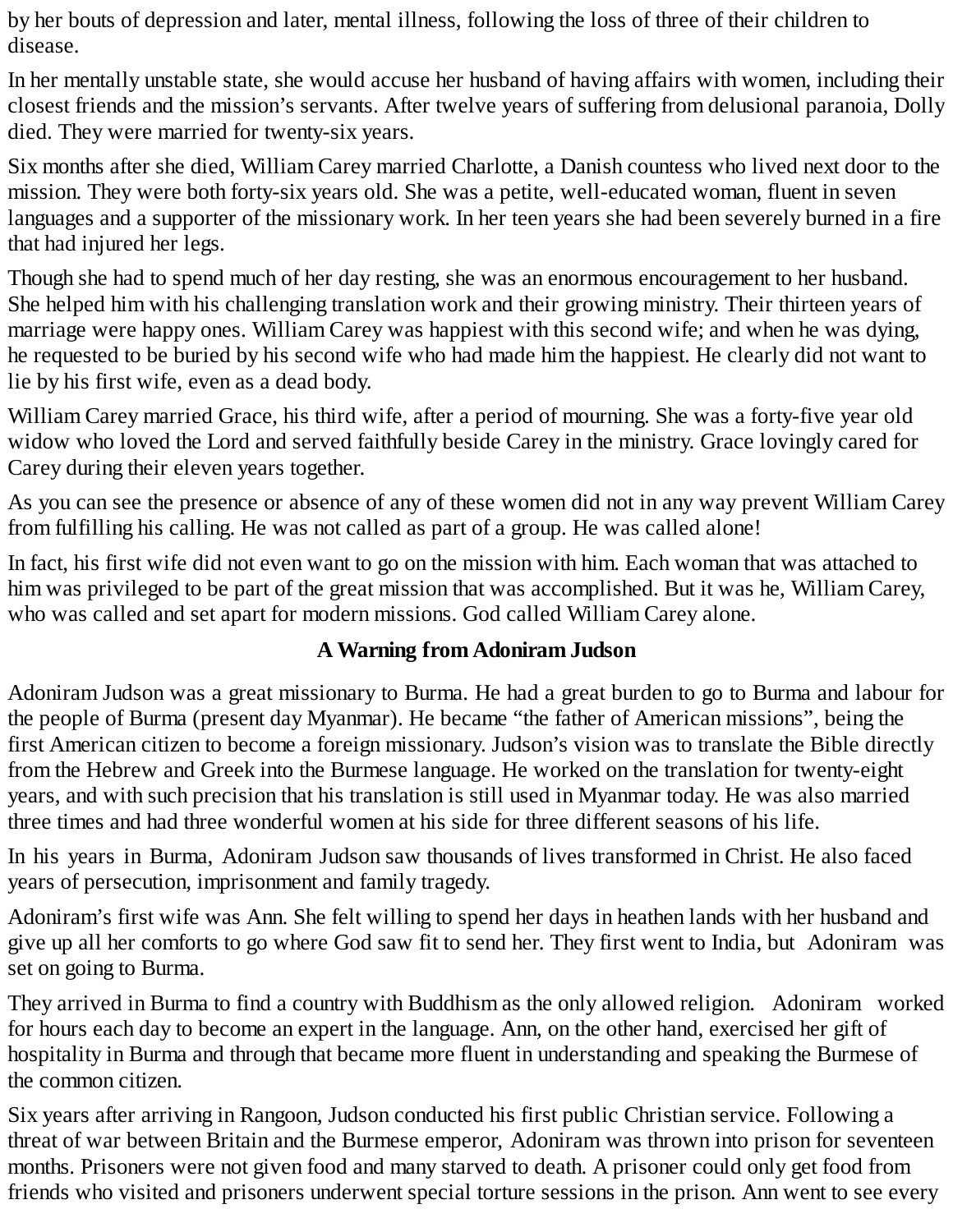important person she could to help secure the release of Adoniram.

After his release from prison, Ann became sick. Whilst Adoniram was away in another city doing some important translation work, Ann collapsed and died. Not too long after he got back home, their little daughter also died after a bout of dysentery.

Adoniram continued his work of translating the Burmese Bible and in 1834, at the age of forty-six, he finished translating the whole Bible. This was twenty-one years after he and Ann had arrived in Burma as missionaries.

Eight years after Ann died, it was time for Adoniram to get his second wife. Adoniram married Sarah who was a young widow of another missionary and had continued in the field after her husband died. Adoniram and Sarah began a vibrant ministry life together.

Sarah suffered from dysentery and the doctors insisted that the only way to recover was a sea voyage to America; away from the terrible heat and the parasites in the tropics. Sarah died during the journey and was buried on the island of St Helena.

It was time for the third wife. Whilst looking for a biographer to write Sarah's life story, Adoniram was introduced to Emily who had a great deal of writing talent. She was twenty-seven years old, half Adoniram's age and had harboured a desire to become a foreign missionary. Adoniram proposed marriage to Emily within a month and they were married the following June.

They went back to Burma and Adoniram worked to complete a Burmese-English dictionary for new missionaries entering Burma. There were, by this time, thirty-six thriving Baptist churches.

Adoniram later caught a severe cold accompanied by a high fever. Dysentery followed and Adoniram had to spend most of his time in bed. As he grew worse, doctors recommended another sea voyage. Emily booked him on a French ship, which was sailing to the Isle of France. She could not go with him because she was advanced in her second pregnancy. Before setting sail he confided in his wife that, "I am not tired of my work. Neither am I tired of this world. Yet when Christ calls me home, I shall go with the gladness of a boy bounding away from his school. Death will never take me by surprise; I feel so strong in Christ!"

Adoniram died during the journey and was buried at sea, three weeks before Emily delivered their child. It took three months for her to receive word of Adoniram's passing. Four years later, she also passed away.

The presence or absence of each of these three wives did not in any way destroy Adoniram Judson's mission to Burma. As you can see, Adoniram Judson was not called with any particular woman.

He was called alone and three women were privileged to be attached to him for three different seasons of his life! Always remember the prophecy of Isaiah.

#### **A warning from John Wesley**

After the early church movement, one of the greatest ever movements to rise was Methodism, founded by John Wesley. John Wesley struggled with his violent, fighting, challenging and accusing wife from the day he entered into marriage with her.

Because she was loud and open about her confrontation and unhappiness with John Wesley, the story of his marriage is known by many. All the titanic struggles of John Wesley's life and ministry had to do with his dreadful marriage. Perhaps John Wesley would have achieved much more for the Lord if he had not been married to this difficult woman.

#### **A warning from marriages all around**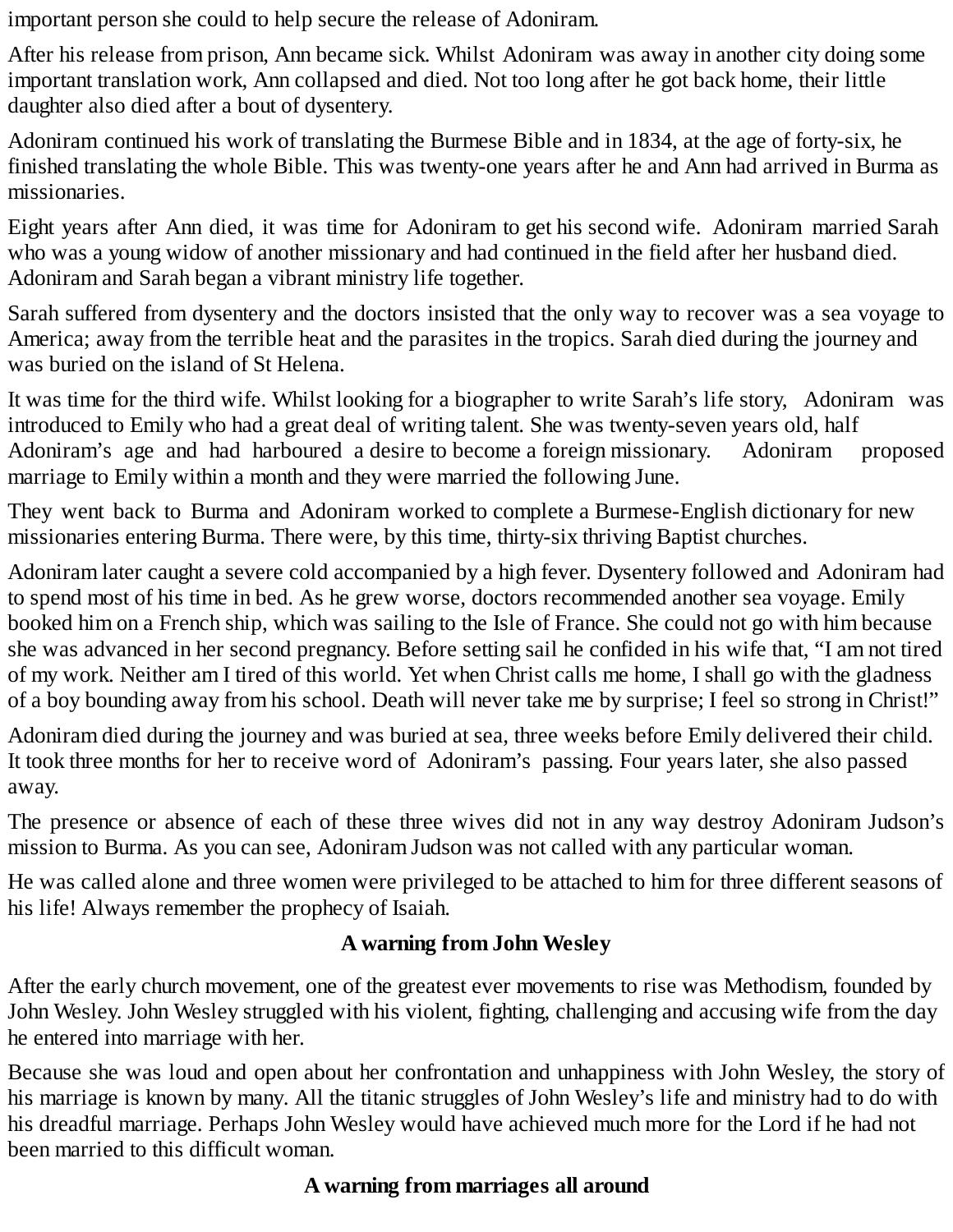History shows that many pastors have had serious marital problems. We know about these problems when the final announcement comes that they are to be divorced.

When the final announcement comes, we find out that they have been living with intractable problems for many years. Some of the divorcing pastors have been at the brink of divorce many times but managed to swing back just in time.

Often, no one is aware of what is going on, because they constantly present the picture of a blissful marriage. They often leave ordinary Christians wishing that their marriages were as good as the man of God's seemingly perfect marriage.

Thank God for blissful marriages. There are indeed many pastors who have blissful marriages. But do not be deceived that all is rosy. Today, when people encounter a few challenges, they think of divorce. Apostle Paul did not present a rosy or easy picture of marriage. He said, "But and if thou marry, thou hast not sinned; and if a virgin marry, she hath not sinned. *Nevertheless such shall have trouble* in the flesh: but I spare you" (1 Corinthians 7:28).

I recently heard the testimony of a daughter of a very, very great man of God. I shall not mention his name here, but you know of him very well. This daughter was experiencing great difficulties in her marriage.

She told her husband, "My parents never had such problems. There is something terribly wrong with our marriage."

As her marital problems multiplied, she went to her parents and confided in them. For the first time, her parents revealed that they had had the same marital problems that she was having.

They told her, "We never argued in front of you children. We never let you know when we were having challenges."

The daughter was amazed. "But we never saw any kind of problem in your marriage." But her parents insisted, "We had all those problems. You just didn't know because we did not want you to know."

People have problems that they are not sharing. Do not curse yourself because you do not have a perfect situation. Just assume that things are hidden from you. Your marriage is probably better than that of others.

#### **Conclusion**

The fact that you are married to someone does not mean God called you with the person. My wife was not with me when God called me. God called me when I was an unmarried student. I was called to the ministry and started working for the Lord long before I got married. I founded my church before I got married. It is possible that I was even called before I was born.

#### Before I formed thee in the belly I knew thee; and before thou camest forth out of the womb I **sanctified thee, and I ordained thee a prophet unto the nations.**

#### **Jeremiah 1:5**

Getting married did not change my calling into a "joint calling". The nice family picture that perfect couples present, gives the impression that they have a joint call. This is a delusion that only comes along with many great dangers.

It deceives the assistants, the wives and associates that they are more important than they actually are. It causes them to challenge the one who is called. It feeds a deception that they can destroy or finish off the man of God.

Most rebellious top associates and wives launch out based on this delusion. If you understand the message of this chapter, you will never think you can destroy someone whom God has called. Your presence or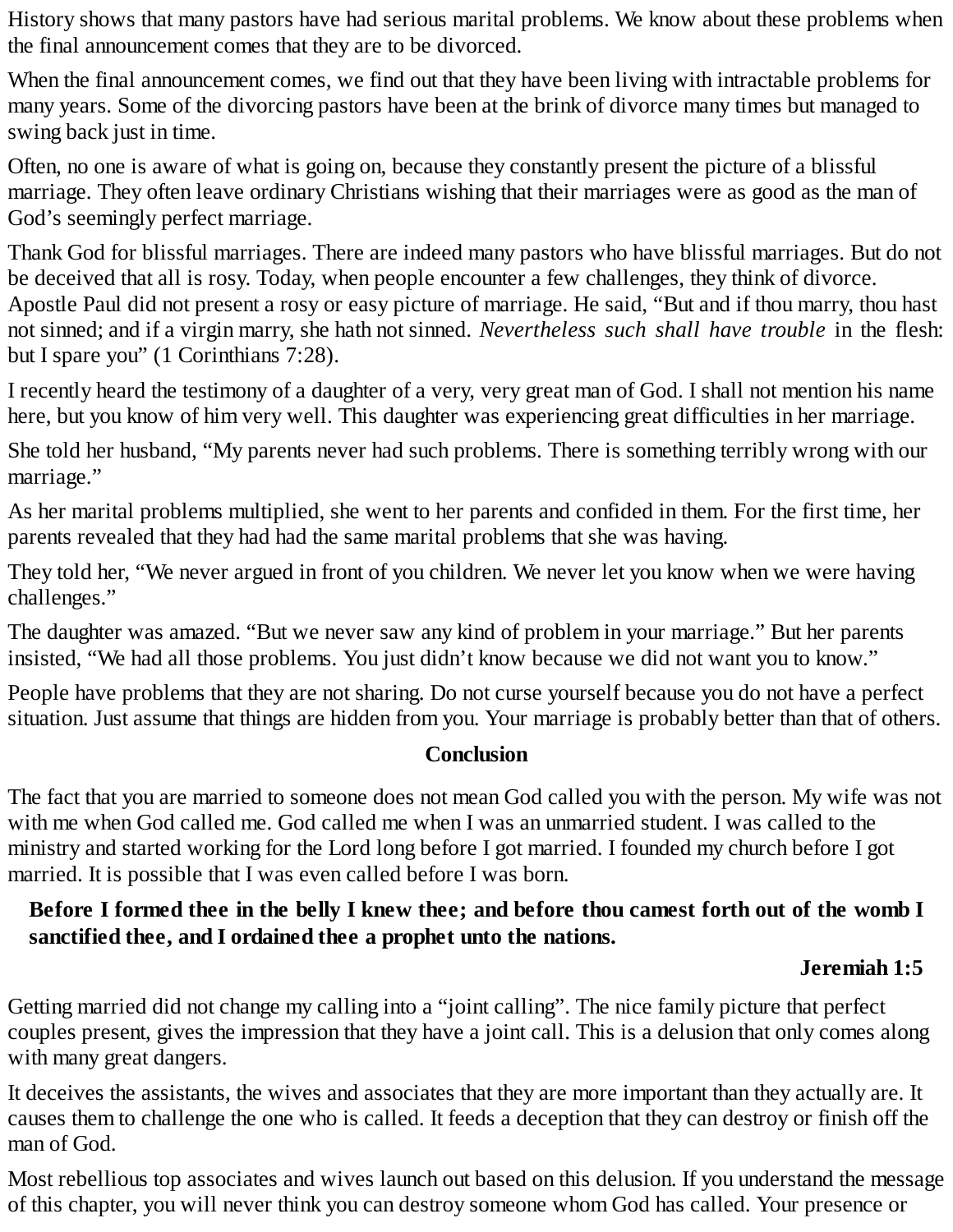your absence cannot change God's plan.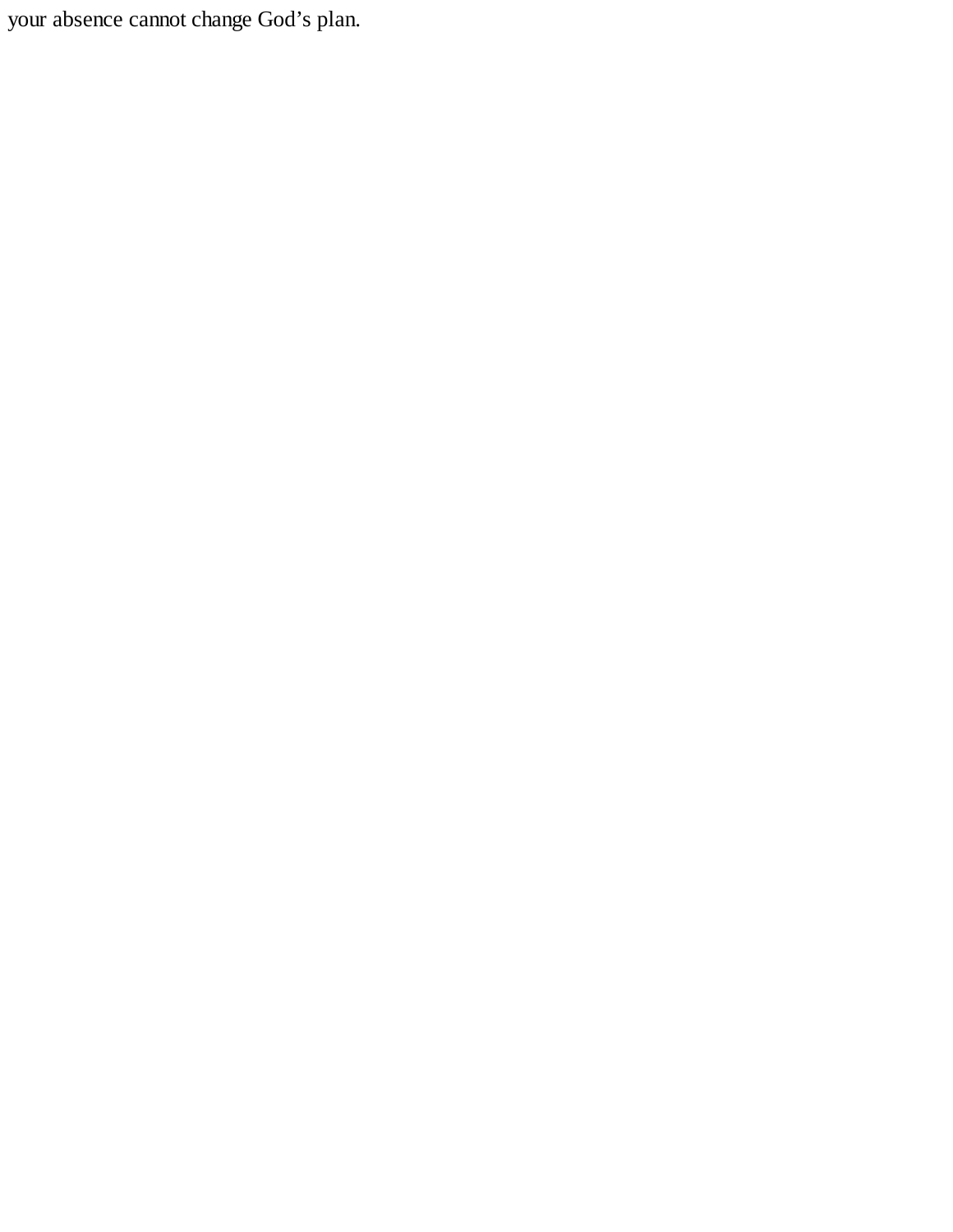## <span id="page-26-0"></span>**Warning: Terror Warnings from Solomon**

#### **Her house is the way to hell, going down to the chambers of death.**

#### **Proverbs 7:27**

Solomon had many warnings about relating to women. Solomon should know a thing or two, having had relations with a thousand women. He used several terrifying descriptions of wrong relationships with women. It is important to take these terrifying warnings from Solomon seriously.

Perhaps, it is the possibility of entering into such terrifying relationships that prevented our Lord Jesus from ever getting married. Apostle Paul, the most fruitful of the apostles, also never attempted to get married. It is interesting that Apostle Paul bore more fruit than all the other married apostles.

Let us now go through the descriptions of a marriage that Solomon warned us about.

The descriptions from Solomon reveal the terrifying realities of being married to the wrong woman.

Solomon taught that marriage to an unknown person is very dangerous. *Marriage to a stranger releases the terrifying experiences of the unknown.* Not knowing whom you are marrying may be the door to a life of hell for you.

#### **Say unto wisdom, Thou art my sister; and call understanding thy kinswoman: That they may keep thee from THE STRANGE WOMAN from the STRANGER which flattereth with her words.**

Proverbs 7:4-5

1. Solomon declared: Marriage to a stranger can lead to being married to a person who is subtle of heart. You never know what she is really thinking and what her real mind is about anything.

#### **And, behold, there met him a woman with the attire of an harlot, and SUBTIL OFHEART.** Proverbs 7:10

2. Solomon declared: Marriage to a strange woman can lead to having a loud and unyielding woman at your side. She will never agree to anything. She will never say yes, she will never say no, she will never agree, she will never bend, she will never bow, she will never do what you want her to do.

#### **She is loud and stubborn; her feet abide not in her house:**

Proverbs 7:11

3. Solomon declared: Marriage to a stranger can lead to having someone who does not like to stay at home. You will not have all the things you thought you would receive in your home because you did not marry a homely person.

#### **Now is she WITHOUT, now IN THE STREETS, and lieth in wait at every corner.**

Proverbs 7:12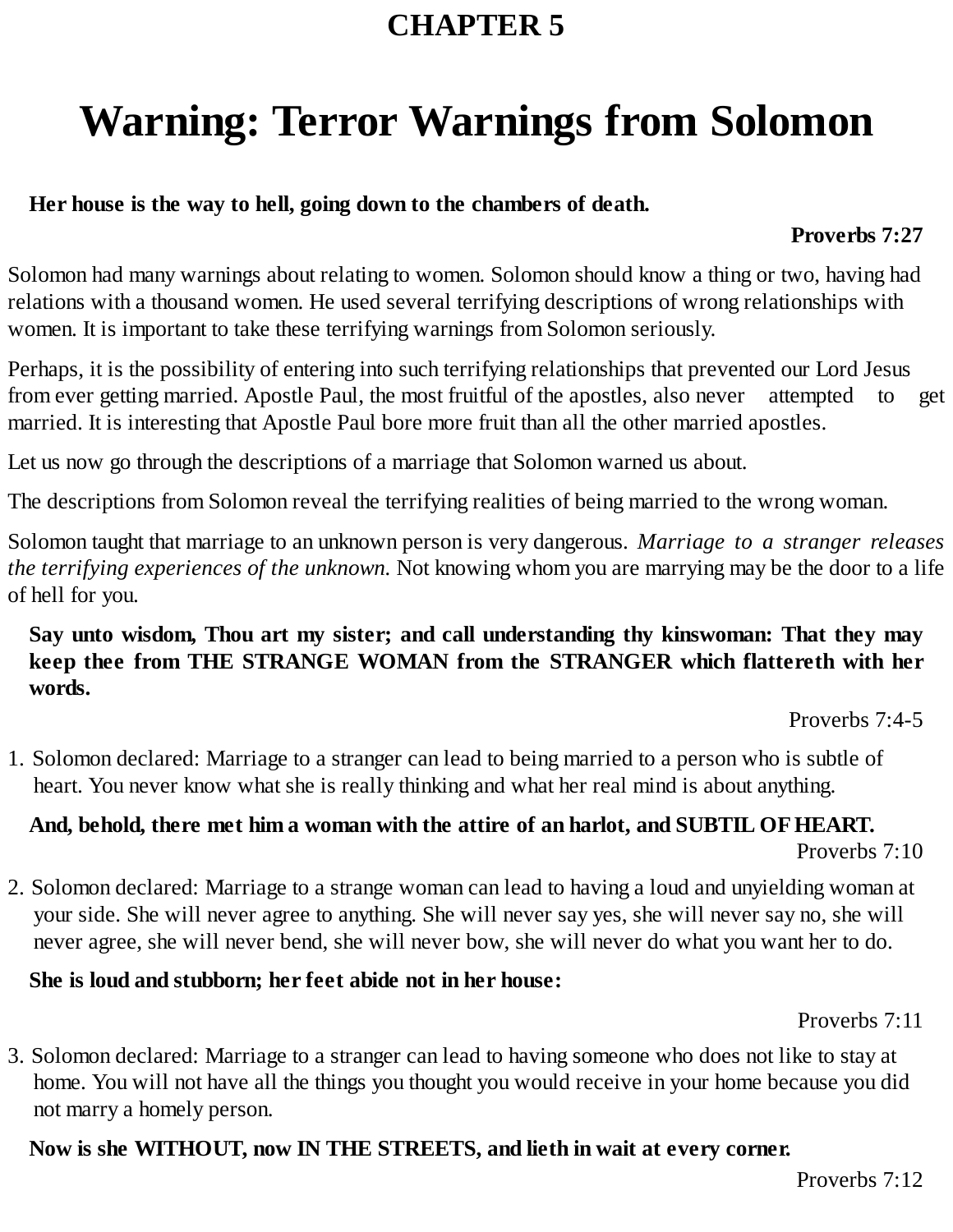4. Solomon declared: Marriage to a stranger can lead to being married to someone who is impudent. She will be arrogant, she will be rude and pushy.

#### **So she caught him, and kissed him, and with an IMPUDENT FACE said unto him,**

Proverbs 7:13

5. Marriage to a stranger will give the terrifying experiences of being in a slaughterhouse. You will be slaughtered like an ox! Your life will be destroyed because of your marriage. I am sure you never imagined being slaughtered through marriage.

#### **He goeth after her straightway, AS AN OX GOETH TO THE SLAUGHTER, or as a fool to the correction of the stocks;**

Proverbs 7:22

6. Marriage to a stranger sets you up for the chilling experiences of getting married into a life of correction. You will never be allowed to play, relax or be happy. Your home will be the home of a strict headmistress with a cane. You will never be yourself. You will never unwind! You will never relax!

#### **He goeth after her straightway, as an ox goeth to the slaughter, or as a fool TO THE CORRECTION of the stocks;**

Proverbs 7:22

7. Marriage to a stranger brings you close to a woman who has destroyed many men. She has had relationships with many men. Men have been wounded by falling prey to her charms and falling into her arms. Many strong men have been slain by her. You married a slayer of men and you are the next candidate to be slain.

#### **For she hath cast down many wounded: yea, MANY STRONG MEN HAVE BEEN SLAIN BY HER.**

Proverbs 7:26

8. Marriage to a strange woman is the terrifying experience of going to hell. As soon as you sign the marriage register, you enter the lift and descend 97 floors into the belly of the earth. There, you will burn, fry, bake, sizzle and be grilled by your wife until death do you part.

#### **Her house is the way to HELL, going down to the chambers of death.**

#### **Proverbs 7:27**

Should you be surprised when people jump out of hell? If you see a man taking a lift and coming from ninety-seven floors below, where the fires are raging, would you ask, "O man of God why are you coming out of hell fire? Why do you not stay there for fifteen more years?"

If a marriage can be compared to hell, should you be surprised that people would want to jump out of such a marriage? Should you be surprised if people actually jump out of these marriages? Dear friend, not every one can stay in hell. There are many men of God who will be able to submit themselves to the experience of hell-marriages for the rest of their lives. But others will simply take the lift and come all the way out from the 97th floor in the belly of the earth. They need some fresh air and they need to escape.

If you do not accept these Scriptures, you will not understand why some people get divorced. The Word of God is true and marriages and relationships that are like hell do exist.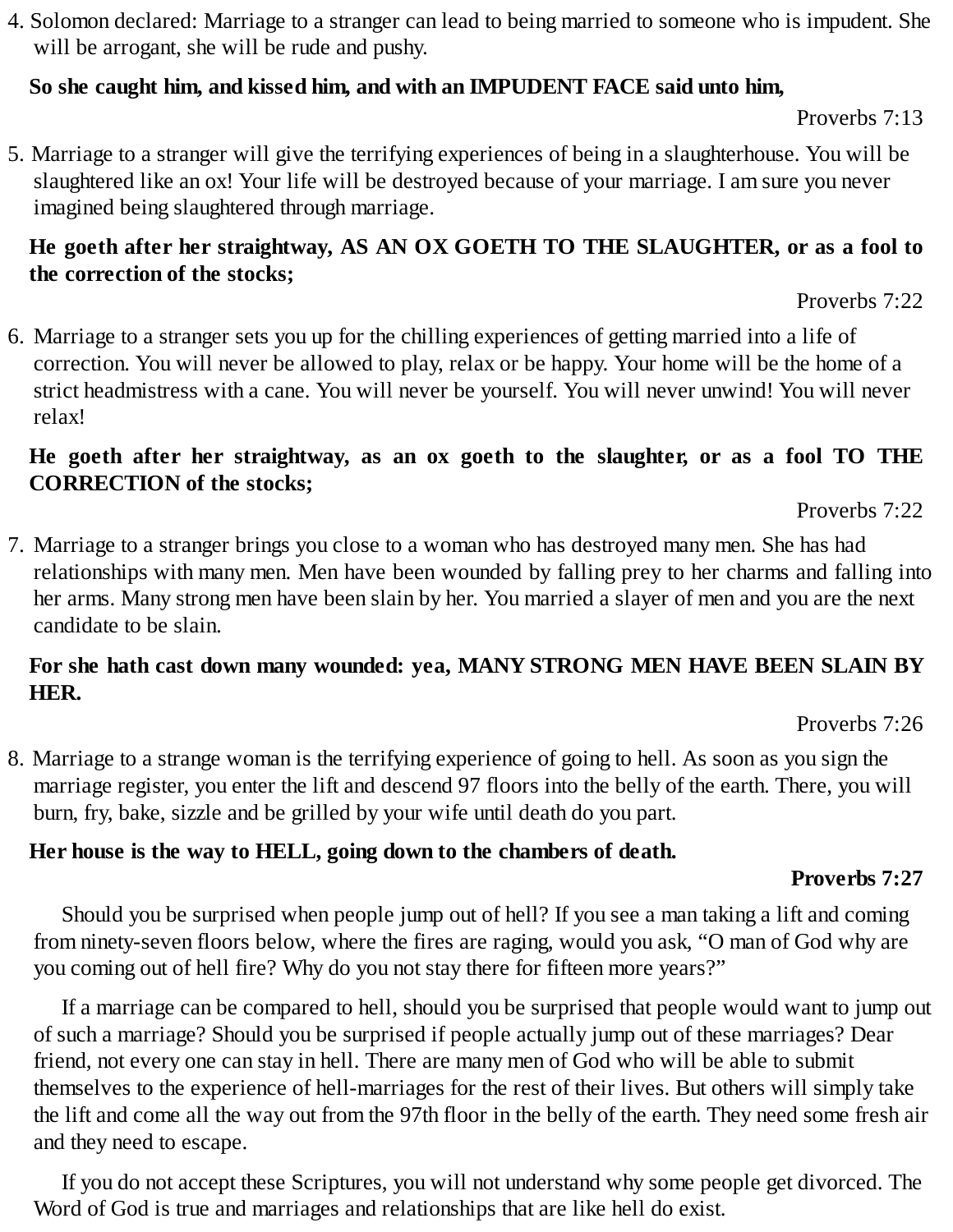Marriage to a stranger takes you directly into the horrors of a chamber of death. Death is a terrible experience. It is the saddest experience human beings encounter during their stay on earth.

To say that your relationship with a woman is the same as going into the chambers of death is the most terrifying warning I have ever heard of! Do you want to live your life in a mortuary, in a coffin or by the dead? I don't think so!

These warnings from Solomon must be taken seriously. There are people who are experiencing the "chambers of death marriage", just as Solomon described. Watch out! Beware of the woman you know little about! Beware of the strange woman! Beware of the stranger!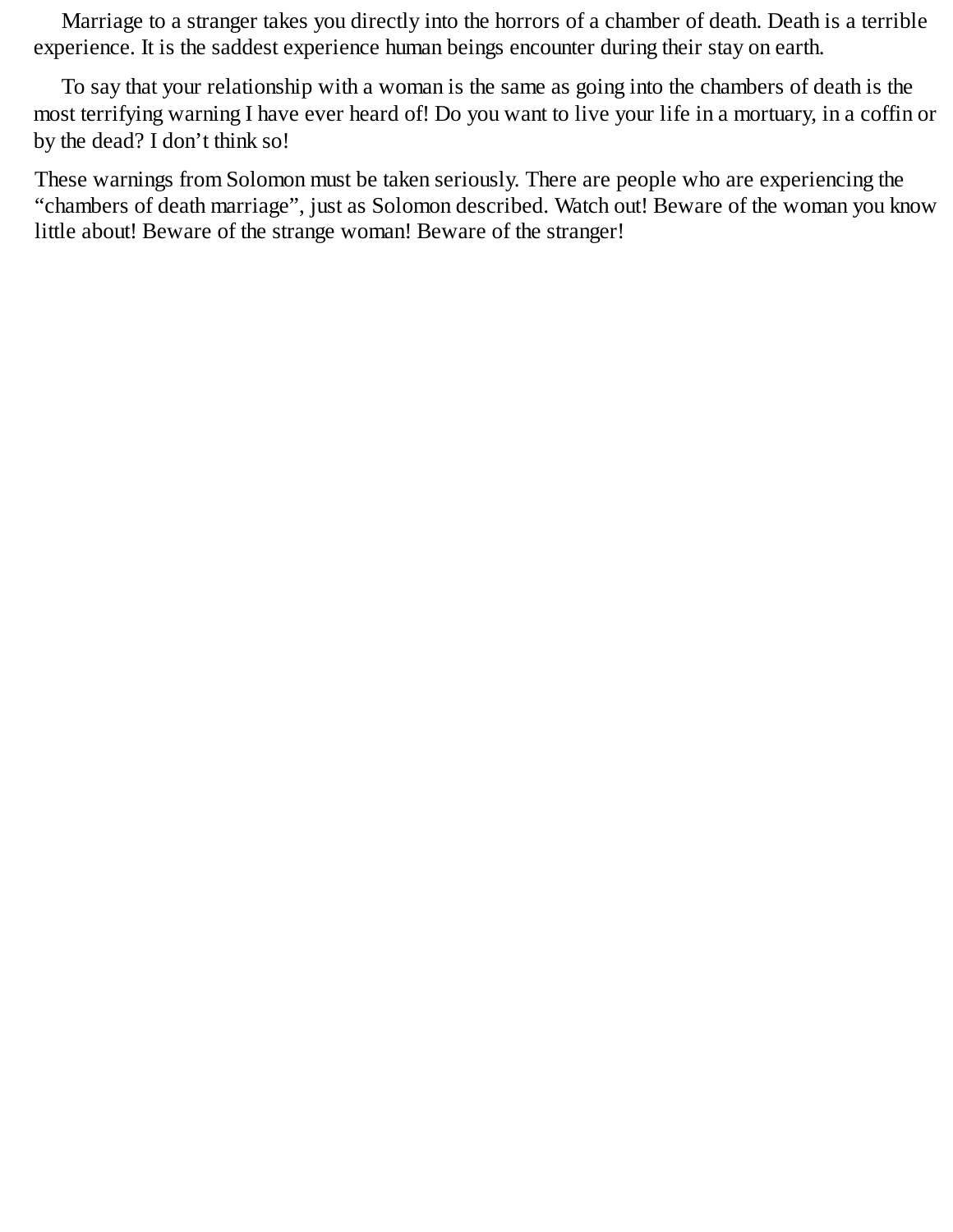## <span id="page-29-0"></span>**Warning: Women Can Be Used As Weapons**

#### **And the Lord God said unto the woman, What is this that thou hast done? And the woman said, The serpent beguiled me, and I did eat.**

#### **Genesis 3:13**

Women have done great things for God and the Lord will use them even more in the future. The Holy Spirit has been poured out on both the sons and the daughters. This notwithstanding, the Bible gives us a long list of women who have been used as weapons of destruction.

The subject of this chapter is to understand how women have been used as weapons to destroy God's work. It is important for a minister of the gospel to recognize that women are likely to be used as weapons to destroy his life and ministry. *Women who can destroy you range from strange women whom you hardly know to women whom you know very well, such as your wife!*

Let me share with you several examples from the Bible. Below is a list of ways in which women have been used to afflict great men.

1. THE DESTRUCTION OF ADAM: A woman brought down the very first man. A wife, the only woman in the world, was used as a bridge to gain access to the only man in the world. By causing her to fall, satan gained access to Adam. Adam tried to help his wife but landed in the same difficulty as she did. Eve was used as a bridge. Satan gained access to Adam, the head of the created world through his wife Eve. Satan destroyed man by using his wife.

And when the woman saw that the tree was good for food, and that it was pleasant to the eyes, and a tree to be desired to make one wise, she took of the fruit thereof, and did eat, and gave **also unto her husband with her; and he did eat.**

#### **Genesis 3:6**

2. THE DESTRUCTION OF JOSEPH: Through a woman, one of the heroes in the Bible was given a prison sentence. A lying woman was used to damage Joseph's life. Through Potiphar's wife, Joseph went to prison and spent a long time in captivity.

**And it came to pass, when his master heard the words of his wife, which she spake unto him, saying, After this manner did thy servant to me; that his wrath was kindled. And Joseph's master took him, and put him into the prison, a place where the king's prisoners**

**were bound: and he was there in the prison.**

#### **Genesis 39:19-20**

3. THE DESTRUCTION OF KING DAVID: There was a snare for the man after God's heart and that snare was a woman. A bride, was used as a weapon against king David. The plan was to use David's love for Michal to gain access to him.

**And Saul said, I will give him her, THAT SHE MAYBE A SNARE TO HIM, AND that the hand of the Philistines may be against him. Wherefore Saul said to David, Thou shalt this day be my**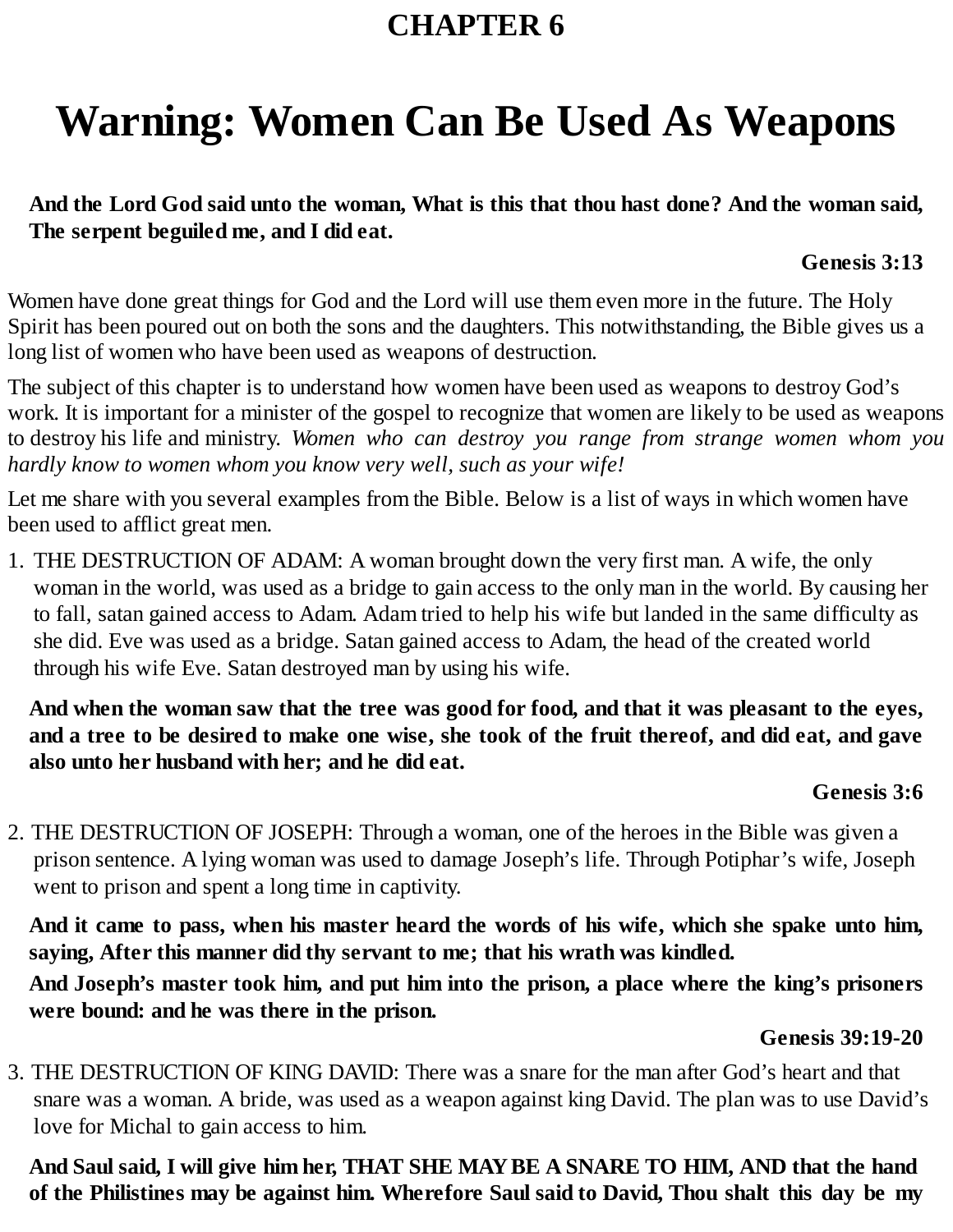4. THE DESTRUCTION OF SAMSON: The captivity and death of God's strongest man was accomplished by a woman. A girlfriend was used as a weapon in the life and ministry of Samson. Delilah was used as a weapon to gain access to Samson, the leader of the Israelite nation. Through Delilah, Samson was destroyed, blinded and silenced.

**And it came to pass afterward, that he loved a woman in the valley of Sorek, whose name was Delilah. And the lords of the Philistines came up unto her, and said unto her, ENTICE HIM, and see wherein his great strength lieth, and by what means we may prevail against him, THAT WE MAYBIND HIM to afflict him: and we will give thee every one of us eleven hundred pieces of silver. And Delilah said to Samson, Tell me, I pray thee, wherein thy great strength lieth, and wherewith thou mightest be bound to afflict thee.**

#### **Judges 16:4-6**

5. THE DESTRUCTION OF SOLOMON BY WOMEN: The destruction of the wisest man on earth was achieved only by women. Wives and concubines were used as weapons in the life of Solomon. The subtle influence of Solomon's wives was the power that neutralized the great wisdom of Solomon. All the wisdom that God gave to Solomon was destroyed by these wives.

**But king Solomon loved many strange women, together with the daughter of Pharaoh, women of the Moabites, Ammonites, Edomites, Zidonians, and Hittites;**

Of the nations concerning which the LORD said unto the children of Israel, Ye shall not go in to **them, neither shall they come in unto you: for surely they will turn away your heart after their gods: Solomon clave unto these in love.**

**And he had seven hundred wives, princesses, and three hundred concubines: and his wives turned away his heart.**

**For it came to pass, when Solomon was old, that his wives turned away his heart after other gods: and his heart was not perfect with the LORD his God, as was the heart of David his father.**

#### **1 Kings 11:1-4**

6. THE DESTRUCTION OF STRONG MEN BY WOMEN: The slaying of strong men is blamed on the strange woman. Strange and unknown women are described as hunters in the book of Proverbs. These hunters are to destroy a man and turn him into a piece of bread. Under the influence of the strange woman, a great man is turned into an ox in the slaughter house. The wounded and the strong are destroyed by strange women.

**For she hath cast down many wounded: yea, many strong men have been slain by her. Her house is the way to hell, going down to the chambers of death.**

#### **Proverbs 7:26-27**

7. THE DESTRUCTION OF ARMIES BY WOMEN: Entire armies have been corrupted by women. Daughters were used as weapons in the wars described by the prophet Daniel. They were sent as weapons to neutralise and to fight the enemy. Many people do not go to war because of their love for women. Mark Anthony who fought to be the leader of Rome was mocked because of his love for Cleopatra.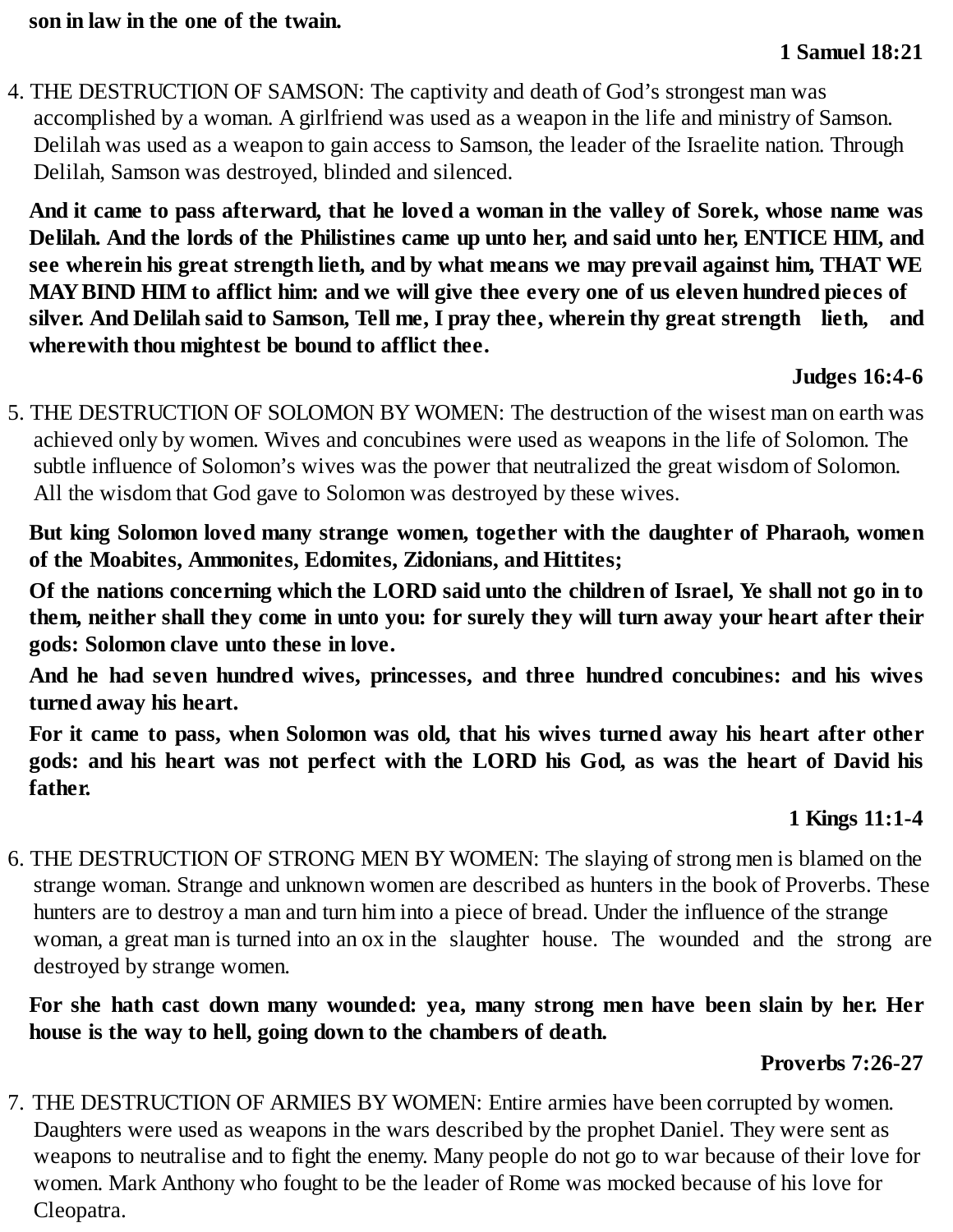He shall also set his face to enter with the strength of his whole kingdom, and upright ones with **him; thus shall he do: and HE SHALL GIVE HIM THE DAUGHTER OF WOMEN, CORRUPTING HER: but she shall not stand on his side, neither be for him.**

#### **Daniel 11:17**

8. THE DESTRUCTION OF PROPHETS BY WOMEN: A fornicating woman is described as having destroyed the ministries of many prophets and saints. In her was found the blood of many prophets. She has destroyed many men of God.

**Rejoice over her, thou heaven, and ye holy apostles and prophets; for God hath avenged you on her.**

**And IN HER WAS FOUND THE BLOOD OF PROPHETS, and of saints, and of all that were slain upon the earth.**

#### **Revelation 18:20, 24**

9. THE DESTRUCTION OF THE REDEEMED BY WOMEN: The defilement of the redeemed is by women. Women are used to defile the saints. The presence and effect of these women, somehow, defiled the church.

**These are they, which were not DEFILED WITH WOMEN; for they are virgins. These are they which follow the Lamb whithersoever he goeth. These were redeemed from among men, being the firstfruits unto God and to the Lamb.**

#### **Revelation 14:4**

10. THE DESTRUCTION OF KINGS BY WOMEN: Women have destroyed many kings. Amazingly many wrong decisions taken by authority figures are influenced by women.

#### **Give not thy strength unto women, nor thy ways to that which DESTROYETH KINGS.**

#### **Proverbs 31:3**

11. THE DESTRUCTION OF MEN OF GOD BY WOMEN: According to the Bible, there is trouble waiting for those who get married. Marriage to a woman will introduce trouble into your life and ministry. This is probably why Jesus did not marry. He allowed women to minister to Him, but He did not marry any of them.

**But and if thou marry, thou hast not sinned; and if a virgin marry, she hath not sinned. Nevertheless such SHALL HAVE TROUBLE IN THE FLESH: but I spare you.**

#### **1 Corinthians 7:28**

12. THE DISQUALIFICATION OF BISHOPS: Bishops are tested for their ability to stay with one woman. Marriage to one woman brings about the first test that a bishop has to overcome in order to rule the church. Failure to overcome the challenges posed in your life through marriage will disqualify you from being a leader in the house of the Lord.

**A bishop then must be blameless, THE HUSBAND OF ONE WIFE, vigilant, sober, of good behaviour, given to hospitality, apt to teach;**

**1 Timothy 3:2**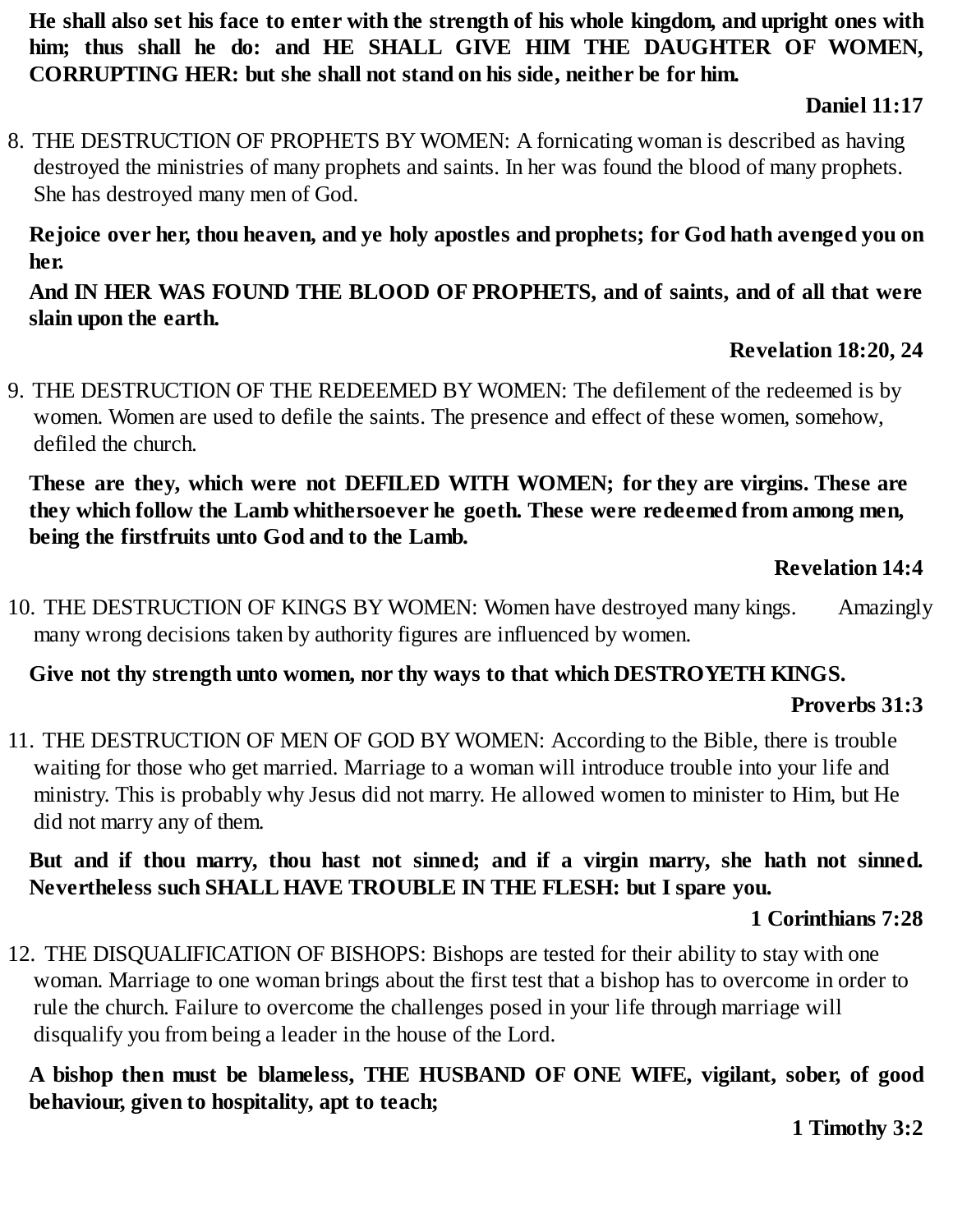## <span id="page-32-0"></span>**Warning: Some People Are Married to Devils**

**Even so must their WIVES be grave, NOT SLANDERERS (DIABOLOS), sober, faithful in all things.**

#### **1 Timothy 3:11**

In the scripture above, Paul warns wives not to be *"diabolos".* What is *"diabolos"*? *Diabolos* is the devil. The devil is one of the names for satan. What are the other names of satan? What are the titles of satan? Satan's titles are well known - THE TEMPTER, THE ACCUSER, THE OPPOSER, THE ADVERSARY, THE DECEIVER, THE MURDERER and THE DESTROYER. These names and titles of satan can be used in place of *"diabolos"*, in the scripture above and can be applied to wives.

When a pastor or deacon's wife becomes a devil, she becomes an adversary, an opposer, an accuser, a tempter, a liar and a murderer.

There are many people who would describe their wives as the greatest deception of their lives because after marriage, they found that their wives were not who they thought they were. Outsiders are deceived by the beauty and charm of the deceptive wife. (Marriage to a deceiver).

There are many people who would describe their wives as the greatest temptation in their lives. The temptation to commit adultery, to divorce, to be angry, to be frustrated, to be defeated are real in many marriages. (Marriage to a tempter).

There are many people who would describe their wives as the greatest adversary in their lives. There are people who recognize their wives as their greatest opposition. (Marriage to an adversary).

There are many people who would describe their wives as the greatest accuser in their lives. Sadly, some wives have taken up the job of accusing their husbands. (Marriage to an accuser).

There are many people who could describe their wives as the greatest destruction to their lives and ministries. There are people who feel that their lives have been destroyed because of their marriages. (Marriage to a destroyer).

There are people who would describe their wives as the reason for their stress, illness and eventual death. (Marriage to a murderer).

Anyone who is married to an opposer, an accuser, a tempter and a liar is experiencing what it means to be married to a devil.

Why would I say such terrible things? Why would I use such strong words? These are not my words. These are the words found in the Bible.

Is the devil a destroyer? Yes, he is a thief and a destroyer (John 10:10).

Is the devil an opposer? Yes, he is an opposer (1 Peter 5:8).

Is the devil an accuser? Yes, he is an accuser (Revelation 12:10)

Is the devil a tempter? Yes, he is a tempter (Matthew 4:3)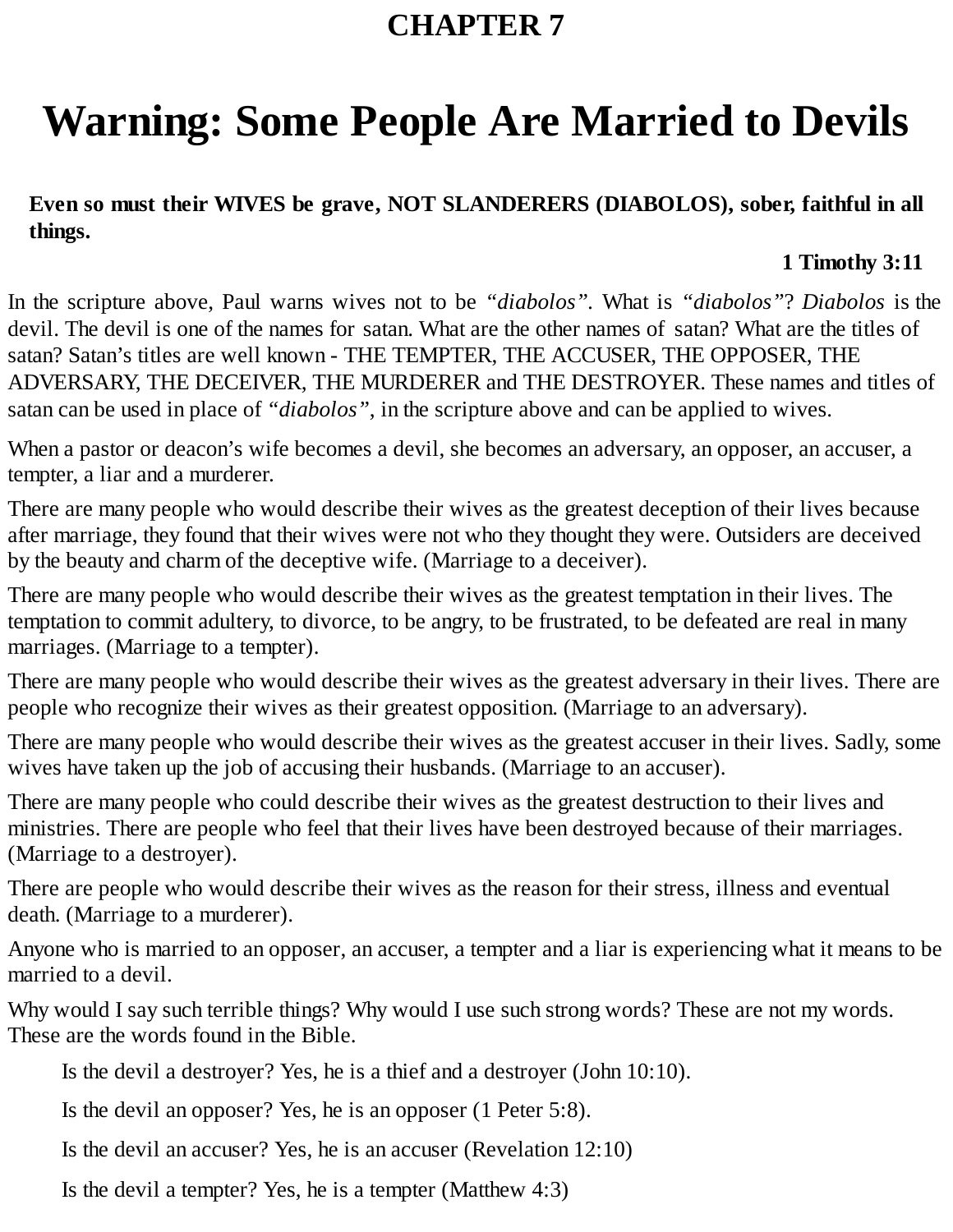Is the devil a liar and a murderer? Yes, he is a liar and a murderer (John 8:44).

If you are a pastor's wife, make sure that you are not an opposer.

If you are a pastor's wife, make sure that you are not an accuser.

If you are a pastor's wife, make sure that you are not a deceiver.

If you are a pastor's wife, make sure that you are not a temptation.

If you are a pastor's wife, make sure that you are not a destroyer.

If you are a pastor's wife, make sure that you are not a devil.

If you are a pastor's wife, make sure that you do not cause the death of your husband.

If you are any of these things to your husband, you are a devil to your husband!

Many great men of God have experienced terrible things at the hands of their powerful wives. When John Wesley was seventy-five years old, he wrote his very last letter to his wife Molly and said,

#### **"IF YOU WERE TO LIVE A THOUSAND YEARS, YOU COULD NOT UNDO THE MISCHIEFYOU HAVE DONE."**

#### **John Wesley**

This is an amazing message from a man of God to his wife. **"If you were to live a thousand years, you could not undo the mischief you have done." J**ohn Wesley did not intend his letter to his wife to become public. As usual, men of God try to give a good PDA (Public Display of Affection) to outsiders. Although women look angelic, they are clearly not angels. They are beset with weaknesses, sins, problems and failings just as men are.

Many ministers are spiritual, committed and driven men. Many times, they are married to women who are weaker and less committed to God. Many women are weak and do not have the physical and emotional strength needed to withstand the storms of life and ministry.

#### **Even so must their WIVES be grave, NOT SLANDERERS** *(DIABOLOS)***, sober, faithful in all things.**

#### **1 Timothy 3:11**

Indeed, women are not angels and Apostle Paul actually warned wives not to be a *"diabolos",* a word which is translated to mean a "devil".

#### **The word** *"diabolos"*

The word, *"diabolos"* is usually translated into the word "devil" and refers to the literal devil. The word *"diabolos"* is used thirty-eight times in the entire New Testament.

Thirty-five times, the word *"diabolos"* is translated into the word devil. For instance, "And Jesus was led into the wilderness to be tempted of the devil ('*diabolos*')." That word "devil" is translated from the word "*diabolos*". (Matthew 4:1)

Three times, the word *"diabolos"* is used to refer to human beings. (Acts 13:10, 1 John 3:8, 1 John 3:10)

On one occasion, the word *"diabolos"* was used to describe Judas. Jesus said, "Have I not chosen you, and one of you is a devil (*diabolos*)." (John 6:70)

On two other occasions, the word *"diabolos"* is used in a warning to Bishops' and to deacons' wives. I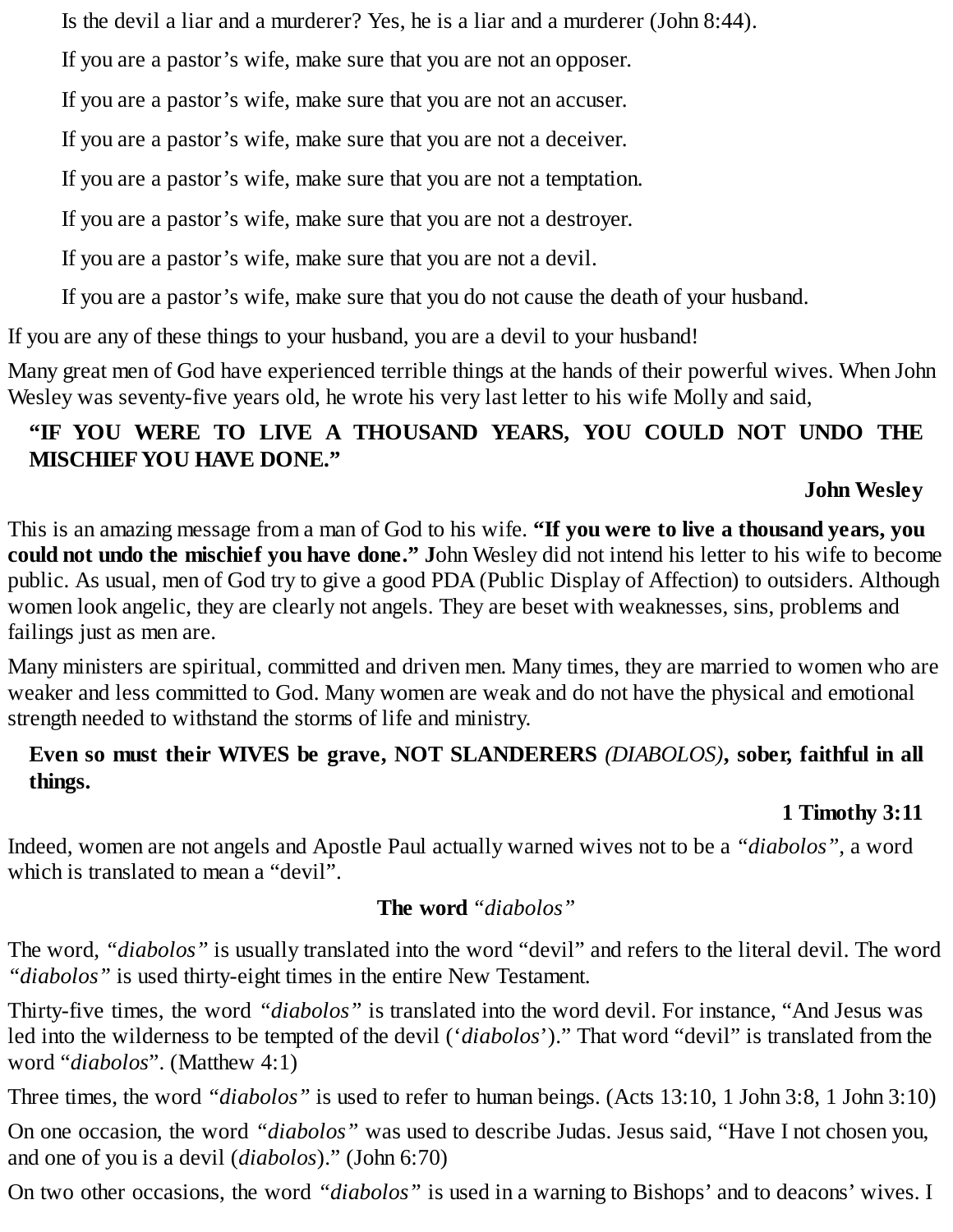can understand that the translator did not have the boldness to translate the word *"diabolos"* into "devil" as he had done thirty-five times before. In any case, whether he translated the word *"diabolos"* as "devil" or not, it still means "devil". (1 Timothy 3:11, Titus 2:3)

#### **1. Paul warned pastors' wives not to be devils.**

#### **Even so must their WIVES be grave, NOT SLANDERERS (***DIABOLOS***), sober, faithful in all things.**

**1 Timothy 3:11**

This scripture should have read:

#### **"Even so must their WIVES be grave, NOT DEVILS, sober, faithful in all things."**

#### **1 Timothy 3:11**

"Pastors and deacons" wives can turn into devils! That is why Paul warned pastors' wives not to turn into devils. Deacons' wives are warned not to turn into "diabolos".

Why would Paul warn pastors' wives not to turn into devils? Because a pastor's wife can become a strong accuser of her husband. A pastor's wife can also become a strong opposer to her husband. Through accusations and opposition, some women are transformed into literal human devils that their husbands have to contend with.

Not all pastors have good marriages! Some have really great marriages. Some have good and nice marriages. Some have average marriages and some have terrible marriages. Adoniram Judson was called "three times lucky" because he married three times and each marriage was good.

There are many men of God who are dealing with tangible, physical female devils in their homes. Some of them would tell you that the greatest opposition and challenge to their lives and ministry are the women they are married to.

**2. Paul warned older women not to be devils.**

**But speak thou the things which become sound doctrine: that the aged men be sober, grave, temperate, sound in faith, in charity, in patience. THE AGED WOMEN likewise, that they be in behaviour as becometh holiness, not false accusers (***DIABOLOS***), not given to much wine, teachers of good things;**

**Titus 2:1-3**

This scripture should have read:

**"But speak thou the things which become sound doctrine: that the aged men be sober, grave, temperate, sound in faith, in charity, in patience. THE AGED WOMEN likewise, that they be in behaviour as becometh holiness, NOT DEVILS, not given to much wine, teachers of good things;"**

#### **Titus 2:1-3**

Older women can also turn into *"diabolos"* and behave just like the devil. Older women are susceptible to turning into devils. Many ministers have wives who are not as nice as they were when they were younger. Some of these older wives have turned into devils with time.

I did not write the Bible. Neither do I want to re-write it. Let's read it together and accept what we see. The scripture clearly says that these older women can become false accusers, which is *"diabolos".*

Why is that? Many older women are disappointed, disillusioned and disheartened about life. You will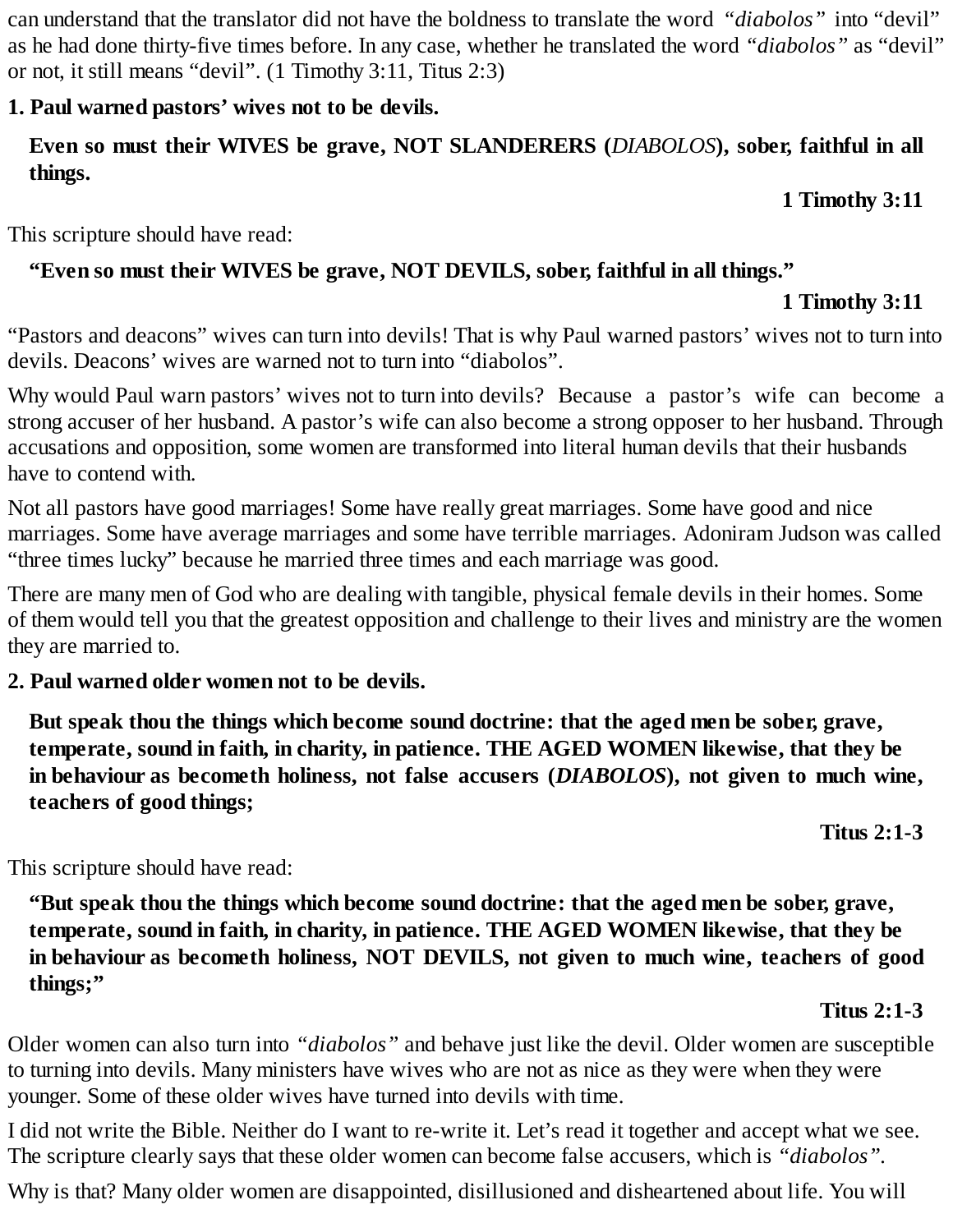notice that younger women are generally more sweet, cheerful, happy, peaceful, flowing and nice. You will also notice that some older women are more stern, snappy, strict, unsympathetic and irritable. Disappointments of life may have opened the door to devils of bitterness in older women.

#### **It is Wrong to Glorify a "***Diabolos"*

Because women are angelic and weak looking, they often attract support and sympathy instead of the rebukes that they need! Badly behaved wives must be rebuked and corrected. It is wrong to glorify a *"diabolos"*! It is wrong to magnify a *"diabolos"*! It is wrong to encourage a *"diabolos"*! It is inappropriate to give a *"diabolos"* more authority!

Many women do not have the spiritual strength to resist the devil. They must be counselled and controlled. It is wrong to elevate a *"diabolos"* pastor's wife to even greater positions of authority.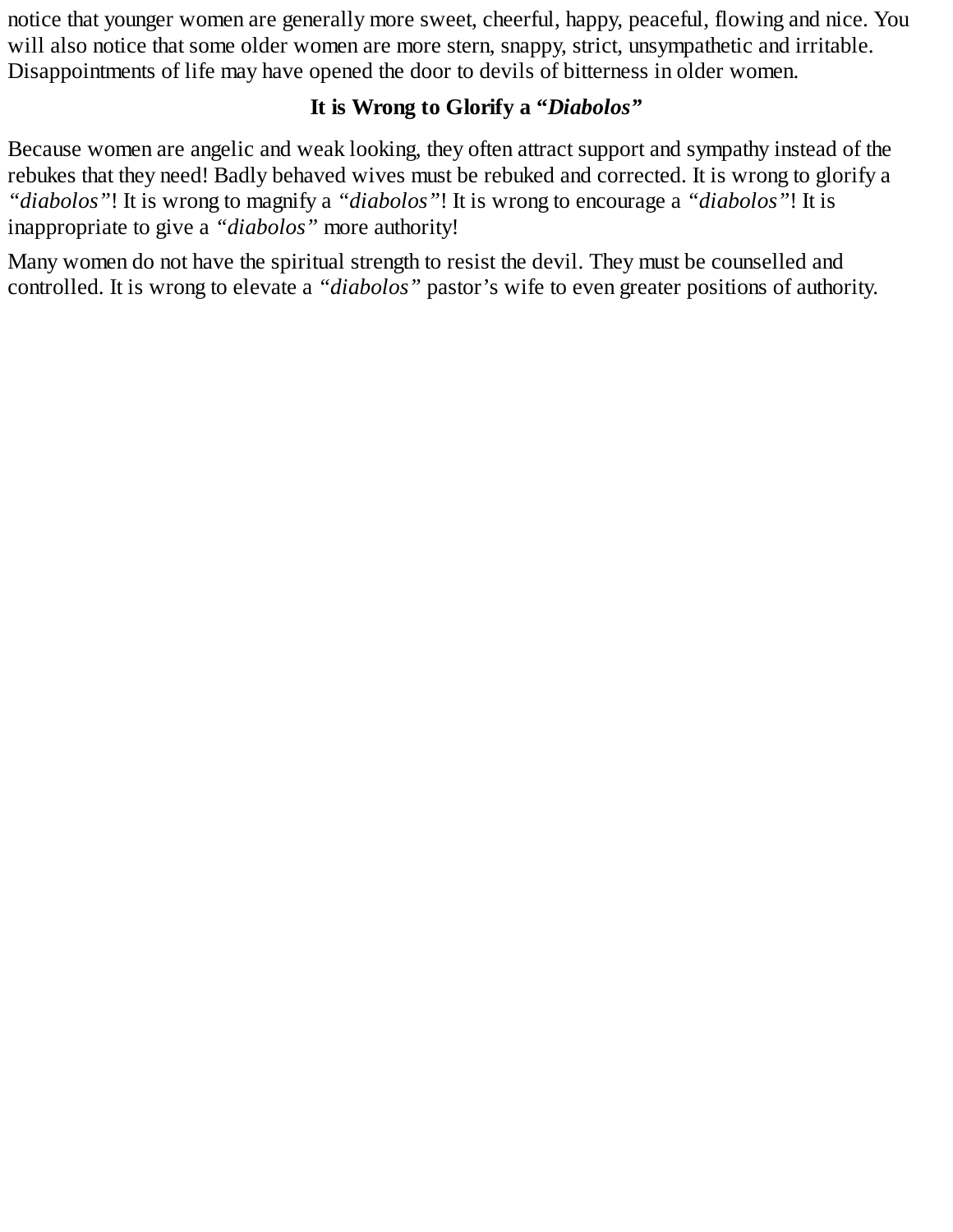# **Warning: Beware of the Error of Elevating Wives**

**For three things THE EARTH IS DISQUIETED, and for four which it cannot bear: For a servant when he reigneth; and a fool when he is filled with meat; For AN ODIOUS WOMAN WHEN SHE IS MARRIED; and an handmaid that is heir to her mistress.**

#### **Proverbs 30:21-23**

The error of elevating wives beyond the biblical prescription is contributing to divorce, confusion and conflict in the church. It is the error of crowning a "Queen of Confusion" (QOC).

One pastor of a massive church lamented to me, after his wife divorced him, "I elevated my wife and made us co-partners, co-founders and co-pastors. That is why she challenged me and fought me so much. She wrote books and sold them in the bookshop. She was an author, and so was I! She was a pastor, and so was I! She was a speaker, and so was I! We seemed to be equal and that was my greatest mistake. She was the most unsubmissive and pretentious creature you could ever imagine." How sad!

Scriptures about marriage seem to lower and suppress women, giving them a very low position in relation to men. Generally speaking, the scriptures do not make husbands and wives equal in the marriage. I also do not know of any scriptures that make pastors and the pastor's wife equal in ministry. Yet, modern Christians love to present pastors and their wives as co-founders, co-partners, co-pastors, co-leaders, coauthors, co-speakers and co-directors.

Why is it that modern Christians disregard these scriptures? Why do modern Christians act as though the Bible is mistaken in what it said about women? Why is this? Is it right?

Apostle Paul was very strong about controlling the women in our midst. It is the only issue on which he challenges all who claim to be prophets or spiritual. He challenges them to acknowledge that women are supposed to be quiet and in subjection. Indeed, it is when women are in subjection that they are happiest. Nasty, quarrelling and discontented women are actually unhappy as they fight to be what they are not.

**Let your WOMEN KEEP SILENCE in the churches: for it is not permitted unto them to speak;** but they are commanded to be under obedience, as also saith the law. And if they will learn any thing, let them ask their husbands at home: for it is a shame for women to speak in the church. **What? Came the word of God out from you? Or came it unto you only? IFANYMAN THINK HIMSELF TO BE A PROPHET, OR SPIRITUAL, LET HIM ACKNOWLEDGE THAT THE THINGS THAT I WRITE UNTO YOU ARE THE COMMANDMENTS OFTHE LORD.**

#### **1 Corinthians 14:34-37**

Why does the Bible say the woman is to be silent and in subjection? It is to avoid the mistake of crowning and elevating a "*Poor Performer*", a "*Wild Cat*", a "*Jezebel*", a "*Quarrelsome Queen*" and giving her great power. It is to avoid the giving of a seat of authority and power to such a wicked person.

The model of ideal and equal partnership of couples in ministry is not the Bible picture. It is nice to see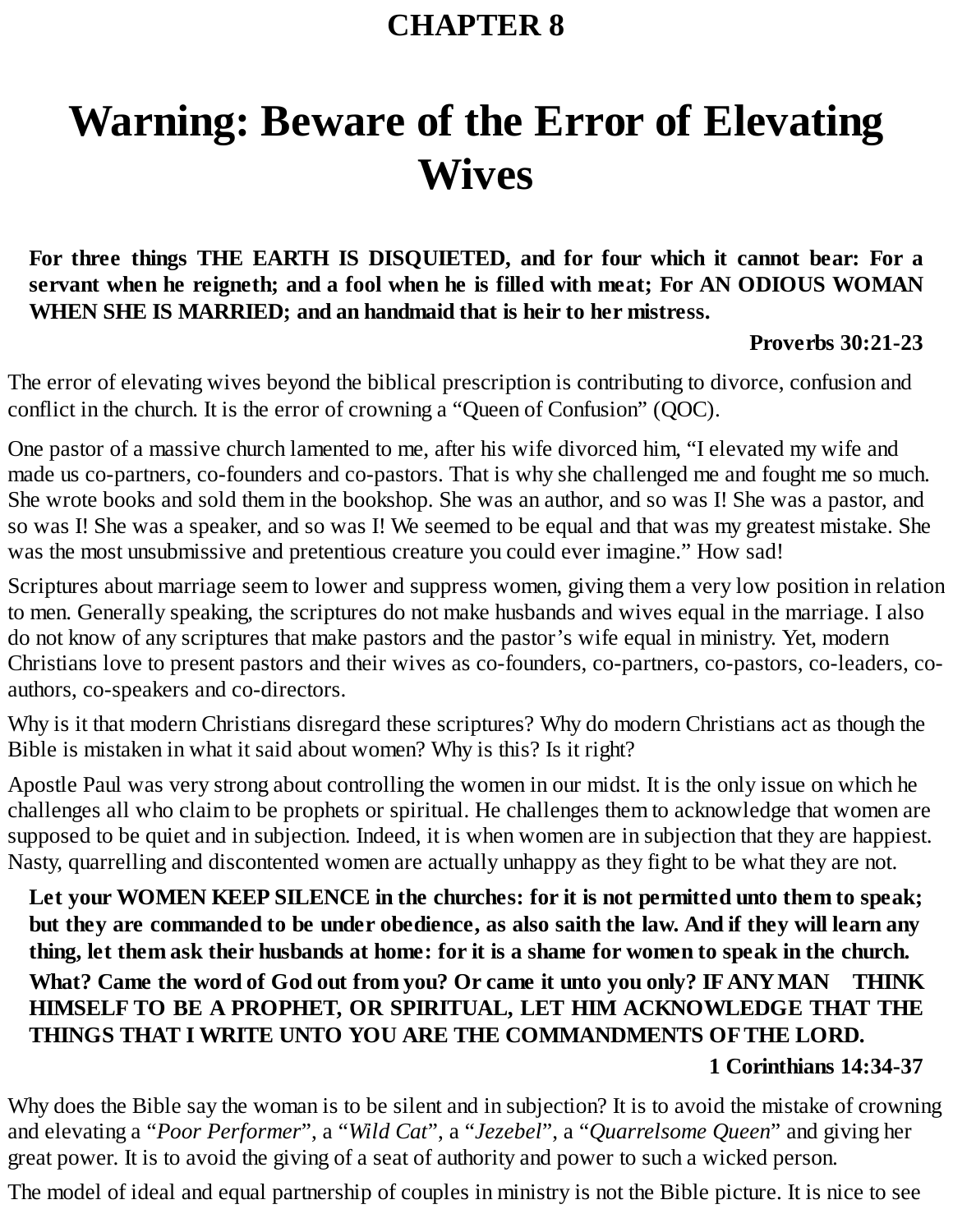these equal partnerships, but you do not see this picture of equal couples in the Bible.

Why should a woman who does not look after her own children be crowned and empowered? Why should a woman who charges her husband a fee for having sex be elevated and empowered? Why should a Jezebel be glorified and enthroned in the church? Why should an accuser be honoured and lifted up in the midst of the congregation?

To empower and glorify a fool is to disturb the world with confusion! Placing inappropriate people on a throne of glory is to disquiet the earth. The reason why your ministry is so small is because you are "wiser than God". No one is more righteous than the Word of God. You will only live to confirm its validity. You will live to confirm that the Bible is true.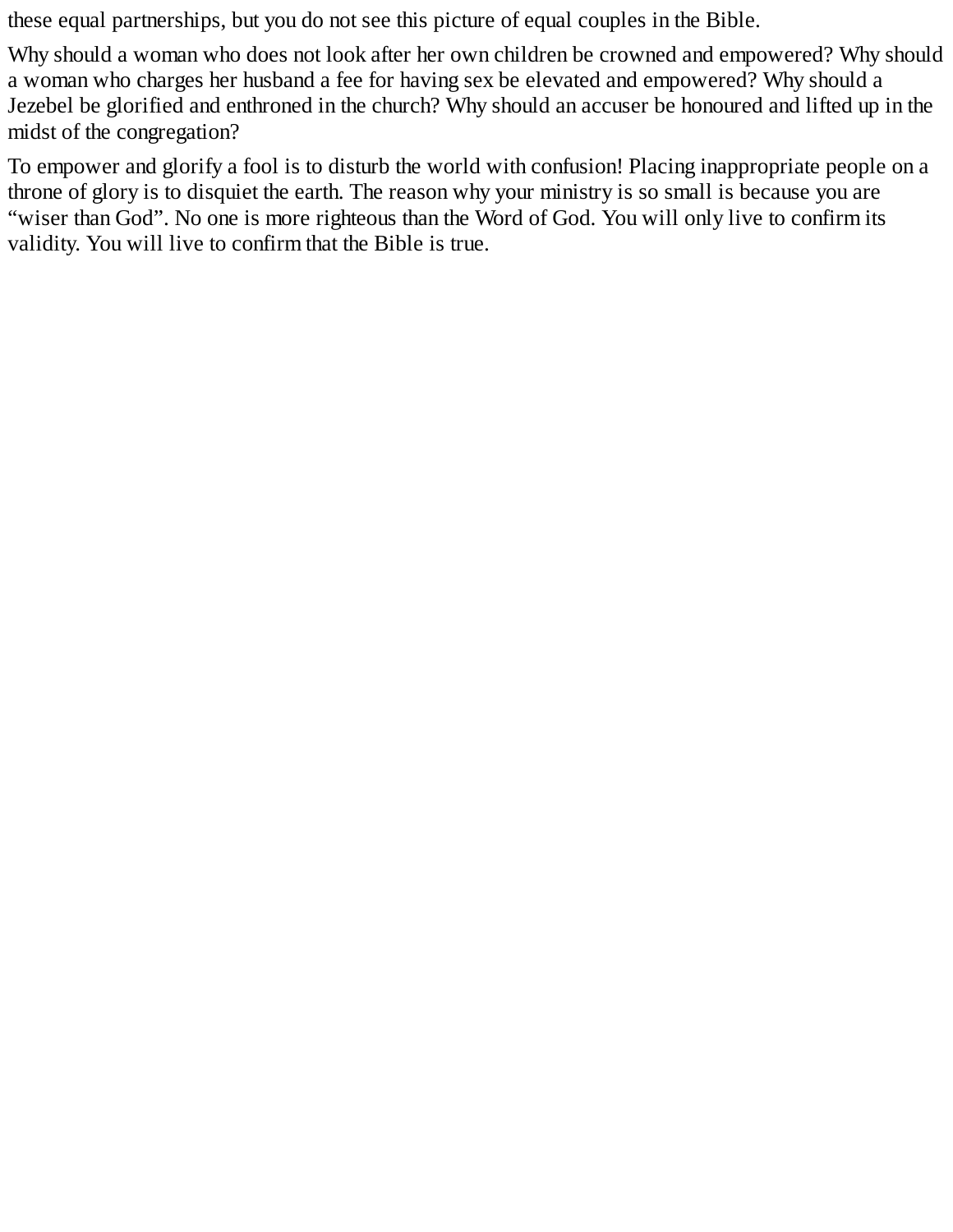# **Warning: There is a Woman in the Basket**

**Then the angel who was speaking to me came forward and said to me, "Look up and see what this is that is appearing."**

**I asked, "What is it?"**

**He replied, "It is a measuring BASKET." And he added, "This is the iniquity of the people throughout the land."**

**Then the cover of lead was raised, and THERE IN THE BASKET SAT A WOMAN! He said, "THIS IS WICKEDNESS," and he pushed her back into the basket and pushed the lead cover down over its mouth.**

### **Zechariah 5:5-8 (NIV)**

This is a prophetic book. It is a book that speaks prophetically about women and their marriages to ministers of the gospel. Marriage brings out the true, and often surprising, behaviour of Christian women. A prophetic revelation is an uncovering of hidden realities so that there can be light and deliverance for God's people.

The scripture above shows an interesting vision from the prophet Zechariah. He saw a basket before him and asked the angel, "What is this?"

The basket represented the iniquity of the people in the land. But there was more to come. The basket had a lid. And when the lid was removed, behold, there was a woman in the basket!

This vision shows that there is a basket with a surprise woman in it. This vision shows how a woman can be a surprise to you. This book is a revelation about the women that are hiding in the basket, ready to be revealed in your life. The woman who will come into your life is in a covered basket. She may be the greatest surprise of your life!

When the woman in the basket was uncovered, the angel exclaimed to Zechariah; *"This is wickedness"!* In other words, wickedness would be manifested by and through this woman. This is wickedness! What a shock! What kind of wickedness is this? It is the surprise wickedness that would come to Zechariah and to the world through the woman.

The angel quickly slammed the lid shut to contain the wickedness in the basket. He wanted to prevent the wickedness in the basket from coming out. The wickedness in the basket was the woman. Don't forget the statement, *"This is wickedness"*.

Many pastors have been surprised by what was in their basket. Just as Zechariah was shocked when a woman came out of the basket, they are surprised that a woman or a wife could be the source of problems. There are many who can say that the greatest problem of their lives is the marriage they are in. Many pastors who do not do well have difficult marriages.

Instead of the angel saying, "This is a nice person," or, "This is a gift to you," he said, *"This is wickedness"*!

The angel could have said, "This is the greatest blessing of your life." He could have said, "This is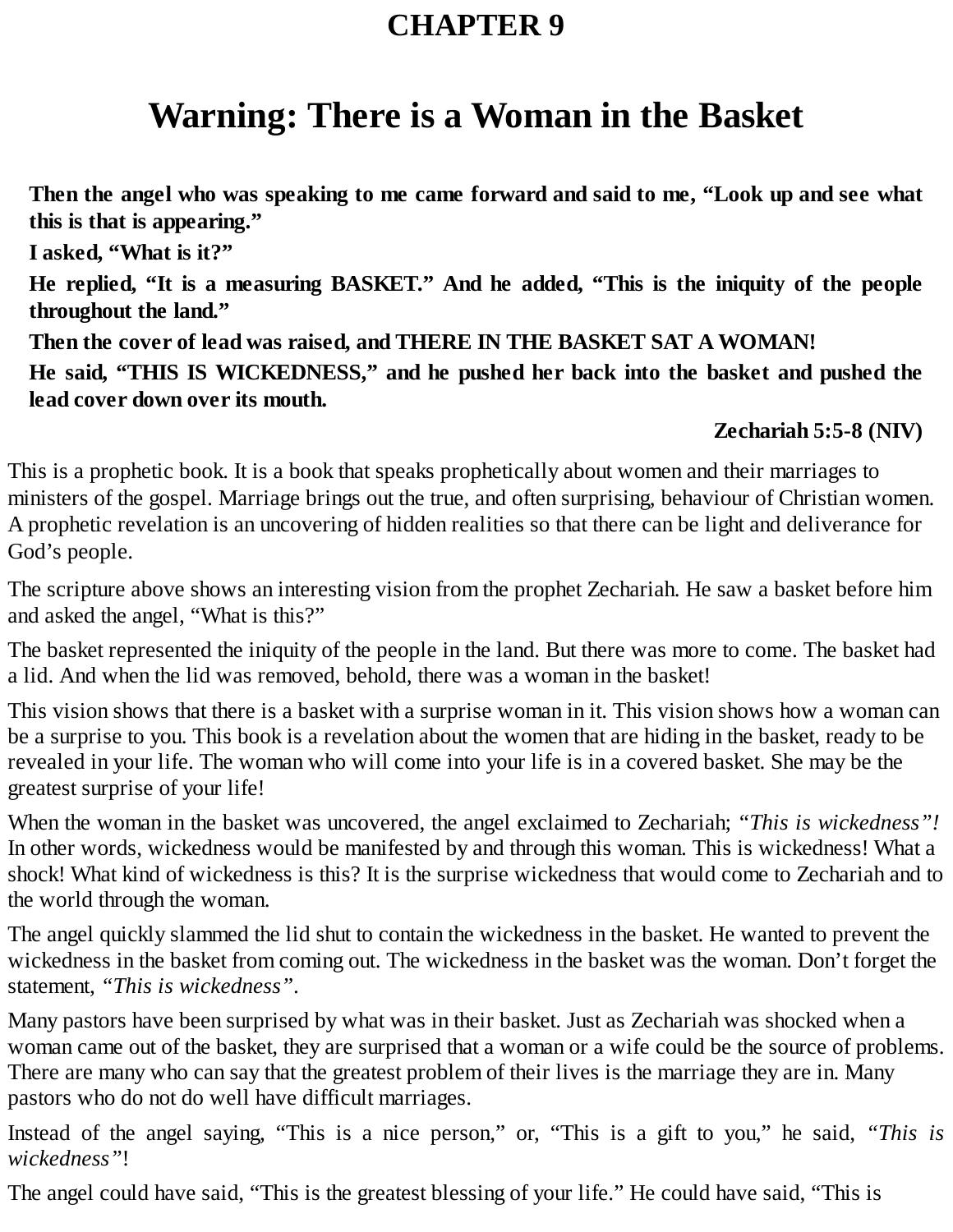something precious that will make you happy." But he did not! He said, *"This is wickedness"*! The woman you see in the basket will be the instrument of wickedness against you!

In this book, we are going to learn about the different surprises that men of God have experienced from the basket. For some of them, the most appropriate exclamation has been, *"This is wickedness"*!

Perhaps, within your basket is a perfect pretender or a silent beauty. Some people open their basket and find a *"Wild Cat"*, a *"Jezebel"* or a *"Poor Performer".* This is wickedness! Other ministers have been shocked to discover a *"Quarrelsome Queen"* within their basket.

There are pastors who feel ashamed to describe *The Unmotivated Asexual* personality they have married. Perhaps, the greatest surprise in the basket is the *"Quarrelsome Queen"* and the *"Unyielding Opposer"*, because the woman they met in church was once so pleasant and so caring. This is wickedness!

Indeed, it must have been a surprise when the basket yielded no other than a woman who was a *"Prison Officer"* as well. Who would have ever thought of getting married to a *"Prison Officer"*? This is wickedness! In the basket was the one who would keep them in a virtual prison for the rest of their lives.

There are still more surprises to come from this basket of wickedness. A divorce-prone beauty can rise out of the basket to send you to the divorce courts at one point or another of your life. Little did you know that the woman you were getting married to was not capable of submitting to a man!

I can only imagine the shock that some men have had when they discovered that they were actually married to a mental patient. "My wife is depressed, anxious and irritable. My home is an unofficial mental institution. There is no peace and it does not make sense because there should be a lot of peace."

It is sad to hear the lamentations of some husbands as they describe the *Uncaring Independent* woman they have. And what of the "*Loveless Oldie*"? She is the surprise who will rise out of the basket in her middle age!

It is time to believe that the vision of Zechariah's basket is a reality. It is time to be ready for the surprises that lay in wait for men of God. It is time to be ready to combat the wickedness that is hidden in the basket of life.

### **The Spirit of Cleopatra**

One day, I had a surprising revelation. Whilst counselling a stubborn, "unchanging" wife to love her husband and be nice to him, I heard a voice saying, *"It is Cleopatra. It is Cleopatra."* I was amazed because the Lord was showing me the spirit I was dealing with. I was dealing with *"the spirit of Cleopatra".*

Indeed, some men open their basket of marriage and find in it the spirit of Cleopatra. What on earth is the spirit of Cleopatra? I researched a bit and found out many amazing things about the spirit of Cleopatra.

The spirit of Cleopatra comes to draw you, to seduce you, only to rear up in pride like a cobra. Everyone has seen a picture of a rearing cobra that lifts itself up in readiness to strike.

Why does a cobra rear up in pride? A cobra rears up to oppose you, to attack you, to bite you, to accuse you and to destroy you. The spirit of Cleopatra is an evil spirit that possesses some women and makes them rear up in pride to oppose you. Through the spirit of Cleopatra, your career and ministry can be brought to an end.

Cleopatra is famous for being brought to Caesar rolled up in a rug. When the rug was rolled out, there was beautiful Cleopatra. Cleopatra then proceeded to seduce and charm Caesar. The sign of Cleopatra is called the *"Uraeus".* The *"Uraeus",* Cleopatra's symbol, is the sign of the rearing cobra!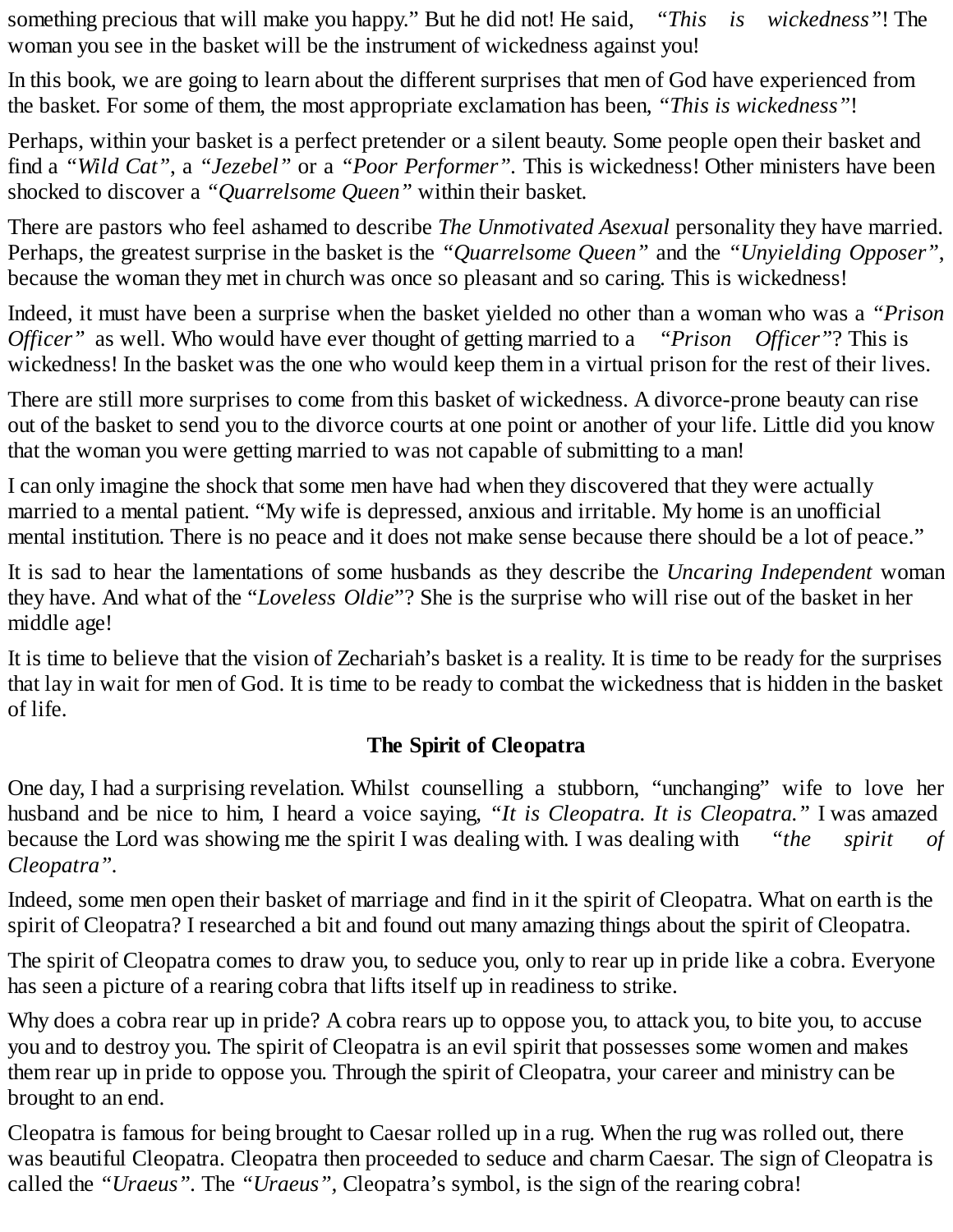A woman with the spirit of Cleopatra is brought to you nicely wrapped and beautifully presented! It is because of the beautiful presentation of this person that you are attracted, captured and seduced in the first place.

After you are married, you will see the cobra rear itself. When the cobra rears itself, it is your time to experience the pride, the opposition, the accusations and the sharp bite from a woman. People who are married to the spirit of Cleopatra experience a proud woman full of opposition, unending reasons, arguments, accusations and fault-finding. The spirit of Cleopatra will sting you and end your ministry. May you be delivered from the evil spirit of Cleopatra from today!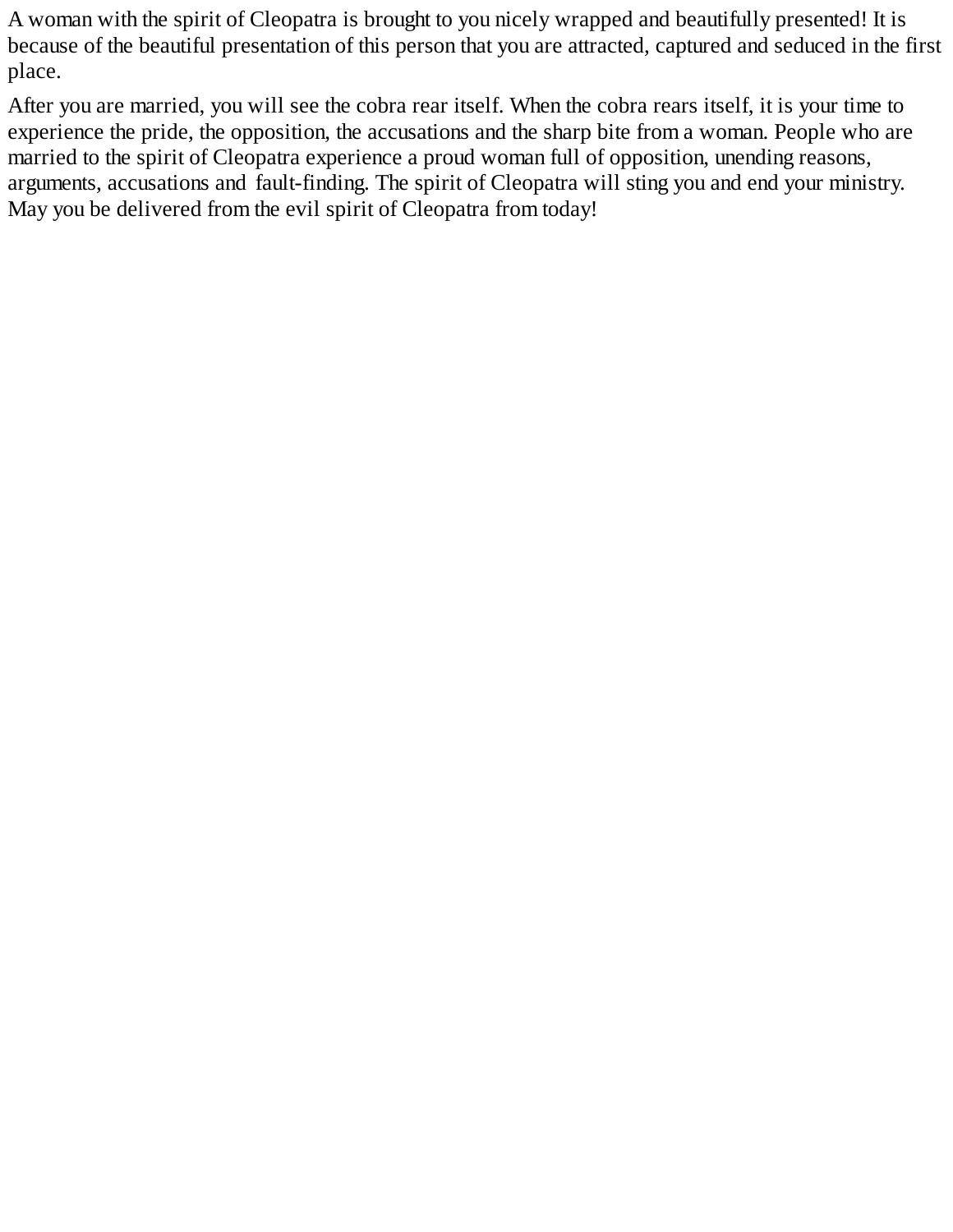## **SECTION 2:**

# **TYPES OF MARRIAGES**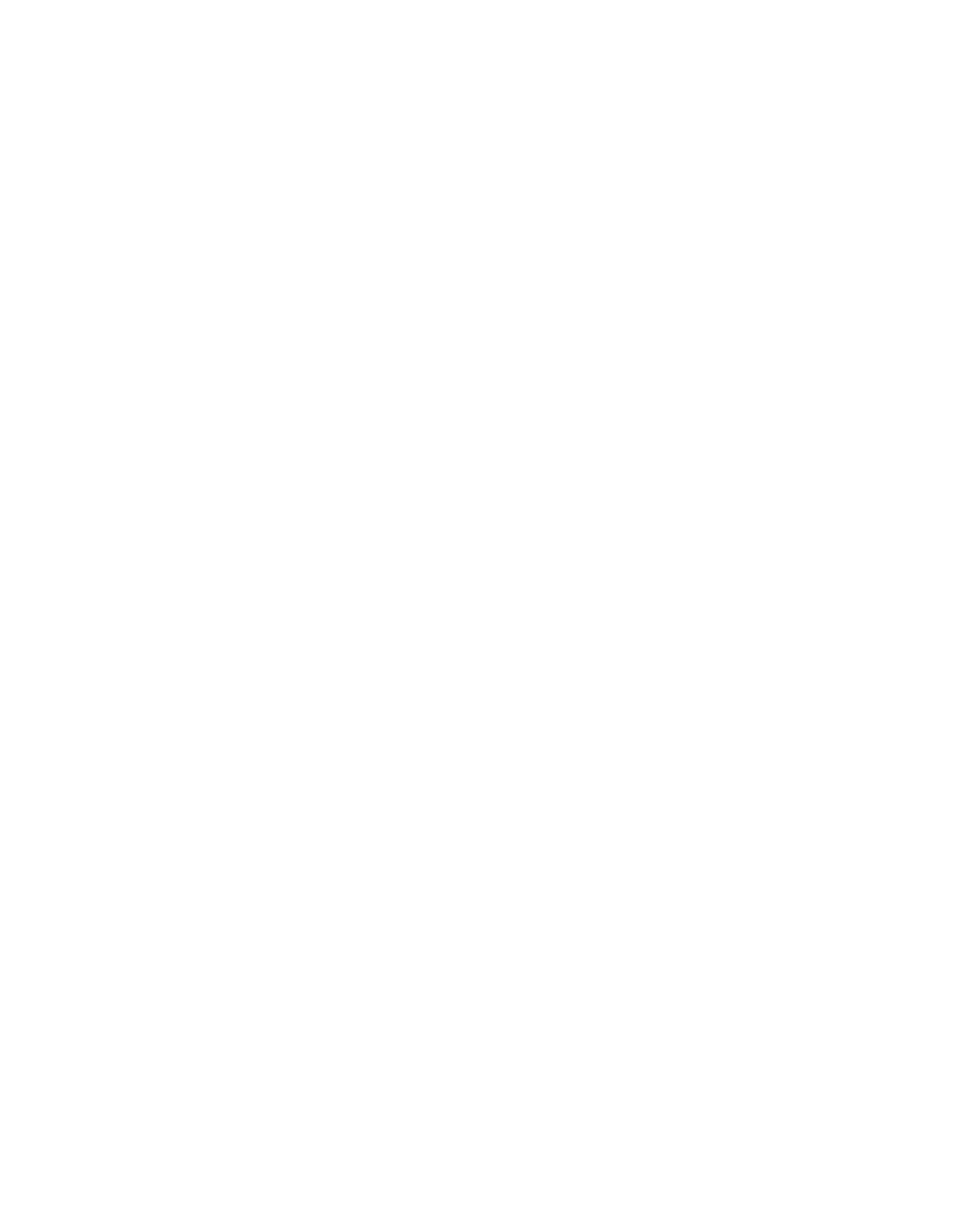# **Why Pastors Paint a Picture of Perfection**

**If any man come to me, and hate not his father, and mother, and wife, and children, and brethren, and sisters, yea, and his own life also, he cannot be my disciple. And whosoever doth not bear his cross, and come after me, cannot be my disciple.**

**Luke 14:26-27**

Many ministers love to paint the picture of perfection.

Jesus Christ did not in any way paint a picture of perfection for those who would serve Him. He promised tribulation, difficulty and great challenges to those who would follow Him. He even predicted family problems when He said, "If any man come to me, and hate not his father, and mother, and wife, and children, and brethren, and sisters, yea, and his own life also, he cannot be my disciple" (Luke 14:26).

Jesus meant there would be real trouble and real challenges for people who were called to His service. Nothing is going to be perfect because you are serving God!

Pastors, like politicians, seek to give a perfect picture of their lives and marriages. It is as though ministers of the gospel are standing for election and need to present the picture of a super successful marriage to the public. Because of this need to present pictures of perfection, most people do not present the true state of their lives. This is why the announcement of divorce of several great men of God comes as such a shock to so many. A perfect picture is painted for so long and then it all comes crashing down!

Jesus said, "I receive not honour from men" (John 5:41). He did not need to have the respect of men as do many ministers of the gospel today. We seem to need the approval of the masses. Jesus actually said that some people would have great marital difficulties including hating their own wives because of the ministry.

### **If any man come to me, and HATE not his father, and mother, and WIFE, and children, and brethren, and sisters, yea, and his own life also, he cannot be my disciple.**

### **Luke 14:26**

Apostle Paul was very clear when he said you would have trouble when you got married (1 Corinthians 7:38). He was not ambiguous about this at all. This does not mean Apostle Paul was a bad person. You would hardly hear a minister of God say there is trouble in his marriage today. Meanwhile, there is a lot of trouble in a lot of ministry marriages.

Some people say things like, "I have never quarrelled with my wife before."

They say things like, "My wife is an angel sent from heaven."

Others say, "If marks were given for marriages, I would get 100%."

Still others say, "I don't know how to live without my wife. I would be totally lost in this life if my wife was not with me."

Others say, "We sleep in each others arms every day."

Some say, "My whole life revolves around reading books and having my wife around me. With these two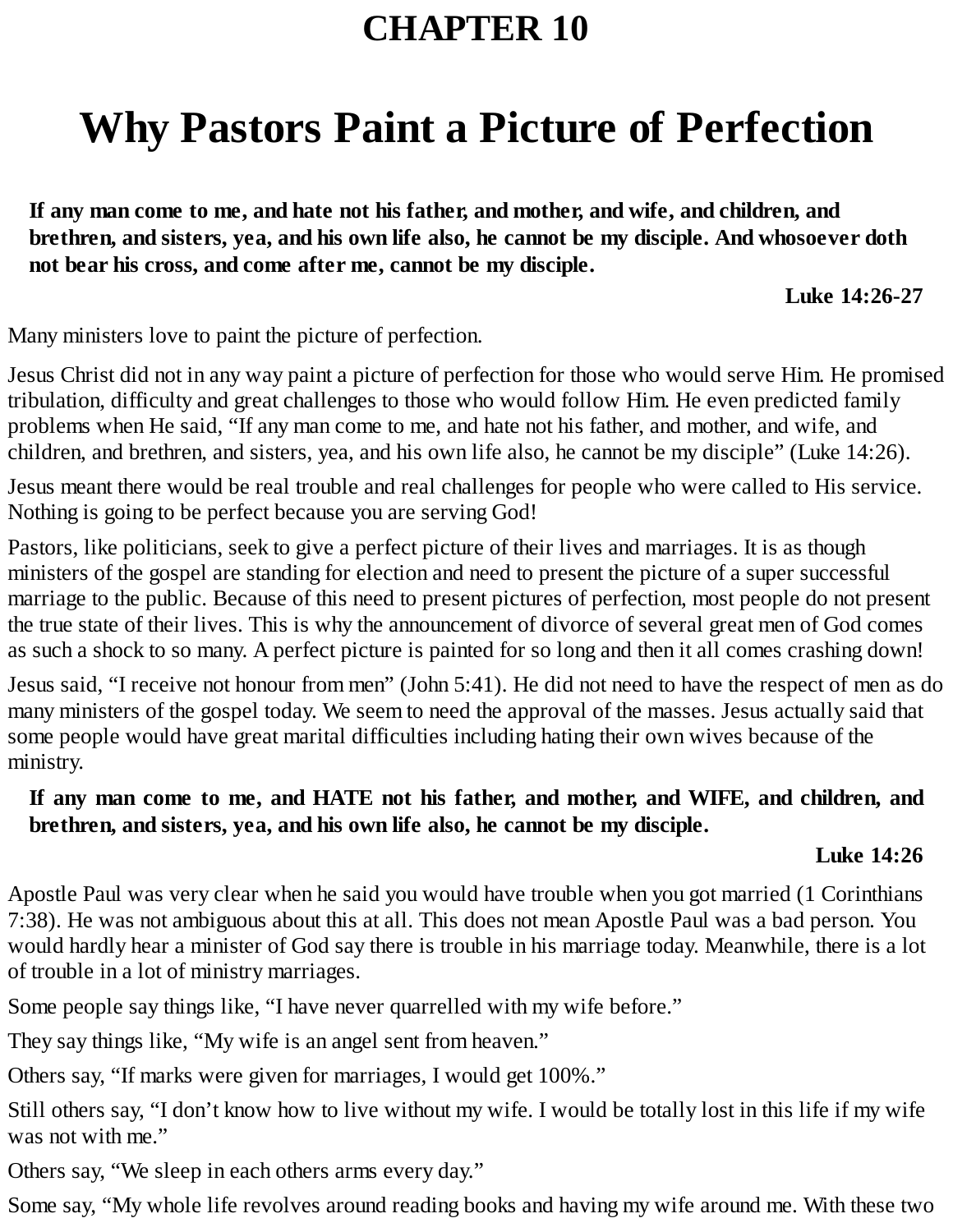things, I am the happiest person in this world."

Others say, "My life was not complete until this refining influence came to me." `

I have heard all these statements before and they came from wonderful men of God who had wonderful marriages. However, there are a number of difficulties that arise from these descriptions.

- 1. This perfect picture can be misleading because everyone has a different way of describing things. There are people with even better marriages who would not use these descriptions and would not describe their marriages in such a way. There are people with even better marriages who would describe their marriages as 60% perfect. There are also those with poor marriages who would describe their marriages as being 100% perfect.
- 2. This perfect picture can also be misleading because children of picture-perfect-marriages can receive an erroneous picture of marriage. In Billy Graham's book "Nearing Home: Life, Faith and Finishing Well," his daughter described her confusion when she got married. She felt the challenges she was experiencing in her marriage were unusual. She thought she was experiencing an aberration of what was normal. Billy Graham describes how he and his wife hid any misunderstandings they had in their marriage from their children. The children never suspected that there were any misunderstandings. The children only saw a perfect picture. Such children can go away confused and even leave their perfectly normal marriages because it does not seem to be as perfect as they expected.
- 3. The perfect picture of marriage can be misleading to men of God who do not have perfect or good marriages. Many have average marriages! Some have terrible marriages. Others have wonderful experiences. Just as in every sphere of life, the bell diagram is true. Most people are in the middle and most people are average. The perfect picture presented by some ministers confuses young ministers about their experiences in marriage. Some ministers feel like divorcing because they want to have the 100% experience of marriage. They do not know that most people have the 50%.
- 4. There are different categories of marriage. Some people are getting hundred per cent in their Category 1 marriage. Others are getting a hundred per cent in a Category 3 marriage. A hundred per cent in Class three is different from a hundred per cent in the final year of university.

I think the picture that Jesus painted is more real. The picture presented to us by Jesus is more realistic. It contains predictions of tribulation, trouble, division and great persecution. That is the true picture! Dear pastor, do not be confused by the apparent perfect marriages that some people seem to have. You are probably an average pastor with an average life! However, you may also be experiencing one of the extremes. Through this book, you will receive understanding, knowledge and wisdom, which will stabilize your life.

Through the word of God, you will be able to stabilize and strengthen your life. You will gain wisdom that will help you build your life, your ministry and your marriage.

### **"Through wisdom is an house builded; …**

### **Proverbs 24:3**

God is building up your family, your life and your ministry. The devil is intent on tearing down your life and breaking up your family. It is only through practical wisdom and knowing how to apply knowledge, that you can build a happy life.

When you understand how something happens, you have gained understanding. When you have understanding, *you become more stable,* not easily pushed to and fro.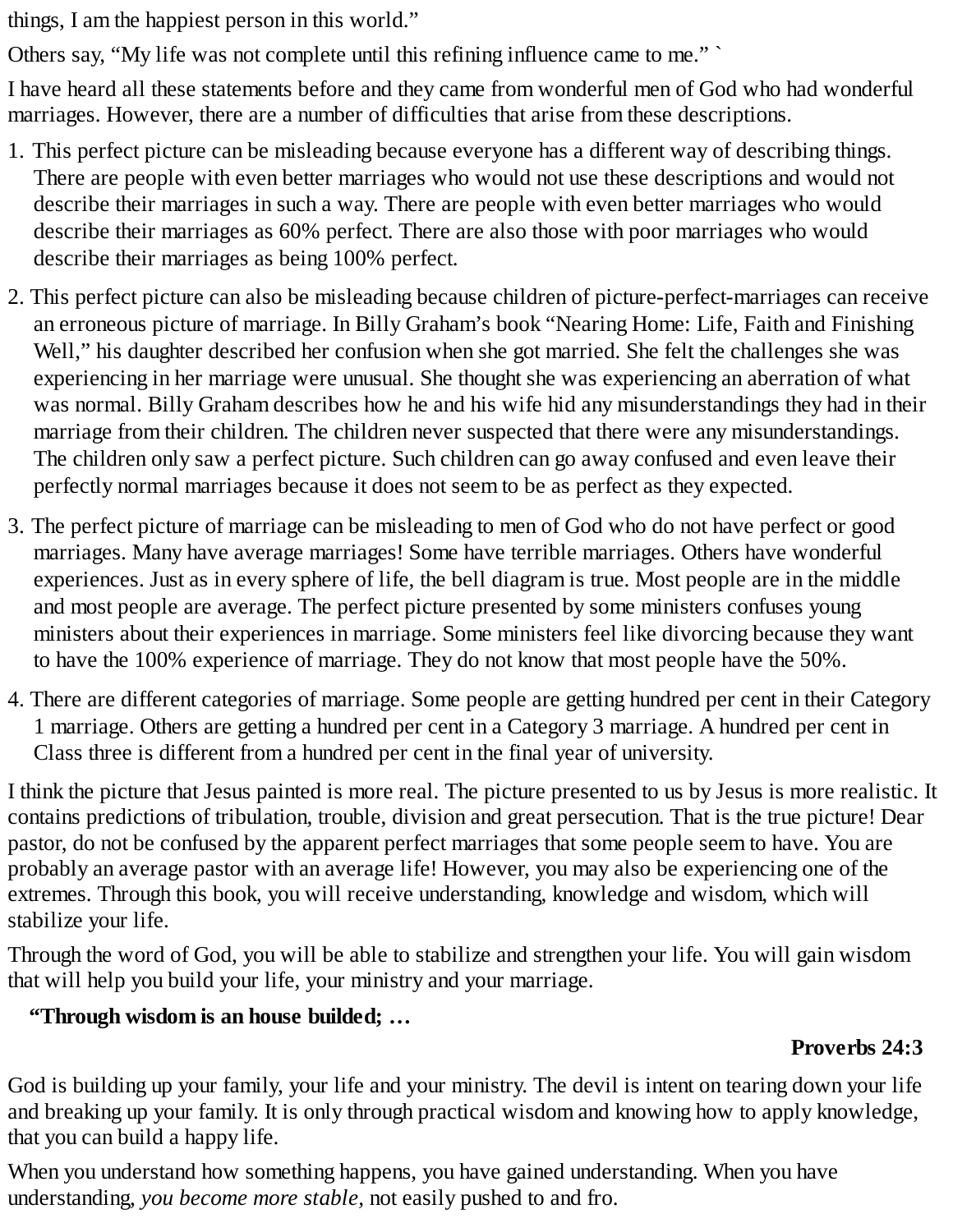#### **… by understanding it is established:**

#### **Proverbs 24:3**

By understanding many things, you will be stabilised in your mind about life, marriage and ministry. There are many things that can destabilise you or unsettle you in marriage. Through the understanding you are getting in this book, you will become more established in your marriage.

The metamorphosis of your spouse into a different person from the one you knew before you married, is one of the greatest trials you will ever experience. All the changing scenes of life can work against you and destroy your ministry. *Always remember that understanding establishes you.*

There are many problems that do not have solutions. I cannot deceive you. Many marriages will never improve, no matter what you read or do. You are just supposed to go through and pass your test of life, marriage and ministry. *The good news is that, with a deeper understanding, your marriage will be established.*

Knowledge makes a man strong.

#### **A wise man is strong; yea, a man of knowledge increaseth strength.**

#### **Proverbs 24:5**

Through the knowledge you will gain in this book, you will increase in strength to fight the good fight of faith in the ministry. Instead of being weakened by your marriage, God will strengthen you to fight on! This strength will come through the knowledge you will gain from the Word of God.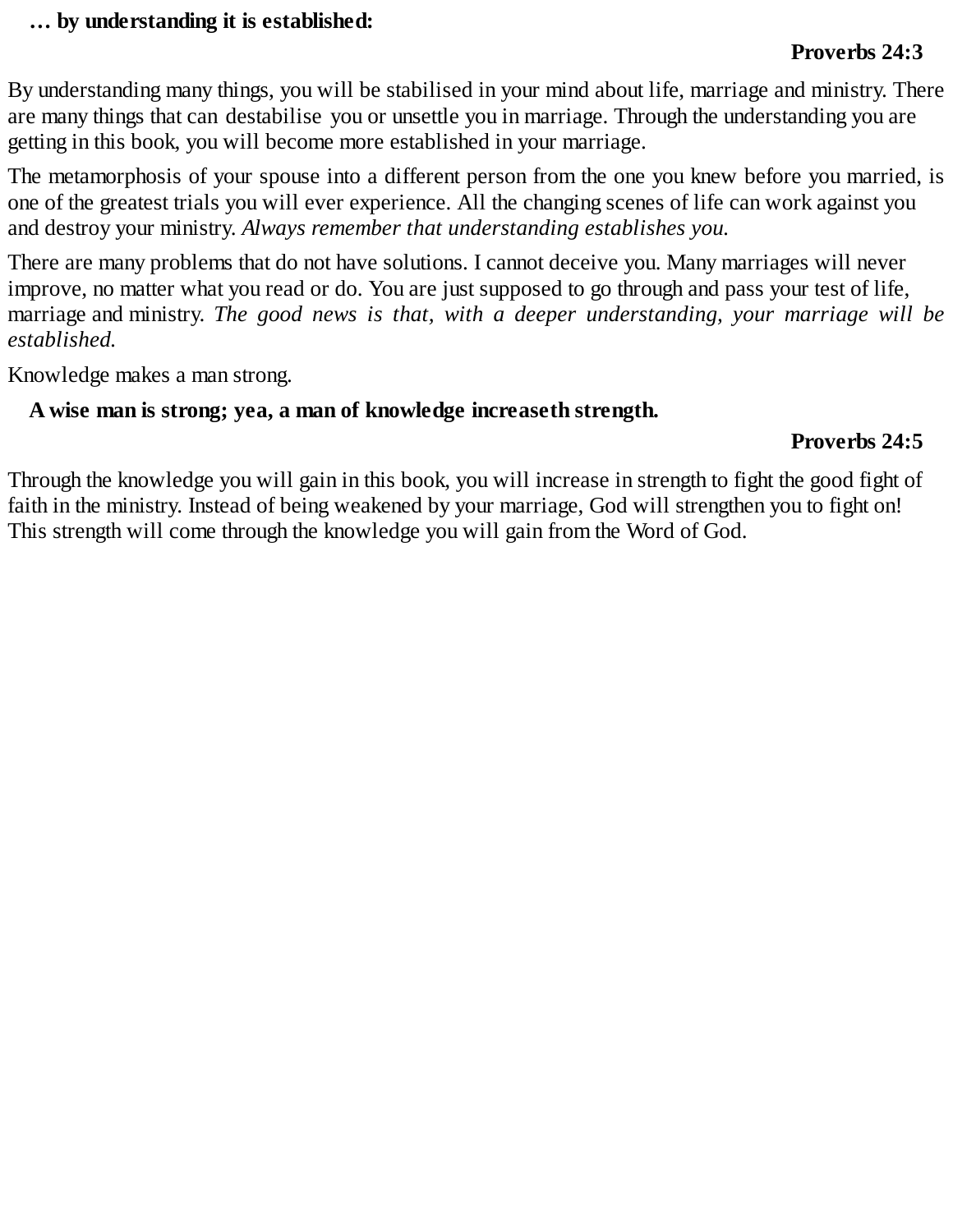# **Category 1, Category 2, Category 3 Marriages**

**But in a great house there are not only vessels of GOLD and of SILVER, but also of WOOD and of EARTH; and some to honour, and some to dishonour.**

**2 Timothy 2:20**

There are three categories of marriage:

Category 1 marriages

Category 2 marriages and

Category 3 marriages

After you read this chapter, you can decide which category of marriage you are experiencing. To help you understand the categories of marriages, you must also understand the categories of illnesses that exist. Illnesses exist in three categories too.

### **Category 1 Illnesses, Category 2 Illnesses and Category 3 Illnesses Common malaria is a Category** 1 illness. Cancer is a Category 2 illness. An illness that is threatening to kill you is a Category 3 **illness. You are experiencing a Category 3 illness when you are near death.**

Remember that, Malaria, a Category 1 illness, can also progress and kill you. Cancer, a Category 2 illness can also progress and kill you. But cancer, a Category 2 illness is far more likely to kill you than a Category 1 illness, although there are many people who do not die from their cancers. An illness is considered Category 3 when it threatens your life. You may have cancer but your life is not under threat.

As you can see, you are in danger when you have a Category 2 illness. Obviously, you are in much more danger when you have a Category 2 illness than when you have a Category 1 illness. It is also not surprising to see someone with a Category 2 illness soon progress into a Category 3 situation.

Category 1 Marriages, Category 2 Marriages and Category 3 Marriages A Category 1 marriage has problems that do not normally threaten the existence of the marriage.

Category 2 marriages have serious problems that are likely to threaten the existence of the marriage.

Category 3 marriages are marriages that are on the brink of breaking up.

### **CATEGORY1 MARRIAGES**

In this kind of marriage, there are no serious spiritual, moral or physical deficiencies in either partner.

A Category 1 marriage is what I call the normal marriage between committed Christians. This normal marriage has certain problems and difficulties that are common to almost every marriage. They are the problems that occur because men are so different from women.

In this type of marriage there is no serious defect in either partner. The couple has problems that you hear of with almost every couple. Below is a list of some possible problems or complaints that a Category 1 marriage may have.

### **Category 1 Marriage Problems**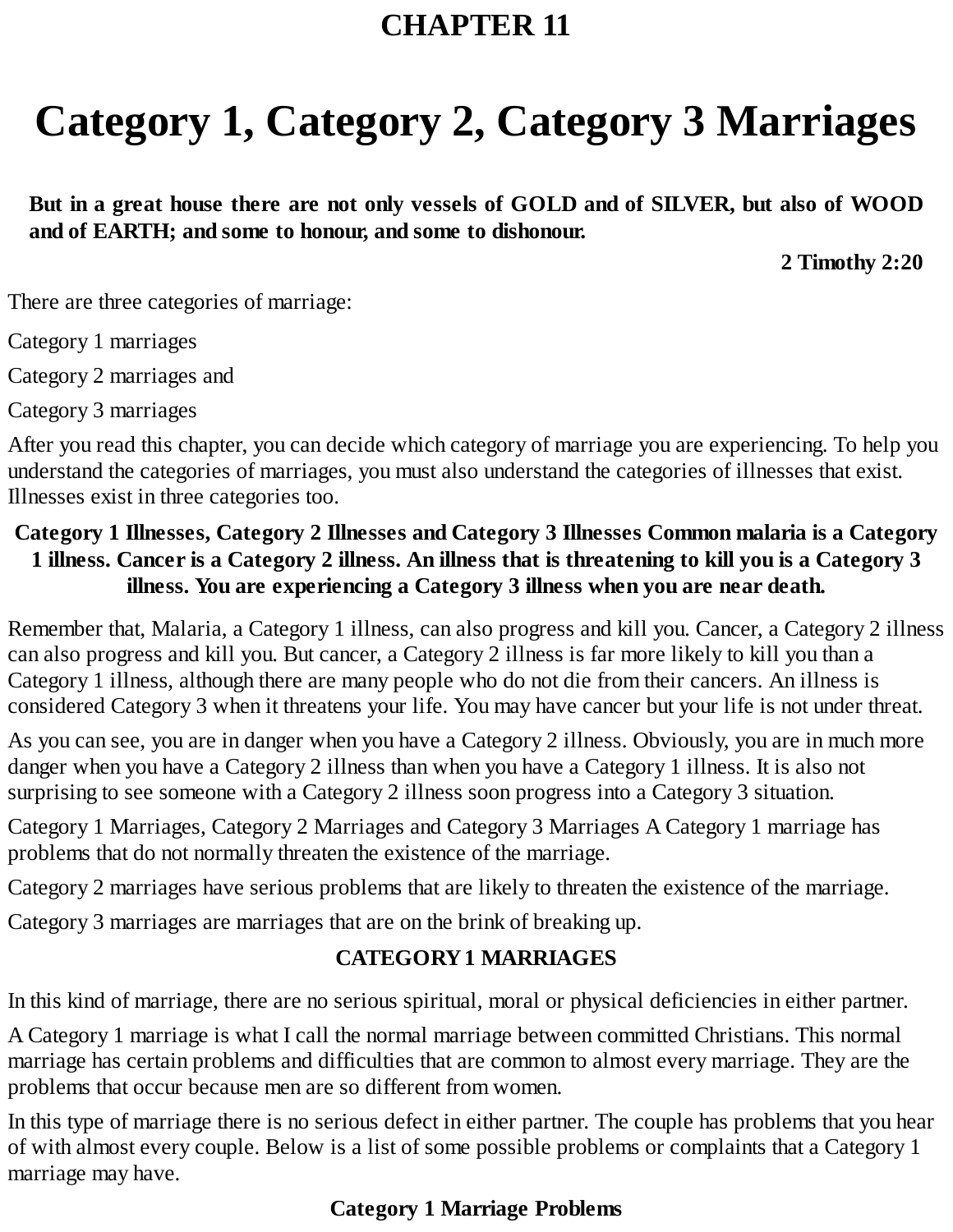- 1. My husband does not talk much.
- 2. My husband does not remember birthdays.
- 3. My husband does not remember anniversaries.
- 4. My wife does not remember anniversaries.
- 5. My wife is too hard.
- 6. My husband does not help with the housework and cooking.
- 7. My wife never initiates sex.
- 8. My husband does not bath or dress the children.
- 9. My husband does not take me out for dinner.
- 10. My husband does not like going shopping with me.
- 11. My husband wants to have sex even when I am tired from working the whole day.
- 12. My wife does not like cooking.
- 13. My wife cannot cook like my mother.
- 14. My husband wants to eat certain foods that I do not know how to make.
- 15. My husband gives more money to his parents than to my parents.
- 16. My wife does not flow with my mother.
- 17. My wife does not get along with my sisters.
- 18. My wife is rude.
- 19. My wife is always quarrelling with the house helps.
- 20. My wife talks too much.
- 21. My wife is always shouting at the children and the maids.
- 22. My wife does not care for me when I am sick.
- 23. My wife does not massage me.
- 24. The food is never ready when I get home.
- 25. My husband comes home too late.
- 26. My husband is always on his computer.
- 27. My husband talks more to the church members than he talks to me.
- 28. My wife does not have exciting sex.
- 29. My wife is more interested in the children than she is in me.
- 30. My wife is always on the phone.
- 31. My husband is always out with his friends.
- 32. My wife only cooks when there are visitors.
- 33. My wife is stubborn.
- 34. My wife does not listen to me.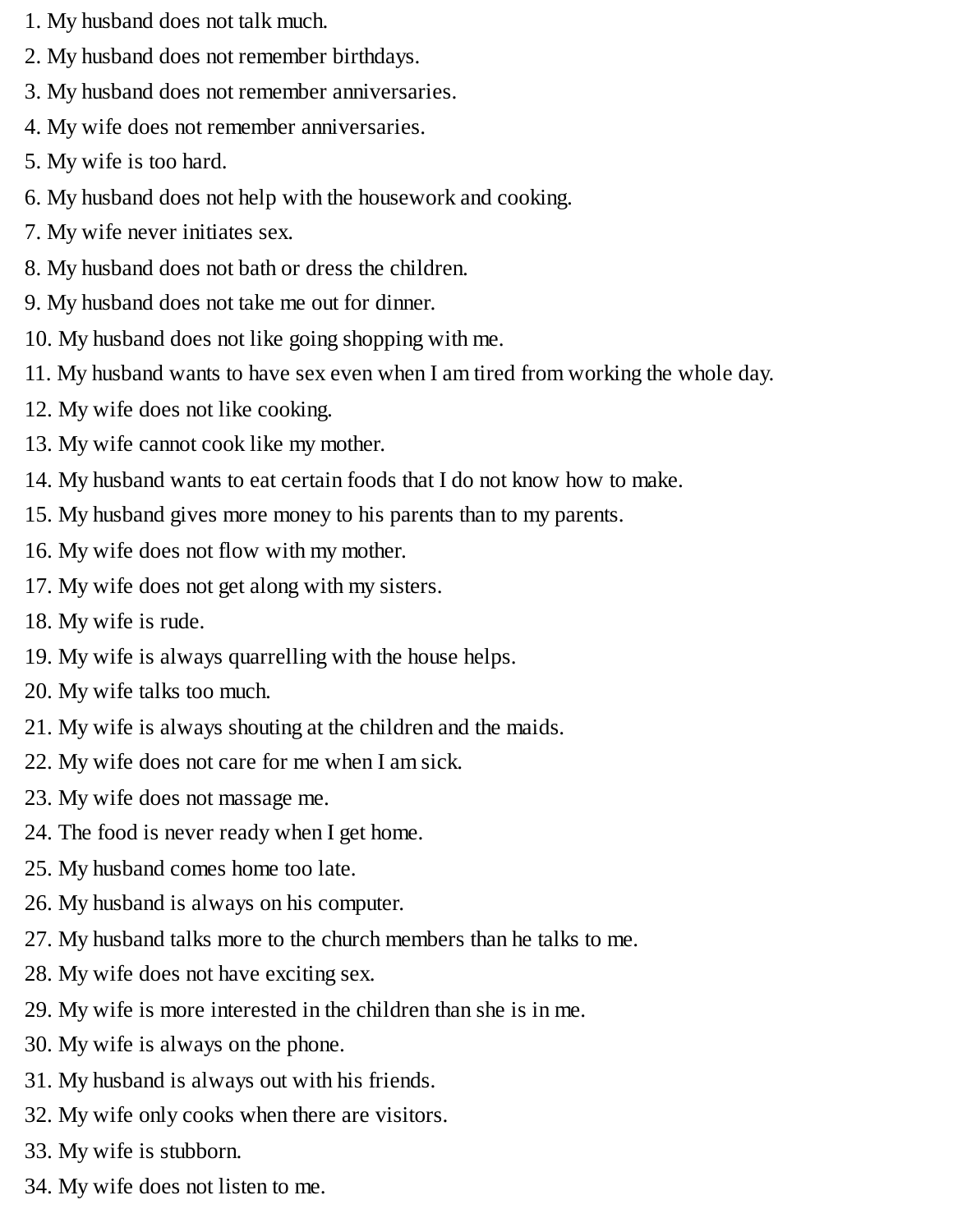- 35. My husband does not listen to me.
- 36. My wife is quarrelsome.
- 37. My wife is not spiritual.
- 38. My husband is not spiritual.
- 39. My husband does not have his quiet time.
- 40. My husband does not pay tithes.
- 41. My husband is too slow.
- 42. My wife is too slow.
- 43. My wife falls asleep when we are watching a film.
- 44. My husband does not help with the homework.
- 45. My husband always wants to have sex.
- 46. My husband does not give me enough money.
- 47. My husband does not contribute to the house-keeping.

I am sure you can add to this list of problems. This list of problems will be found in many Category 1 marriages. The list does not vary much because human beings are the same everywhere.

Many ministers who have a Category 1 marriage are grateful to God for the good marriage they have. A Category 1 marriage is the best kind of marriage that exists. Many pastors who have a Category 1 marriage have the delusion that something better exists elsewhere. What they do not know is that there is usually something worse that they have been delivered from.

One day, I met a pastor who had Category 1 problems. He had no idea what it was like to have Category 2 problems. After many years of marriage, his wife deteriorated and he began to have Category 2 problems. It was only then that he appreciated the fact that he had enjoyed a Category 1 marriage for many years. He began to wish for his old problems to come back and for the new ones to disappear. He wanted his marriage to revert to a Category 1 marriage!

### **CATEGORY2 MARRIAGES**

Category 2 marriages are a different story. In this type of marriage, one of the spouses has a defect or a deficiency that can threaten the marriage itself. In a Category 2 marriage, a serious moral defect, a serious personality defect or a serious spiritual defect exists in one of the partners.

Some ministers have Category 1 marriages and some have Category 2. It is common for a minister with a Category 1 marriage to fail to understand the life and problems of a minister with a Category 2 marriage.

People who have Category 1 marriages often criticize Category 2 marriages and think that those with Category 2 marriages are not doing something right. They say things like, "Follow the seven steps to a perfect marriage and you will not have any of these problems. Love your wife and you will have a perfect marriage."

### **Category 2 Marriage Problems**

**1. Where one of the partners has sex outside the marriage you have a Category 2 problem.** This is very complicated because having sex outside the marriage in today's world is dangerous. A faithful partner can develop a sexually transmitted disease through no fault of theirs. If your partner has sex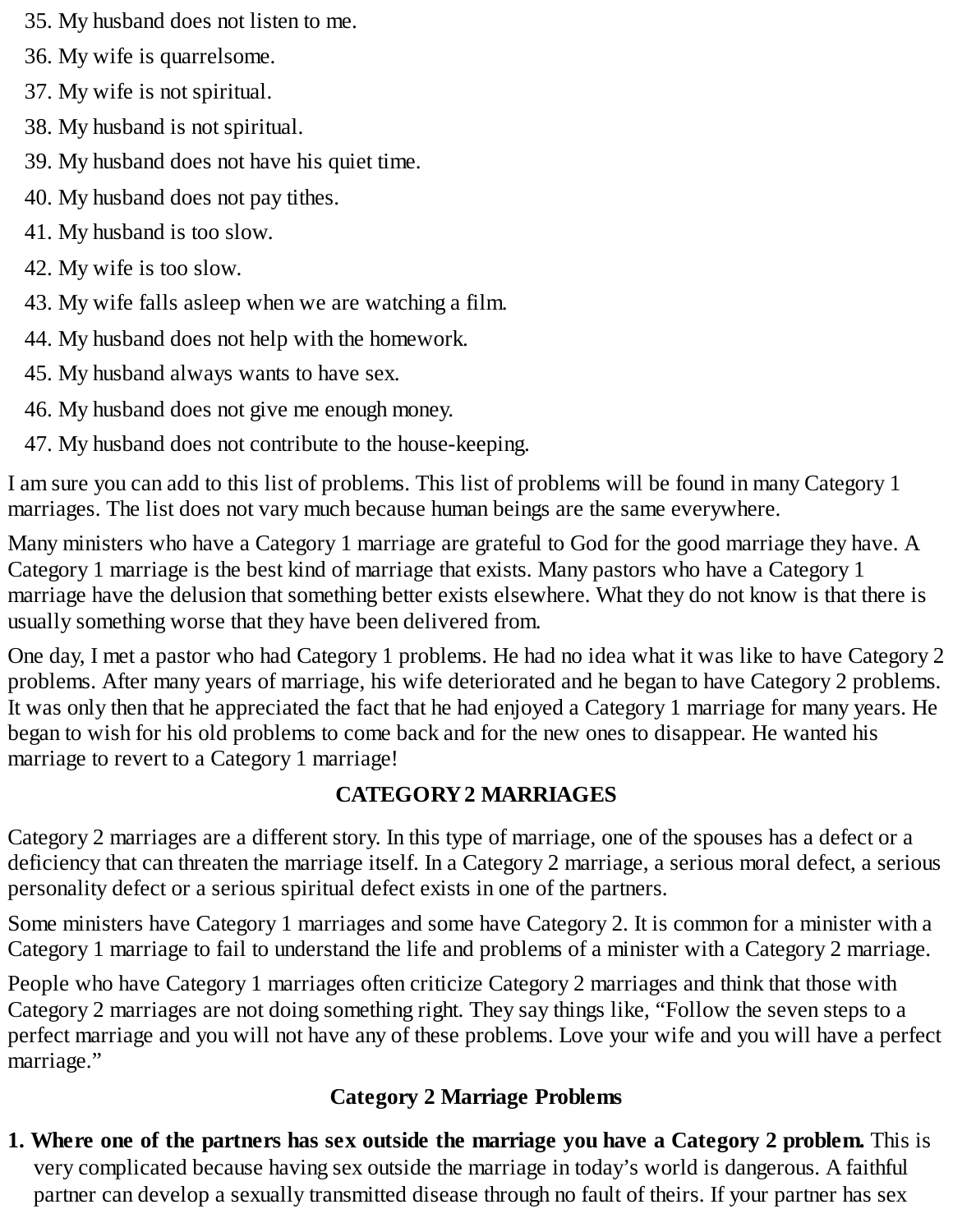with outsiders, you are in danger of acquiring a life-threatening disease. When one of the partners has sex outside the marriage, he has introduced a life-threatening problem to the marriage.

I remember a couple in which one party was having constant affairs outside. They were both pastors and they agreed to use condoms at home so that they could continue to live together. The spouse was simply unable to guarantee that he would not have an affair with someone else. These two pastors continued to live together in this way in the face of a problem that genuinely threatened their marriage's existence.

**2. Where a wife openly challenges and opposes her husband, you have a Category 2 problem.** In the ministry, it is important to be able to lead your wife around. If you have lost the ability to lead her, how can you lead the congregation? If God tells you to go somewhere, you will not be able to go there because your wife will not follow you.

A great man of God was sent on a mission by a Mission Agency. When he excitedly told his wife about the new mission, she said to him flatly, "I am not going anywhere."

She continued, "I am soon to be promoted in my work place, where I will be made a Principal Officer. I will not leave and I will not go with you. Besides all this, I have diabetes and I don't see how it can be treated on the mission field."

After some weeks, she realised that her husband had been greatly affected by her refusal to go to the mission field. So she said to him, "I am giving you the permission to marry another person. When I married you, I said I would follow you anywhere. But now I will not go and so I release you from our marital vows. Please feel free to take another girl and marry her."

Obviously, this forty-year-old pastor and father of three children could not marry anybody else. As a devoted husband, he could not bring himself to do any such thing. His lot was to endure the solitude, the loneliness and the temptations, alone on the mission field.

**3. Where a wife constantly accuses her husband, you have a Category 2 problem.** Where a husband constantly accuses his wife, you have a Category 2 problem. This is the type of marriage that John Wesley experienced. The violent and openly challenging woman is difficult to deal with and control. What usually happens with this kind of marriage is that many people who witness the behaviour of this violent accusing woman, sympathise with the pastor. They recognise that the pastor is labouring with a monster by his side.

Constant accusation, whether violent or soft-spoken make it impossible for the partners to love each other. This even happens in politics where politicians who constantly accuse each other of terrible crimes cannot and do not love each other. When they do get into power, they imprison each other because they hate each other.

A marriage to a soft-spoken accuser is a Category 2 marriage. This defect is a serious problem and it threatens the marriage. Soft-spoken accusations create a very tense situation in the home, and the home is destroyed through the accusations. The home of such couples can be likened to a place where adultery has taken place. There are constant upheavals, arguments, accusations, counteraccusations and defences.

Unfortunately, the pastor who has married a soft-spoken accuser receives sympathy from no one. No one can imagine that he is experiencing the same things as happens in the violent, openly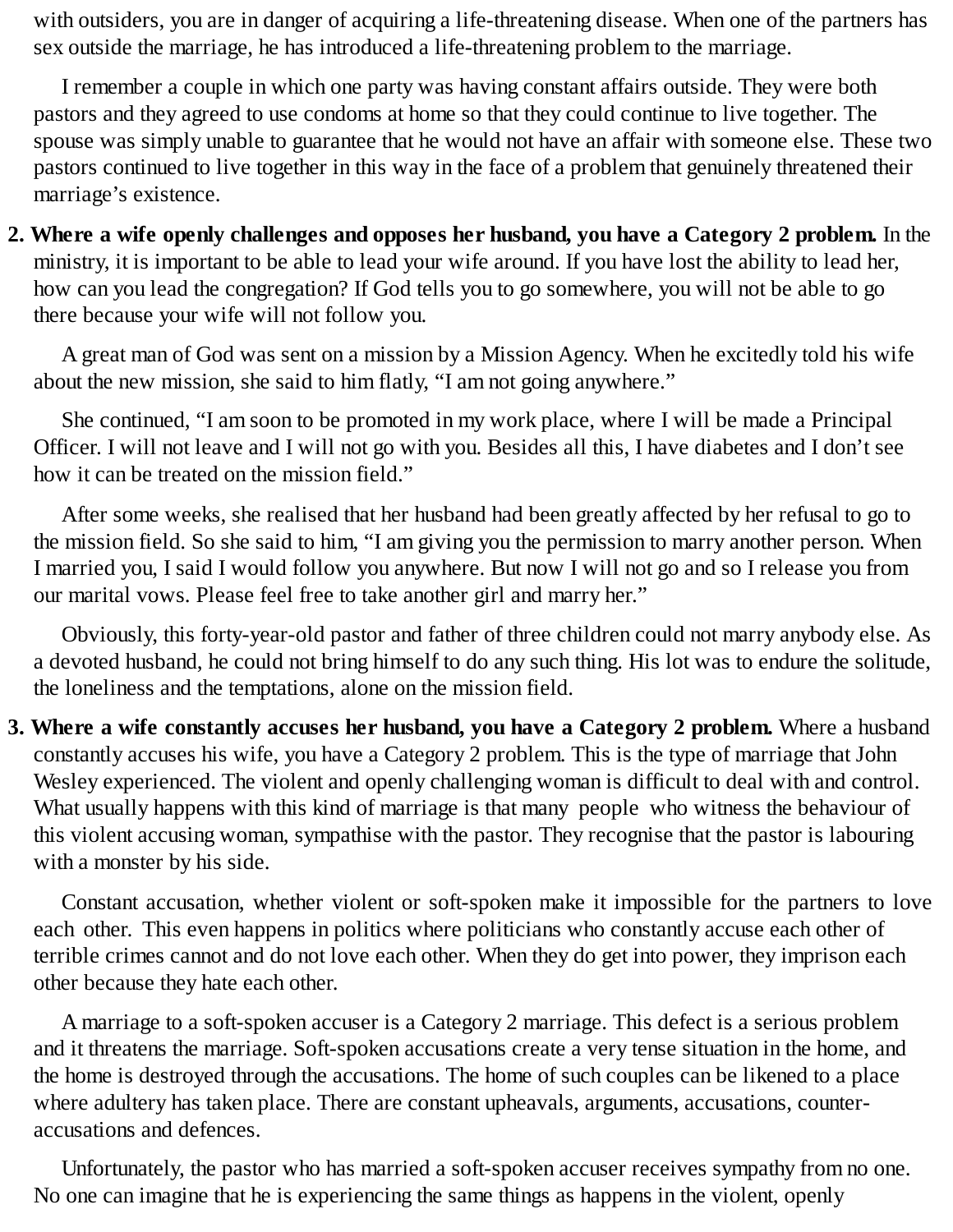challenging and accusing woman's marriage. He therefore constantly hears people praising his wife and praying to have a marriage just like his.

**4. Where a wife is a mentally ill person, you have a Category 2 problem.** Mental illness ranges from psychological conditions to depression and schizophrenia. Princess Diana was suspected of having a borderline personality disorder. Some women have the mental condition called depression. Others have split personalities. Some have what is called a bipolar disorder whilst others have a delusional disorder. Indeed, marriage to a mentally ill person is a Category 2 marriage with life-threatening problems.

### **CATEGORY3 MARRIAGES**

A Category 3 marriage is one that is on the brink of separation or divorce. This type of marriage may appear normal on the outside but there is a real threat of separation or divorce. The home swings from periods of apparent peace to periods of serious tension, bordering on separation. It is quite like having tropical rainstorms interspersed with bright sunny days.

One day, I heard the announcement that a great man of God was getting divorced.

When I heard the news I sunk into depression because I felt that pastors' marriages were under severe attack. One day, however, I had the opportunity of travelling abroad and meeting up with a close friend of this man of God who had just announced his divorce.

I eagerly discussed this new divorce situation and asked him, "Is it not possible for this marriage to be restored?"

He said, "No, I don't think so."

I asked again, "Are you really sure that it is not possible for this great pastor's marriage to be restored?"

He stared at me blankly. Then he muttered under his breath; "I am surprised that they have even lasted up to this point. I have been expecting them to break up for years. They almost separated many times. I am surprised that they are still together."

I realised that this man of God had been in a Category 3 marriage for years. It was a marriage that had been under a constant threat of dissolution. After some more investigation, I found out that the pastor's wife had often shown signs of a mental illness.

### **Category 3 Marriage problems**

**In Category 3 marriages, there is constant talk of divorce and separation.** You will hear statements like, "I can't take it anymore!"

"It's too much!"

"I am going back to my mother!"

"Even my father never treated me this way!"

"I am going back to my father!"

"I will drive you out of this house!"

"You are the cause of all the problems in our marriage!"

"It's over!"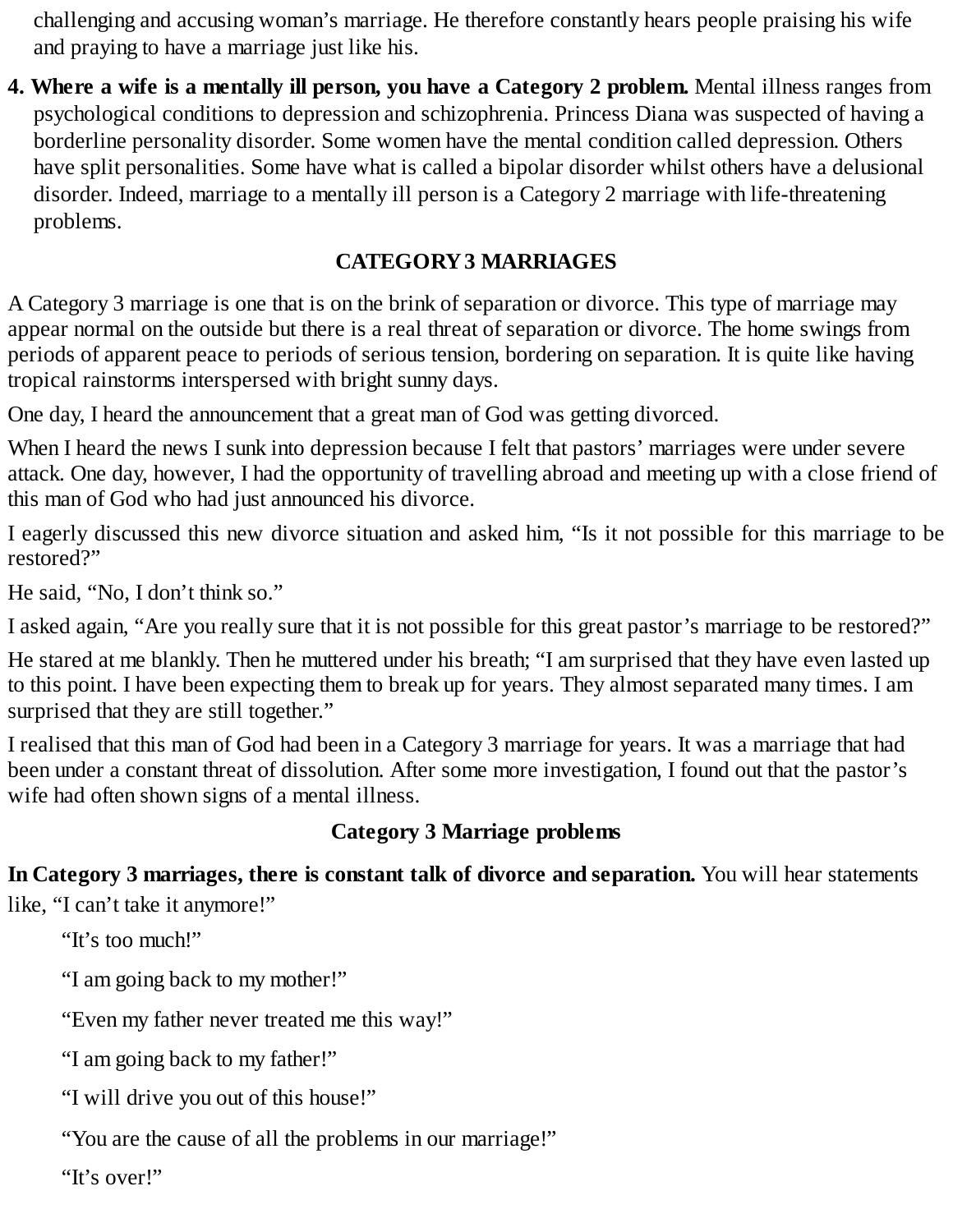"I have suffered in silence for too long!"

"Everybody must know what is happening in this house!"

Some ministers with a Category 1 marriage can metamorphose directly into a Category 3 marriage. This is because any problem can grow or be magnified until a Category 3 situation develops. People with a Category 2 marriage more easily progress into a Category 3 marriage.

### **Once a Category 3 marriage is established, the union of the couple is threatened and the possibility of separation and divorce is real.**

*Both Category 1 and Category 2 marriages can shift down to a Category 3 type of marriage.* Men of God who are determined to remain married and have Category 1 marriages rarely descend into Category 3. However, you will find many shallow Christians with Category 1 problems opting for divorce.

Men of God who really love their wives, but have Category 2 problems, are often forced down into Category 3 marriages. Many of the divorces of famous pastors you hear about are pastors who have been in Category 2 for a long time. They had Category 2 problems that became Category 3.

### **Be careful not to criticise pastors with Category 2 and 3 marriages.**

Many pastors who have Category 1 marriages do not understand the constant tension, quarrels and upheavals that characterize pastors with Category 2 and 3 marriages. They often criticise and despise pastors who get divorced. They secretly think to themselves, "This pastor is fallen. He is done for! I am sure he is in love with some lady in the church. He is not principled! He is not holy!"

I have watched ministers with Category 1 marriages criticise ministers with troubled marriages. I have heard pastors with Category 1 marriages condemn pastors with Category 2 and 3 marriages. Be careful! As you criticise others, you are revealing your ignorance about the categories of marriage. Pray hard that your nice Category 1 marriage does not turn into a Category 2 or 3 marriage!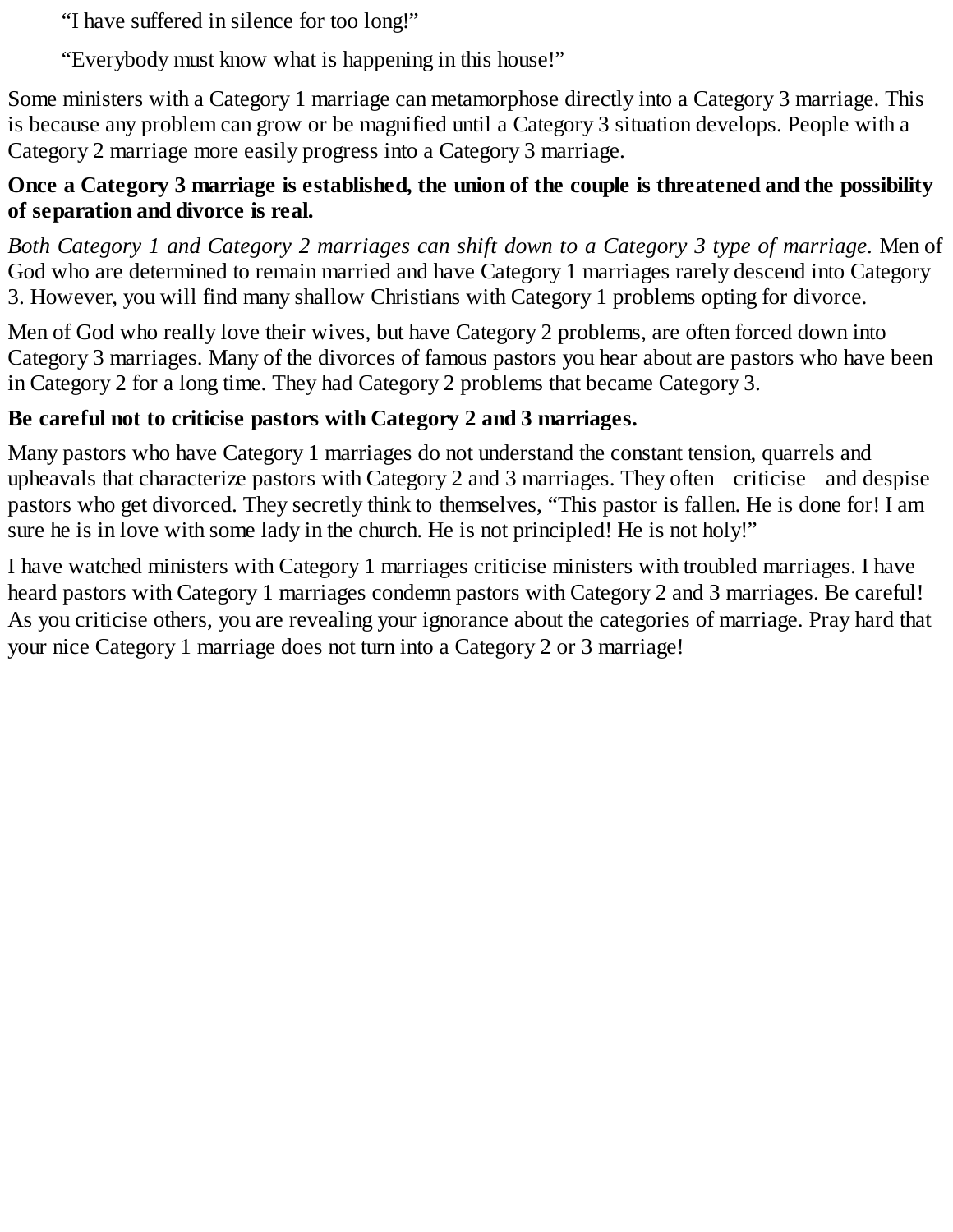# **The Devoted Husband (A1)**

### **Then Joseph her husband, being A JUST MAN, and not willing to make her a public example, was minded to put her away PRIVILY.**

#### **Matthew 1:19**

We must define the term "devoted husband" (A1 husband) as it has been used in this book. A devoted husband is a husband like Joseph. Even though Joseph seemed to have been greatly wronged by his Mary's mysterious pregnancy, he would not let anyone know about it. "He was minded to put her away privily!"

A devoted (A1) husband suffers privately and secretly in his marriage without telling anyone. People would not usually know when he is experiencing challenges and unpleasant things in his marriage. The Bible calls him a just man who was not willing to make a bad example of his wife.

A "devoted (A1) husband" is an ideal husband. He is a model husband that many women would only dream of having. What kind of characteristics do such husbands have?

- 1. A devoted (A1) husband is a spiritual person.
- 2. A devoted (A1) husband wants to be in the ministry.
- 3. A devoted husband (A1) is a moralist with very high ideals of morality.
- 4. A devoted (A1) husband has a deep-seated vision of having a very successful marriage.
- 5. A devoted (A1) husband is someone who will never think of divorcing his wife.
- 6. A devoted (A1) husband is someone who has many ideals and dreams about how his family and home should be.
- 7. A devoted (A1) husband is someone who says wonderful things about his wife.
- 8. A devoted husband (A1) never reports any negative or evil that he experiences in his marriage.
- 9. A devoted (A1) husband gives a good picture about marriage all the time.
- 10. A devoted (A1) husband respects his wife and treats her with great dignity.
- 11. A devoted (A1) husband is a husband who is loving and caring.
- 12. A devoted (A1) husband is a husband who treats his wife as a partner.
- 13. A devoted (A1) husband is a husband who wants to do everything with his wife and go everywhere with his wife.
- 14. A devoted (A1) husband is a husband who loves family times of togetherness and likes to take lots of pictures.
- 15. A devoted (A1) husband is a husband who is romantic and loves romantic scenes and times with his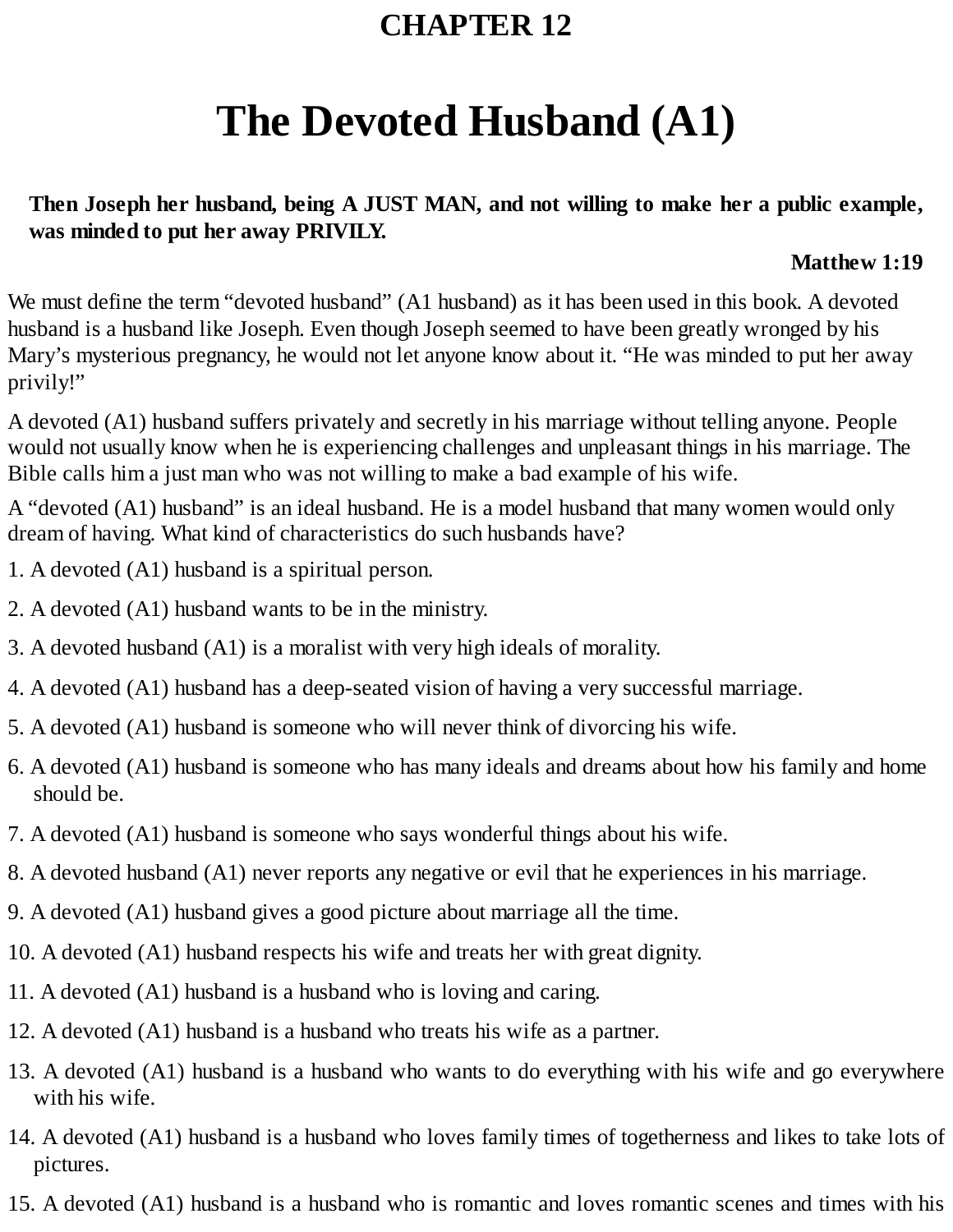wife.

- 16. A devoted (A1) husband is someone who calls his wife often to find out where she is, how she is, what she is doing and if she is ok.
- 17. A devoted (A1) husband is someone who goes shopping for the family.
- 18. A devoted (A1) husband is someone you do not have to ask for money.
- 19. A devoted (A1) husband is someone who helps his wife with the house duties and chores.
- 20. A devoted (A1) husband is someone who is completely open to his wife about what he has and what he is doing.
- 21. A devoted (A1) husband is someone who buys gifts for his wife.
- 22. A devoted (A1) husband is someone who takes his wife out for lunches and dinners.
- 23. A devoted (A1) husband is someone who wants to be with his wife alone.
- 24. A devoted (A1) husband is someone who always appears in public with his wife. He says, "We" instead of "I" and always mentions his wife.
- 25. A devoted (A1) husband is someone who has no other potential females lurking around him.
- 26. A devoted (A1) husband is someone who gets married as early as he can.
- 27. A devoted (A1) husband is someone who is focused on his wife and sees her as the source of all pleasure that he may ever have in this life.
- 28. A devoted (A1) husband is someone who loves the parents and family of his wife and treats them the same as his own family.
- 29. A devoted (A1) husband is someone who has an ideal number of children.
- 30. A devoted (A1) husband is someone who takes his children to school.
- 31. A devoted (A1) husband is someone who lies in the arms of his wife to sleep every night.
- 32. A devoted (A1) husband is someone who sleeps in the same room and bed with his wife.
- 33. A devoted (A1) husband is someone who understands his wife and any weaknesses she may have.
- 34. A devoted (A1) husband is someone who does not condemn his wife when she is at fault.
- 35. A devoted (A1) husband is someone who builds a house for his family.
- 36. A devoted (A1) husband is someone who is quick to apologise when he sees that he is wrong in anything.
- 37. A devoted (A1) husband is someone who is kind to his wife.
- 38. A devoted (A1) husband is someone who leaves love notes and communicates frequently about his love.
- 39. A devoted (A1) husband is someone who tells his wife, "I love you" several times a day.
- 40. A devoted (A1) husband is someone who tells his wife "I love you more than you love me."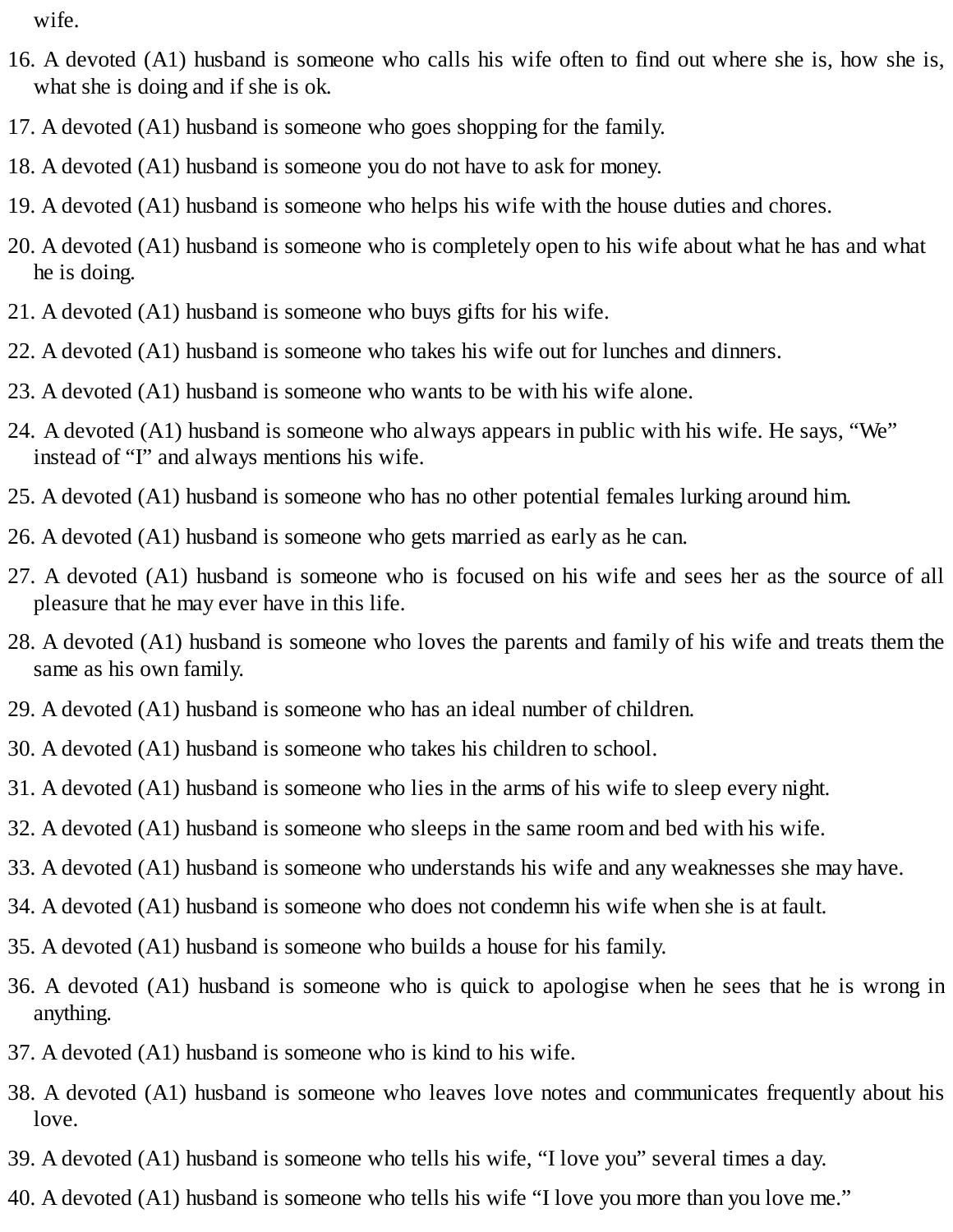- 41. A devoted (A1) husband is someone who notices his wife's dressing and compliments her. He says, "You are looking nice. I like your hair. You are very beautiful."
- 42. A devoted (A1) husband is someone who cares for his wife when she is not well and nurses her tenderly until she is well.
- 43. A devoted (A1) husband is someone who is there when his wife is having a baby.
- 44. A devoted (A1) husband is someone who buys many nice things, like clothes, for his wife.
- 45. A devoted (A1) husband is someone who buys all his wife's underwear.
- 46. A devoted (A1) husband is someone who takes his family for holidays.
- 47. A devoted (A1) husband is someone who cooks sometimes for the family.
- 48. A devoted (A1) husband is someone who serves breakfast to his wife in bed.
- 49. A devoted (A1) husband is someone who organises pleasant surprises for his wife. He organises surprise birthday parties, birthday cake, birthday cards and birthday flowers for his wonderful wife.
- 50. A devoted (A1) husband is someone who goes shopping with his wife or allows her to go shopping.
- 51. A devoted (A1) husband is someone who takes his wife to do her hair and waits for her.
- 52. A devoted (A1) husband is someone who goes everywhere with his wife.
- 53. A devoted (A1) husband is someone who wants to use the same towel as his wife.
- 54. A devoted (A1) husband is someone who wants to eat together with his wife from the same plate and drink from the same glass as his wife.
- 55. A devoted (A1) husband is someone who wants to use the same toothbrush as his wife.
- 56. A devoted (A1) husband is someone who does not need a special day or a special occasion to celebrate his wife. He buys presents and organises celebrations on any day.
- 57. A devoted (A1) husband is someone who is very understanding about his wife's sexual needs, and does not demand much sex from her.
- 58. A devoted (A1) husband is someone who always gives a good report about his wife.
- 59. A devoted (A1) husband is someone who wants to give a public display of affection so that the whole world will know that he has an excellent marriage.
- 60. A devoted (A1) husband is someone who grieves when his wife is dead and does not marry for a long time to preserve her memory and to prove to everyone that he truly loved her. A devoted husband struggles to recover from the loss of his wife. A devoted husband may not marry again when his wife dies. A devoted (A1) husband will prove to everyone that it is difficult to replace his wife.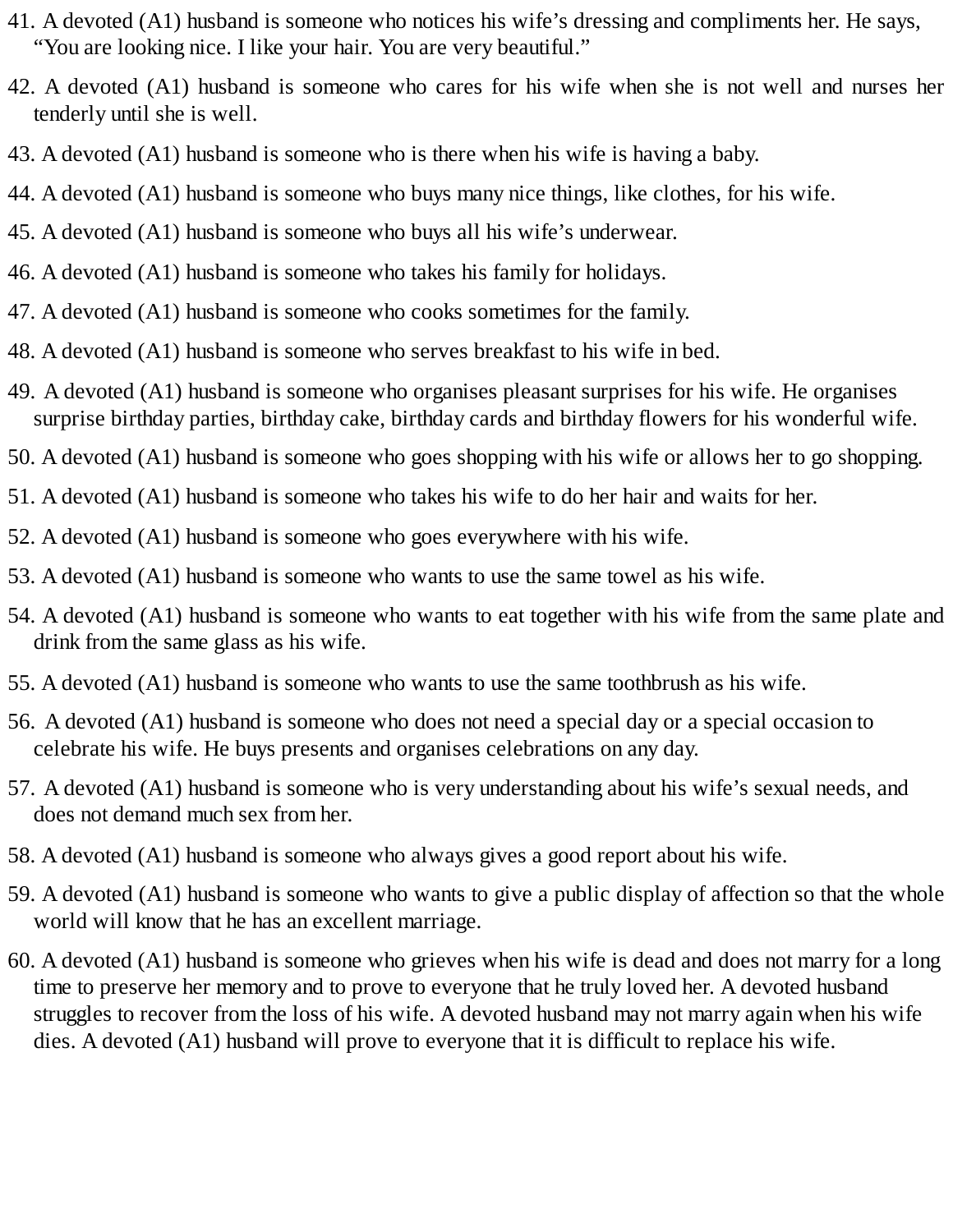# **The "Fend for Yourself" Husband (X5)**

### But if any provide not for his own, and specially for those of his own house, he hath denied the **faith, and is worse than an infidel.**

#### **1 Timothy 5:8**

Unfortunately, devoted (A1) husbands are not so common. A "fend-for-yourself" (X5) husband is the opposite of a devoted (A1) husband. Christian ladies struggle when they are married to "fend-foryourself" (X5) husbands. There are many Christians who are "fend-for-yourself" husbands.

Marriage to a "fend-for-yourself" (X5) husband is no easy experience. Marriage to such a person is an adventure in self-provision, fending for oneself, building houses and becoming a multi-tasking "Tarzan" woman. Women who are married to a "fend-for-yourself" (X5) husband have a completely different experience from those who are married to the devoted (A1) husband.

## **Characteristics of a "Fend-for-yourself" husband**

- 1. A "fend-for-yourself" (X5) husband is a husband who is not spiritual and does not direct his family into spiritual things.
- 2. A "fend-for-yourself" (X5) husband is a husband who does not go to church much. You must fend for yourself.
- 3. A "fend-for-yourself" (X5) husband is a husband who is lazy. You must fend for yourself.
- 4. A "fend-for-yourself" (X5) husband does not remember marriage anniversaries and does not celebrate them.
- 5. A "fend-for-yourself" (X5) husband is a husband who is selfish and self-centred. You must fend for yourself.
- 6. A "fend-for-yourself" (X5) husband is a husband who expects a lot but has little to offer. You must fend for yourself.
- 7. A "fend-for-yourself" (X5) husband is a husband who has no time for anything concerning the marriage. You must fend for yourself.
- 8. A "fend-for-yourself" (X5) husband is a husband who does not help with any of the housework and domestic chores. You must fend for yourself.
- 9. A "fend-for-yourself" (X5) husband will not pay or organise for any of the domestic chores to be done to help his wife. You must fend for yourself.
- 10. A "fend-for-yourself" (X5) husband is a husband who will not lift a finger to look after the children. You must fend for yourself.
- 11. A "fend-for-yourself" (X5) husband is a husband who does not have kind words or love for his wife.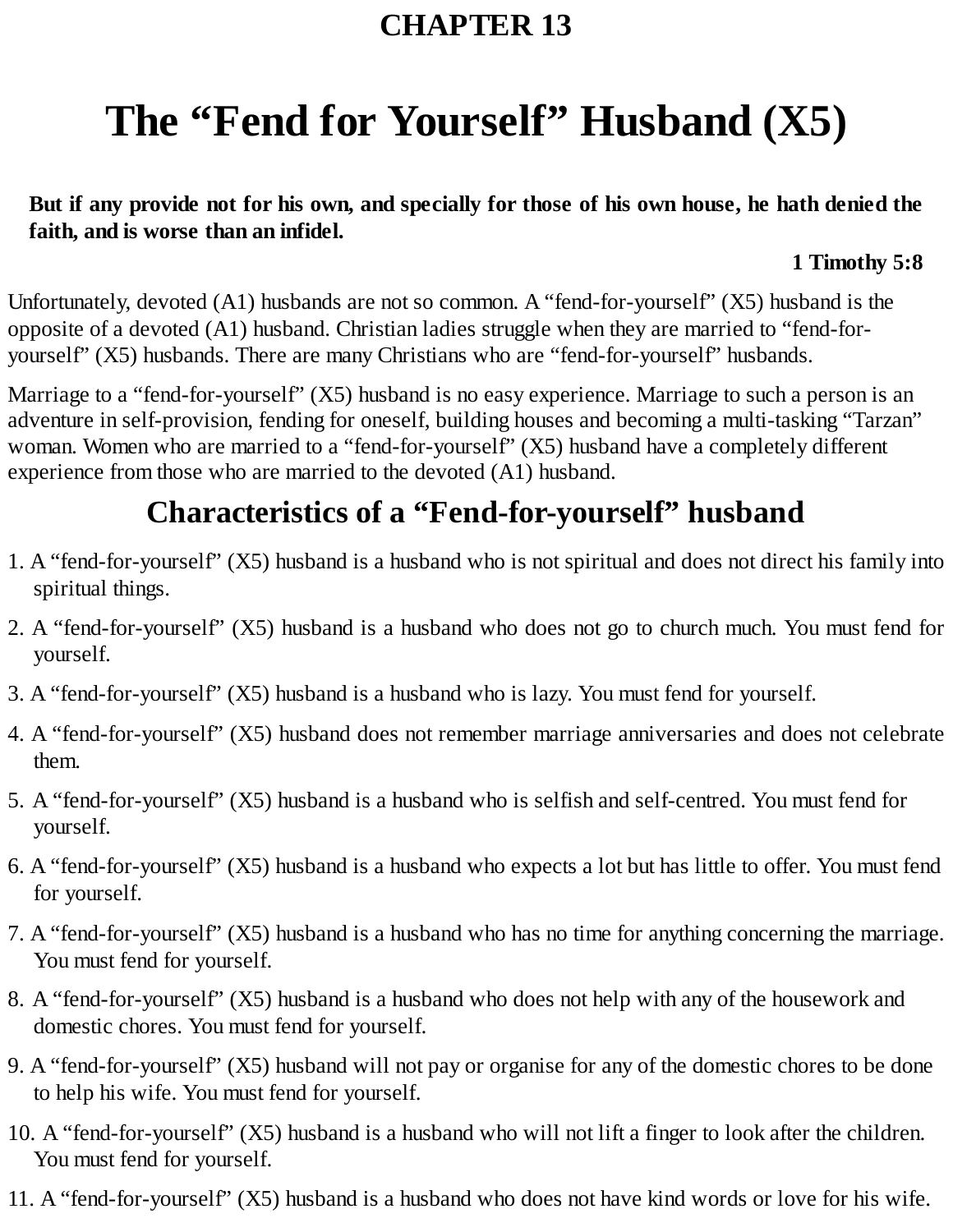You must find love from wherever.

- 12. A "fend-for-yourself" (X5) husband is a husband who is comfortable with the fact that he does not provide for his family. You must find your own provision.
- 13. A "fend-for-yourself" (X5) husband is a husband who does not discuss anything with his wife.
- 14. A "fend-for-yourself" (X5) husband is a husband who hides his finances from his wife. You must find your own finances.
- 15. A "fend-for-yourself" (X5) husband is a husband who does not look after the children. You must look after them yourself.
- 16. A "fend-for-yourself" (X5) husband is a husband who does not pay his children's school fees. You must fend for yourself and your children.
- 17. A "fend-for-yourself" (X5) husband is a husband who does not talk or chat to his wife. You must talk to yourself.
- 18. A "fend-for-yourself" (X5) husband is someone who does not have sex with his wife. You must fend for yourself if you want to.
- 19. A "fend-for-yourself" (X5) husband is a husband who does not talk about his wife. Someone else must talk about you.
- 20. A "fend-for-yourself" (X5) husband is a husband who does not take his wife out for dinner. Find your own dinner.
- 21. A "fend-for-yourself" (X5) husband is a husband who does not show any concern for his wife. You must care for yourself.
- 22. A "fend-for-yourself" (X5) husband is a husband who does not build a house for his family. Build your own house.
- 23. A "fend-for-yourself" (X5) husband is a husband who is not faithful to his wife.
- 24. A "fend-for-yourself" (X5) husband is a husband who is a bad example for his children to follow. Find a better example for your children.
- 25. A "fend-for-yourself" (X5) husband is a husband who gets used to his wife moving around and catering for all the needs that come up in the family.
- 26. A "fend-for-yourself" (X5) husband is a husband who expects his wife to take care of him.
- 27. A "fend-for-yourself" (X5) husband is a husband who does not pay the house bills for the home. You must fend for yourself.

28. A "fend-for-yourself" (X5) husband is a husband who does not buy any clothes for his wife. Buy your own clothes.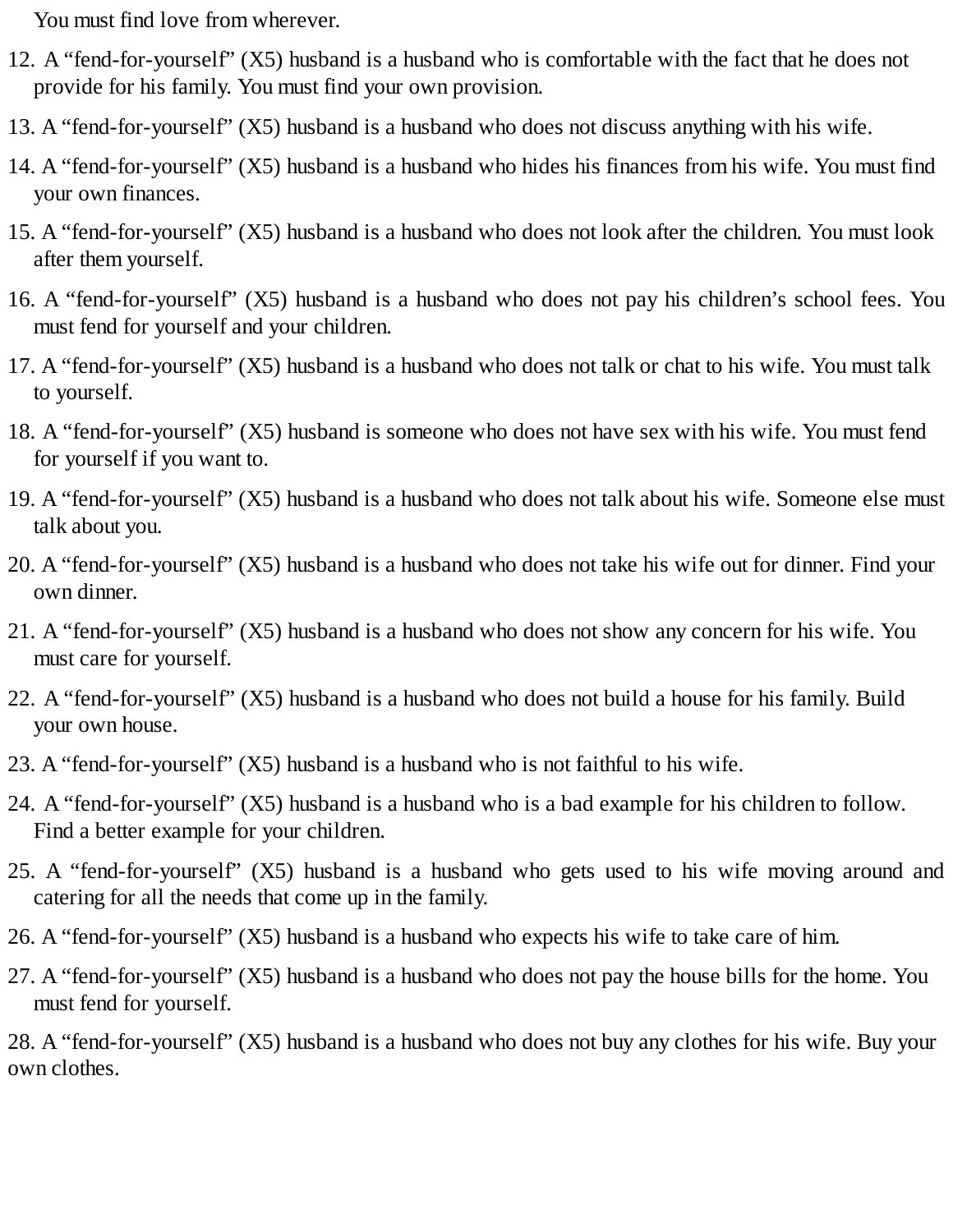# **SECTION 3:**

# **THE BEASTS OF MARRIAGE**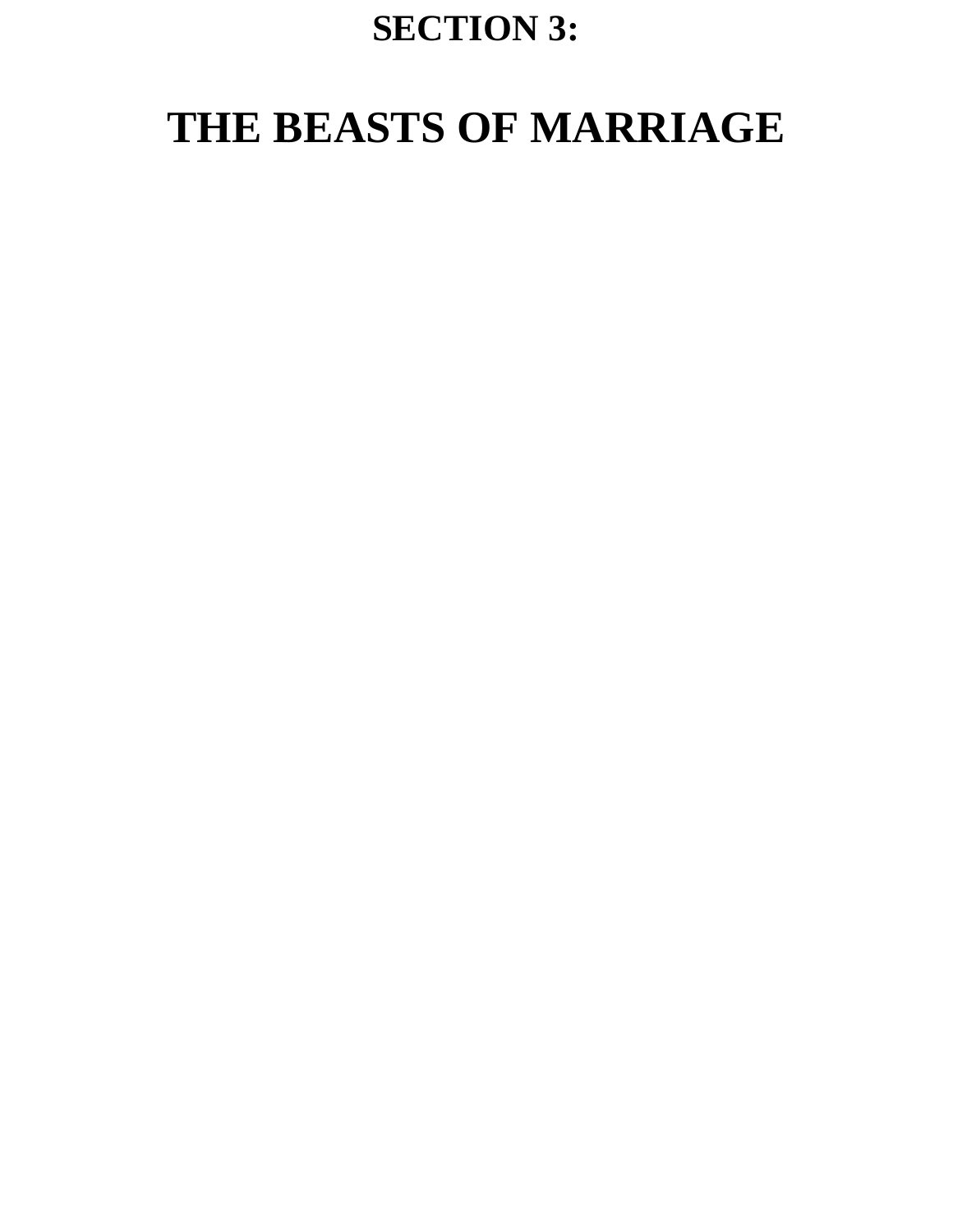# **Stages of Deterioration of Nice Marriages**

**In the morning it flourisheth, and groweth up; in the evening it is cut down, and withereth. Psalms 90:6**

### **1. STAGE 1:** *FME* **STAGE**

## *FME* **stands for FAMILIARITY MINUS EXCITEMENT**

Many marriages start with excitement, love, romance, joy and admiration. After the initial excitement of being married to the great, devoted man of God, familiarity sets in. There is nothing so great any more about being married to this "great man of God". There is nothing so great about being told "I love you" ten times a day! There is nothing so great about receiving love notes. They are even boring! There is nothing so great about having all your needs met. There is nothing so great about being taken out for dinner every week. There is nothing so great about being together and having sex often. As a result of familiarity, wonderful things like receiving breakfast in bed, having your husband cook for you, having your husband show concern, lose their significance.

The lack of honour and awe reduces excitement to almost zero. Devoted husbands struggle with trying to create excitement in their marriage. Indeed, some devoted husbands find it difficult to achieve erections with their uninterested and familiar wives.

Many devoted husbands actively seek to encourage their wives to generate excitement in sexual things. Devoted husbands try hard to convince their wives about the importance of being exciting, delightful, sexual beings as they were in the days of their youth. Several devoted pastors give up on sex after having several fruitless meetings about sexual excitement and the sexual act.

### **2. STAGE 2:** *POO* **STAGE**

### *POO* **stands for PRIDE and OPPOSITION ORIENTATION**

A girl in love is oriented towards supporting the man she loves. When there is deterioration of the relationship, the person who was oriented towards supporting is now oriented towards opposing, resisting and arguing. Pride makes you argumentative. Pride makes you resistant to your spouse. The danger in getting married, and especially getting into a second marriage lies in the probability of POO.

POO is the possibility that the spouse becomes the opposer to all that the husband is trying to do. Before marriage, there will be the greatest flow between the man and the woman. She seems to understand everything and agrees. She is oriented towards flowing, assisting and helping. But when deterioration sets in, she becomes more oriented towards opposing and disagreeing with everything that is suggested.

Watch carefully and you will see how many women are actually their husbands' greatest opposition. Such devoted husbands will publicly introduce wives as their greatest help, but actually their wives are their greatest hindrance. Opposition is a manifestation of pride. Pride makes you believe that you are as good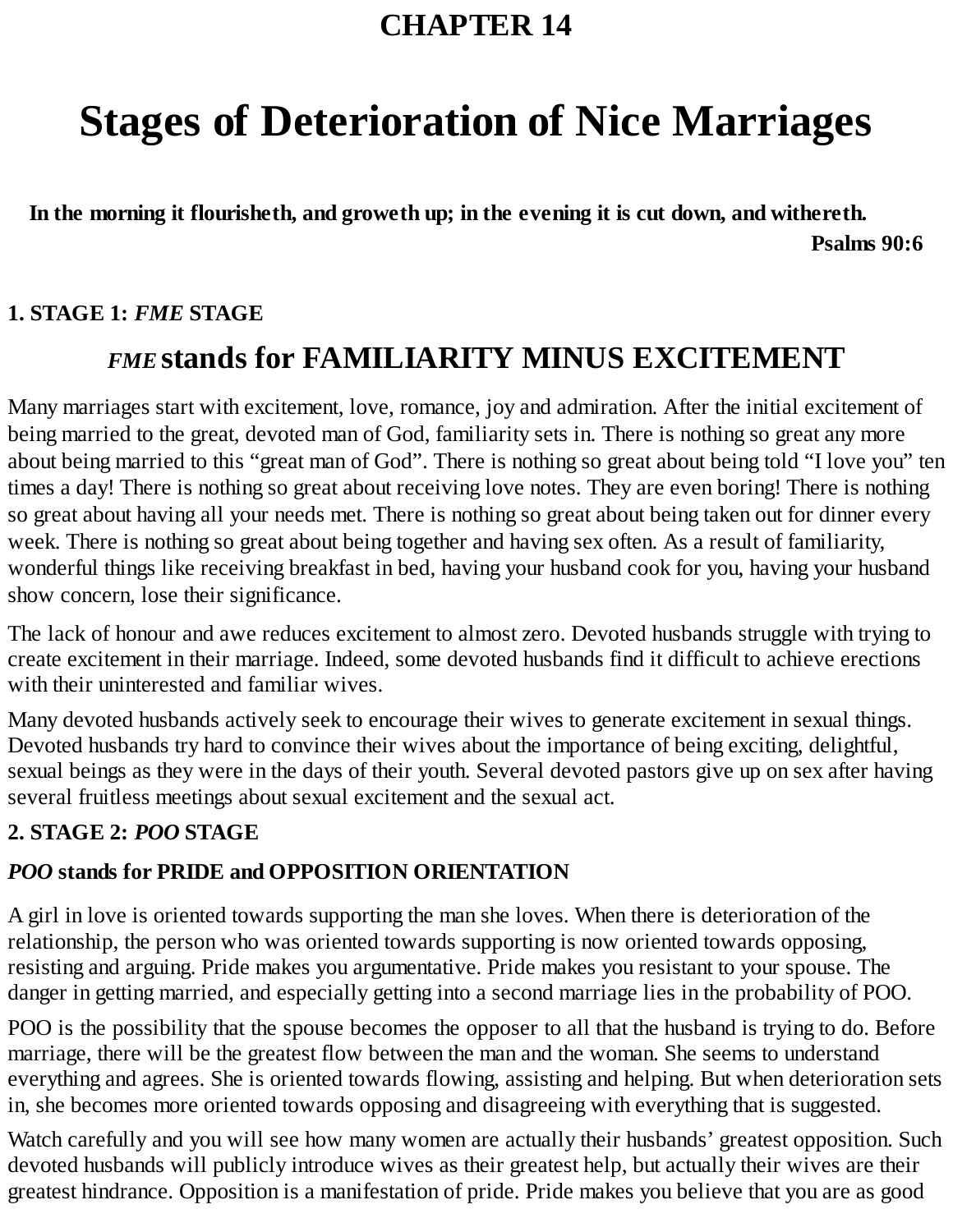as the other person. Pride makes you argue.

Many wives are the greatest opposers to all the ideas of their husbands. If the idea comes from elsewhere they will take it. If it comes from their own husbands they will frown on it. Before the marriage, she was probably the greatest supporter. Before marriage, she would see him as a wise man full of the anointing and wisdom. But with deterioration, she becomes the *Unyielding Opposer*.

During the stage of POO, she will never say "Yes"! She will never agree! She will never yield! She will never accept that she is wrong! She will never be soft! She will never obey!

Ask careful questions and you will discover that many wives do not obey their husbands any longer. They do not even believe in the wisdom of their husbands. Indeed, POO is a dangerous swerve from the flowing, yielding, happy and energetic young bride that you once had.

### **3. STAGE 3:** *GAP* **STAGE**

### *GAP* **stands for GRUDGING AVERAGE PERFORMANCES**

A Grudging Average Performance is what many devoted pastors receive when the awe of being married to the man of God dies down. There may be sexual intercourse, but it happens grudgingly and not excitedly.

The lady who used to kiss her husband, initiate sex, adopt exciting styles, move excitedly and vigorously during the sexual act, moan, groan and gasp in pleasure, is now a virtual dead body. She lies there like a cadaver, as the man single-handedly strives on to ejaculate into his unimpressed and uninterested wife. Indeed, the GAP has appeared and has probably come to stay.

I once asked a lady who was giving Grudging Average Performances to her husband to do the same things she did with her previous numerous boyfriends.

I asked. "Who were your boyfriends in the past? Whom did you sleep with in the olden days?"

"Other people's husbands" she answered. "Every single person I slept with was already married."

"Do you perform the same energetic and exciting manoeuvres as you did with your boyfriends?" I asked.

She smiled and said, "Of course not. No, I don't."

"What kind of things were you doing with these married men?"

She smiled sweetly, "Of course kissing, sweet smiles, exciting styles, oral sex, active movements, groaning, moaning, gasping with vigorous classical orgasms!" Wow!

Somehow, this lady had managed to marry a devoted "A1" husband. She knew in her heart that this devoted "A1" husband would never leave her until she died. The kind of man she had was the everlasting, faithful, "I-will-never-leave-you" kind of person. Because of that, she supplied him with grudging average performances. The men who did not marry her but only gave her a little money had received all her exciting, energetic, acrobatic, gymnastic and romantic sexual performances.

The devoted "A1" husband who had married her did not benefit from her sexual skills. She was too tired to give such performances to this faithful, everlastingly devoted husband. He apparently did not "deserve" such performances. He would only receive Grudging Average Performances (GAP).

### **4. STAGE 4:** *ROL* **STAGE**

### *ROL* **stands for RECEIVER OFLITTLE**

Unfortunately, many devoted husbands move into the stage of ROL. ROLmeans a "Receiver of Little". In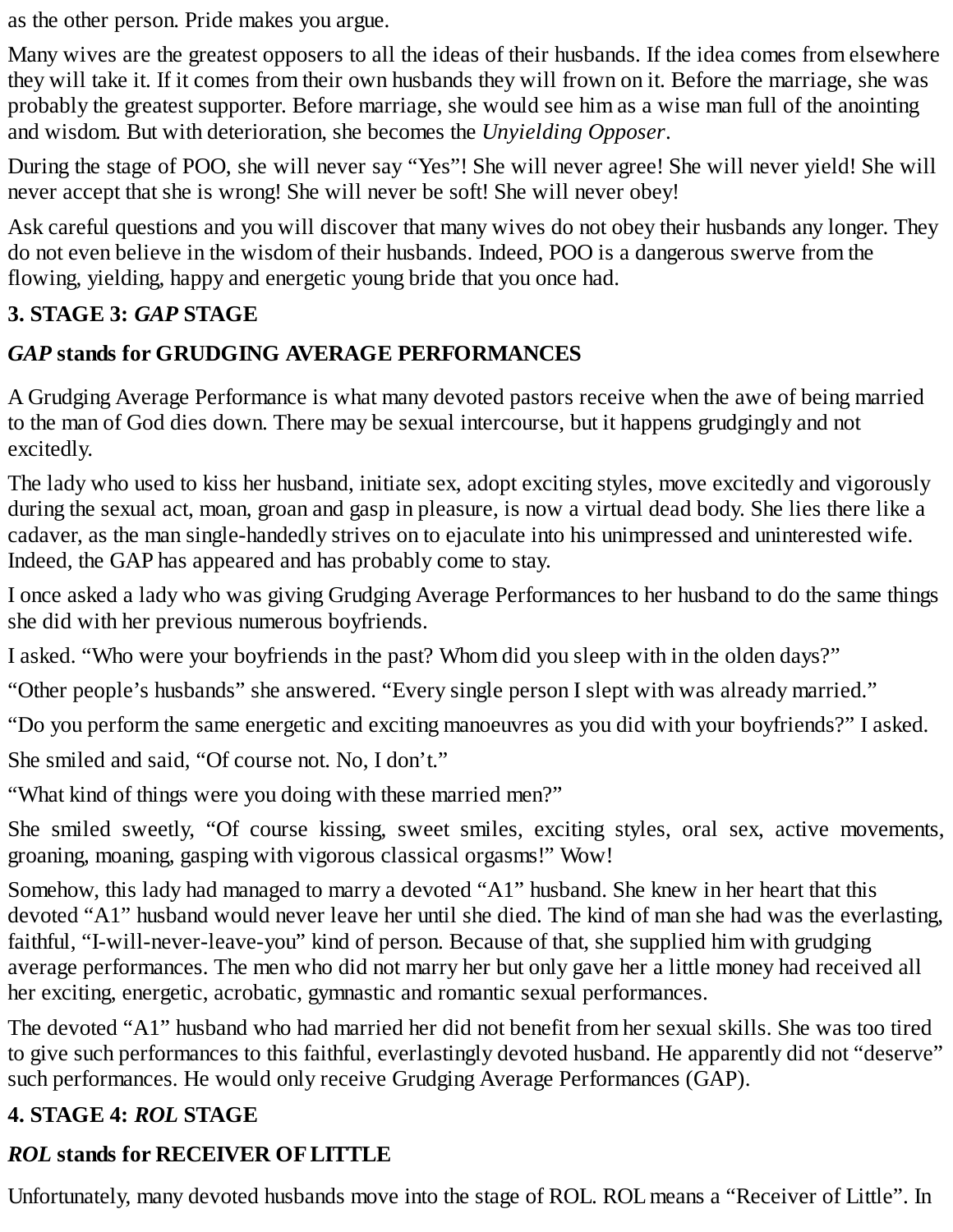the ROL stage, you will notice that the husband actually receives little from the marriage. After he has provided his name, his ring and his sperms for children, he begins to receive little. ROLis now in full force. The wedding pictures are placed in the living room for all to see and admire.

The devoted husband realises that he has only been used as a profile booster for his wife, a sperm donor for children and a make-me-important puppet for the public.

He has successfully lifted up his wife's image in society by making her into a well-recognised Madam. Unfortunately, he may never be served at home, never receive any love, never receive any attention or ever receive any care. His sexual needs may not be provided for at all. If they are, he will receive a GAP (Grudging Average Performance).

The devoted "A1" man's need for excitement as he gets older is never provided. Some wives of devoted husbands travel away and live in different countries for many years. They visit their husbands once a year, knowing that he cannot and will never be unfaithful to her. Of course, such devoted husbands never say anything bad about their wives. They calmly take it in and quietly mention to people that their wives are out of town.

Many devoted husbands have muttered in their quiet moments "I now understand why Mr X (an unbeliever) had many external affairs with so many young girls." Many unbelievers have no time to become a Receiver of Little (ROL). Many unbelievers will not accept Grudging Average Performances (GAP). They will not stand for that. Unbelievers will go out of their houses to receive the comfort, the softness, the delights, the love, the attention, the interest, the food, the sex, the conversation, the company and the niceness that they need.

Many devoted "A1" husbands, because they are unwilling to have affairs, stay at home *without* softness, *without* sexual delights, *without* any love, *without* any kindness, *without* anyone showing attention, *without* being served food, *without* exciting sex and even *without* any conversation at all.

#### **5. STAGE 5:** *RC* **STAGE**

### *RC* **stands for RESPONSIBILITYCONTRACTOR**

The stage of being a "Responsibility Contractor" is when the devoted husband realises that he actually receives nothing from the marriage he has entered into. He has basically put himself forth to have and to own certain responsibilities. At this stage, he realises that he is there to be a sperm donor, to look after the children, to pay their school fees, to get a house for everyone and to get nothing in return.

This is especially manifest in an older pastor who marries a younger lady who already has children. He becomes a responsibility contractor in charge of her small children, her mother, her father, her cousins, her sisters and all that concerns her life.

### **6. STAGE 6:** *NCP* **STAGE**

### *NCP* **stands for NEGATIVITYof CONTINUOUS PRESENCE**

In addition to the woes that come from GAPs, ROLs and RCs, NCPs also set in. Some women are very negative in their presence. How is this possible? Their presence invokes quarrels, accusations, contention, debate, anger, confusion, tension and unhappiness. Imagine that! After being a Receiver of Little (ROL), experiencing Grudging Average Performances (GAPs) becoming a Responsibility Contractor (RC) and losing all excitement through familiarity, you now have to endure the negativity of the person's presence.

The "Negativity of Continuous Presence" speaks of the negative effect of having somebody who is always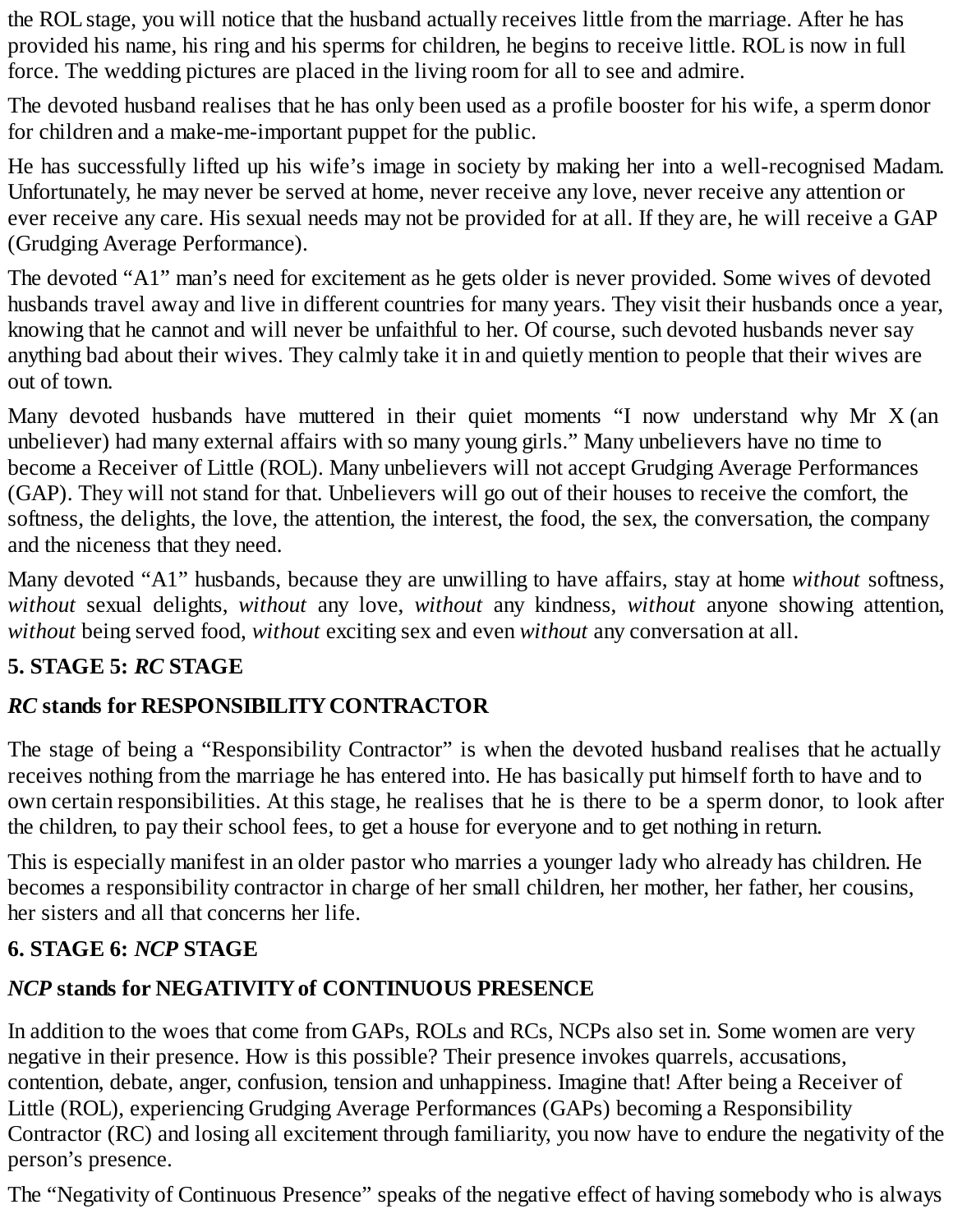around. The negativity of this continuous presence is manifested when you are unable to pray or be spiritual because of the continuous presence of a spouse.

There are many devoted husbands who are grateful when their wives travel away. Each trip is a relief from the negativity of the continuous presence of this woman. It is often not a problem for such pastors to be separated from their spouses for long periods. After all, they are Responsibility Contractors and there is no excitement but only responsibilities.

### **7. STAGE 7:** *HRD* **STAGE**

### *HRD* **stands for HEIGHTENED REBOUND DEPRESSION**

There is usually depression and sadness when people want to get married but have no one to marry. This sadness is heightened when a brother actually marries but ends up as a Receiver of Little. Some husbands suffer a lot from rebound depression because they receive little.

Second marriages can have "Heightened Rebound Depression". Unfortunately, people marrying a second time have many delusions. The mere sight of their new wife turns them on and flashes of excitement pass through their spine. They develop dreamy eyes and imagine floating away on pink clouds of ecstasy.

Unfortunately, this is often not the case. The person who is coming along to be the bride has no intention of fulfilling such dreams. She has her own mind of having a child and receiving the financial security she needs. Her mind is on how her social status in life will improve by the marriage. Soon enough, the devoted husband becomes a Receiver of Little (ROL) and a Responsibility Contractor (RC). These realities can lead to a return of the sadness that was there before marriage. Indeed, "*Loveless Oldies*" (see Chapter 24) suffer greatly from Heightened Rebound Depression.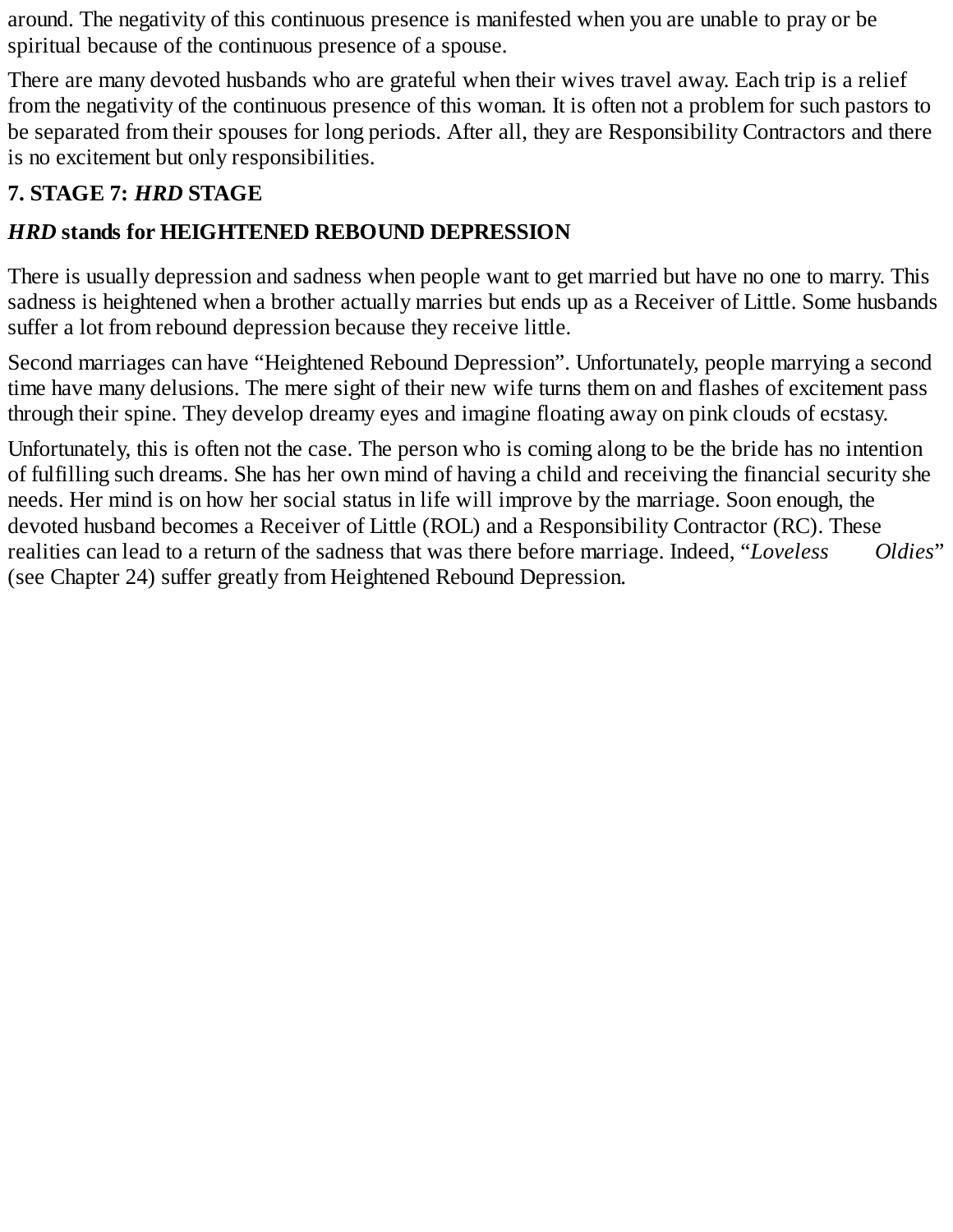# **What it Means to be Married to a** *Perfect Pretender*

### **Let love be WITHOUT DISSIMULATION. Abhor that which is evil; cleave to that which is good.**

### **Romans 12:9**

Many people are truly artificial. There is no way to know who they really are or what they are really like. A newly married man once sent a message from his honeymoon chamber. It was short, but revealing. The message said, "It seems I got the wrong one!" Many people are shocked at who they really married.

Love without dissimulation is loving someone without any pretence! Marriage to the perfect pretender is a journey of discovery. Today, many ladies have false hair, false eyebrows, false nails, false eye lashes, false hips, false breasts and false body shapes. The skin of the perfect pretender is not as smooth as it looks. All these false things create a large pool of perfect pretenders in every church.

The pretending beauty is an inviting, charming, sweet, delightful, enjoyable, agreeable and exotic beauty that draws and excites. The pretending version that is perfectly charming, delicious, exotic, appealing, charismatic and pleasant is presented to the public.

The new husband, on the other hand, will have to discover the "reality version" at home. He will be made to discover the real temperament and disposition of his beautiful bride. The unsuspecting young man will find out that many things about this person are not real.

### **It is not easy to pretend for long**

I want to be myself! Let me be free!" No one can maintain an artificial presentation of beauty, perfection and gentleness for long. Many decide in their hearts to "become themselves" at home. "Let me be myself!"

The natural self is not propped up, is not bathed, is not polite, does not always act sweet and gentle. Many women are not naturally perfect, beautiful or gentle. In "being themselves", these ladies go through a rapid deterioration from the picture they presented.

### **The Temperament is Uncovered**

Perfect pretenders do not easily reveal their true temperament. However, the one who marries her will discover everything for himself.

He may discover that his perfect pretender is a choleric woman. Choleric women are quick to take decisions, so they quickly recognise the power they have over their husbands. Soon, you may have a sharp, angry, strict, decision-taker in charge of affairs at home.

He may discover that his perfect pretender is a phlegmatic woman. Phlegmatic temperaments will descend into laziness, placidity and lack of expression.

He may discover that his perfect pretender is a sanguineous woman. The sanguineous wives will allow their homes to turn into a chaotic, completely mixed up, jumbled up and topsy-turvy environment. These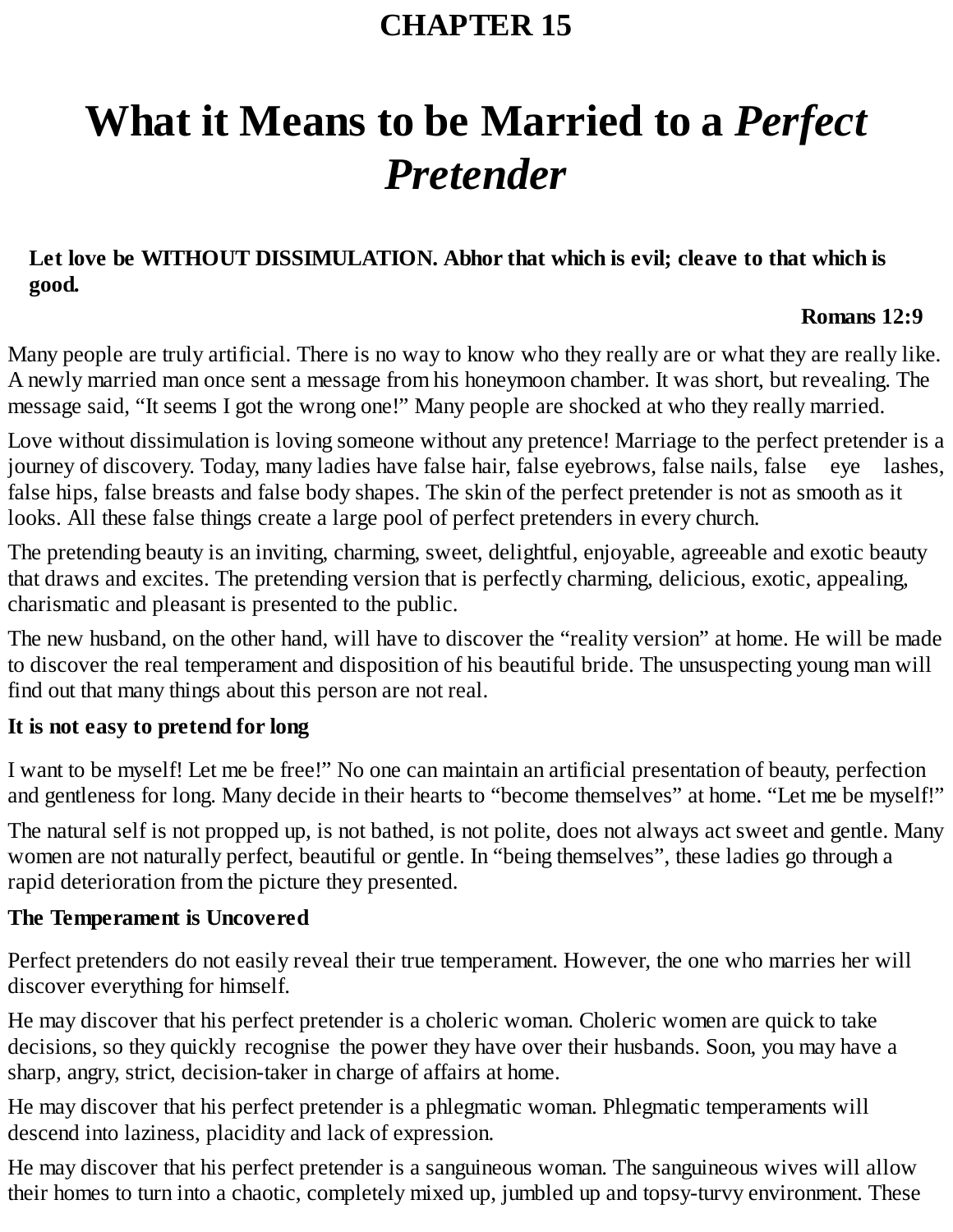very sanguineous women will appear beautiful, charming, jolly, friendly and huggable when they step out of the home.

He may discover that his perfect pretender is a melancholic woman. The beautiful melancholic that you married will turn into a silent, moody, keep-to-myself personality. There will be no sound in the house as she arranges and re-arranges the same things over and over again. One brother lamented, "My wife sweeps behind me as I walk through the house."

### **The Spirituality is Uncovered**

You may now discover that the spirituality of the wife is not as deep as it seemed. Most pastors are far more spiritual than their wives. People assume that anyone who lives in the pastor's house must be spiritual. But this is not always the case. The perfect pretender was simply looking for a man to marry. She was not looking for ministry. She would have been equally happy marrying a bank manager if he had been available.

### **The Lack of Submission is Uncovered**

Perhaps the greatest discovery will be when he finds out that his wife is not as submissive as she looks. All beautiful women look so submissive. But submission can vanish within a few weeks of marriage. When pastors' wives no longer submit to their husbands, they lose their spiritual covering. Because they are no longer under a covering they are spiritually naked and evil spirits have direct access to them.

Some wives of pastors are seriously afflicted by demons because of their pride and refusal to submit. Evil spirits love to take on women directly, avoiding their covering. When women are not humble, they do not acknowledge that they need a covering. They proceed without a real spiritual covering and experience direct fellowship with evil spirits and entities.

These evil spirits then make the women more hardened and unyielding. Soon, the beauty is turned into a real beast in the hand of evil spirits. The beauty may then be used to accuse, oppose and fight the man of God.

There are many men of God who would tell you that their greatest problem in ministry is their wives. Their wives are not the sweet, soft and gentle ladies that they first seemed to be.

### **Laziness is Uncovered**

Many pastors are amazed when they discover the laziness hidden within their perfect pretender. Because marriage involves so much hard work, the perfect pretender is unprepared to work hard for the marriage to be a success. Once she has her wedding ring, her marital name and the prestige of being married to the man of God, she becomes very lazy and refuses to do the hard work that is necessary to make a marriage happy.

All her energy and efforts are directed at dressing nicely to show off and continue her life of pretence. At home, her husband is on a journey of discovery of the real person. He discovers that she has no energy to bath once she arrives home in the evening!

There is no energy to brush her teeth in time to be kissed! There is no energy to wash herself clean of sweat, urine and other dirt. On the outside, everyone praises her beautiful hairstyle and her nice perfume. The unfortunate brother who married this perfect pretender is on his journey to discover many unpleasant smells.

### **Demons are Uncovered**

A perfect pretender is always a candidate for demon infestations. Demons love to hide under the cloak of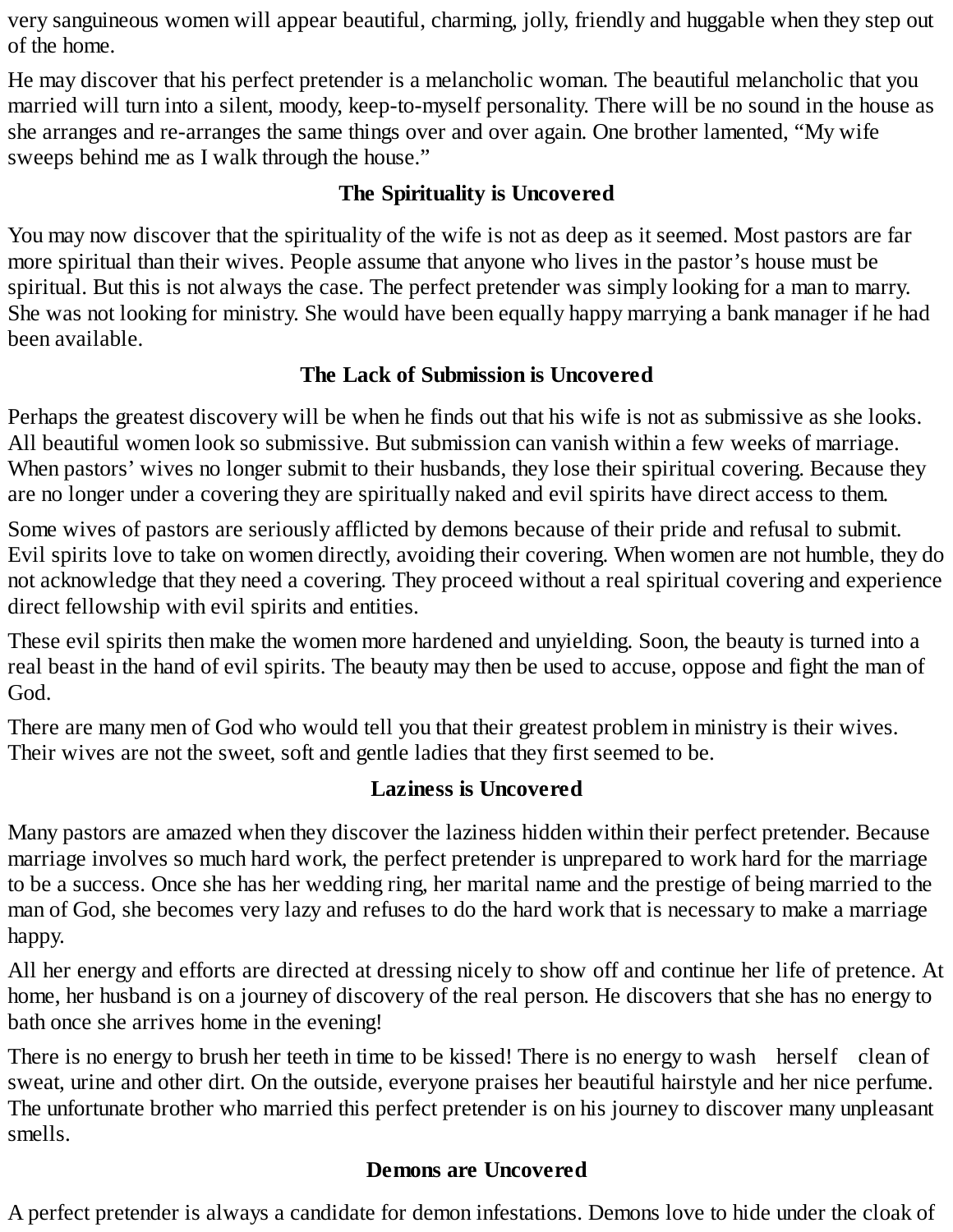pretence. All kinds of evil spirits are uncovered in a marriage to a perfect pretender. Sometimes, it is difficult to imagine the demons that exist behind a beautiful face.

#### **Hurts and Wounds are Uncovered**

A jolly and smiling girl may now reveal that she is actually easily hurt and easily upset. Unforgiveness and bitterness reveal a hard, unyielding and strict headmistress personality. This uncaring, hard and unyielding woman is a far cry from the soft, caring and sensitive bride she seemed to be. Indeed, our young "A1" husband is completely taken aback by what he has discovered after marrying a perfect pretender.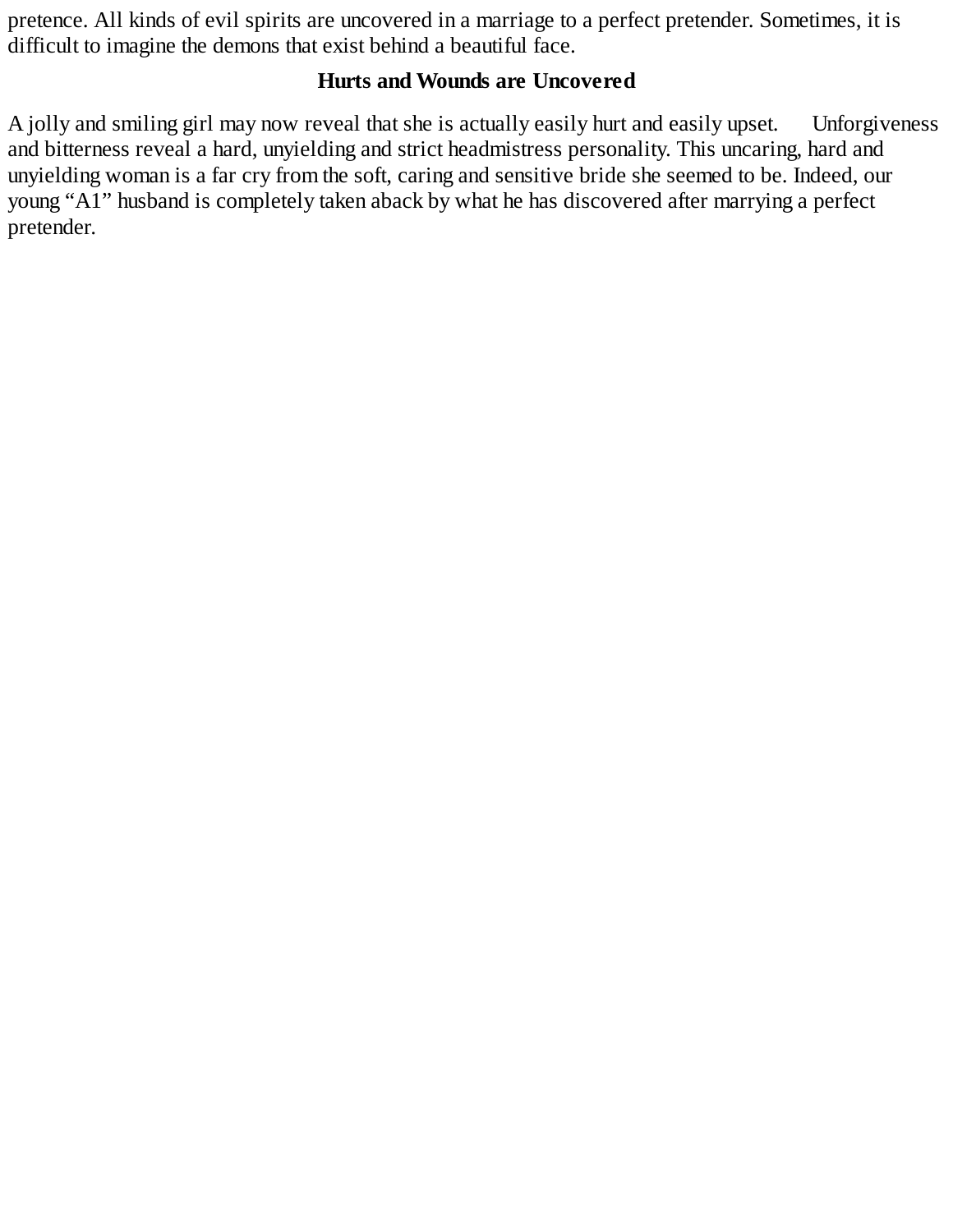# **What it Means to be Married to** *A Silent Beauty*

### **…Will you keep SILENT AND PUNISH US beyond measure?**

### **Isaiah 64:12 (NIV)**

The "Silent Beauty" is a beautiful lady who comes into your life but has little to say or to offer in terms of conversation. Her beauty is her best asset because that is what attracts the unsuspecting young man to her. Most of the things that are in her heart are not said. She keeps many things within her. The silent beauty is someone who never had many real friends. She is not relational and may comment that no one ever proposed to her apart from her husband.

## Throughout her relationship, her main and only friend is her husband. She waits for him and depends on him for all forms of human interaction.

1. People who are silent are carefully holding back themselves from relating to others.

### **For a long time I have kept silent, I have been QUIET AND HELD MYSELFBACK…**

#### **Isaiah 42:14 (NIV)**

2. A person who does not speak when she should, punishes those who live around her. It is not a nice experience to live in the presence of a silent non-communicative beauty. The environment around a silent and moody person is a controlled and manipulated environment. When the person cheers up, everybody is allowed to cheer up too.

### **…Will you keep SILENT AND PUNISH US beyond measure?**

### **Isaiah 64:12 (NIV)**

3. Relating with a silent person is the same as relating with the dead. Your home can be called the realm of the dead when you are married to a silent beauty.

#### Let me not be put to shame Lord, for I have cried unto you; but let the wicked be put to shame **and BE SILENT IN THE REALM OFTHE DEAD.**

### **Psalm 31:17 (NIV)**

4. A person who speaks and chats creates a refreshing atmosphere around her. It is always nice to be in the presence of a friendly, chatty, conversation creator.

### **I will speak, THAT I MAYBE REFRESHED: I will open my lips and answer.**

#### **Job 32:20**

5. A person who is silent has a heart full of things that she is not saying. It is unsettling to be with a person whose heart is full of things that she is not saying.

### **… for out of the abundance of the heart the mouth speaketh.**

#### **Matthew 12:34**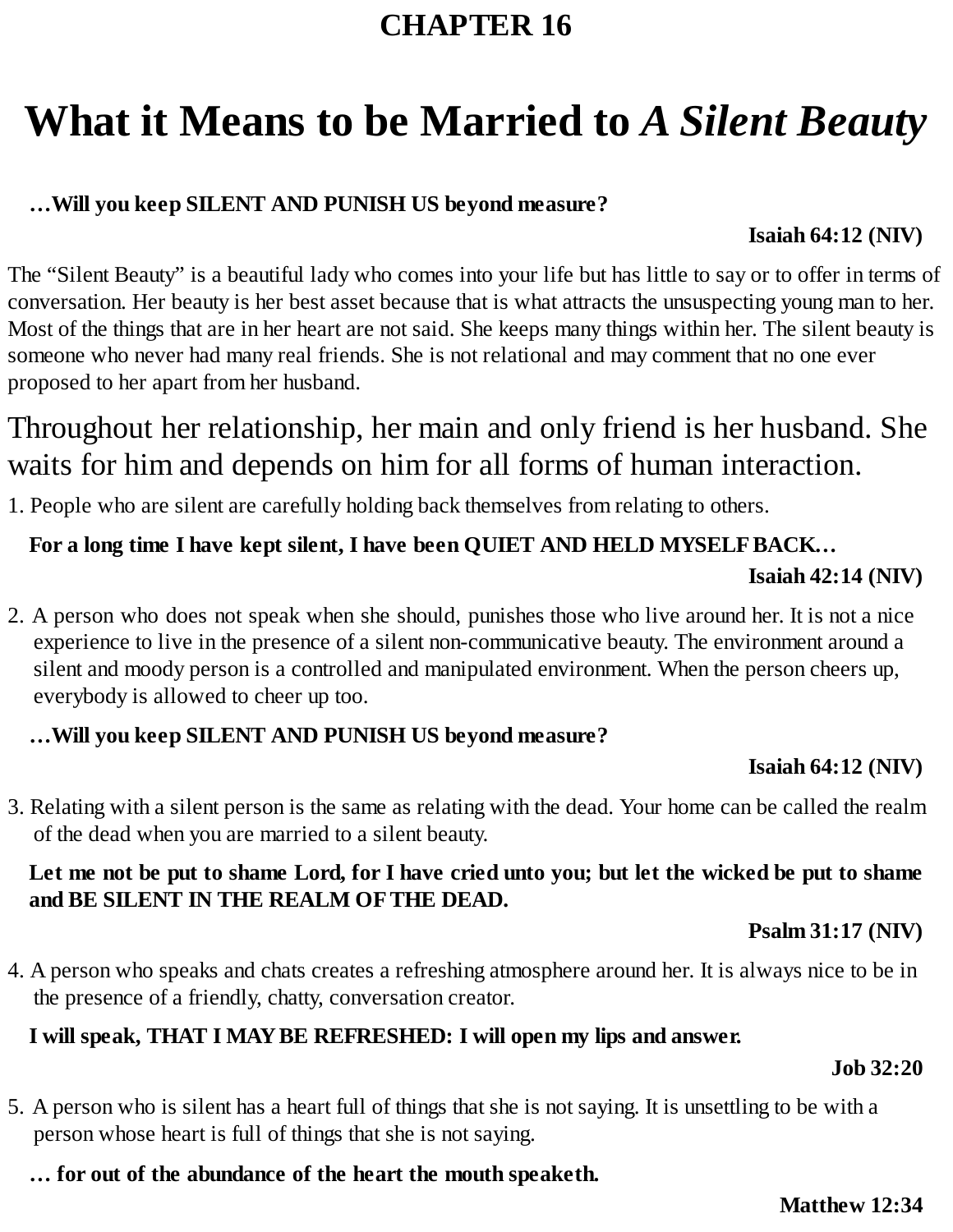## **The Beast**

After she is married, you will find that the silent beauty only relates to her husband. She does not make or have any friends in the church. Hardly any lady in the church can be called her friend. A lot of texts and mails may be sent to her but she does not respond to these texts or relate to many people.

When her husband comes home she has little to say to him. She claims that he is the one who talks. She is flat and bland in her speech with little to contribute and little to say. The pastor may be distressed because he wishes that his wife would engage the congregation and chat with the members.

Indeed, people who are acquainted with her may consider her to be a friendly person because she is a specialist at social pleasantries such as, "Hello", "How are you?" "How are the children?", "How is your wife?" Her conversations never run any deeper than these initial pleasantries. The compliments of the season are what you can expect because our silent beauty has very few deep relationships!

In the ministry, a silent beauty is of little value. She will not speak to the church members and she will not wait around in church. She has nothing to say to anyone. She does not engage the members in deep conversation and deep friendship. You could easily say to the silent beauty the same words that John Wesley said to his wife:

### **IF YOU WERE BURIED JUST NOW, OR IF YOU HAD NEVER LIVED, WHAT LOSS WOULD IT BE TO THE CAUSE OFGOD?**

### **John Wesley**

At home, our silent beauty is also unemotional and inexpressive. There is no emotion, no feeling and no sensation that flows out of her towards her husband. All feelings seem to be within her as she silently and unemotionally relates with him.

Sexual relations for our flat, bland and silent beauty consist mainly of allowing her body to be used as a receptacle of her husband's male organ. She has nothing to say or do. She has nothing to offer and few feelings to express. She considers sex as something that he is doing to her. She simply waits for it to end!

After church she waits silently for her husband to finish talking to his numerous fans. She sits silently alone, waiting in the car, placing him under tremendous psychological pressure to finish his meetings quickly and come on home.

## **The Dangers**

- 1. Flatness: The man of God complains about a lack of life and enthusiasm in his silent beauty. He looks out of his window and sees other vivacious, cheerful and friendly girls who relate with the congregation happily. Oh, how he wishes he had chosen one of those lively gems! What a difference it would have made in his life!
- 2. External friendships: Her husband may be driven to chat with and befriend other people who would meet his needs for fellowship, happiness and interaction.

3. Intimidation: Through her silent and psychological manipulation, she intimidates her husband all the time. She puts her husband under a lot of pressure by making him feel uneasy with her silence. She silently makes him cut down his interaction with others and limits his ministry.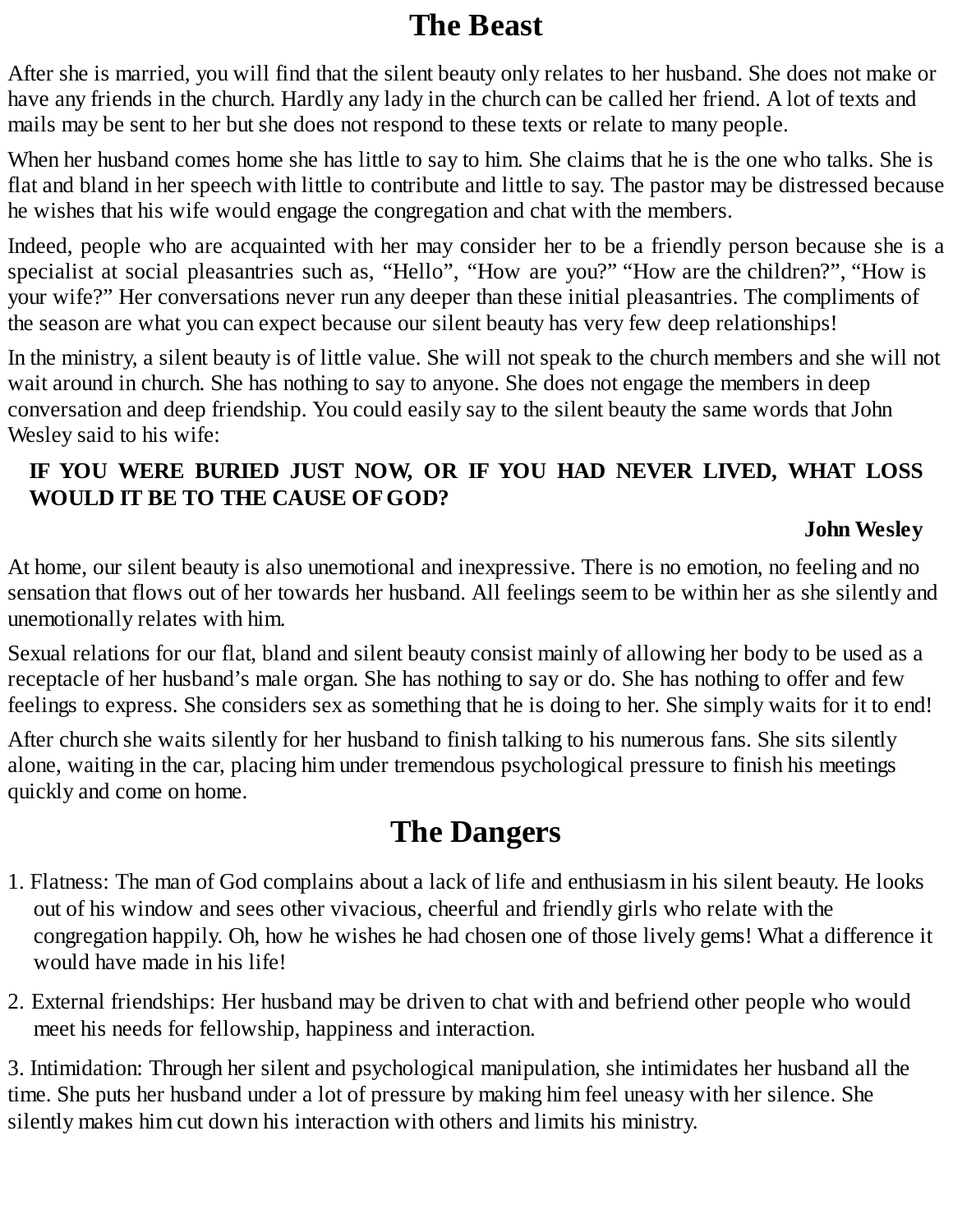# **What it Means to be Married to** *A Wild Cat*

#### **It is better to dwell in the wilderness, than with a contentious and an angry woman.**

#### **Proverbs 21:19**

A *Wild Cat* wife is an untrained, unspiritual and disobedient woman. She is one of the most difficult personalities to live with. This kind of wife is the worst kind of uncontrollable creature a pastor would like to encounter. She lives for herself and seems not to have any boundaries of common sense, love, decency, restraint, caution or spirituality.

### **The Beast: Disrespect**

Such a woman will insult her husband in the presence of any one. I know wives who criticise their husbands and tear them down in front of their children. A *Wild Cat* wife of a man of God was known to shout at her husband in the presence of the children. She would call her husband names and say, "You are a bush man! You are nothing! I will show the world that you are not a man of God! Idiot! Idiot! Idiot!"

Such a woman would try to win the hearts of the children to her side through her negative depiction of her husband. Unfortunately, this often backfires and the children often end up gravitating towards their father and away from their mother.

### **The Beast: Violence**

Some of these *Wild Cat* ladies are known to hit their husbands. I have known some of them to repeatedly attack their husbands in front of their children. No one would believe that such a beautiful and charming lady would physically attack her husband.

Then the cover of lead was raised, and there in the basket sat a woman!

### **He said, "This is wickedness," and he pushed her back into the basket and pushed the lead cover down over its mouth.**

### **Zechariah 5:7-8 (NIV)**

I remember a *Wild Cat* that warned her husband to speak up and answer all questions that she asked. When the pastor refused to answer her questions, she tore up her marriage certificate in front of him. As he fought with her to save a piece of his marriage certificate, she promptly put the rest of the certificate in her mouth and taunted him by chewing it up in front of him.

Such marriages are dangerous because it is uncertain as to what harm the *Wild Cat* may do to her husband.

One husband woke up in the morning to find a knife stuck by the bed. He was startled and asked, "What is this knife for?" When she told him what she was planning to use the knife for, he could not believe his ears. Trembling and shaking, he called his senior pastor and told him, "I am in great danger in my own house."

A husband once came with his wife for counselling. The pastor noticed some marks on his head and asked, "What happened to you?"

It transpired that he had been hit several times by his wife who had thrown a chair at him. Even though he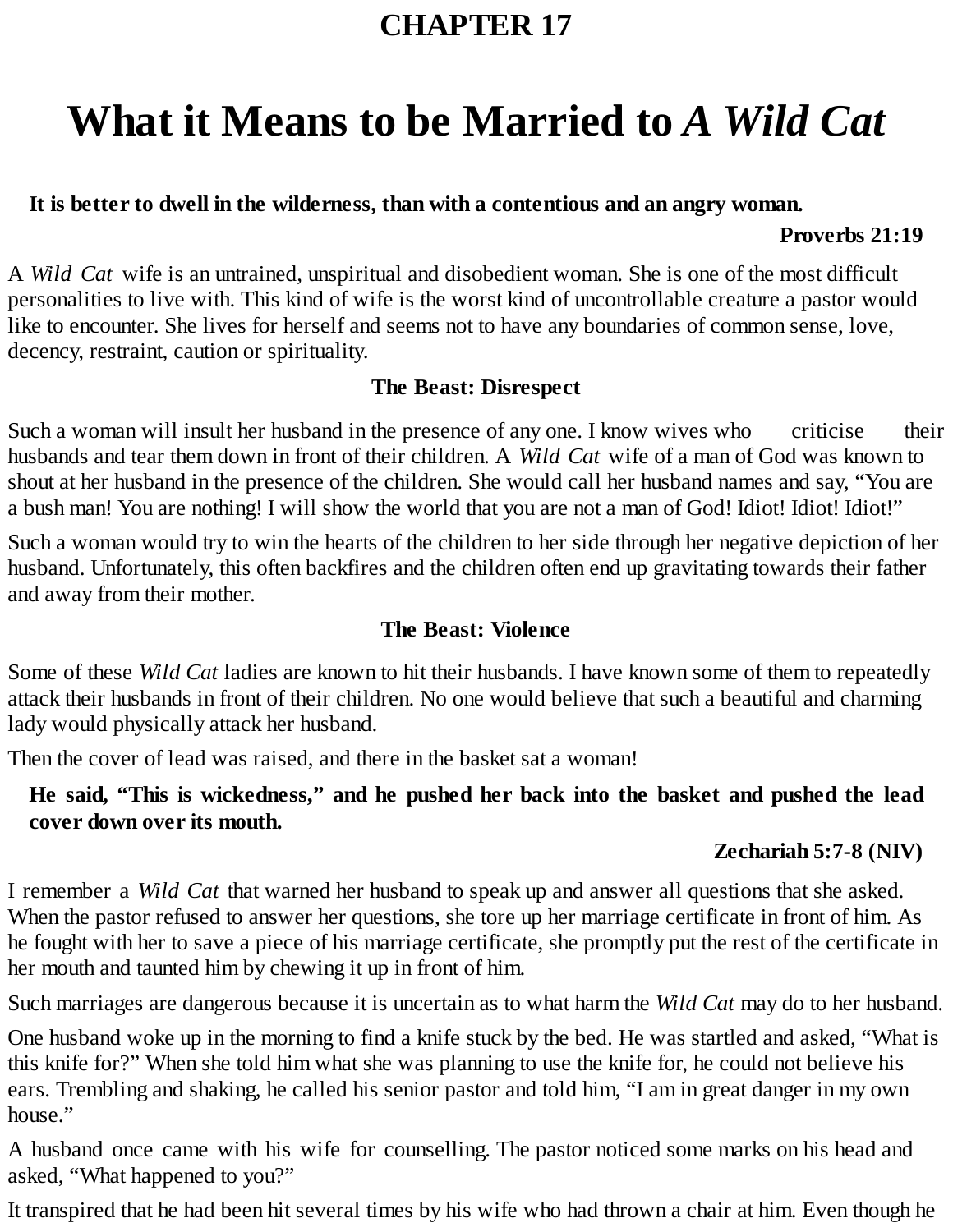was the same size as his wife, he seemed to be genuinely afraid to fight back.

One day, a pastor married a beautiful and gentle-looking lady. This lady metamorphosed into a fighting, challenging opposer. She would even hit and punch her husband when she had the opportunity. She would also attack people in the church. This unfortunate pastor had to move from room to room in his house to avoid the lady he had married as he tried to live peacefully in the same building with her. It is amazing that gentle and beautiful ladies can metamorphose into this kind of beast.

One Sunday, after delivering a powerful sermon, the pastor went home to enjoy the Sunday afternoon. This couple had no children. After lunch there was a discussion that turned into an argument. Known to be violent, the wife attacked her husband when she could not stand what he was saying.

Her husband made a dash for his car to escape. However, before he could get into his car, this beautiful pastor's wife ran out to the car park and slashed his tyres with all her strength deflating them. The pastor was unable to make his getaway by car so he escaped from the house on foot. He disappeared into the bushes and was not seen for many days. Indeed, he had to escape for his very life's sake from a beautiful but knife-wielding, tyre-slashing woman! The next Sunday, the pastor preached powerfully in church, but no one had any idea that he had been on the run during the week, escaping for his dear life's sake.

Some husbands are so filled with the scripture "husbands love your wives" that they ignore basic standards of safety and common sense. God has no intention of destroying you through your spouse. Marriage was intended to provide help for your life. Marriage was not intended to destroy you.

### **The Beast: Bad Motherhood**

Instead of being a good example to the children, such a woman is a bad mother to her children. She is full of resistance and arguments and every nice family event is in danger of turning into a huge quarrel. A man married to such a woman has to be both a father and a mother to his children.

A young man told me how he had cared for his pastor's children for several years because his pastor's wife had no time for her own children.

"What was she doing?" I asked, "Why couldn't she look after her own children?"

"I don't know" he answered. "All my pastor's children were looked after by people like myself because his wife was simply non-performing in the real sense of the word."

### **The Beast: Public Embarrassment**

John Wesley's wife was known to attack him openly. She once attacked him in front of his other pastors whilst he was having lunch in a canteen. She would attack him and accuse him of consorting with other women. This wild woman embarrassed John Wesley time and time again.

According to one of Methodism's travelling preachers: "Once when I was in the north of Ireland, I went into a room and found Mrs Wesley foaming with fury. John Wesley was on the floor, where she had been trailing him by the hair of his head. She herself was still holding in her hand venerable locks, which she had plucked up by the roots." Allegedly, this took place about a year and a half after they married.

On another occasion, John Wesley was at a meeting with more than sixty of his Methodist ministers. A lady called Sarah Ryan was serving the pastors with food. Mrs Wesley burst into the room shouting and waving her finger at Sarah. Then she said, "The whore now serving you has three husbands living."

A pastor's child once told me how their father would give them instructions and their mother would intentionally go against the instructions. The father would say, "Do not watch television", but the mother would put on the television for the children to watch.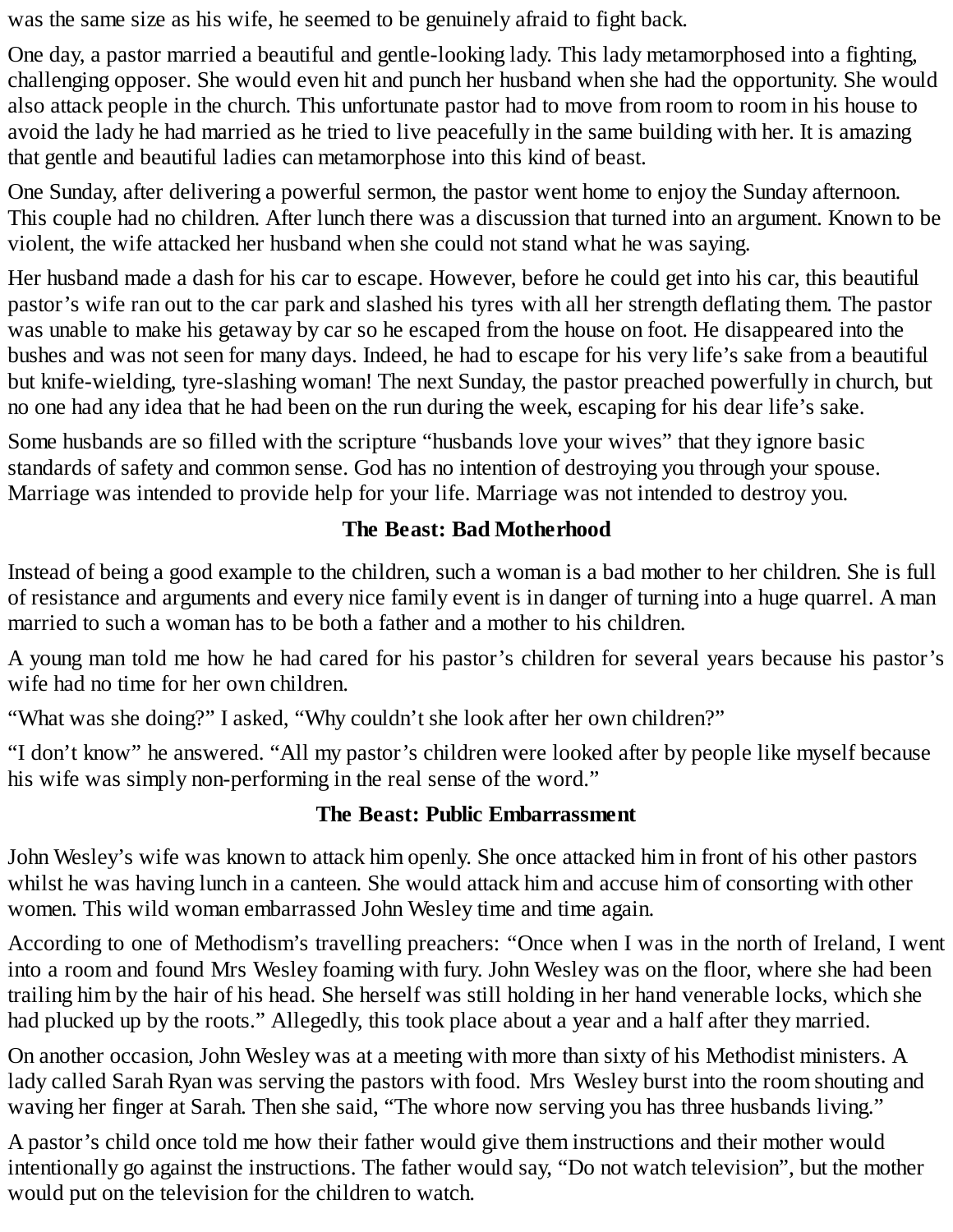The father would say, "You must not buy food from the street", and the mother would buy the very food that their father had said they should not have.

Husbands are embarrassed as their *Wild Cat* wives publicly oppose them on every little instruction. The home becomes the ground for a ding-dong battle between husband and wife with the children at the centre of it all.

#### **The Beast: Pretence**

Central to the survival of this *Wild Cat* wife is a glorious image and public sympathy. The *Wild Cat* loves to bask in the glory of her position. The *Wild Cat* loves to receive all the respect and reverence due her position.

The *Wild Cat* is completely driven by the outward impressions that she wants people to have of herself and of her marriage. This hypocrisy is very painful for those who suffer the pain of living with her. To gain public acceptance she may even cry and tell many lies.

Unfortunately, many women are deceived and deceive others too. Many women deceive others with ease. A *Wild Cat* needs these lies to keep up the false image she has built for herself. Fake eyelashes, a fake smooth face without spots, fake breast size, fake hips, fake hair, fake nails and fake pleasantness are the hallmark of such women. Almost everything about them is unreal. That smiling, cheerful-looking girl taking a selfie, may actually be the most depressed, moody and unfriendly person.

### **The Beast: Disobedience and Unspirituality**

Although many women have the title "Reverend Minister" they are often not truly spiritual. Shouting in tongues is not what reveals your spirituality. Obedience to the Word of God is what reveals your love for God.

I remember speaking to one such unspiritual woman who carried the title of "Reverend". I asked her to stop her evil behaviour. I pointed out to her that she was going against the Word of God. She shrugged and continued doing exactly what was against the Word of God.

Years later, when her life was destroyed, she tried to contact me to deliver her from the darkness she had created for herself. Unfortunately, I was not in a position to help her any more. Her husband had moved on!

### **The Dangers**

- 1. Loss of love: A *Wild Cat* is unable to receive her husband as a man of God. She sees him as someone to fight, someone to oppose and someone to resist. Obviously the man of God will find it difficult to love this "opposition party" and treat her as a delicate object.
- 2. Violence and danger of imprisonment: A pastor who is married to a *Wild Cat* may be forced into violence himself. He may hit his *Wild Cat* in frustration or in self-defence. Such a pastor is also in danger of having a bad reputation for fighting with his wife and hitting her. The pastor may end up in prison for beating up his *Wild Cat*.

3. Divorce: Often, the earlier years of marriage are filled with hope and the young husband has great faith that a change is possible. However, as the years go by, hope fades and the reality sinks in. The young man realises that there will never be a change. Actually, things are going to get worse! The possibility of divorce will loom bigger everyday.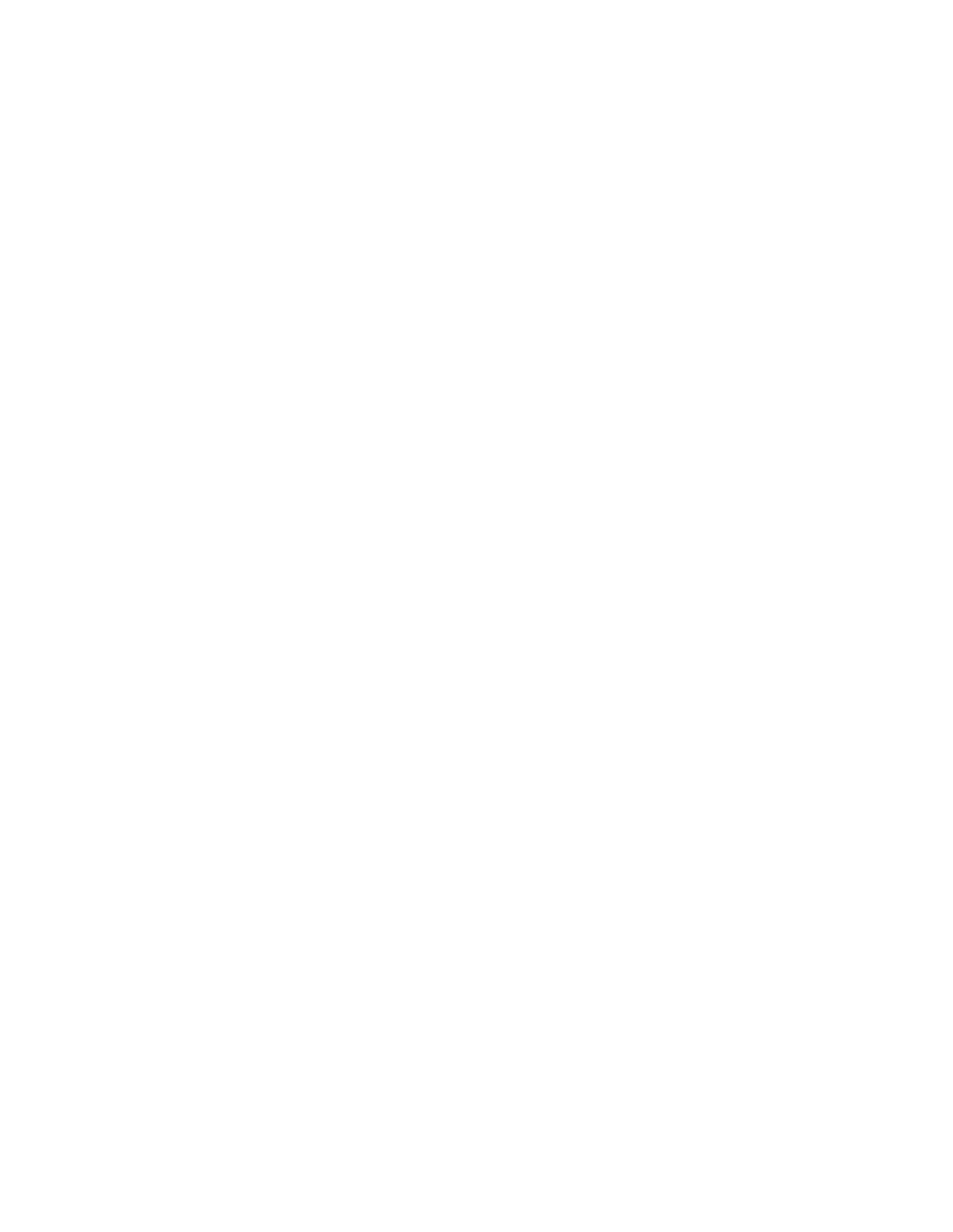# **What it Means to be Married to Jezebel**

**And JEZEBEL HIS WIFE SAID unto him, dost thou now govern the kingdom of Israel? Arise, and eat bread, and let thine heart be merry: I WILL GIVE THEE THE VINEYARD of Naboth the Jezreelite.**

### **1 Kings 21:7**

Jezebel is the infamous wife of King Ahab. The Book of Revelation also makes mention of the "spirit of Jezebel". Apparently, the same spirit operating during the time of Ahab was operating in the days of John. You cannot discount the presence, existence and operation of the spirit of Jezebel in our world today. Jezebel is a spirit that attacks great men of God like Elijah. If you are in the ministry and are destined for greatness, you can expect to encounter a Jezebel somewhere! Jezebel is real!

The beauty you marry can become a Jezebel! There in the basket sat a woman!

"Then the cover of lead was raised, and there in the basket sat a woman! He said, 'This is wickedness', and he pushed her back into the basket and pushed the lead cover down over its mouth". (Zechariah 5:7-8)

Always remember that Jezebel can be defeated if she can be identified.

Jezebel is the spirit that attacked Elijah. Any spirit that attacks Elijah is a spirit that is a specialist at attacking men who carry a great anointing.

It is therefore important that every man of God and also the pastor's wife become aware of this spirit and oppose its activities in the church and the ministry. Remember: Thou shall not suffer that woman Jezebel ... !!!

**Notwithstanding I have a few things against thee, BECAUSE THOU SUFFEREST THAT WOMAN JEZEBEL, which calleth herself a prophetess, to teach and to seduce my servants to commit fornication, and to eat things sacrificed unto idols.**

### **Revelation 2:20**

### **Jezebel Today**

I once spoke to a broken-hearted assistant pastor. He had been the assistant to his senior pastor for twenty-five years. He had worked closely with his senior pastor and faithfully sacrificed for the ministry. Together they had built a powerful mission with thousands of members.

One day, the senior pastor's wife slapped one of the church members during an argument. The church member lost her temper and organised a group of people to protest against the pastor's wife.

"Enough is enough", they exclaimed. "We have had enough of our senior pastor's wife. We will no longer stand for her nonsense. We want her to go! We don't like her! She is an evil person! She has tormented us since our pastor married her! She quarrels, she accuses, she drives away people, she divides the family and now she has slapped one of us."

Following the uproar, the senior pastor resigned and left the church. The pastoral team was broken up and the church virtually closed down. Everyone went their separate ways. The ministry was effectively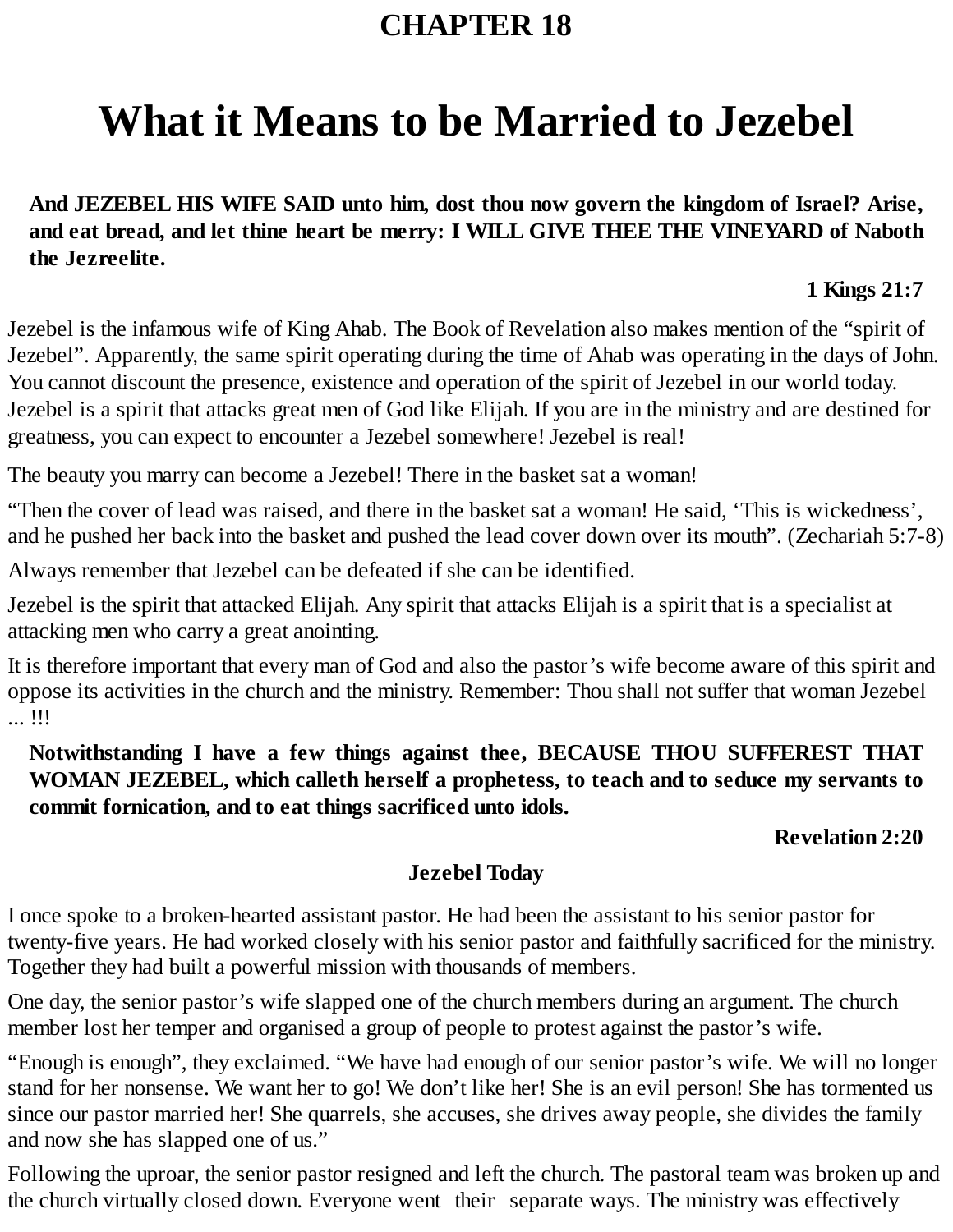terminated by the pastor's wife's attack on a church member.

The broken-hearted senior assistant pastor lamented, "We had been together for twenty-five years. We had a great ministry and a great church. Now we have lost everything."

He continued, "I don't even know what I am going to do with my life from now on. Our church is closed down. Our ministry is over!"

Then I asked him, "How did all this happen? How can an entire ministry be terminated overnight? What has caused all this?"

He answered, "I think we made a great mistake with our pastor's wife. She was clearly a Jezebel and we allowed her to operate freely in the church. We thought we were showing respect to our senior pastor so we never confronted her."

He confided in me, "She divided the church. Many people left the church when she married our pastor. She even drove away the pastor's children who were forced to attend another church."

He continued, "But we strongly believed in loyalty to our senior pastor and never confronted her about all the quarrels and divisions she was causing."

After one and a half hours of talking about the effects of having allowed a Jezebel to freely roam around in the church, we parted company.

I did not know how this faithful assistant was going to come by his next meal and live through the next month. He had lost all that he had built up over twenty-five years.

#### **Nevertheless I have a few things against you, because YOU ALLOW THAT WOMAN JEZEBEL, who calls herself a prophetess, to teach and seduce My servants to commit sexual immorality and eat things sacrificed to idols.**

#### **Revelation 2:20 (NKJV)**

Many people do not understand the scripture that says, "I have a few things against you *because you allowed that woman Jezebel…*" Jezebel is a dangerous spirit that fights great men of God. It fights them through their wives and other powerful influencing figures. A Jezebel must not be allowed to operate freely in the church.

Through the revelation of this book, you will overcome every kind of Jezebel operating in your life and ministry. Scripture tells us not to allow the woman Jezebel to operate freely. Most pastors are too dignified and self-righteous to confront a pastor's wife or to bring her into order. Many pastors want to maintain good relations with everybody. As a result of that, they will not rebuke and correct wives who are out of order. When you allow a Jezebel to roam freely, you, like Elijah, will be tormented without end. When you allow a Jezebel to go uncorrected, you will lose everything just like Elijah lost everything.

Let's see what happened to Elijah. A careful analysis of many great men of God who walk in high levels of the anointing, like Elijah did, will reveal the pattern that I have described below. The patterns produced by a "Jezebel wife" are unmistakable.

#### **Dangers of Being Married to a Woman With the Spirit of Jezebel**

#### *1. A "JEZEBEL WIFE" CAUSES A MAN OF GOD TO BE DISCOURAGED IN MINISTRY.*

What is it like to be married to a Jezebel? What are the works of this unique spirit whose specialty is to attack God's leading servants? Through a "Jezebel wife", you will experience a severe attack of discouragement that will make you feel like you have achieved enough in ministry. That is the spirit of Jezebel at work. The spirit of Jezebel made Elijah say, "It is enough. I have done enough. I have done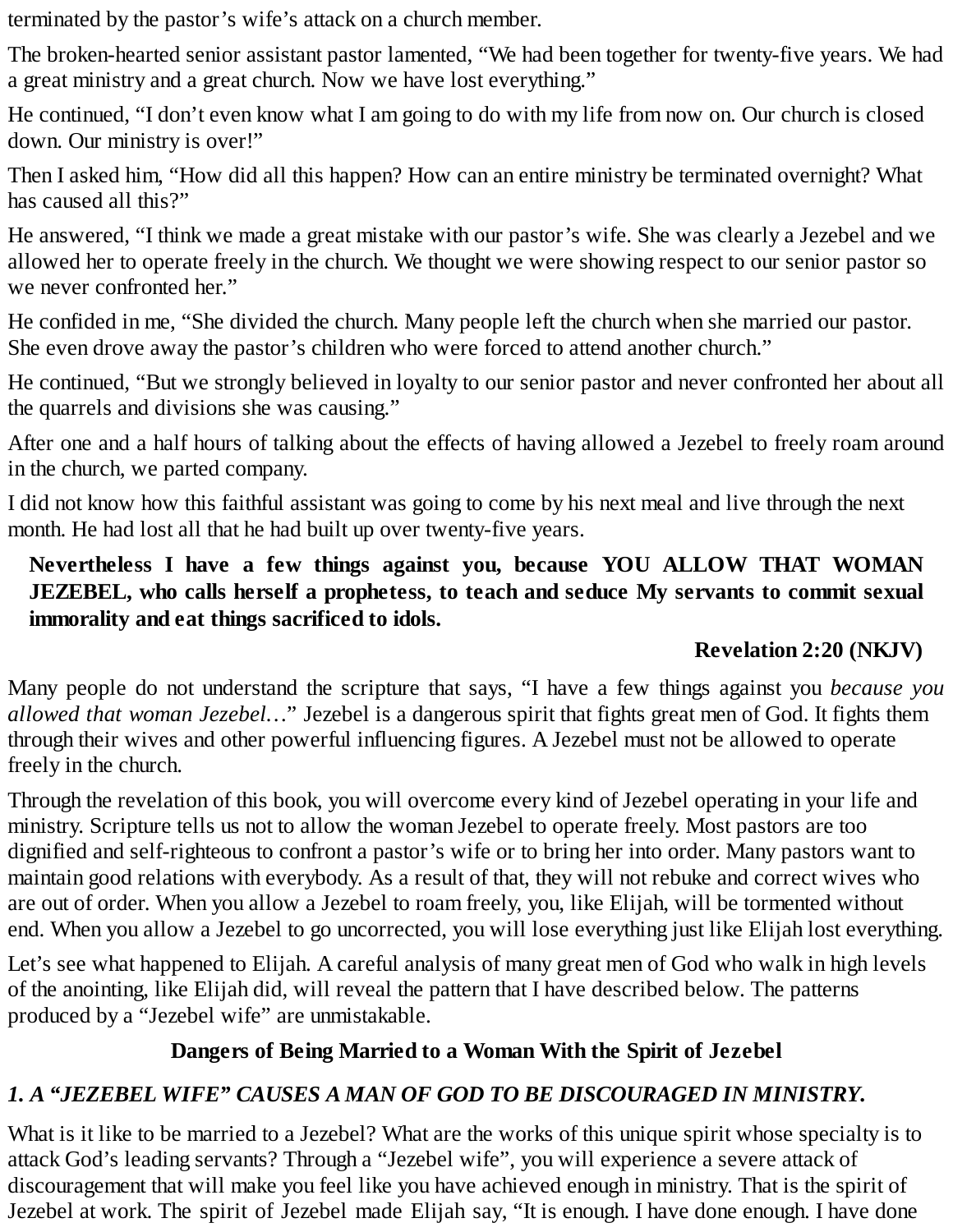more than enough!" You may wonder - what would make a happy and successful man of God say "I have done enough", "It is enough"?

**But he himself went a day's journey into the wilderness, and came and sat down under a juniper tree: and he requested for himself that he might die; and said, IT IS ENOUGH; now, O Lord, take away my life; for I am not better than my fathers.**

**1 Kings 19:4**

*2. A "JEZEBEL WIFE" CAUSES A MAN OF GOD TO BE DEPRESSED IN MINISTRY.*

#### **But he himself went a day's journey into the wilderness, and came and sat down under a juniper tree: and he requested for himself that he might die; and said, It is enough; now, O LORD, TAKE AWAYMYLIFE; for I am not better than my fathers.**

#### **1 Kings 19:4**

Elijah wanted to die. His prayer was, "O Lord, take away my life!" Elijah became suicidal after his greatest achievements in ministry. You may wonder why a person at the peak of his ministry would ever want to die.

In the same way, you would also wonder why a great man of God would consider death as a happy escape from his wife. Through a "Jezebel wife" you will become depressed and will want to die. When a person does not mind dying, he is depressed.

If you ever experience severe depression where you want to die, you are probably dealing with the spirit of Jezebel. The spirit of Jezebel makes you say, "Let me die". It is depression that makes a person suicidal. There are many pastors who are suicidal because of problems at home.

One pastor confided in me. He said, "When I had marital problems with my wife, I considered killing myself twice."

He continued, "Once, I wanted to throw myself down from a tall building. The torment, the accusations and the pressure from my wife were too much for me to handle."

I was amazed as I beheld this great man of God confessing that he had contemplated suicide twice because of his wife.

#### *3. A "JEZEBEL WIFE" CAUSES A MAN OF GOD TO CHANGE HIS ASSISTANTS AND FRIENDS.*

Then Jezebel sent a messenger unto Elijah, saying, So let the gods do to me, and more also, if I make not thy life as the life of one of them by to morrow about this time. And when he saw **that, he arose, and went for his life, and came to Beersheba, which belongeth to Judah, AND LEFT HIS SERVANT THERE.**

#### **1 Kings 19:2-3**

A "Jezebel wife" will cause you to set aside the important people in your life. It is mysterious, but it will happen. Through Elijah's interaction with Jezebel, he became terrified and set aside the servant that had been with him for years. Elijah abandoned his main friend, his great helper and his assistant! You may wonder why a person would separate himself from those who practically help him. Sometimes, men of God are forced to change members of their staff because their wife dislikes them. That is Jezebel in action!

Sometimes men of God are forced to dismiss important people from their lives. The departure of these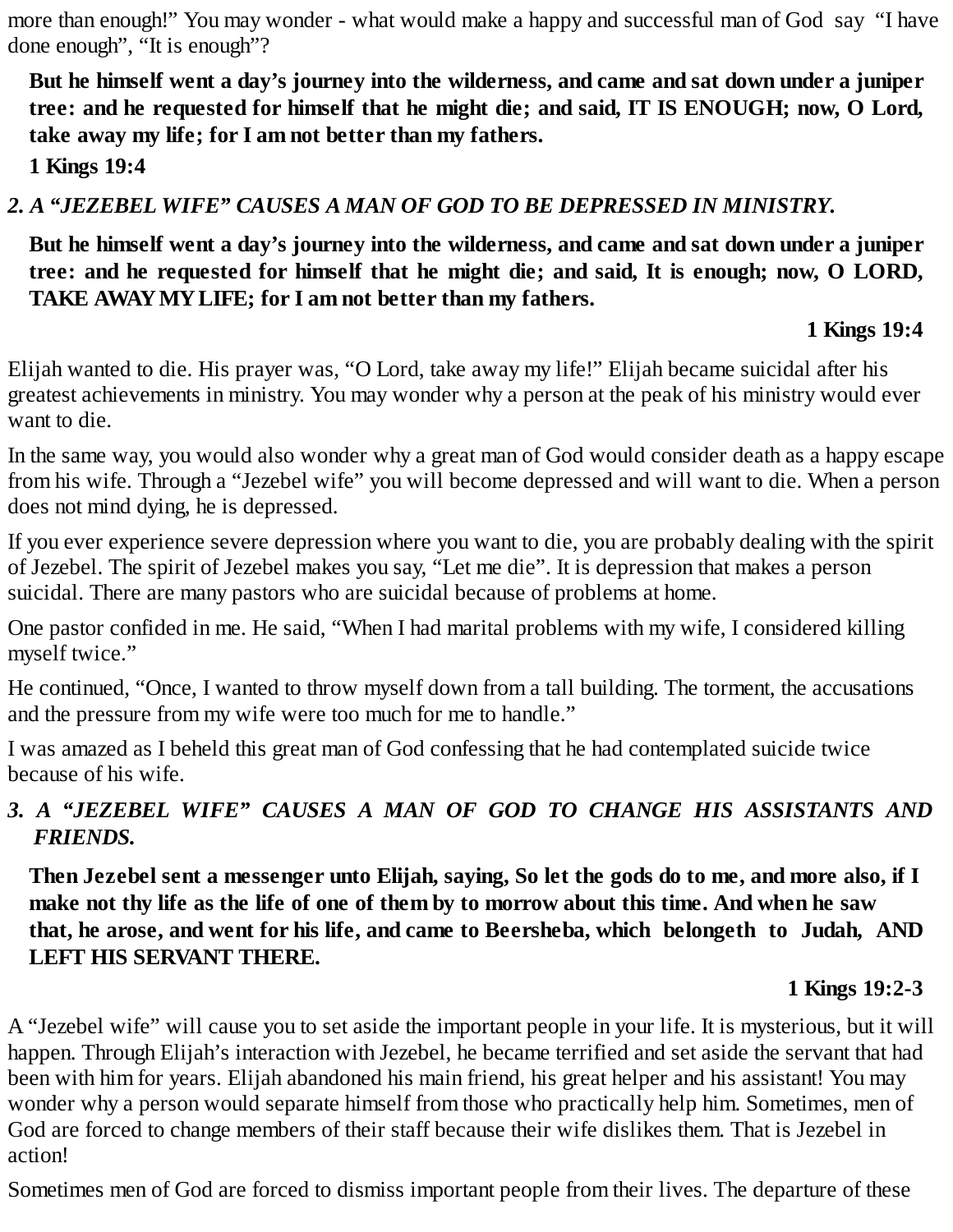important people often leads to major changes in their ministry. Often, Jezebel secretly forces the man of God to do away with people she does not like.

It is important for the man of God not to "allow that woman Jezebel" to operate freely. Do not allow the spirit of Jezebel to control you and make you remove important people from your life. You must only take decisions, as you are led by the Spirit. You must not be led by your wife, but by the Holy Spirit!

#### *4. A "JEZEBEL WIFE" CAUSES A MAN OF GOD TO END HIS MINISTRY PREMATURELY.*

#### **And the Lord said unto him, Go, return on thy way to the wilderness of Damascus: and when thou comest, anoint Hazael to be king over Syria: And Jehu the son of Nimshi shalt thou anoint to be king over Israel: and ELISHA THE SON OF SHAPHAT OF ABELMEHOLAH SHALT THOU ANOINT TO BE PROPHET IN THYROOM.**

#### **1 Kings 19:15-16**

A "Jezebel wife" will cause you to end your ministry prematurely. Elijah abruptly ended his ministry. He handed over the reins of his ministry to Elisha long before he had to. The effect of a "Jezebel wife" is indeed mysterious!

I earlier on shared the testimony of the assistant pastor whose senior pastor's wife slapped a church member. It is interesting to note that this twenty-five year old ministry also came to an abrupt end. A large and successful ministry was closed down suddenly by a woman's behaviour. A major church and ministry was terminated by the wife's behaviour. All the pastors of that great church were scattered. The founder of that church became the laughing stock of all his enemies.

Jezebel is the greatest threat to the ministry of powerful men of God. When a man of God operates at the level of Elijah, he has probably overcome many obstacles and it is only a woman like Jezebel who can influence or detract him from his mission. Notice how Elisha was prematurely brought on the scene to take over the office of Elijah. Elijah's handing over to Elisha is an example of a premature and abrupt end of a ministry.

Elijah handed over his ministry when it was at its very peak! Watch out for these signs when you are looking to spot a Jezebel. There is probably a Jezebel somewhere when there is a premature ending to a ministry.

#### *5. A "JEZEBEL WIFE" MAKES A MAN OF GOD BEHAVE ABNORMALLY.*

A "Jezebel wife" will cause her husband to behave abnormally. Watch out for abnormal behaviour in a man of God. You would wonder why Elijah would run away from a woman after fearlessly confronting 400 prophets of Baal. Unusual occurrences and unusual behaviour patterns of men of God are often due to Jezebel spirits.

I once watched a man of God do unusual things. He travelled away from his home. He lived away from his home. He always acted frightened when his wife's name was mentioned. He looked nervous and on edge most of the time. And yet God was using him to do mighty things. I found out much later that he had a fully anointed Jezebel in his bedroom.

On another occasion, I noticed a man of God who was usually gentle and soft-spoken, become extremely irritated and angry for a season. His behaviour seemed completely out of sync with his normal way of doing things. I also found out later that he had a Jezebel in his bedroom. Watch out for unusual behaviour in a man of God. He is probably under pressure from a Jezebel!

#### **And Ahab told Jezebel all that Elijah had done, and withal how he had slain all the prophets with the sword. Then Jezebel sent a messenger unto Elijah, saying, So let the gods do to me,**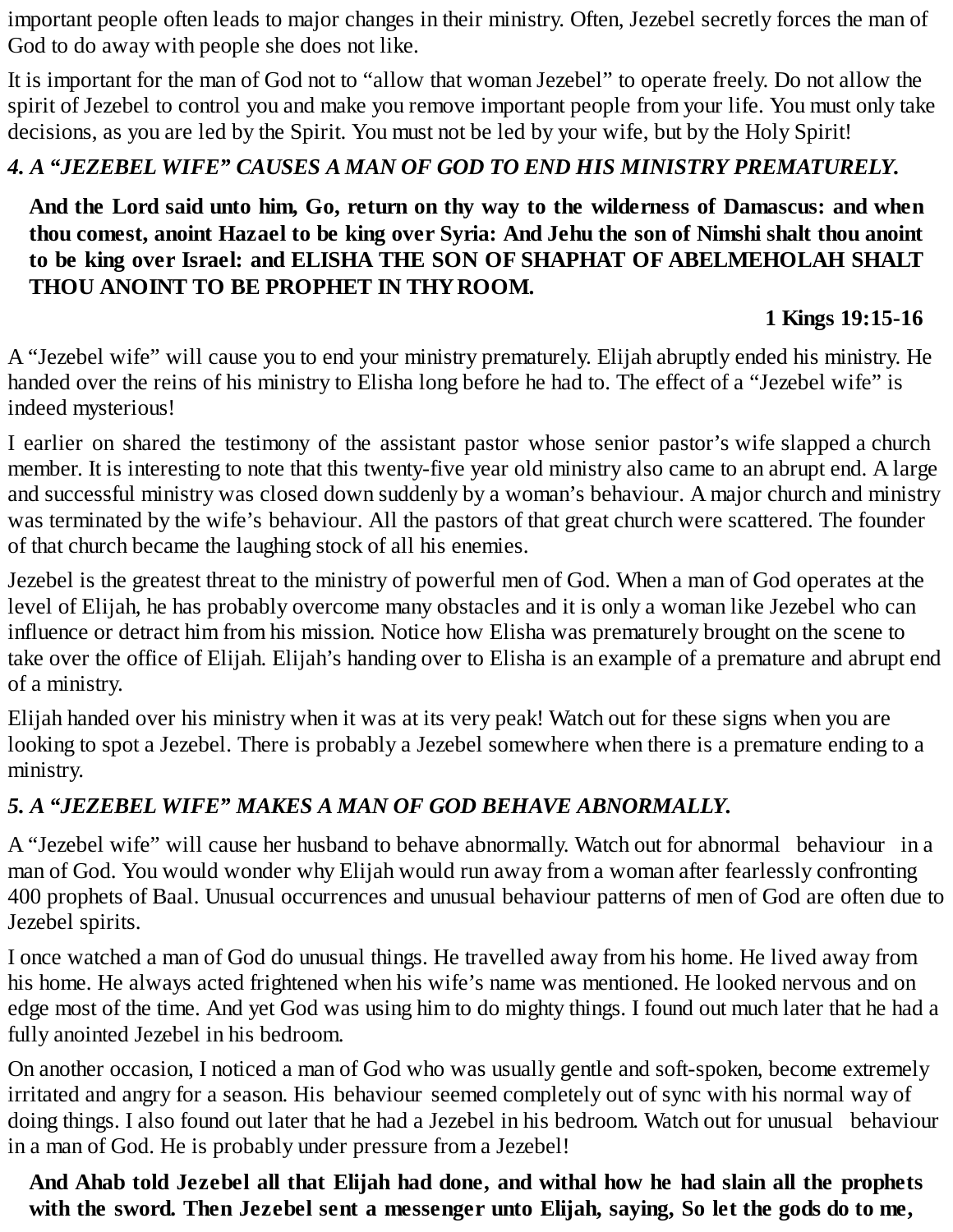and more also, if I make not thy life as the life of one of them by to morrow about this time. **And WHEN HE SAW THAT, HE AROSE, AND WENT FOR HIS LIFE, AND CAME TO BEERSHEBA, WHICH BELONGETH TO JUDAH, AND LEFT HIS SERVANT THERE.**

**1 Kings 19:1-3**

#### *6. A "JEZEBEL WIFE" CAUSES A MAN OF GOD TO WANDER ABOUT IN THE WILDERNESS OF MINISTRY.*

**But he himself went a day's journey INTO THE WILDERNESS, and came and sat down under** a juniper tree: and he requested for himself that he might die; and said, It is enough; now, O **Lord, take away my life; for I am not better than my fathers.**

**1 Kings 19:4**

A "Jezebel wife" causes her husband to wander about in the wilderness.

Elijah was displaced and began to move around from place to place. His base had been taken away. There are men of God who are roaming about in the wilderness because of a Jezebel at home.

A man of God wrote about how he kept moving house in order to quench the raging storms at home. He moved several times over a period of years. He had hoped that each move to a new home would bring about a change in the terrible marriage they were experiencing. He described how every move to every new building was an attempt to control the Jezebel in his home.

I know another man of God who conveniently lived at a place that was a seven-hour flight away from his wife. He did that in an effort to stay away from his marital home.

I know yet another man of God who abandoned his church for several years and moved to live in another country. Everyone thought he was pioneering a new mission overseas. Unfortunately, it was not missionary work that had made him move abroad. He, like Elijah, was on the run!

John Wesley declared that he might have settled down if he had had a loving, good wife. It is possible that John Wesley kept roaming around and achieving great things for God because he could not go back to a peaceful and happy home.

#### *7. A "JEZEBEL WIFE" CAUSES A MAN OF GOD TO TURN INTO THE EXACT OPPOSITE OF WHAT HE WANTS TO BE.*

Arise, go down to meet Ahab king of Israel, which is in Samaria: behold, he is in the vineyard of **Naboth, whither he is gone down to possess it. And thou shalt speak unto him, saying, thus saith the Lord, HAST THOU KILLED, AND ALSO TAKEN POSSESSION? And thou shalt speak unto him, saying, Thus saith the Lord, in the place where dogs licked the blood of Naboth shall dogs lick thy blood, even thine.**

**1 Kings 21:18-19**

A "Jezebel wife" causes the man of God to become the exact opposite of what he is.

"Ahab, have you killed somebody?" "Ahab, have you taken possession of land that is not your own?" This was a question Elijah was sent to ask Ahab (1 Kings 21:19). Ahab, did not originally intend to murder Naboth, but only made him several offers for his land. Jezebel turned Ahab into a killer of an innocent man.

Jezebel could have advised Ahab to negotiate more with Naboth about his land. She could have advised him to offer Naboth more money for his land; but Jezebel rather turned Ahab into a murderer! When a man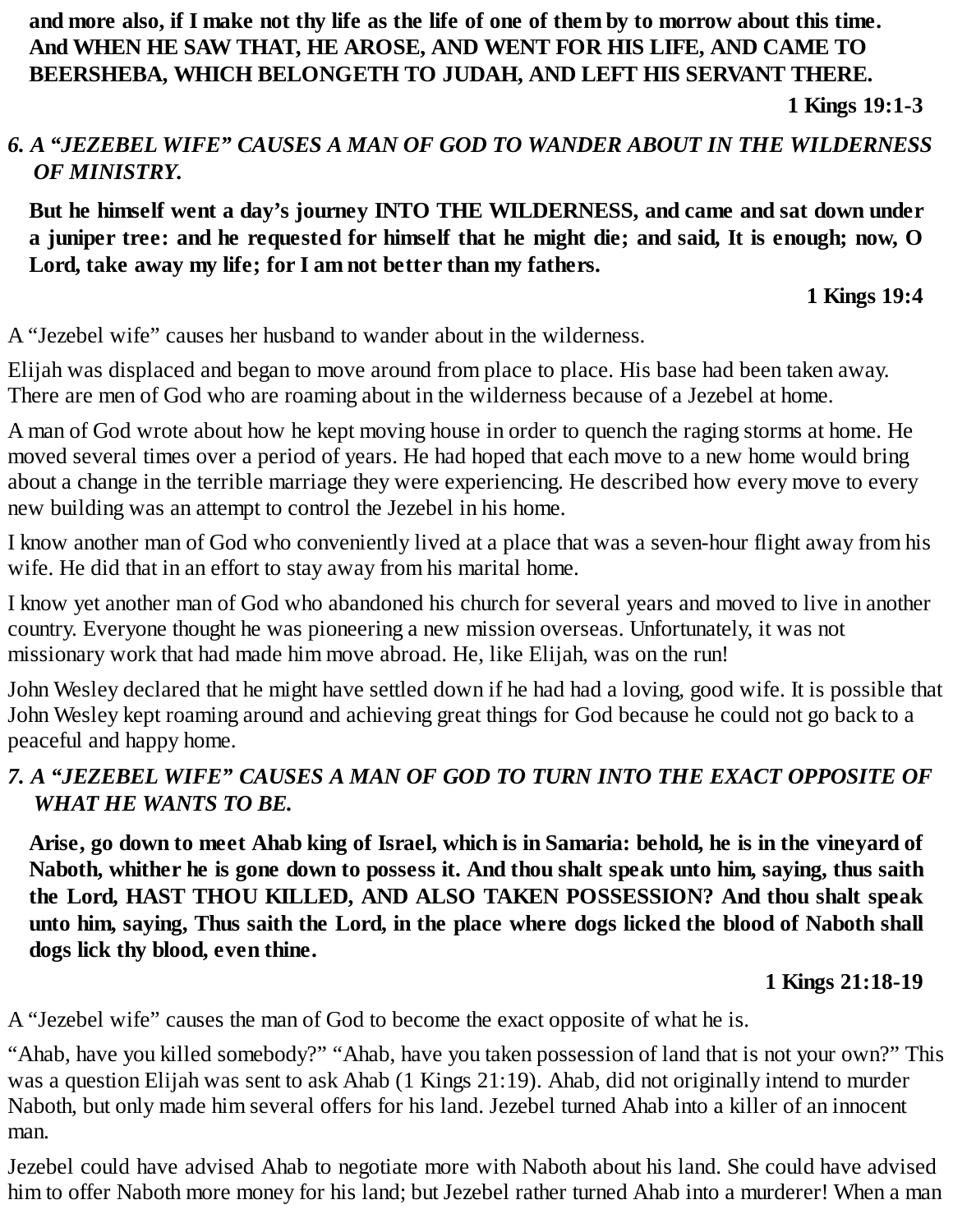of God becomes the exact opposite of what he set out to be, you must consider the possibility of a "Jezebel wife". There is a power that can turn men of God into the exact opposite of what they set out to become.

Jezebel turned Ahab into a murderer. Ahab was not going to kill Naboth. Ahab had no intentions of killing Naboth. Remember that Ahab actually met Naboth and spoke to him directly.

Ahab did not initially arrest or destroy Naboth. However, when his "Jezebel wife" got involved, Ahab killed Naboth and became a murderer. Today, Ahab is remembered for murdering Naboth; something he never intended to do! Many men of God are bent slowly by their Jezebel wives into becoming the exact opposite of what they want to be.

One day, the Holy Spirit whispered to my heart, "I will show you seven famous men of God who have experienced the power of 'Jezebel wives'. " Each of them has become the exact opposite of what they set out to be. The Lord showed me how many of these great men of God, through the intervention, operation and activities of their wives, had became the exact opposite of what they wanted to be. Most of them had the symptoms of depression, discouragement, abnormal travels and abnormal behaviour I have described above.

I remembered several famous pastors who never intended to be divorced. They had loved their wives and they loved the good image they had in marriage. However, through their wives' behaviours, they are all divorced today.

I remembered two famous pastors who served God with all their hearts. They became Christians in school and lived very straight and moral lives. I know this because I know them personally and I know a lot about their personal lives. Through the pushing and pulling of their wives, both of these pastors ended up in prison. They ended up standing trial and being convicted of crimes they did not really commit. They were insulted, ridiculed and treated as worthless criminals. When they became prisoners, they obviously lost their ministries. Like Elijah, they ended up becoming the exact opposite of what they set out to be through their 'Jezebel wives'.

Then I remembered two more famous men of God who ended up divorcing and re-marrying three times. These men of God were the greatest family men you could ever meet. They loved their families and were committed to the ideals of marriage. But they both ended up divorced and marrying at least three times in total. None of them ever intended to be married three times. Both of these pastors had powerful "Jezebel wives" in their homes.

Yet again, I remembered a pastor who was the most amazing, dedicated and committed missionary you could ever find. He was so dedicated on the mission field that he spent twenty-five years fighting for church growth and church establishment in that country. Through his wife's manoeuvres, he one day abandoned the ministry and fled to his home country.

I was amazed to see him flee. Many difficult crises had happened to him over the years on the mission field; but none of them had been able to make him flee. However, through his "Jezebel wife's" involvement, he left the mission field abruptly and never returned.

Always remember these symptoms of a "Jezebel wife". You will never see a woman with the name, "Jezebel" written on her face. But by the symptoms of a man of God's abnormal behaviour, premature handing over of ministry, dismissing valuable assistants and turning into "exact opposites" you will know that a "Jezebel wife" is at large.

**Then the cover of lead was raised, and there in the basket sat a woman! He said, "THIS IS WICKEDNESS," and he pushed her back into the basket and pushed the lead cover down over**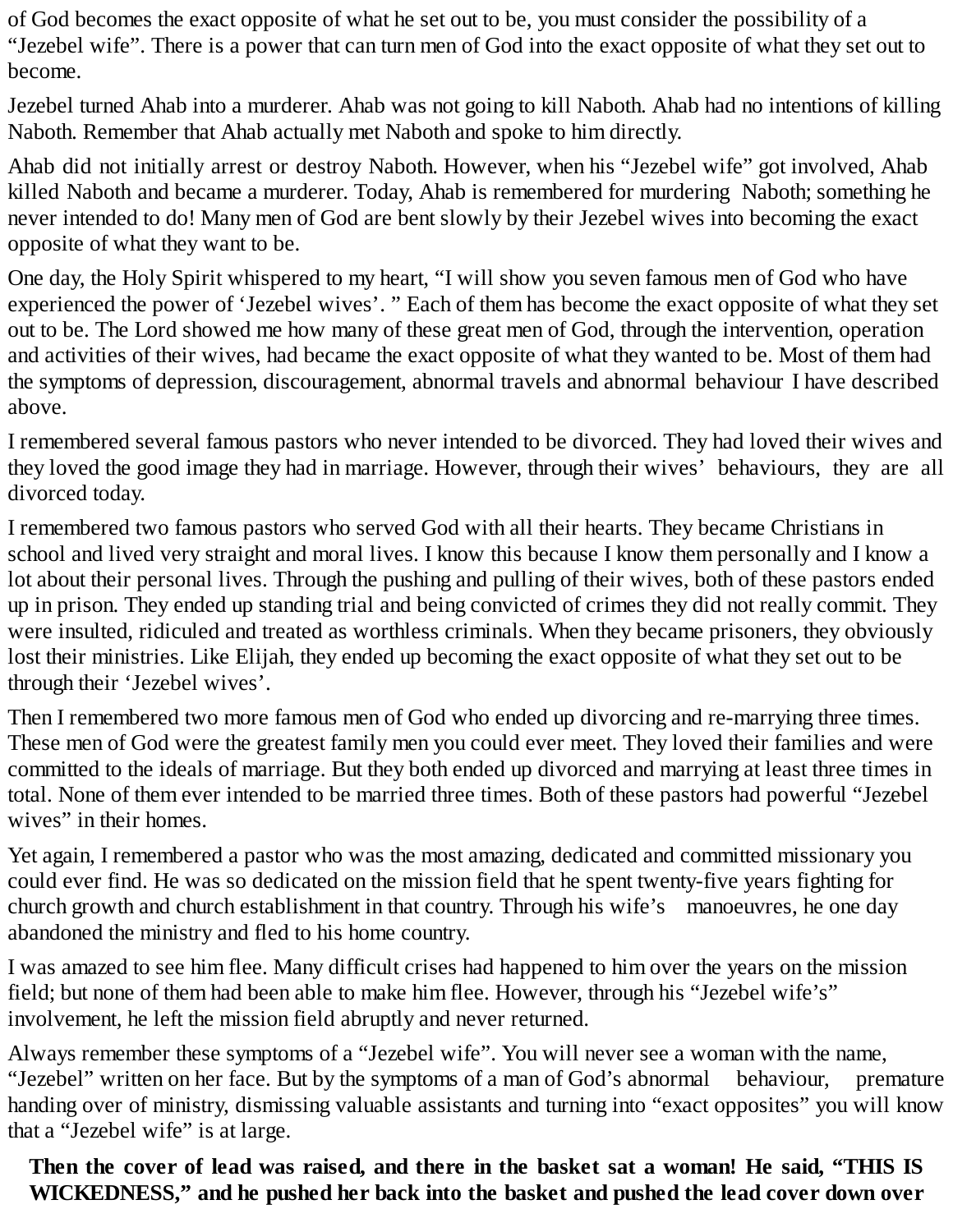**i t s mo ut h .**

**Z e c ha ri a h 5 : 7 - 8 ( N I V )**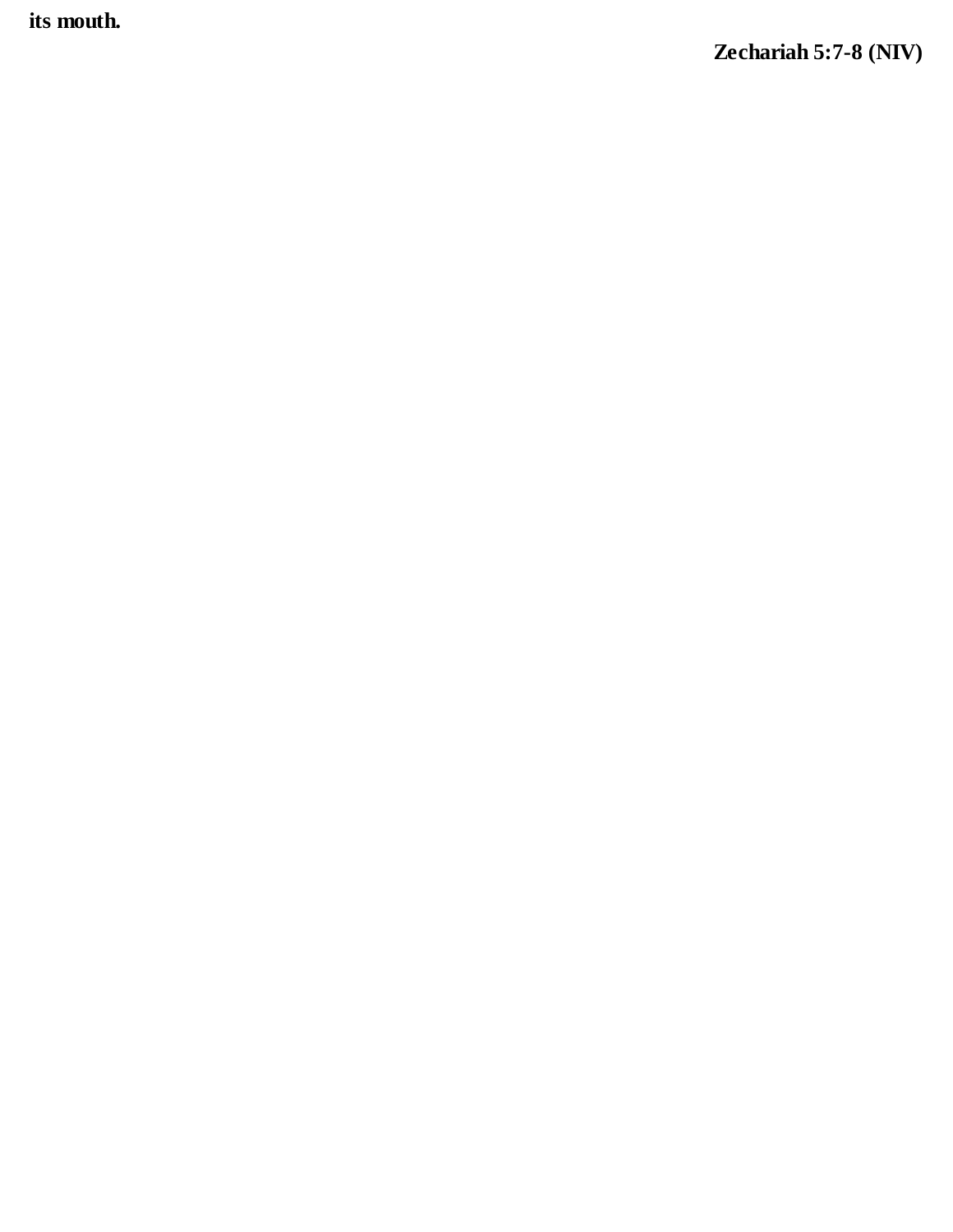### **CHAPTER 19**

# **What it Means to be Married to** *A Poor Performer*

**Then he which had received the one talent came and said, Lord, I knew thee that thou art an hard man, reaping where thou hast not sown, and gathering where thou hast not strawed:** And I was afraid, and went and hid thy talent in the earth: lo, there thou hast that is thine. **His lord answered and said unto him, Thou wicked and slothful servant, thou knewest that I reap where I sowed not, and gather where I have not strawed: Thou oughtest therefore to have put my money to the exchangers,...**

#### **Matthew 25:24-27**

Jesus told the famous story of people who were given talents. Some performed well and came back with more talents. But one of them was a "*Poor Performer"*. He came back with very bad results. He performed poorly on his mission. Indeed, some wives are *Poor Performers* like this man who was given one talent. A poor performing wife is a disappointment, to say the least. Much was expected from the one talent given to her. Instead she came back with excuses and accusations.

*Poor Performers* are powerful accusers and great manufacturers of excuses. Their excuses and counter accusations are the only defences they have for their poor performances.

*The Poor Performer* is a woman of great promise, greatly admired by the outside world and full of charm and attraction. She presents herself as the beautiful lady who should be everything the pastor has dreamed about and wished for. Unfortunately, this is not to be the case.

**Go and cry in the ears of Jerusalem, saying, Thus saith the Lord; I remember thee, the kindness of thy youth, the love of thine espousals, when thou wentest after me in the wilderness, in a land that was not sown.**

#### **Jeremiah 2:2**

Anyone who marries a *Poor Performer* has married a lady who dresses up beautifully and looks nice on the outside, but basically has nothing else to offer. Often, she is a beautifully dressed up but lazy woman who has little energy for anything else apart from giving a good impression.

#### **The Beauty**

*The Poor Performer* is a success in public and all the brothers are left wishing that they had chosen such a charming queen. But the one who actually chooses her is going to be disappointed because she is a *Poor Performer* in the private life of her marriage. She is excellent on the outside but has little to offer on the inside. There is a surprise in the basket.

**Then the cover of lead was raised, and** *there in the basket sat a woman!* **He said, "THIS IS WICKEDNESS," and he pushed her back into the basket and pushed the lead cover down over its mouth.**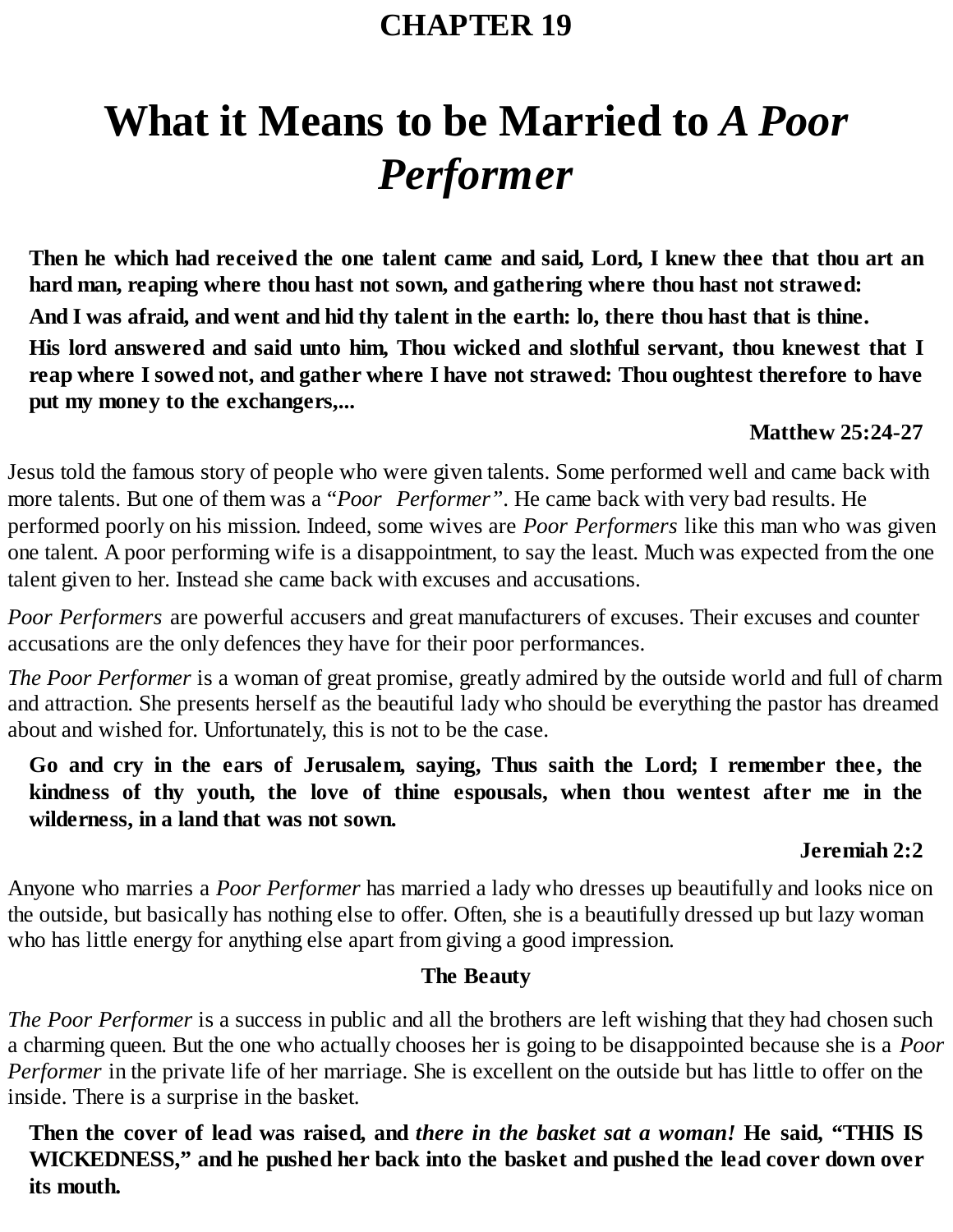It takes almost no training for a girl to grow up liking clothes, make-up and all the things that make a girl pretty. Because no training is required for this, *The Poor Performer* comes naturally with the skills to look good. Also, it is natural for ladies to want to give a good impression on the outside. *The Poor Performer* is good at giving a good impression on the outside.

Before the marriage to the man of God, she is exuberant with great promises of the delights she will offer to her husband when they get married.

Before marriage her tasty dressing styles greatly stir up the interest of her husband-to-be. Her charming smile, long beautiful hair and her positive attitude are the epitome of attraction.

Before marriage, she says how greatly she desires to have sex with her husband. These statements greatly excite her husband-to-be, who imagines with excitement what he will experience when he gets married to her.

Before marriage, she speaks positively of the kitchen and of the food she knows how to prepare. When asked about her culinary skills, she tells of the "chicken sauce" that she plans to make for her husband.

The young deluded pastor is drawn like a magnet to this exciting creature. "Were you created or were you specially crafted?" he asks. He assumes that this attractive personality has all the qualities that he will ever need and that her public appearance corresponds to her skills in private life. What a shock is in store for him! There is a surprise in the basket!

#### **Spirituality: A Poor Performer**

One of the worst ever pastors' wives to be written about was John Wesley's wife. She was described as being "NO MORE THAN CONVENTIONALLY RELIGIOUS". This is a description of someone who was not deeply religious and obviously unspiritual.

Unspirituality is the foundation for all poorly performing wives. John Wesley's wife was such a bad wife that his brother, Charles Wesley said, after enduring insults and complaints from her, "I MUST PRAY OR SINK INTO A SPIRIT OF REVENGE."

One pastor was greatly disappointed in his wife's spirituality. He had been deceived by her apparent interest in God and the ministry before they got married. He could not understand how she had become uninterested in spiritual things after they got married. I explained to him, "She was never interested in spiritual things. You were deceived by her apparent zeal for God."

There are many people in church today who are not interested in spiritual things, but they want a deceived pastor to choose them and marry them.

An unspiritual and disobedient lady is a candidate to becoming a *Poor Performer* in every area of marriage. It indeed takes spirituality and obedience to the Word to be a good performer in all the necessary areas.

#### **The Work of Ministry: A Poor Performer**

Instead of helping in the ministry, *The Poor Performer* is unable to engage the church members and relate to them nicely. *The Poor Performer* is a poor hostess and does not make church members feel at home when they come around. If you thought you were going to be assisted greatly in ministry, you made a big mistake. *The Poor Performer* is not hospitable, cannot cater for people, cannot pray, cannot preach, cannot counsel, cannot work on a computer or perform any other administrative work. *The Poor Performer* cannot even get a job to help with the financial situation at home. A *Poor Performer* is nothing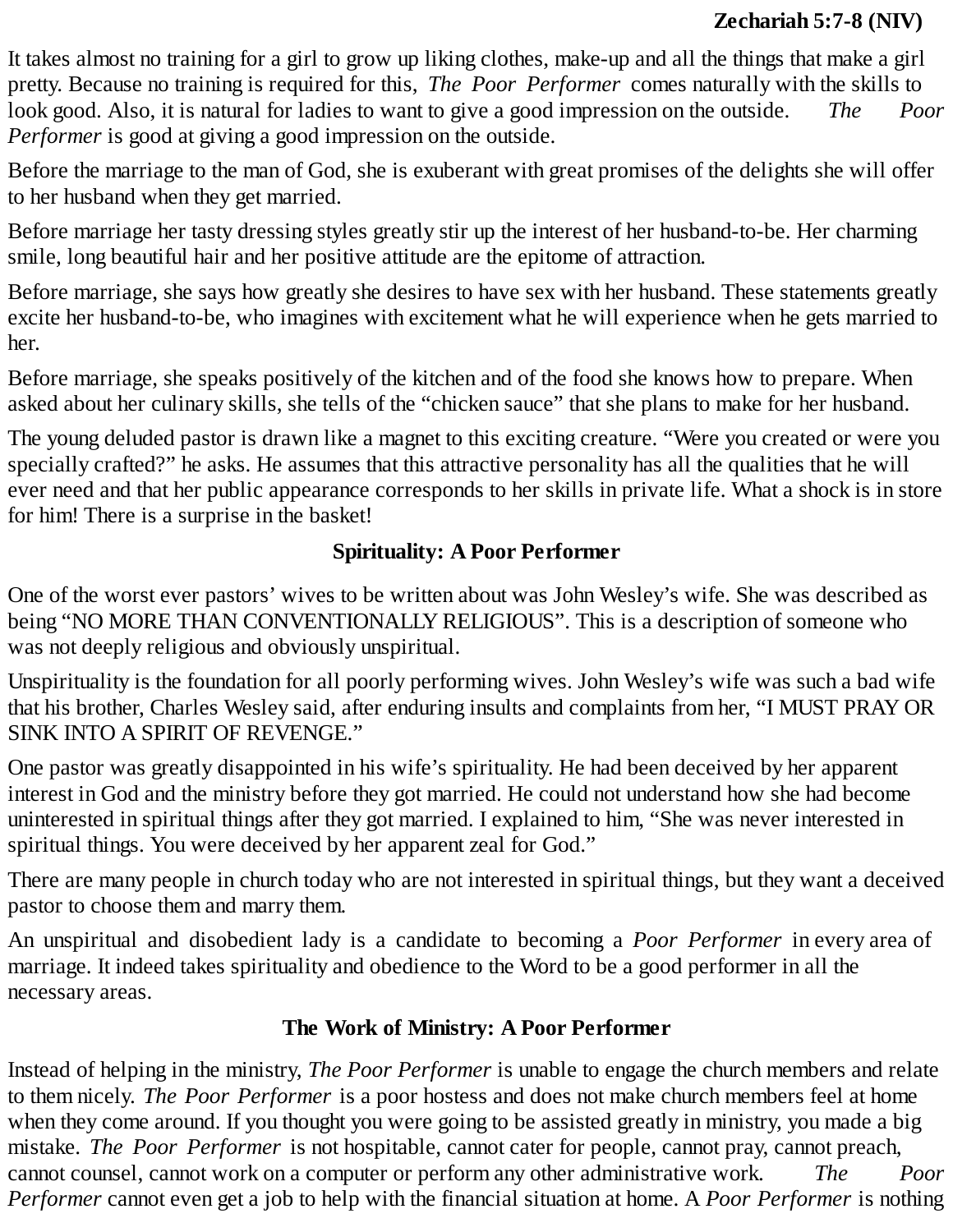and has nothing to offer! Marrying her is like buying a doll! Beautiful to look at, but unable to do anything!

#### **Hard work: A Poor Performer**

The man of God is shocked to find out that his beautiful bride is lazy. She is not as wonderful as she looks in public. At home she will not wake up early and do hard work. Anything that involves hard work like cooking, cleaning and working around the house is neglected.

Engaging in hard work is different from getting dressed, painting your face, putting on make-up and wearing artificial hair! *The Poor Performer* is only good at getting her hair done, getting clothes, getting made-up and looking good for the Sunday show. One husband lamented about how he had to wash his wife's panties because she simply would not wash them. A *Poor Performer* will leave all the work undone.

#### **Food: A Poor Performer**

A young lady who is untrained and untutored at home is a perfect candidate for a *Poor Performer*. After some time in the marriage it becomes clear to the man of God that his wife can't cook and won't cook.

I remember a pastor who would go home to a beautiful wife, who simply did not know how to cook. He had to buy cooked food from town and bring it home so he could eat together with his wife and children.

The "chicken sauce", which she had spoken of, was an experimental dish she had once made. It was by no means something that could and would be regularly eaten in the house. *The Poor Performer* had read about various recipes on the internet, but had not actually made any of them!

A man of God once became a well-known visitor in every restaurant within ten miles from his house. There was nothing to eat at home and his poorly performing wife would not rise up to the occasion of feeding him.

Another *Poor Performer* caused her husband to become a chimpanzee. His special meal was bananas and he could eat an entire bunch within a few seconds. His house often lacked food because his wife did not like cooking; so he would fill his stomach with bananas every time he did not have food to eat.

# **Bringing up Children: A Poor Performer**

A *Poor Performer* is also poor at bringing up children. She will not get up to give the children a bath and dress them because it is too much work for her to do. Many children are not brought up by their mothers but by maids, servants and other relatives.

Sometimes, the husband is the nanny and the principal caregiver of his children. Meanwhile, *The Poor Performer* struts around proudly in public, showing off the children that she does not look after!

A senior pastor once told me, "For over thirty years of our marriage, my wife never looked after our children. I had to employ people to bath them, to prepare them for school, to cook for them and to help them with their homework. She simply would not do any of the domestic things that had to do with bringing up children." She was just interested in dressing up and looking good.

#### **Home Appearance: A Poor Performer**

In the bedroom, our pretty and exciting creature ties up her hair and hides it in an unevenly shaped synthetic black cloth. This black material creates the most unusual head shape ever seen sitting on top of a rounded head. That is all that is left of the beautiful hairstyle that once attracted the man of God.

Our *Poor Performer* strips herself of all forms of jewellery and now resembles a boy, perhaps even her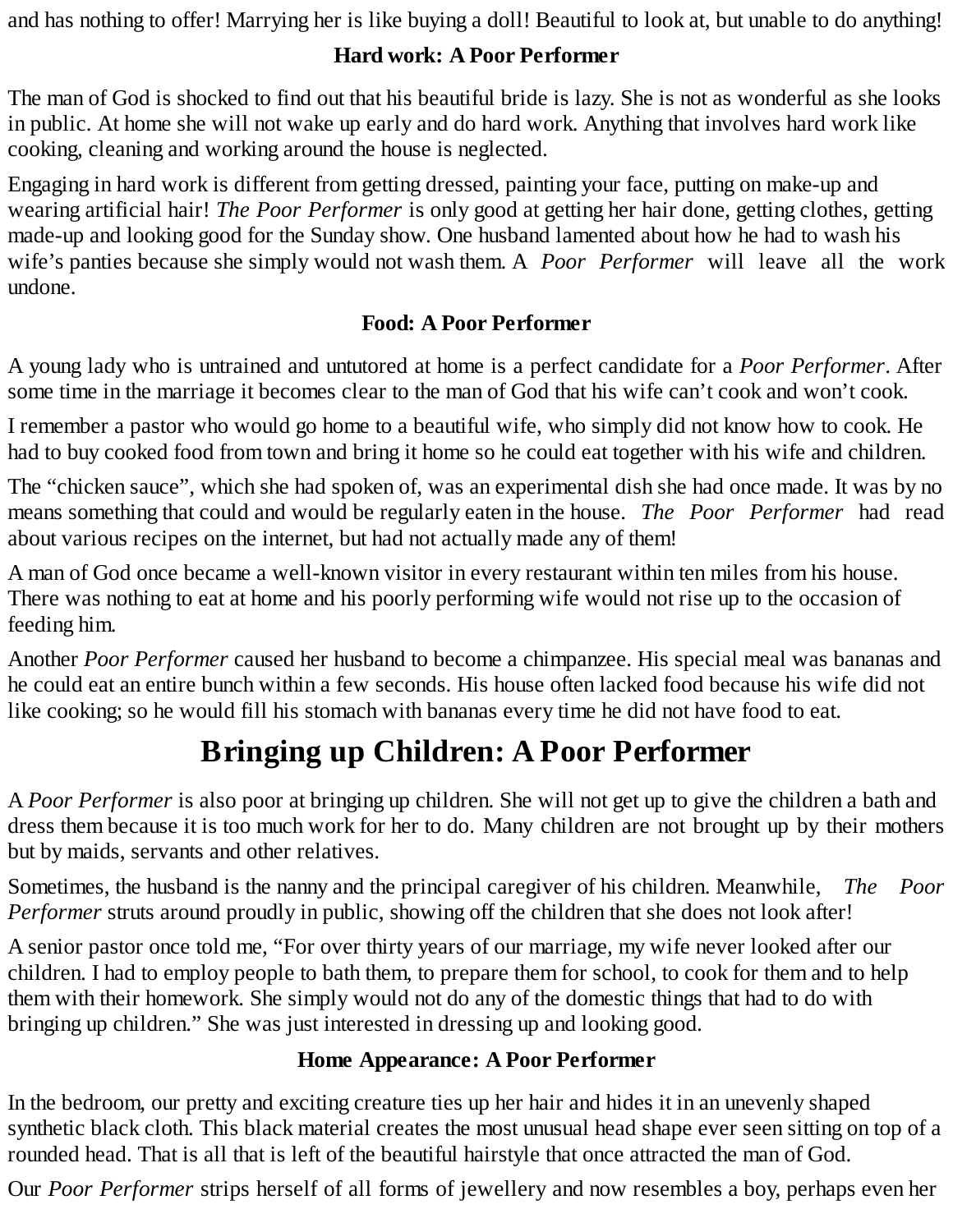own brother. She is not interested in bathing and dressing nicely at home, since no one will see that part of her. But the pastoral husband must endure this new and homely look without complaint. If he dares say anything about anything, he will receive a myriad of excuses and perhaps one or two counter accusations.

#### **Love and Comfort: A Poor Performer**

She is superficial in her relationships. She has no hugs, no eye contact, no nice words, no kisses and no friendliness for her husband. She never cuddles up to him because she is not that type. The person who seemed to be an exciting creature outside has nothing to say at home. She claims she is the quiet type and does not know what to say in conversation to her husband.

She never sits by him to talk to him. She never notices if he is dressed properly or not. If she is a singer, she never sings to him or for him. If she is a secretary, she never does secretarial work for him. She is a *Poor Performer* at home.

# **Sex: A Poor Performer**

In the bed, the sexual performance is of the poorest kind. She offers him "cadaveric sex" 90% of the time. "Cadaveric sex" is like having sex with a cadaver. Just as you can have bad food, you can have bad sex. *The Poor Performer* is an unwilling partner for 90% of her sexual interaction with her husband. She was interested in sex at the very beginning when she wanted to have a child. When that season passed, her interest in sex ended.

Her lack of spirituality and her stubbornness result in low energy for the sexual act. She soon becomes a mattress upon which her husband may lie if he wants. When she does have sex, she never initiates it!

She will say, "It's up to him to do whatever he wants. My vagina is available, if he wants to go there." She is a cadaver, and you need to see it to believe it. There is no interest, no kissing, no sounds, no movement, no oral sex, no styles, no smiles, no energy. Is it any wonder that the man of God stops having sex altogether?

The man of God is in danger of sexual starvation. *The Poor Performer* is completely uninterested in the sex act and wonders why her pastoral husband makes so much fuss about sex.

# **The Dangers**

- 1. Resentment: The man of God may begin to resent all the activities of his wife in which she receives public praise and acknowledgement for her graciousness and charm. When people say, "behind every great man is a 'great woman'", it irritates the poor performer's husband. He wants to shout that the statement is not true. "I'm a great man but I do not have a great woman behind me."
- 2. Domestication of the husband: The man of God is in danger of being domestically overworked, as he may have to cover up for the housekeeping lapses of his poorly performing wife. The man of God will be seen cooking in private, serving himself food, serving others food, bathing children, dressing them up, doing their hair, cleaning the home, organising the laundry, wiping up the mess in the house and tidying up. He will do all these things in secret and present his wife to the world as a virtuous woman. Meanwhile, the reality is that she is a *Poor Performer*.

One pastor told me that he was in danger of starvation because his wife simply would not provide food for him. He said, "My children do not even ask their mother for food any more. They just come to me directly and say, 'Daddy, we are hungry'".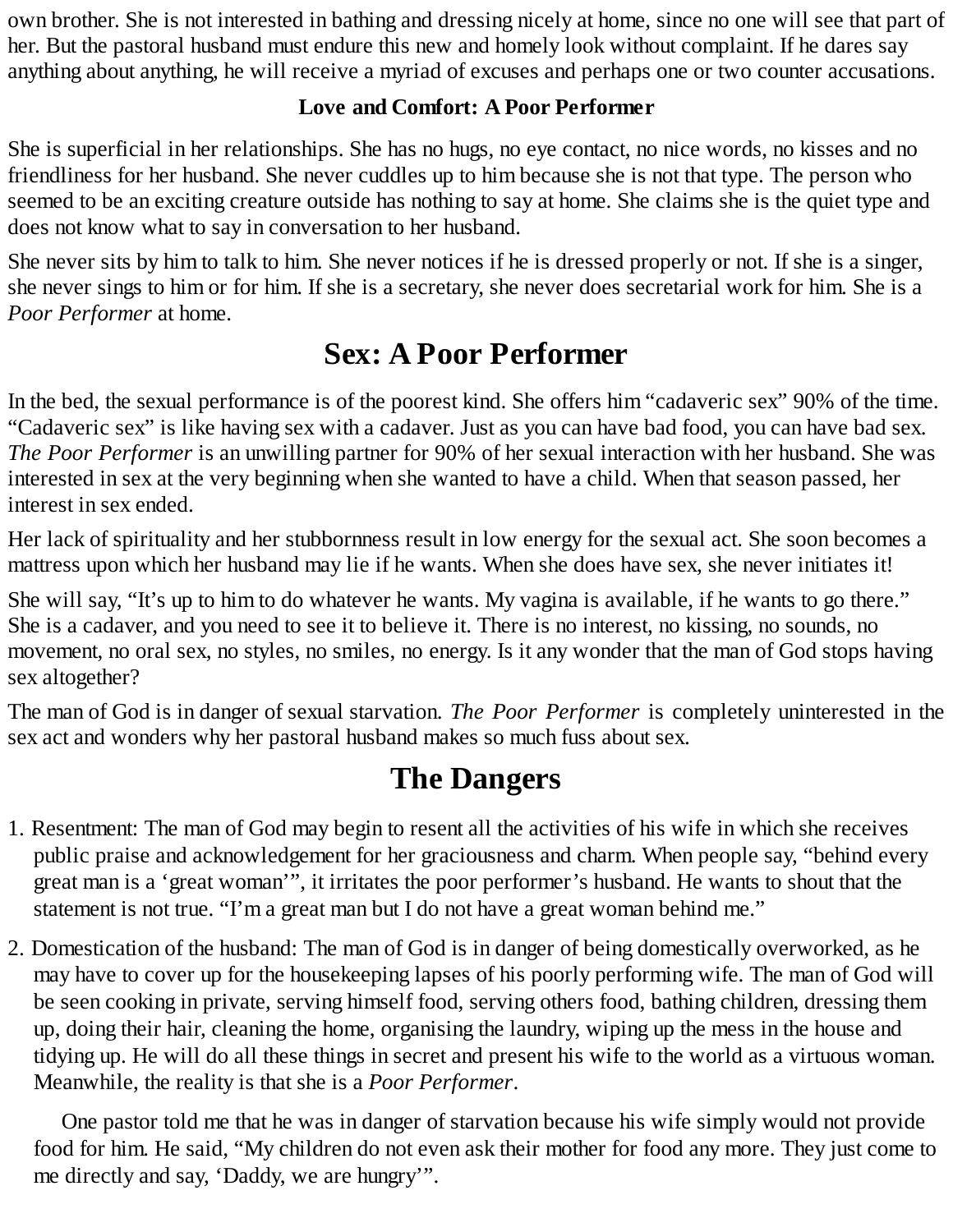3. Regret: The man of God may regret his marriage to this beautiful, dressing specialist who does not attract him with her poor performance at home. *The Poor Performer* lumbers around the bedroom, totally unaware and totally uninterested in anything domestic or anything sexual.

#### **And cast ye the unprofitable servant into outer darkness: there shall be weeping and gnashing of teeth.**

#### **Matthew 25:30**

4. Cynicism: The man of God is in danger of becoming cynical and unimpressed with any beautiful girl he sees walking around in church. He may begin to wrongly think to himself that all beautiful girls are poor performers.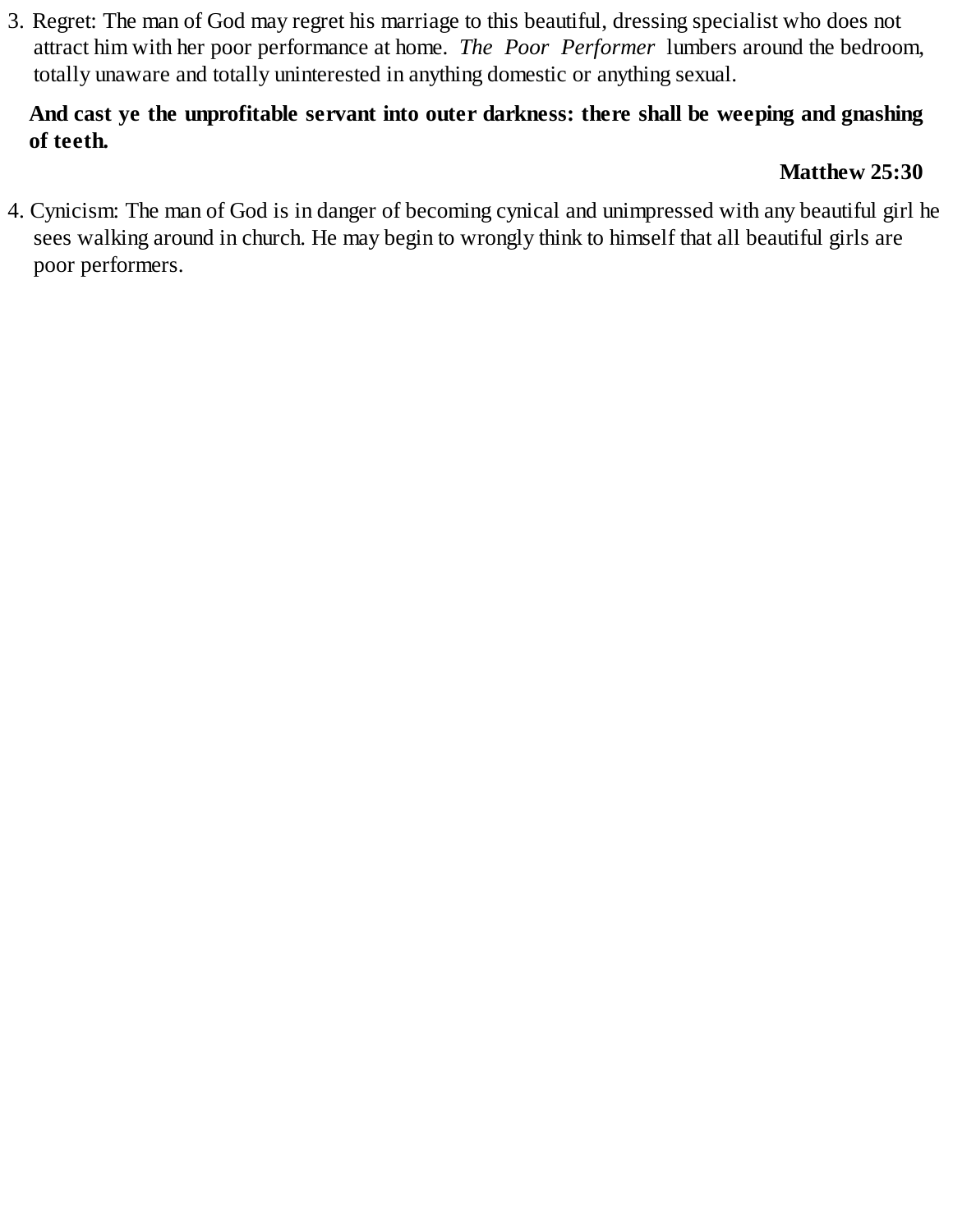### **CHAPTER 20**

# **What it Means to Be Married to** *An Unmotivated Asexual*

#### ... open to me, my sister, my love, my dove, my undefiled: for my head is filled with dew, and **my locks with the drops of the night.**

#### **Song of Solomon 5:2**

What does it mean to be married to "*The Unmotivated Asexual*"? To be married to *An Unmotivated Asexual* is to marry a sexual disappointment. You will always be crying *"Open to me, my sister, my love, my dove, my undefiled: for my head is filled with dew".* You will always be explaining the importance of sex to your lover. To be married to *The Unmotivated Asexual*, is to be married to someone you will always be begging for sex with pleadings and teachings about its importance. You will always be saying, "Please be kind to me". In the Bible, sex is called "due benevolence". Benevolence, as you know, means kindness.

#### **Let the husband render unto the wife DUE BENEVOLENCE: and likewise also the wife unto the husband.**

1 Corinthians 7:3

Unfortunately, many people experience wickedness from their wife, instead of kindness.

#### **Then the cover of lead was raised, and THERE IN THE BASKET SAT A WOMAN! He said, "THIS IS WICKEDNESS," and he pushed her back into the basket and pushed the lead cover down over its mouth**

Zechariah 5:7-8 (NIV)

Asymmetry means no symmetry. Azospermia means no sperms. Anaemia means no blood. Asexual therefore means non-sexual. Any woman can turn into an unmotivated asexual wife. You could also become an unmotivated asexual wife if you are an opinionated woman who does not listen to advice.

Women who have no interest in sex are often the most unspiritual and disobedient wives. Usually if your wife's main concern is to look angelic, good and impressive to the outside world, she will have no motivation to be a great sexual partner. Why do I say so? Because sexual activity is private and there are no people present there to praise you for your good show. There is no motivation to behave nicely.

*Unmotivated Asexuals*, often spend a lot of time to make themselves look good and impressive to the outside world. They desperately need to impress the world with their hair, their clothes and other pleasantries. Such people are oriented towards the external, the public and the outside.

#### **The Beginnings**

*An Unmotivated Asexual* will be very happy to get married and usually starts out by being apparently sexually excited. The desire to be pregnant is the motivation for sexual activity.

After having children, the asexual lady considers herself to be too busy for sexual excitement. At a point,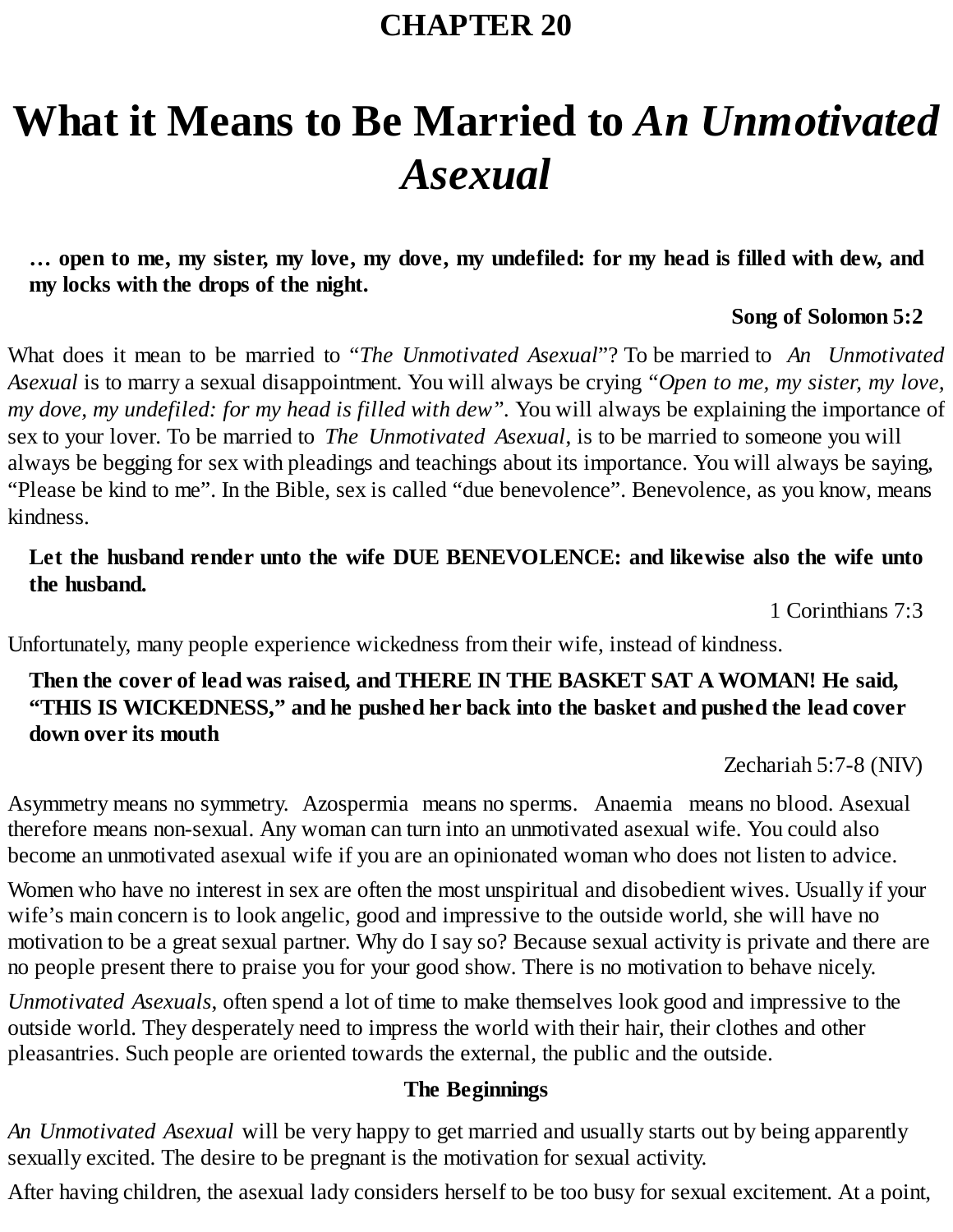she decides within herself that the sexual act is of no consequence.

After this decision, she makes no more effort to be sexually excited or involved. Over time, a complete disinterest in sex is established. She now avoids sex whenever possible and has sex as little as possible. When she does have sex, *The Unmotivated Asexual* does it with the least possible physical movement. An unmotivated asexual lady is unchanging and unresponsive to counselling.

Many Christian wives remain in their state of ignorance and rigidity when it comes to sexual matters. One day, I asked a devoted and spiritual Christian wife, "When was the last time you had sex with your husband?"

She answered, "Oh we have not had sex since our baby came."

"I see. How old is, your baby?" I asked.

She answered, "He is only eleven months old."

I continued, "So you have not had sex for the last eleven months?"

"No, we have not," she answered, looking at me quizzically. "Is there anything wrong?"

I paused and said, "I would not be surprised if your husband has another girlfriend whom he is sleeping with."

She was shocked at my answer and could not believe that I would say such a thing. But as time went on, I was proven right.

I thought to myself, this lady has had months and months of marriage counselling. She has been taught about the importance of sex and has had the benefit of reading Christian books on the subject. Somehow, she never really believed the teachings on why Christians must have active sexual lives. Many Christians simply do not understand that unbelievers live by different rules. If there is no sex at home, unbelievers just get it from somewhere else.

I remember another devoted Christian lady who was married to a pastor. Unfortunately for this pastor, he had married an unmotivated asexual lady. Unknown to her, her husband had also turned away and given himself to having sex with numerous other exotic and exciting ladies. He told me about how uninterested and unconcerned his wife was about sex.

He said, "She made no efforts at all and did not care if we hadn't had sex for weeks."

When his wife eventually found out about his lifestyle of fornication and adultery, she was understandably shocked, hurt, confused and appalled. But by the grace of God, their marriage was patched up and the pastor decided to live uprightly and stay away from his life of fornication.

One day, this husband travelled away for a ministry trip and was away for several weeks. Whilst he was away, he kept himself from every possible sexual sin and looked forward to going home to see his devoted Christian wife.

When he got home, his devoted wife was not in the mood for sex, even though he had been away for several weeks. He hungrily approached her, desiring to have her, since he had been away for so long. She told him that she was not ready for various reasons. She continued to give lame excuses for a whole week after her husband had arrived. She walked about in the home, completely uninterested, unprepared and unapproachable.

After some time she came across a senior pastor who casually asked about her sexual life. She smiled meekly and revealed that there had been no sex for several weeks. It was only upon the senior pastor's direct instructions that she went back home to have sex with her husband who had been starved of sex for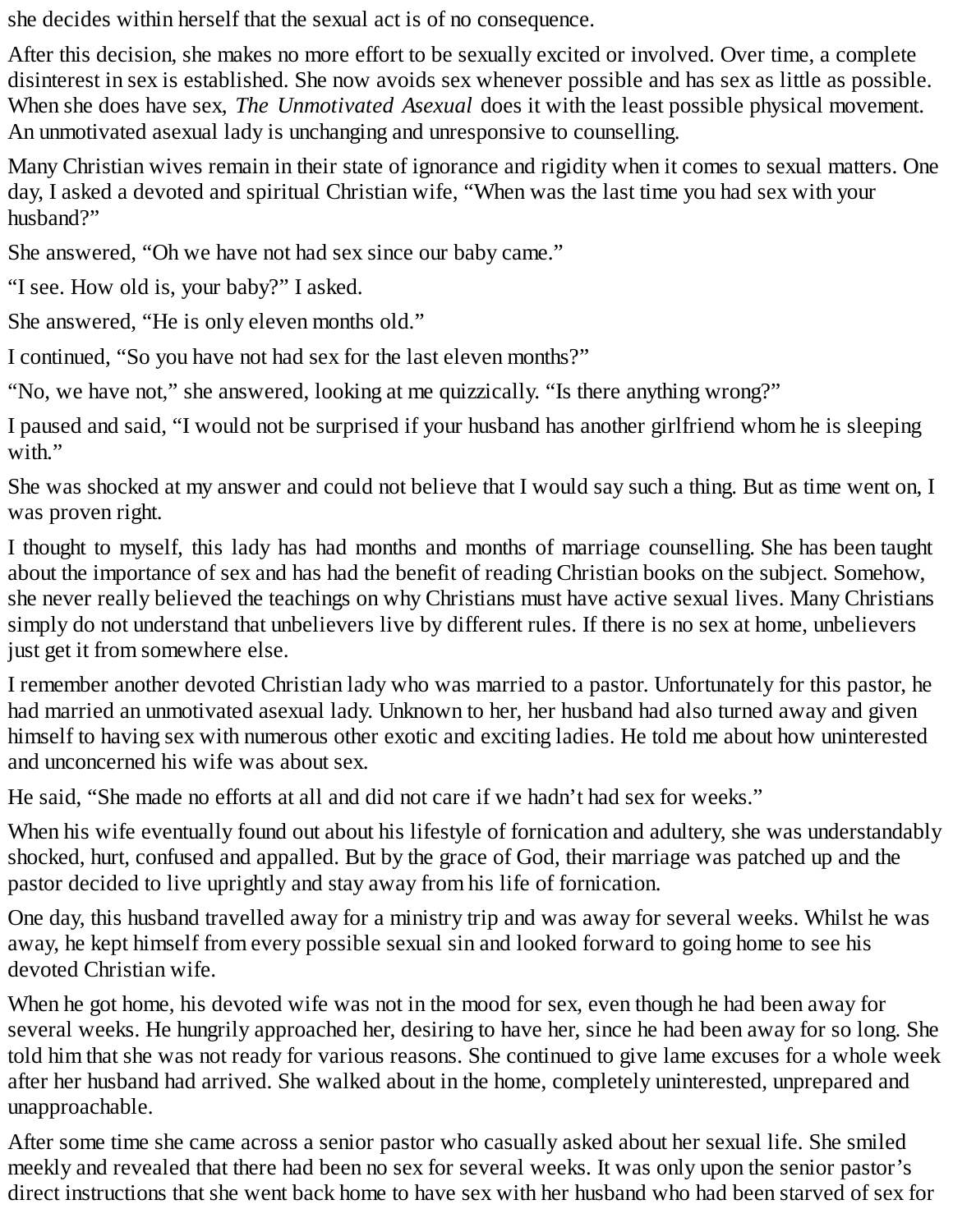almost three months.

This lady still did not understand the importance of sex in a Christian marriage. She did not understand how important it was for her to have sex often with her husband, the pastor.

The multiple affairs that her husband had had, had neither corrected nor improved the attitude of this unmotivated asexual lady. I will not be surprised if this pastor has more adulterous affairs in the future. Of course, he would be blamed, as usual, for his adultery. But this *Unmotivated Asexual* is a part of the problem. Remember that God sees all things. He does not just see one side. It is us human beings who see only one side of things.

#### **The Beast**

An established unmotivated and asexual woman has the following characteristics:

1. She does not like sex and does not want it. If she is married to an aggressive man, he will dictate the pace of sex. There will be numerous excuses why sex will not come on.

I remember an *Unmotivated Asexual* who would call her children to the room when she sensed that her husband wanted to have sex with her. The presence of the children would act as a deterrent to the husband who would be unable to attempt having sex. These children became known as "the rescue team".

*The Unmotivated Asexual* says, "Does it have to come on?" She thinks of excuses that will work. One *Unmotivated Asexual* asked her husband for five hundred dollars before she would have sex with him.

Yet another unmotivated asexual lady kept her cheque book on the bedside table. When her husband, fully charged with his erection, was about to enter into his wife, she brought out the chequebook and asked him to sign a cheque first. The brother had to sign the cheque if he intended to continue. Indeed, some wives are even more expensive than prostitutes!

- 2. If *The Unmotivated Asexual* is married to a man who has had many exciting girlfriends in the past, she will completely deflate and demotivate him by her lack of interest.
- 3. *The Unmotivated Asexual* shows no feelings of warmth, does not touch her husband, cuddle up or kiss her husband.

One day, an asexual and unmotivated lady was asked how her husband was able to have sex with her. "How does he have erections?" she was asked. "I do not know" she answered. "I do not know how he comes by his erections. He just comes with them."

4. *An Unmotivated Asexual* has almost no movement during sex. A slight wiggle or waggle is hardly noticeable in her pelvis. I remember one *Unmotivated Asexual* lady who fell asleep and began snoring while her husband was jumping on her having a self-generated experience of sex.

Having sex with such a person is best compared with having sex with a cadaver. There are men who are known to have sex with cadavers, and marriage to *The Unmotivated Asexual* simulates closely the experience of people who have sex with dead bodies.

5. *An Unmotivated Asexual* does not make herself ready for sex. *The Unmotivated Asexual* gives off foul smells from the mouth, the vagina and the anus. She is unprepared and she is unmotivated! Unclean, unkempt, and smelly vulvas and anuses are what her husband has to put up with. She is ready to bath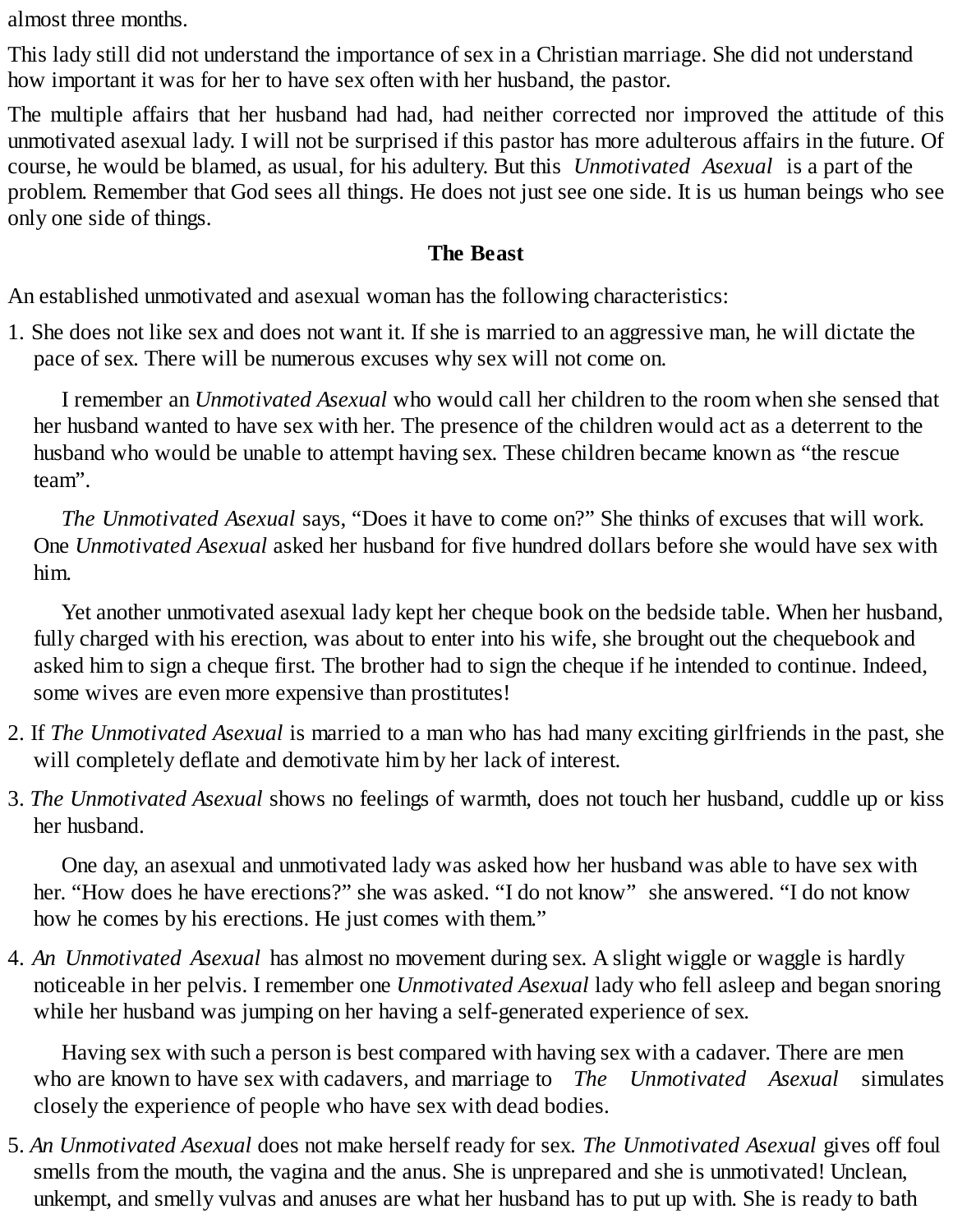when she wants to go out to impress the public; but there is no timely bathing or washing with *The Unmotivated Asexual* in preparation or expectation of sex. There is no timely brushing of teeth so that a kiss can be given. *The Unmotivated Asexual* presents herself just as she is. She may well be saying "Take me as I am!"

A pastor confided in his counsellor, "I can no longer have sex with my wife. The appearance of this woman just kills my desire." He continued, "My unmotivated and asexual wife presents herself to me with her stale urine, faeces, mucus, tissues and blood." She was unaware of her poor presentation and did not even know why her husband was no longer able to have sex with her.

6. The only sexual style deployed by *The Unmotivated Asexual* is to lie still on the bed, and join the mattress in its motionless state. One brother described his sex life like a bout of wrestling with an "unconscious patient". He had to manually lift his wife's arms, legs and torso into place, roll her over and arrange her in every necessary and suitable position.

Another brother described his struggles to move his wife around in the bed. "My wife's arms and legs arm are as heavy as five tubers of yam. I often wonder if I am a yam seller."

7. The main thoughts in *The Unmotivated Asexual* are, "When will it be over?" She is hopeful for a quick ejaculation from her spouse. *The Unmotivated Asexual* does not have orgasms! She has zero sexual feelings and does not want to have any either. The sensations that could have come from her body are absent. Orgasms are absent and happiness at the experience is also absent.

## **The Dangers**

1. Deprivation: A pastor who is married to an unmotivated asexual lady is a highly deprived person. He will suffer from sexual starvation throughout his marriage. Some men suffer from food deprivation and hunger because their wives are not prepared to cook for them. Other men suffer from sexual deprivation.

I have heard many stories about pastors and their marriages. I have spoken to two different pastors who wanted to be castrated.

Once, a young pastor, full of desire told me how he was constantly refused sex by his cantankerous wife. Finally, he became frightened that he would end up committing adultery with an outsider. In his desperation, he had an idea. He said to himself, "If I am castrated, all my desires for sex will go away."

So he decided to try and castrate himself. He went outside and took a blade and tried to cut his testicles off. Fortunately, it was too difficult and painful for him to cut off his testes. He was forced to abort his plan of self-castration.

I warned his wife, "Do not think that you will escape with your wickedness towards your husband."

2. Memories: The pastor married to the asexual woman may have sweet memories of his past love relationships with exciting girlfriends. *The Unmotivated Asexual* is disinterested in sex and makes no effort to learn anything new or do anything exciting.

Many times, sexual intercourse for the pastor reminds him of his past relationships. It leaves him with stronger relationship ties to former girlfriends with whom he has had many more happy times. One pastor remarked that he had had much more sex with his exciting past girlfriend than his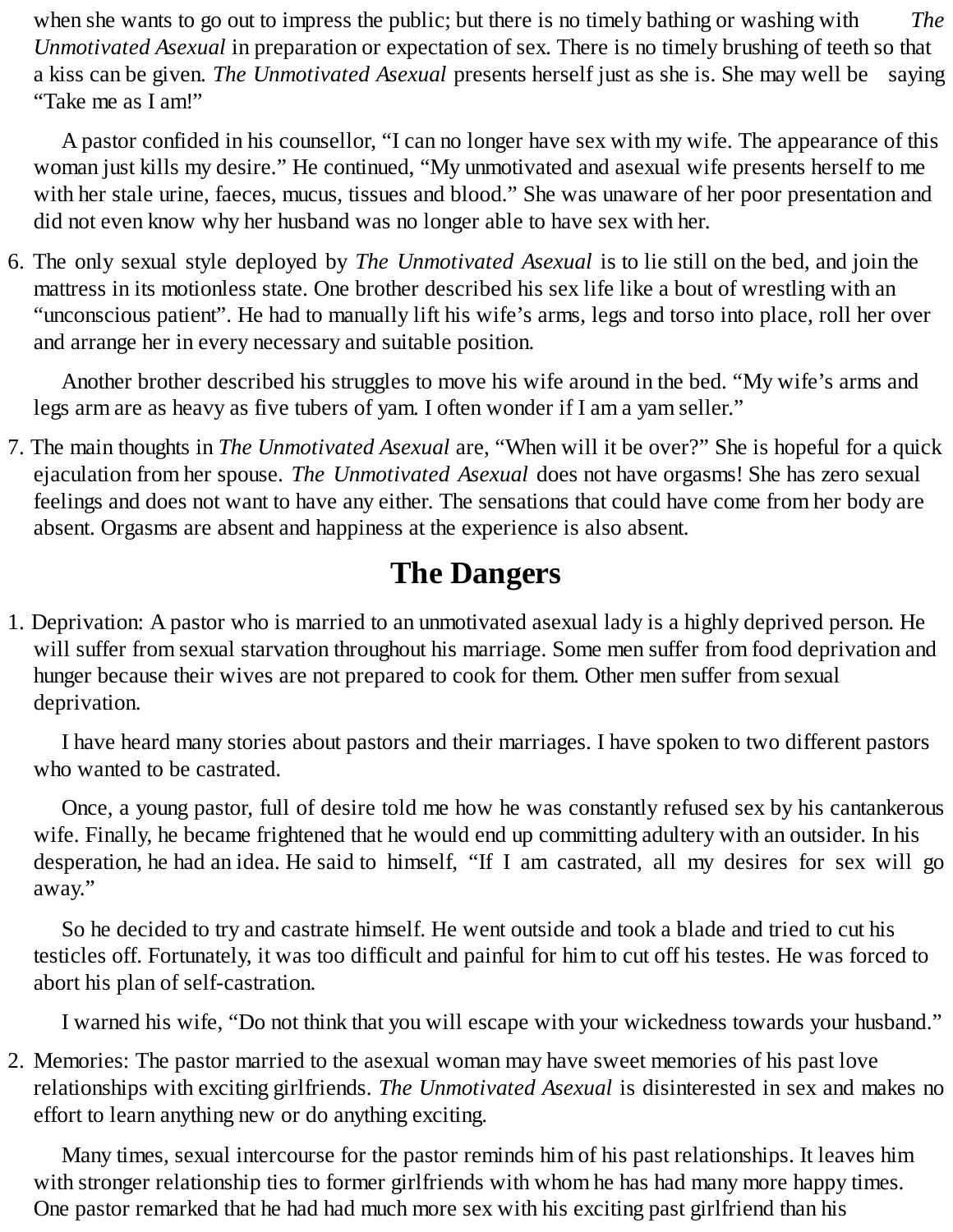unmotivated and asexual wife.

- 3. Pornography and masturbation: Unfortunately, due to the lack of excitement with his asexual wife, the pastor may turn to pornography and masturbation. Many are forced to fantasize with pornography as they "devour" the dead meat of their lady cadaver.
- 4. Fornication and adultery: In order to find excitement, the pastor discovers that there are others who are eager, energetic and willing to do any thing and every thing. He may become embroiled in affairs with other exciting young girls.

The unmotivated asexual Christian lady may realise that her husband is being driven away from her. One day, an unmotivated asexual lady told her husband (a pastor) as he was going out, "In case you have an affair with other girls just make sure you use condoms." Then she added, "And also make sure that any girl you sleep with does not become pregnant." This *Unmotivated Asexual* did not even care if her husband slept with any one. She just did not want to have the problem of stepchildren.

On another occasion, I spoke with a weeping pastor who had just committed adultery. The lady he had slept with was a church member and she had become pregnant. He sat by me weeping about his pathetic situation. With tears streaming down his face, he described what happens when he wanted to have sex with his unmotivated asexual wife.

He said, "She would take off her clothes, lie naked on the bed and say angrily, 'Okay, come!'"

He continued, "An angry naked woman is very different from a smiling naked woman. I had no appetite to jump on this angry naked woman."

Looking back, he realized that he had been driven away from his unwelcoming, unmotivated asexual woman, into the arms of a welcoming, motivated and sexy church usher.

Husbands who are married to unmotivated asexual girls, are in great danger of being subtly driven into the arms of outsiders. It may be happening to you but you may not realize what is going on. You must rise up and recognize that you are in a fight for your very life and ministry.

If you were an unbeliever banker, a computer analyst, a politician, a lawyer or a businessman, your morality may not matter much and it might also not affect your job. But when you are in the ministry, your morality affects your job greatly. When you fight to remain morally pure, you are fighting for your life and your ministry. Anything that threatens your morality threatens your ministry. Anything that threatens your morality threatens your job.

5. Disease: There are also health risks to the men who are forced to have less and less sex. Indeed, most men will have problems with their prostate glands at one point or the other. Statistics have it that, prostate cancer is reduced by sixty per cent in those who regularly have sex at least twenty-one times a month.

The *Unmotivated Asexual* inadvertently pushes her husband towards prostate disease. The unmotivated asexual lady's husband becomes more prone to diseases of the prostate and also more prone to an early death. She may cry at his funeral but probably contributed to his early death.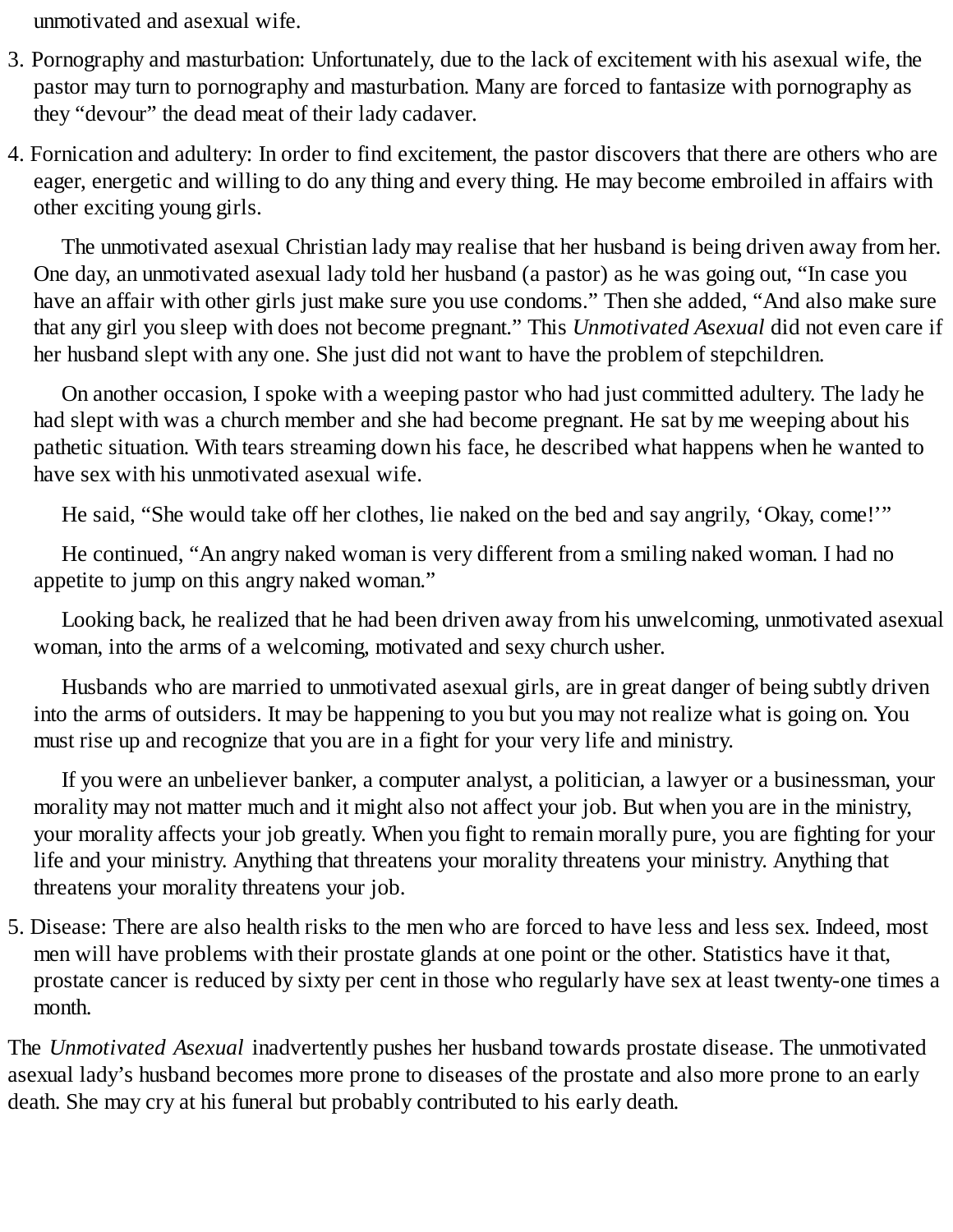### **CHAPTER 21**

# **What it Means to be Married to** *A Quarrelsome Queen*

#### **It is better to dwell in the wilderness, than with a contentious and an angry woman.**

#### **Proverbs 21:19**

n odious woman is an outspoken lady who tends to quarrel with all and sundry. When she is married to a quiet man, she rules freely and determines the tone of her marriage through her quarrels.

Quarrelsome ladies may be a little extra beautiful. Perhaps, her beauty is a compensation for her poor character. If she were not so beautiful no one would ever marry her. The beauty of *Quarrelsome Queens* has fooled many a man.

#### **Then the cover of lead was raised, and THERE IN THE BASKET SAT A WOMAN! He said, "THIS IS WICKEDNESS," and he pushed her back into the basket and pushed the lead cover down over its mouth**

#### **Zechariah 5:7-8 (NIV)**

Many ministers are surprised to find that their beautiful, angelic wives have such bad character traits. Yes, she is stubborn and long discussions have to be held for her to change her mind on anything!

Before marriage, some brothers are actually impressed by the contentious attitude of the "*Quarrelsome Queen*". They actually describe their bride as a woman of strong character who knows what she wants. What they do not realise is that the "strong character" is an ominous sign of her quarrelsome traits.

One of the first surprises will be the shock in finding how much the *Quarrelsome Queen* can shout. You will be shocked to find her shouting at everyone in the house.

This same person smiles gently and sweetly at everyone she meets in church. Many people think, "Pastor is really lucky to have this gentle angel as his wife." They have no idea that he is married to a *Quarrelsome Queen*.

Some *Quarrelsome Queens* do not shout at all but will contend against you by casting insinuations and having a negative attitude of silence and bitterness. It is as if they have mistakenly eaten a gall bladder. Non-shouting *Quarrelsome Queens* are equally wicked, prosecuting every little issue to its logical conclusion.

The *Quarrelsome Queen* has quarrels with different individuals, especially other ladies. When she meets up with fellow *Quarrelsome Queens*, there are fireworks and soon there is a long list of people who have had clashes with the pastor's wife.

Most of us do not associate wickedness with beautiful girls. You would have thought that an angelic beauty would be kind to house helps, maids and relatives. The pastor has to talk to her to show some kindness to his mother and sisters. She seems to want to have nothing to do with his family.

# **The Beast**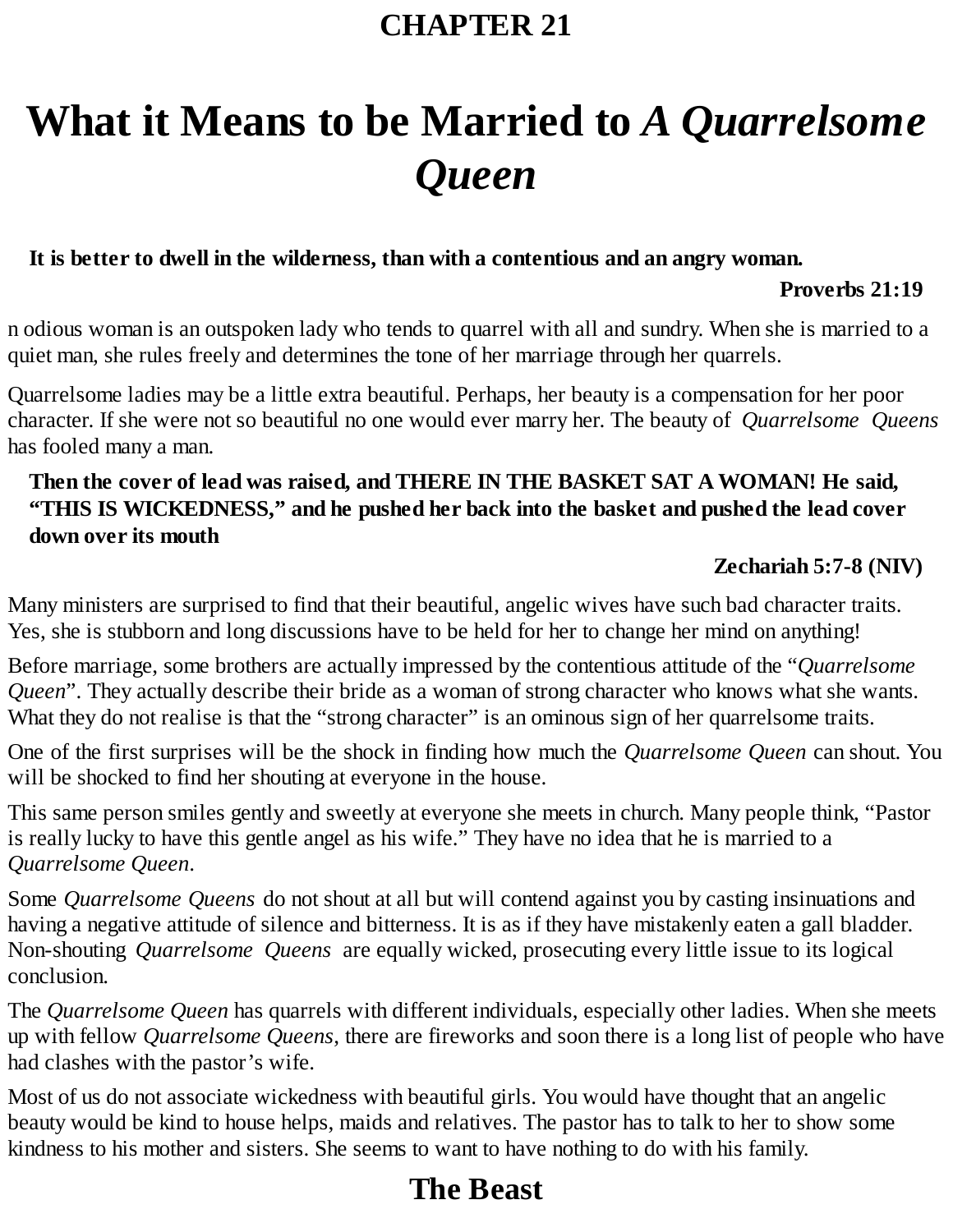1. The *Quarrelsome Queen* is an early starter. Since quarrelling is her nature, it comes out very early in their relationship or marriage. This wife develops a reputation for having quarrels with different people in the church.

One day I visited a church which was pastored by a faithful older man who had married a younger beautiful lady.

The pastor's wife was quite an outstanding beauty. I watched this pastor's wife smile sweetly and engage in little chitchats with everyone. She was quite conscious of her beauty and her appearance. When it was time for service, I noticed how she took an extra ten minutes to put on her make-up and fix her hair behind the stage. She couldn't seem to get enough paint on her face! Watch out for ladies who are extra conscious about how they look on stage, rather than how they behave at home.

As events developed, I was amazed to find out that this beautiful pastor's wife who spent so much time dressing up behind the stage was actually a *Quarrelsome Queen*.

In fact, she had displayed such a bad attitude very early on in the marriage, during their honeymoon. During a discussion she was having with the bridegroom (her pastor) she jumped up in the wedding chamber and shouted at her husband and said, "I will not have any of this. I do not take nonsense from men!"

She continued, "I am experienced. I know men! I will not take nonsense from you or anyone!"

Then, she took off her wedding ring and threw it to the ground and stamped off in a fury. All this happened in the first few hours of their marriage. The pastor was dumbfounded and could not believe what was happening to him. He staggered into the adjoining chamber and made a phone call to a friend. He described what had just happened. His friend on the other end of the line was equally speechless. He whispered to the pastor, "I think you got the wrong one." Indeed, it turned out that he had gotten the wrong one.

I remember another beautiful lady who married a young missionary. She was an outstanding beauty and it was no surprise when she was selected by the young virgin pastor as his "beloved". After several months of counselling they got married and began their life together. With time it became difficult for her to hold back her quarrelling nature. During an argument, just four weeks into their marriage, she blurted out, "I shouldn't have married you!"

She continued, "I had other options! I shouldn't have married you!"

Then she said, "You are a small boy. You don't have anything!"

From then on, their wonderful marriage experienced the rude awakening of what it means to be a *Quarrelsome Queen*.

One of my missionaries married a beautiful *Quarrelsome Queen.* You should have seen them at their wedding! All bright and beautiful! Just three weeks into their marriage, the *Quarrelsome Queen* woke her husband up at dawn.

I know you are thinking that she woke her husband up to make love to him. After all they had been together for just twenty-one days.

Indeed, she woke him up at dawn because she was packing her bags to leave.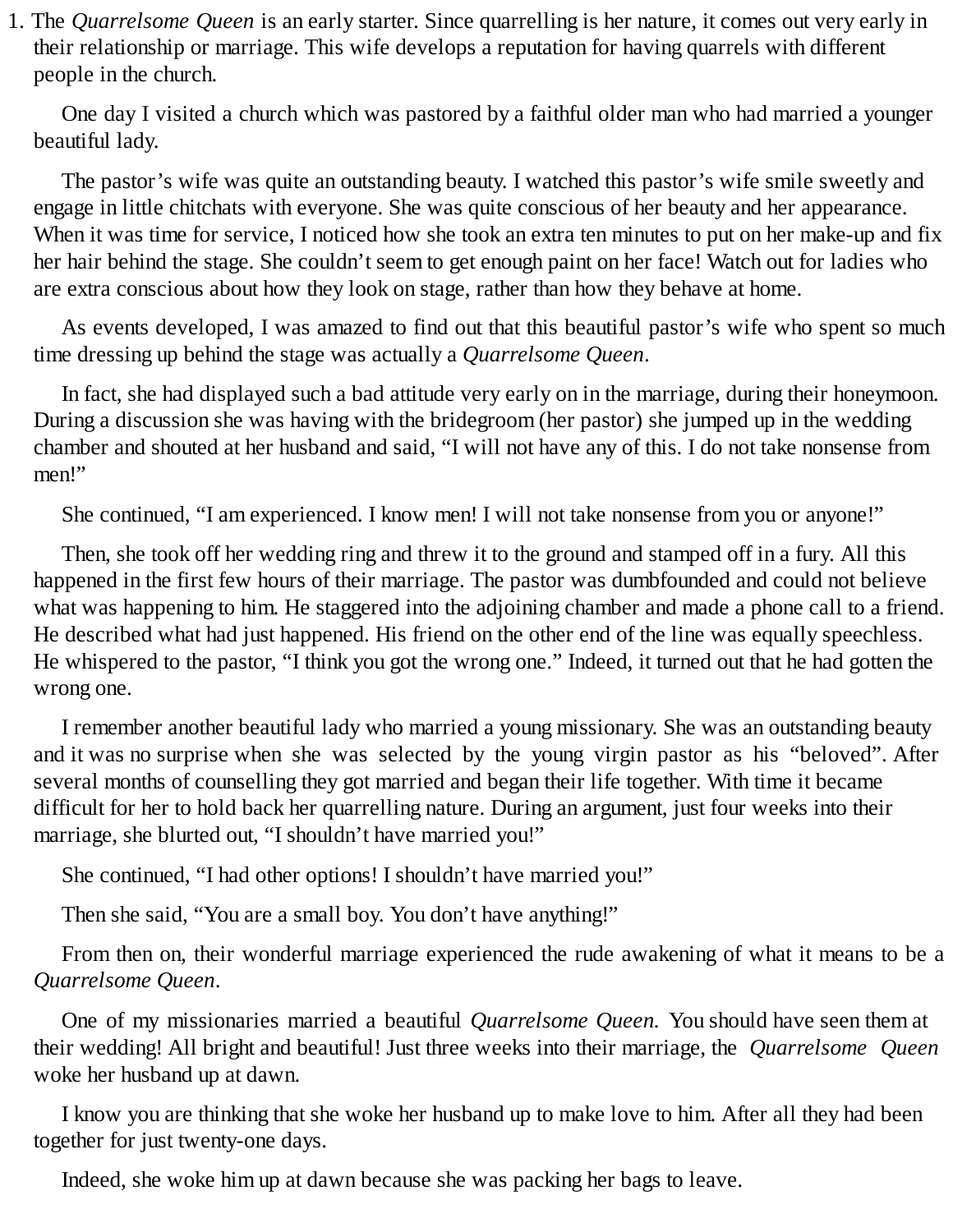She told him, "I am leaving!"

She said to him, "You are somebody who has nothing!"

She continued, "I do not need you!"

Then she said, "You can report me to the pastors. I don't care. I will soon become immune to all your reporting."

This *Quarrelsome Queen* found her husband to be too slow and too indecisive. She pointed out to him, "You are not forceful enough and you never make the right decisions."

With that she was gone from the home and it took more than a year of counselling to get her to come back to her husband.

## **The Dangers**

1. Failure: Pastors who are married to *Quarrelsome Queens* are often unsuccessful on the mission field because their wives are unable to blend in with the congregation and draw the members to her husband. Such wives do not attract the congregation to the church. They actually scatter the congregation in a very real way. The fruits of ministry must be borne in an atmosphere of peace.

#### **And the fruit of righteousness is sown in peace of them that make peace.**

#### **James 3:18**

One young pastor had the unfortunate experience of his young wife dying soon after they got married. He remarried another beautiful young lady and carried on with his mission.

After being married to his second wife for some time, I asked him, "How do you find this second marriage compared to the first?"

He said, "My second wife is better at sex than my first so I enjoy that part better."

He continued, "My first wife was very calm and quite non-sexual."

Then he continued, "My second wife is also quite quarrelsome. There is always one argument or another."

I paused. Then I asked him, "so, over all, which of the two wives do you prefer? The 'peaceful asexual wife' or the 'quarrelsome sexy wife'?"

He said, "I think I prefer the 'peaceful asexual' one!"

Amazing! This brother's testimony shows that peacefulness is a very important quality for a happy life. Do not underestimate the importance of peace in a marriage.

- 2. Confusion: A pastor who is married to a *Quarrelsome Queen* is unable to co-exist with other key families who are important to the mission. This is because his quarrelsome wife does not get along with the other families and often prevents the "family spirit" from developing.
- 3. Poverty: Indeed, a pastor who is married to a *Quarrelsome Queen* can expect poverty. He is likely to have limited success in ministry due to his wife's frequent quarrelling. She will scatter the very people who are important to his life.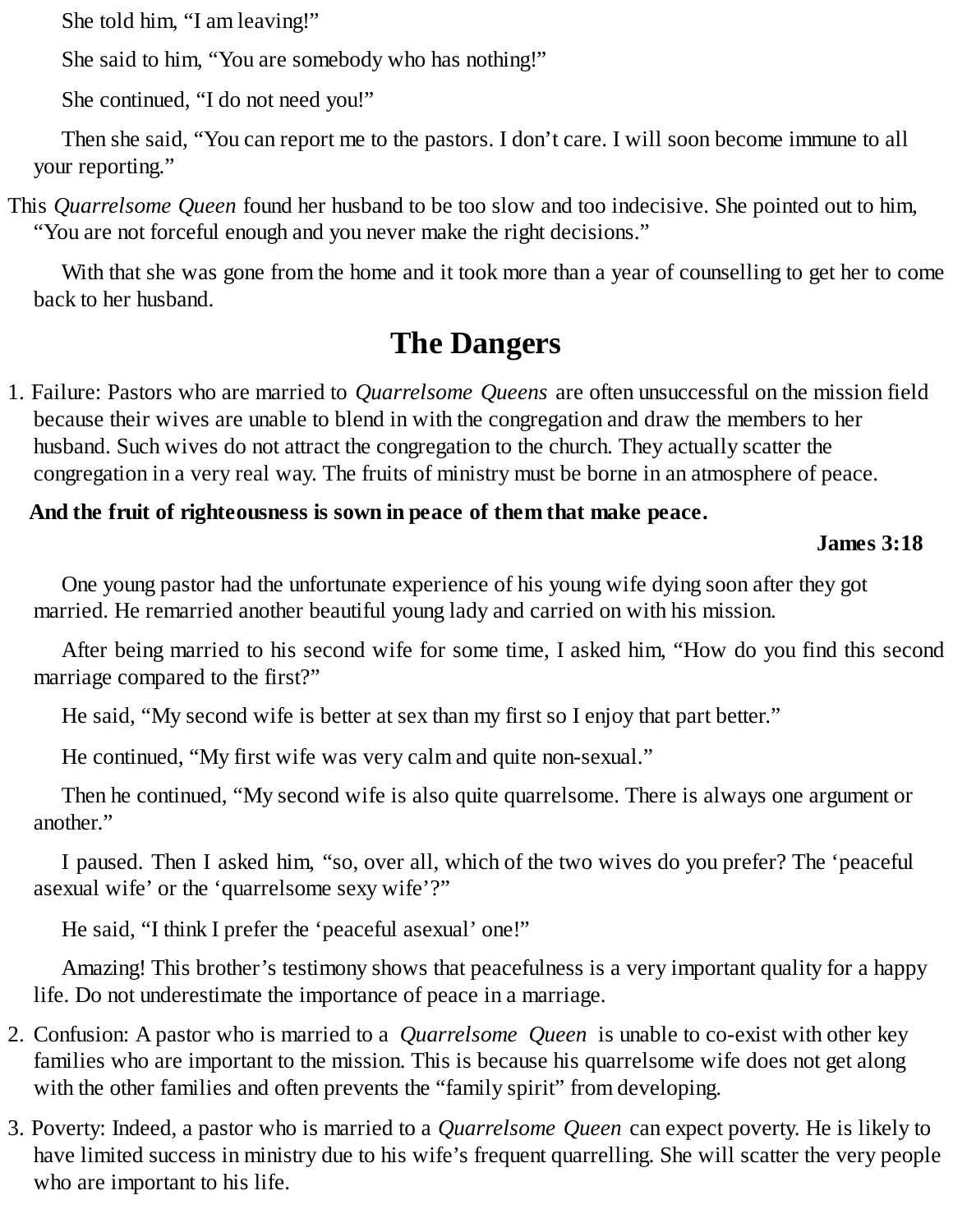#### **He that is not with me is against me; and he that gathereth not with me scattereth abroad. Matthew 12:30**

4. Unanswered prayer: The pastor who is married to a *Quarrelsome Queen* can expect to have unanswered prayers. Misunderstandings and quarrels between the husband and wife can hinder prayers.

**Likewise, ye husbands, dwell with them according to knowledge, giving honour unto the wife, as unto the weaker vessel, and as being heirs together of the grace of life; THAT YOUR PRAYERS BE NOT HINDERED.**

#### **1 Peter 3:7**

5. Hatred: A pastor who is married to a *Quarrelsome Queen* can dislike his wife greatly for the contention she brings to his life. A pastor who is married to a quarrelsome lady can grow to dislike his wife for scattering important people from his life. He is in danger of being filled with hatred.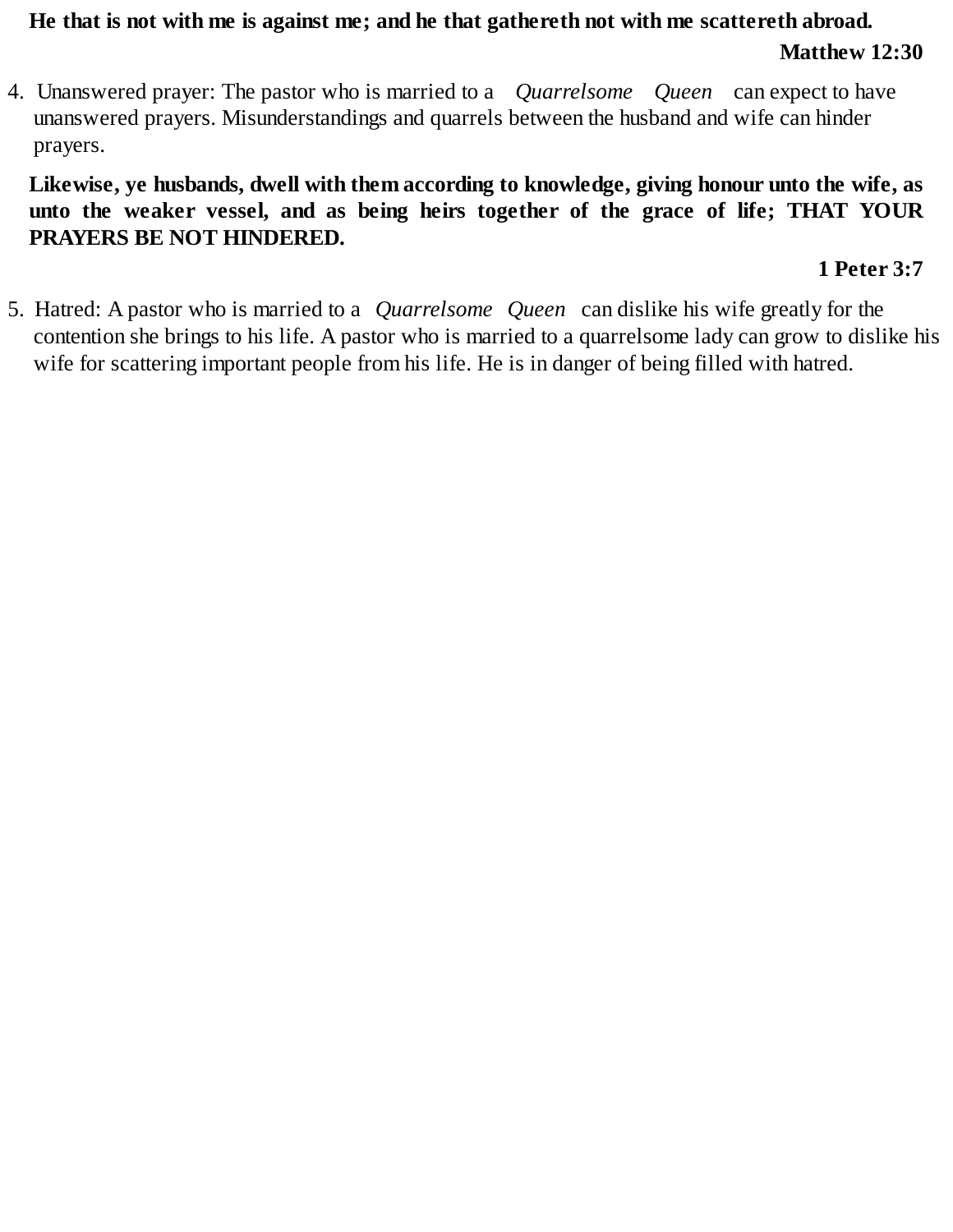### **CHAPTER 22**

# **What It Means to be Married to** *A Relentless Accuser*

**Wrath is cruel, and anger is outrageous; but who is able to stand before envy?**

**Proverbs 27:4**

Marriage to a "*Relentless Accuser*" is the same as marriage to a "*Prison Officer*".

A wife can become a *Prison Officer* with her chief weapon being her accusations! I call it a prison because the wife you have married can keep you in confinement. This confinement is caused by your *Prison Officer* wife who prevents you from interacting with people in the "outside world". To overcome in this kind of marriage, you need Joseph's anointing. It is Joseph who successfully came out of prison in Egypt.

You will be unable to relate to people that your wife does not like or does not want you to relate with. If your wife has the anointing of a *Prison Officer* she will use relentless accusations to keep you in confinement. The basic power that drives the *Prison Officer* is fear and jealousy or envy. Jealousy is a very powerful force. Jesus Christ was crucified because of envy. In the scripture above, jealousy is compared with anger and wrath. *Jealousy is more powerful, more cruel and more outrageous than anger and wrath!* A jealous and envious wife will use cruelty to eliminate nice people from your life.

#### **John Wesley**

John Wesley complained about being married to a prison officer. In his letter to his wife, he described the marriage to a 'prison officer' in great detail.

He wrote to his wife;

*"I do not have a command of my own house.*

*I am not at liberty to invite even my nearest relative without angering you.*

I dislike my chamber door being watched constantly, so that no one can go in and out except those *you approve of.*

I dislike being a prisoner even when I am away because I have to give an account of everywhere I go *and of every person I ever speak to."*

In the same letter, he asked for freedom from the prison. He wrote:

*"Allow me liberty so that anyone who wants to, can come to me.*

*Let me go where I please and to whom I please without giving an account of it!*

*These are the advices I will now give you in the fear of God!"*

#### **"I DISLIKE BEING MYSELFA PRISONER IN MINE OWN HOUSE"**

**John Wesley**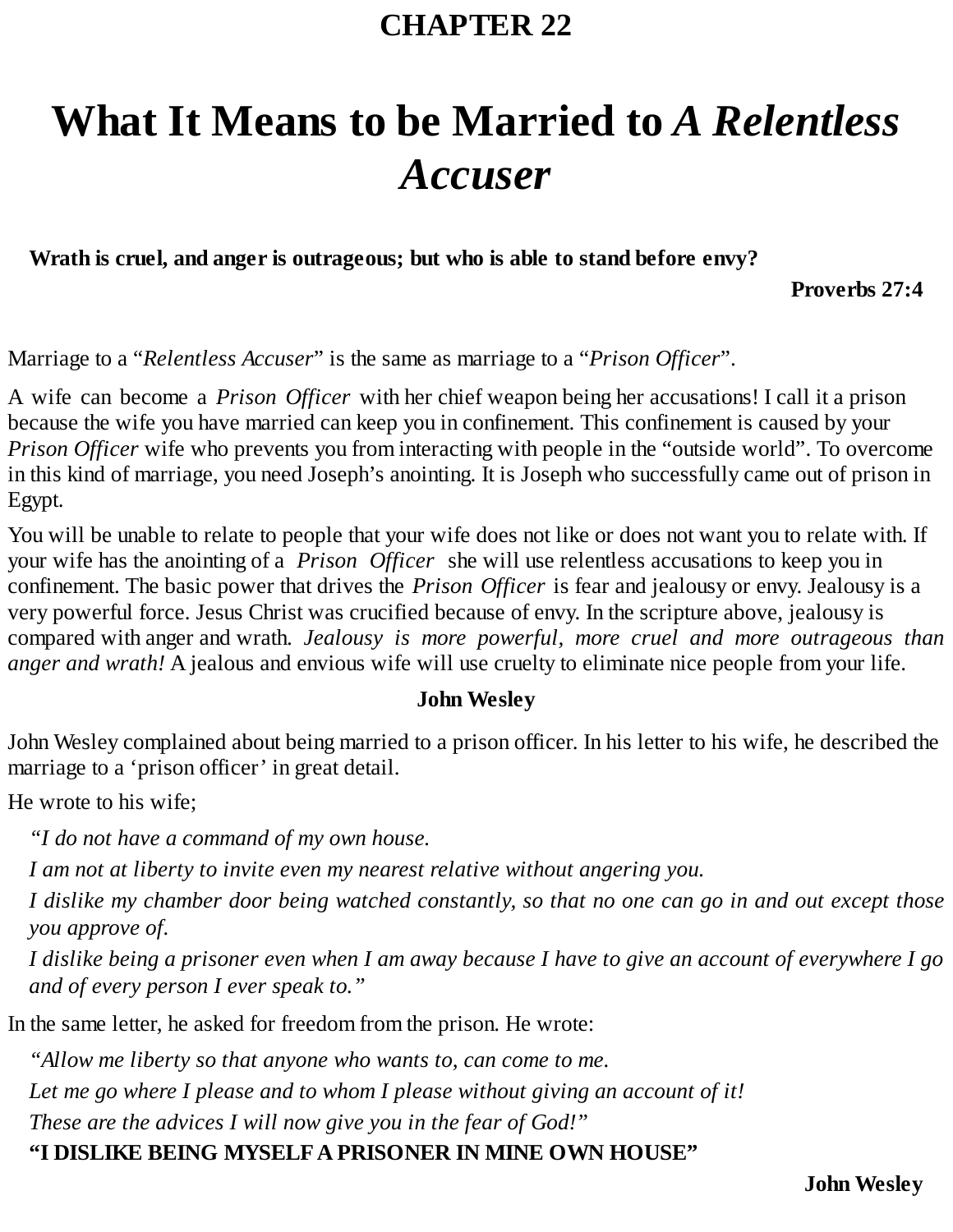The first step towards imprisonment involves soft-spoken, subtle but negative comments about unwanted people.

The second step of the *Prison Officer* is to manipulate for the removal of people that she does not like or want. These people are forced to lose their positions of favour, their positions of closeness and even their jobs because of the manipulative powers of the 'Prison Officer' wife. The cruelty of envy is seen in the way people are mercilessly removed from their positions, no matter who they are. "Let them go to hell" is the unspoken cry of the 'Prison Officer'. Once she does not see them in her life any more, she is at peace.

The third step for a *Prison Officer* manifests as violent accusations, violent quarrels and open confrontation about people who must go. One pastor said to me, "I've been accused of being interested in so many ladies, including my children's nanny. I have had to get rid of so many women who play important roles in my life."

He continued, "But I am also accused of being interested in men. I have had to get rid of several men in my life."

#### **The Fearful Woman**

#### **There is no fear in love; but perfect love casts out fear, because fear involves punishment, and the one who fears is not perfected in love.**

#### **1 John 4:18 (NASB)**

If you marry an insecure and fearful personality, you have entered the grounds of a *Relentless Accuser* Be careful of a woman who is only conscious of the presence of *"other nice ladies"*. Beware of a wife who is always thinking, "He could have married *her.* He wants *her*! He likes *her*! He prefers *her*! He is thinking about *her*! He wants to be with *her*! He likes talking to *her*! He is always on the phone to *her*! It's all about *her*!"

The accuser is preoccupied with "*other women*". Instead of being preoccupied with '*other souls*' who need salvation, she is preoccupied with '*other women*' who "like" her husband! Usually, there is a reason why the "other woman" is of concern. She is often said to have a bad attitude towards the wife. She is usually accused of talking to the man of God but not to his wife. *The Prison Officer/Relentless Accuser* wants to get rid of this "other woman". She thinks to herself, "Go and get your own husband! Stop liking my husband!"

#### **Then the cover of lead was raised, and there in the basket sat a woman! He said, "This is wickedness," and he pushed her back into the basket and pushed the lead cover down over its mouth.**

#### **Zechariah 5:7-8 (NIV)**

I remember a Kenyan lady who married a man from Ghana. Instead of being happy and enjoying her husband's love, she continually accused him of wanting to marry someone from Ghana.

"You want a Ghanaian lady," she would say. "Is that not so? I know you want to eat your Ghanaian food."

"Go and get one of those Ghanaian girls", she would say.

You see, a *Prison Officer*, constantly makes references to girls from your country, your tribe or of your colour. She is not sure of your love! She senses the need to keep you for herself and she senses the need to keep you away from ladies she thinks are more suitable for you.

Why bother to take yourself through such emotional turmoil? Why marry someone you suspect does not really love you? Why live your life fearing that your husband loves other girls? Never marry someone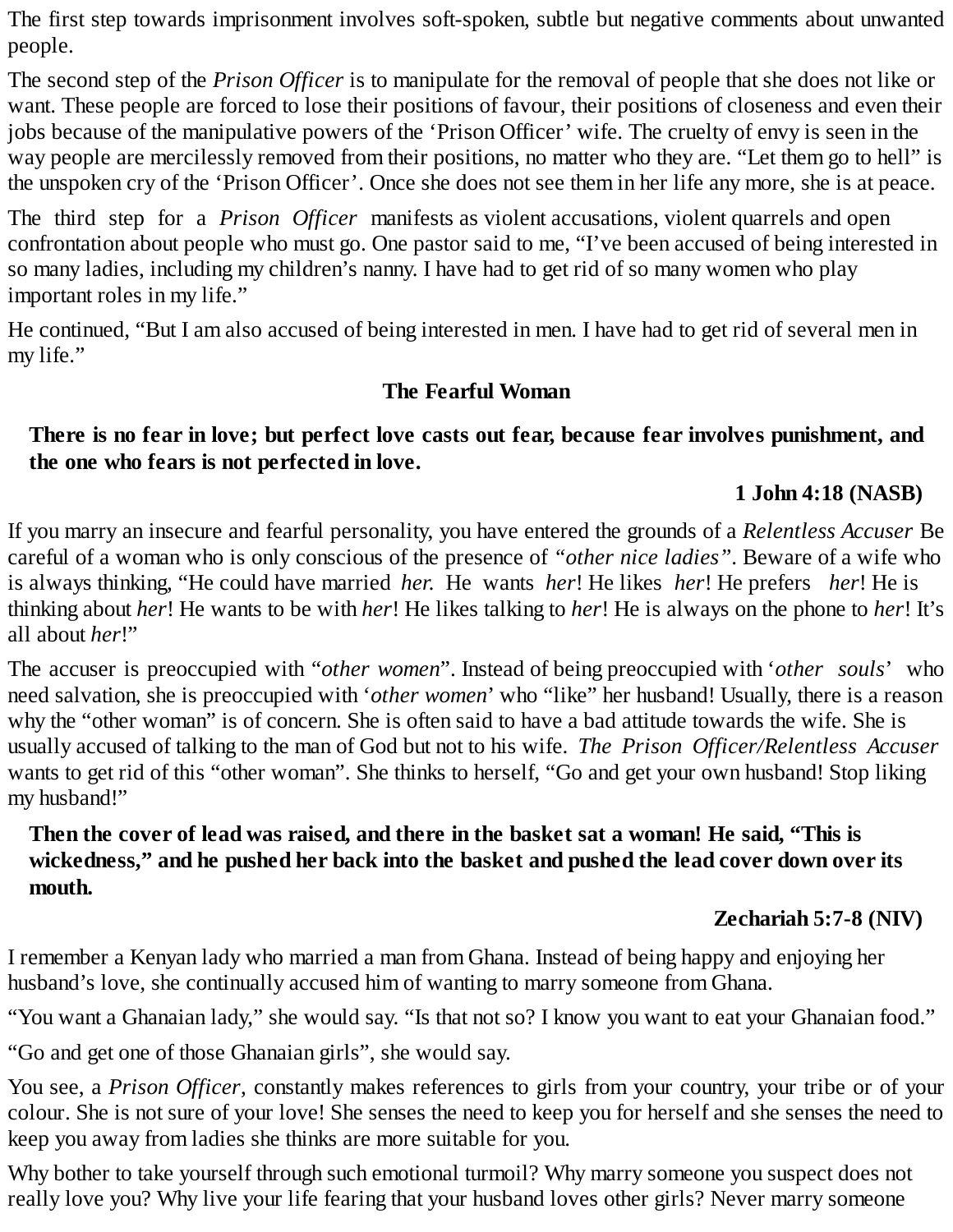whom you are suspicious of! You cannot be happily married unless there is absolute trust.

#### **The** *Prison Officer* **and the Widower**

It is not easy to be the new and second wife of a widower. Marrying a widower, means that you will have to step into the role of your husband's previous popular wife. Not everybody has the ability to become "the second wife". If you are insecure, you will always think about the first wife and what she did.

Your insecurity as a woman will manifest in you cleansing the world of supporters and lovers of the first wife. A new and insecure second wife is a sure candidate to becoming a *Prison Officer*.

Watch out for a woman who marries a pastor and feels that she is not accepted by the church. Such a person can turn into a *Prison Officer*.

I remember a pastor whose wife died suddenly. He married a young lady from the church and the trouble began. This new wife was so insecure that she fought against members of the church and even the children of the first wife. In the end, she drove the pastor's children away from him. The pastor's children were no longer welcome and could no longer work in the church.

Several key people in the administration of the church also had to leave. In the end, a very small fraction of the church was left. One of the pastors said to me, "We were blind. We had a *Relentless Accuser* in our midst and we did not deal with her. We now know that our pastor's wife was a *Prison Officer*. We should have fought and resisted her. We should have risen up when we could and put an end to the powers of this woman even though she was our senior pastor's wife."

He lamented, "By our lax attitude towards the *Prison Officer*, we lost all our members."

#### **The** *Prison Officer* **and the Devoted Husband**

Many women exhibit fear in one way or another and many become "Prison Officers". If you are a devoted "A1" husband (handsome, responsible, principled) you could be imprisoned by the *Prison Officer*!

The good qualities of devoted husbands are rare and the beautiful *Prison Officer* knows that she has a good thing. Unfortunately, a good and devoted "A1" husband may inspire *fear* and not *love* in his partner. Many people respond to love by being afraid.

I remember a pastor who attended an important four-day conference for ministers. He and his wife usually attended this conference with other pastors, friends and their wives. In the middle of the conference, the pastor abruptly decided to leave. Everyone was shocked that the pastor would leave before the conference ended. He gave no reasons and just departed, leaving his wife and other friends behind.

Two years later one of his friends asked him, "I remember how you mysteriously left that conference. What was the reason?"

He hesitated and then answered, "I couldn't take it any more, I was not enjoying the conference at all. Every time we came back to the hotel from the conference sessions, my wife was not happy with me."

"She was not happy because I was friendly towards your wife and other ladies. I don't think she likes it when I relate with any other ladies."

He continued, "It has always been an issue in our marriage."

"So what exactly made you leave?" he was asked.

"Well, one night whilst I was asleep, I opened my eyes and found my wife laying hands on me and casting out the spirit of adultery. I froze in the darkness of the hotel room and listened to the prayer that was being prayed over my head. I could not believe the prayers that were being said over my head."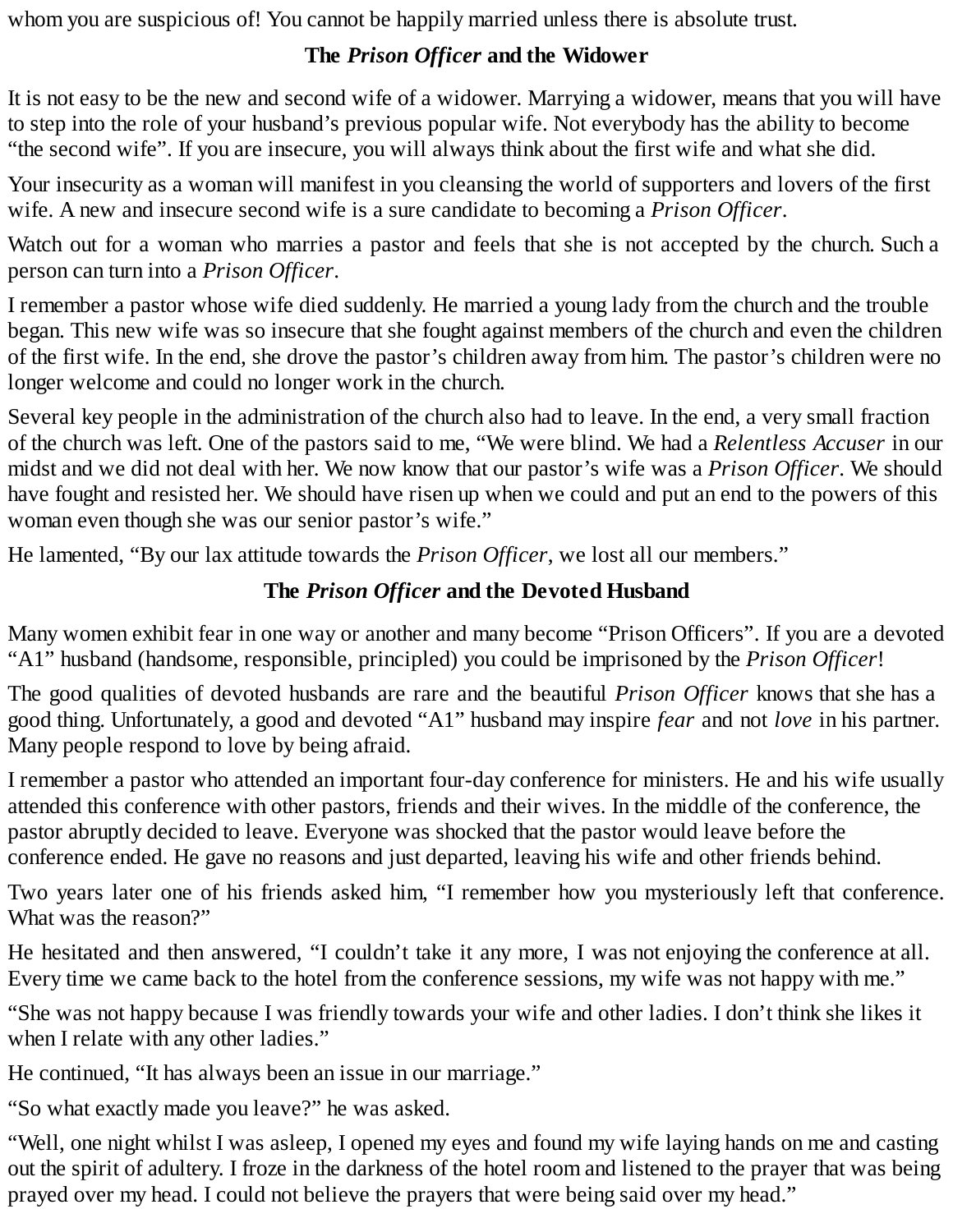The pastor continued, "My wife thought I was asleep so she took the liberty to administer deliverance to me whilst I was asleep."

This pastor continued lamenting and describing how he was constantly accused of unfaithfulness in spite of the fact that he had been faithful to his wife throughout their marriage.

He sighed, "That was the limit! After the laying on of hands and the midnight deliverance prayer I decided to leave the conference."

Such is the unfortunate lot of the man married to a *Prison Officer*. She cannot stand his interaction with any other female. She wants you for herself absolutely and totally. No gaps allowed! It is not easy to be in a prison, no matter how nice it looks! Even house arrest is a difficult thing. Every prisoner wants to be free. John Wesley had the same amazing experience in marriage. Please note these words he penned to his wife.

#### **"I DISLIKE BEING BUT A PRISONER AT LARGE EVEN WHEN I GO ABROAD. INASMUCH AS YOU ARE HIGHLYDISGUSTED IFI DO NOT GIVE AN ACCOUNT OF EVERYPLACE I GO TO AND EVERYPERSON WITH WHOM I CONVERSE"**

#### *John Wesley*

John Wesley's wife was completely focused on other women. She constantly accused him of having affairs with a string of other women. Mrs Wesley even accused John Wesley of having an affair with his brother, Charles Wesley's, wife.

Some "Prison Officers" become even more fearful at celebrations. Celebrations of the marriage and of love may provoke even more negative responses of fear from this type of person. The declaration of love to a *Prison Officer* frightens her even more and reminds her of how great a blessing she has, and how terrible it would be to lose it!

Why would a handsome man marry a beautiful lady full of fear, insecurity and jealousy? The answer is simple. It is very difficult to see a *Prison Officer* from the outside. Most of them do not wear uniforms. It is also difficult to imagine the torment you will have when you are married to a *Prison Officer*.

As a young unsuspecting man, you may notice her jealousy and feel that you are really loved. Only a discerning person can see through the disguise of a future *Prison Officer*.

I remember a beautiful young wife who made a comment to her husband after he finished preaching. She simply remarked, "I am sure Felicia enjoyed your sermon." Instead of saying she was blessed by his sermon, her mind was on Felicia who was also in church that day!

It is amazing that a beautiful lady can harbour vices like insecurity, jealousy and hatred. All these vices exist within the beauty but are completely submerged beneath the charm. Only the trained eye will notice the signs of looming trouble.

A gentle, soft-spoken personality is the perfect camouflage for the *Prison Officer*.

#### **Stay in Prison**

The main effect of this kind of marriage is to keep you under control by accusing you about every possible lady. If you employ someone, your wife will be against the person; male or female. If you like someone, your wife will dislike that person. If you have a good relationship with someone, your wife will not have a good relationship with that person.

I remember a pastor's wife who fought all the employees and relationships that her husband had developed in order to keep him to herself. Perhaps she just existed to accuse! This beautiful pastor's wife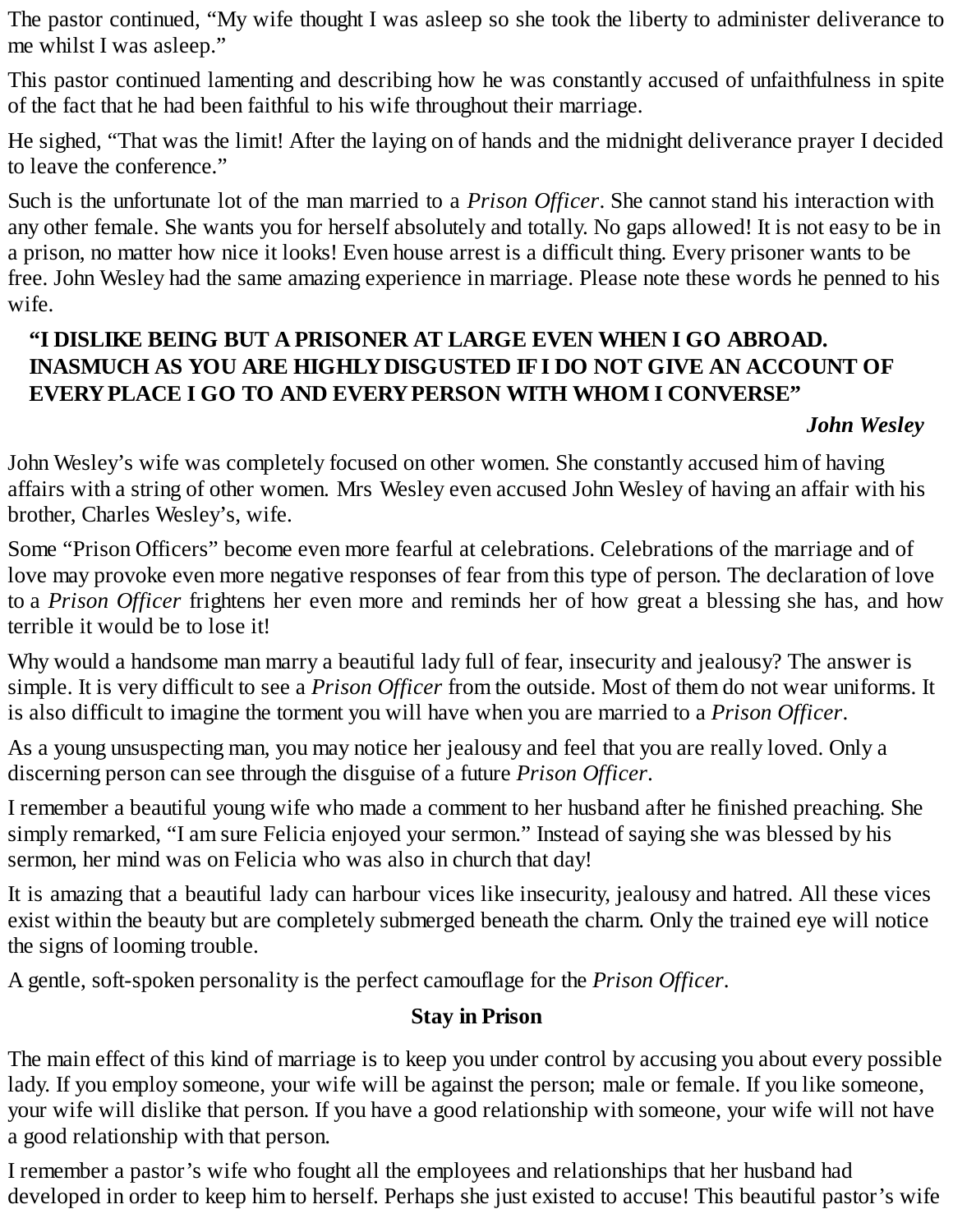attempted to change the records on the telephone bills to fabricate evidence that her husband was having affairs with some church members. She was desperate to prove that her husband was calling young girls at midnight. Fortunately, she was unable to get the telephone company to change the telephone records for her to justify her false accusation.

#### **The Control of an Accuser**

#### **For as many as are led by the Spirit of God, they are the sons of God.**

#### **Romans 8:14**

You must be led by the Holy Spirit and not by a woman. The most dangerous thing about a *Prison Officer* is her ability to control your life. The most deadly danger of a *Prison Officer* is her ability to "take over" from the Holy Spirit. The *Prison Officer* takes over from the Holy Spirit and leads you into the path she has chosen. Many curses were released into the world when Adam turned from following God to following his wife.

#### **And unto Adam he said, Because thou hast HEARKENED UNTO THE VOICE OFTHYWIFE, and hast eaten of the tree, of which I commanded thee, saying, Thou shalt not eat of it:** CURSED is the ground for thy sake; in sorrow shalt thou eat of it all the days of thy life;

#### **Genesis 3:17**

The mind of your beautiful *Prison Officer* wife works like a character in a soap opera, constantly discussing and analysing different affairs and scandals. The dangerous thought patterns of the soft-spoken beauty are seen in her comments and innuendos. She has a strong awareness of the ever-present love affairs, scandals, adulteries and betrayals that exist in the world.

Indeed, the *Prison Officer* fights for control and dominance with every possible tool. She threatens her husband with the consequence of having sex with other ladies. I remember one lady who said to her husband, "If you dare fornicate with someone you will lose your anointing."

Some "Prison Officers" use hysteria to threaten the poor pastor. A certain wife was known to throw herself on the floor, screaming and rolling all over the living room floor. Outsiders would run into the house to find out what was happening, only to find the man of God's wife on the floor, screaming and rolling.

Indeed, what an embarrassment and indictment on the pastor. What did he do to make his wife scream and roll? What was happening? What evil was going on between the pastor and his wife? Outsiders would naturally think, "This must be a bad pastor to have caused such a gentle beauty to scream and roll all over the house!" Obviously, the pastor would back down and try to do everything to prevent the screaming and the rolling.

The *Prison Officer* also has a political mind that instantly sees things in groups and parties: my friendsyour friends, my relatives-your relatives, my staff-your staff, my people-your people, my mother-your mother, my father-your father!

A Prison Officer's political mind is constantly searching and suspiciously diagnosing the likes and dislikes of people. It is revealed when she describes her opinion of your likes and dislikes. She is always suspiciously looking out for whom she thinks you like.

For instance, she will say things like; "You like chicken". "You like rice." "You like fair people." "You like boys from Spartan College." "You like girls from Victoria Girls' High School".

Such a person will notice the different tribes or groupings within a group. For instance, such a person may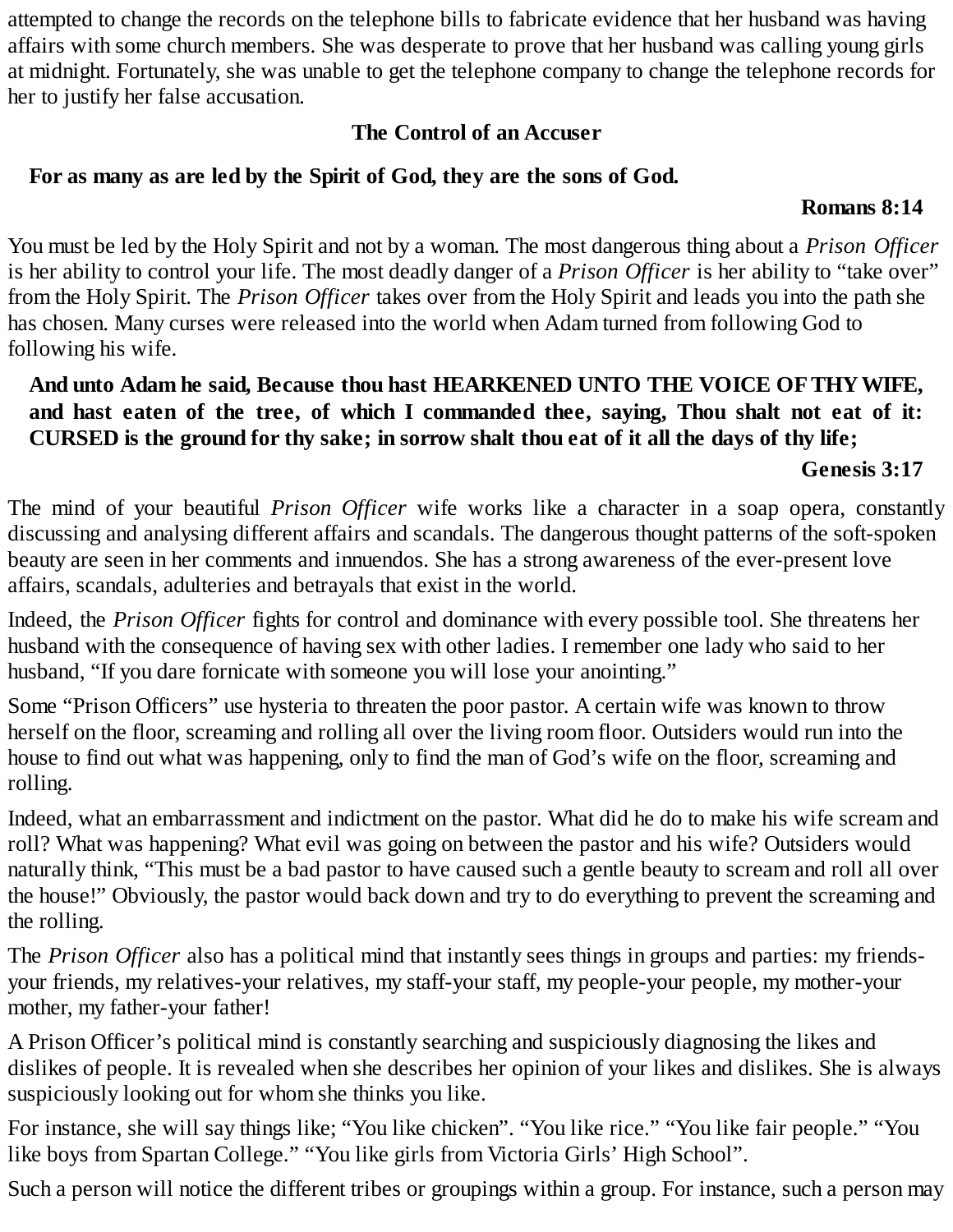say, "Everybody in the new government is from the Western Region." "Everybody in the new government is Yoruba."

In the same way, the *Prison Officer* will quickly identify the people that she thinks her husband likes. Then, with her sick mind, she will proceed to accuse, intimidate and harass the poor man about these people. "You like Freda. You like Samantha. You like Jessica. You like Vanessa. You like Esmeralda. You like Winifred" !!!!!!!

Usually, there are some names of people that the poor husband is accused of being interested in. The presence of these prominent names makes the accusations seem valid. In the case of John Wesley, his wife constantly accused him about two or three particular ladies. Names like Betty Disine, Sarah Crosby and Sarah Ryan are mentioned as women that John Wesley is supposed to have been interested in.

#### **What You Can Expect**

The *Prison Officer* will frown upon the kindness and attention you show to any other lady in your life. Initially, it may be a mild frown. As time progresses and as respect diminishes, the frown will develop into open disapproval characterised by pointed questions.

If the soft-spoken aspersions are successful in curtailing relationships, they will continue. As and when a new girl shows up, these accusations will be revived. Most of the time, the manipulative power of accusations is strong enough to control a principled young man who loves the Lord and wants to have a good marriage.

There are, however, some ladies who are not prepared to stop at subtle comments, suggestions or even direct accusations. Such women break out into openly aggressive and violent accusations. If you have married such a woman she will openly confront people she does not like.

I remember one lady who went to the home of her husband's assistant with a team of supporters to confront the lady whom she suspected of being in love with her husband. They arrived with a warlike team to warn the lady to stay off her husband.

One pastor said to me, "My wife has had so many confrontations with so many women in the church. I have to bow my head in shame because of my wife."

Such a lady will openly confront church members, relatives or even bystanders whom she suspects of having even the faintest interest in her husband.

I remember one wife who would confront parents from her children's school on the school's car park. The bewildered parent would stumble away not knowing what the confrontation was about.

From the very beginning the *Prison Officer* will find something wrong with many external friendships. She will find something wrong with the choir leader, the worship leader and all other people that you worked happily with before she came on the scene. As time goes on, more and more people will be added to the list of unacceptable relationships.

You can expect to have many quarrels with your wife over the different people you work with. If one were listening outside the window of this couple's bedroom, one would think that you had stumbled into arguments about a real affair. In reality however, it may be just an argument about a *Prison Officer's* suspicions, imaginations and delusions.

#### **Kathryn Khulman and the** *Prison Officer*

In the life story of Kathryn Khulman, we see how she travelled with her sister who was married to an evangelist. She had a first hand glimpse into her sister's marriage. A stormy marriage is what we read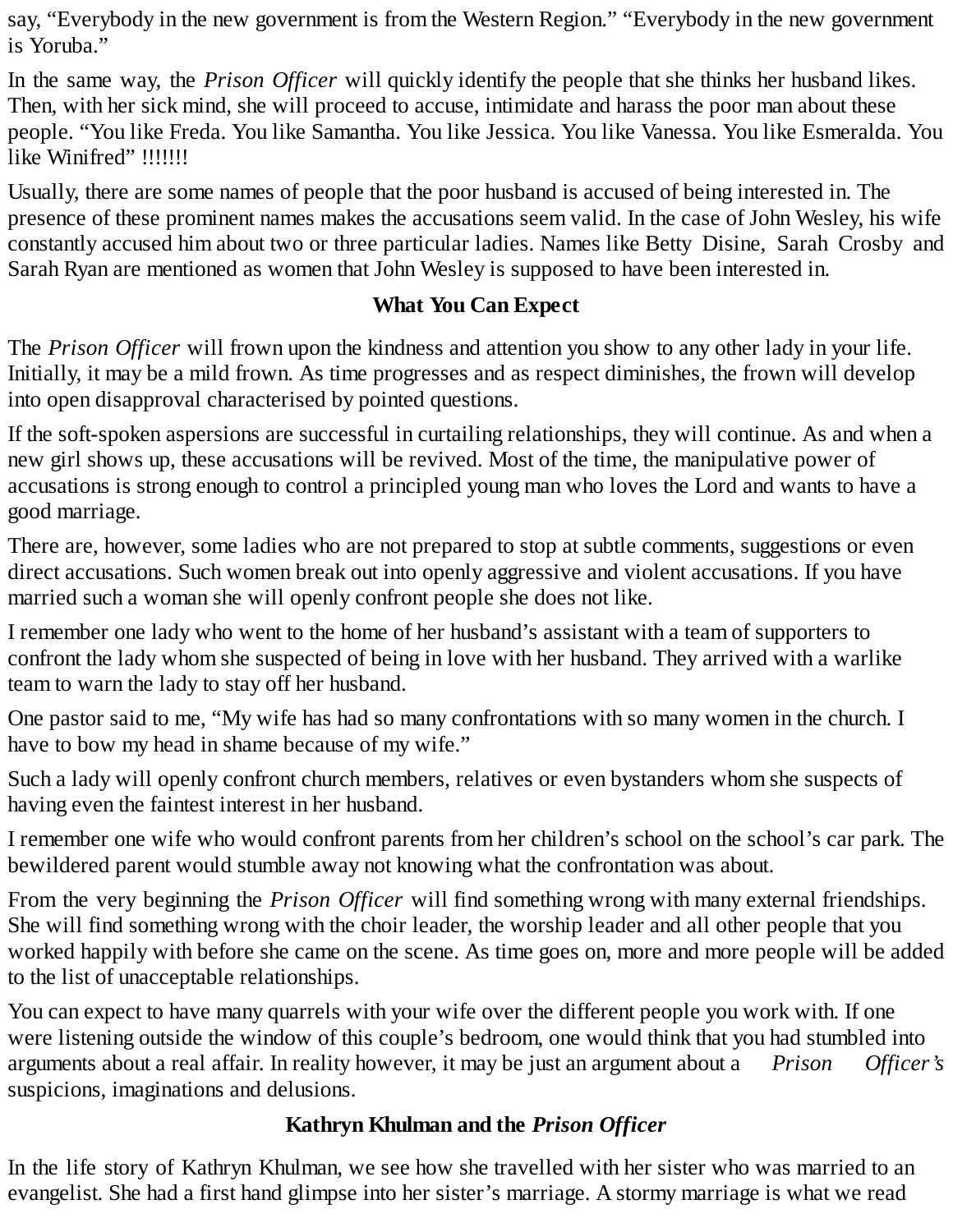about but the details are even more revealing. Kathryn Khulman's sister, Myrtle, was constantly accusing her husband of consorting with other women. She became more and more hard and unyielding with time. Kathryn Khulman said her sister reminded her of their mother who had been equally hard and unyielding to her father.

I have met several pastors who have had to relieve different ladies from positions of importance to appease their wives. In his quest to walk in love towards his wife, the pastor will agree to get rid of "suspected lovers". The first one will go and the second will follow soon. One after another, the different ladies will be removed from every place of importance. Soon, you will have a long list of ladies who have been removed from every position of importance.

One such lady was rebuked by her daughter. She said to her mother, "Is the list of women that you claim Daddy to be in love with, not too long?"

Amazingly, this pastor was accused by his wife of being in love with ladies who even belonged to other religions.

Another daughter said of her mother, "My mother has accused my father of being in love with so many women including our aunties and other relatives. Even people who could be aunties to Daddy have been included in the list."

One pastor remarked to me, "I have been accused of having something to do with both ladies and men."

It is not a small thing to spend your life with someone who believes that you are having an affair. You will never have a certain kind of happiness from your relationship and marriage!

One day I was standing with a great man of God whose wife had been accusing him of having affairs with a long list of ladies. He said to me, "Can you believe that my wife called me tonight to warn me about an eighty-two year old lady who was attending this programme?"

My jaw dropped in disbelief because I knew the lady he was talking about. This woman was a jolly round great grandmother.

He continued, "She said to me over the phone, 'Don't forget I have warned you many times about that woman. I know she is after you. She wants to have sex with you. She will not stop chasing you till she gets you.'"

Even though she was miles away, this *Prison Officer* was controlling her husband through warnings, accusations and suggestions. The *Prison Officer* earnestly seeks to keep you in confinement, even though she is far away.

#### **The Dangers of Being Married to a** *Prison Officer*

1. Accusations: You are in danger of becoming an accuser yourself. You may respond to the accusations with an equally matched accusation. Many people feel that they are justified in getting divorced or separated from a *Prison Officer*. They say, "No one would be able to endure what I am enduring in this marriage." Be very careful that you do not respond in the wrong way. Notice this amazing scripture:

#### **Answer not a fool according to his folly, lest thou also be like unto him.**

#### **Proverbs 26:4**

2. Strife: You must watch out for the dangers of strife. The Bible warns that the fruit of righteousness must be sown in the midst of peace by those who make peace.

#### **And the fruit of righteousness is sown in peace of them that make peace.**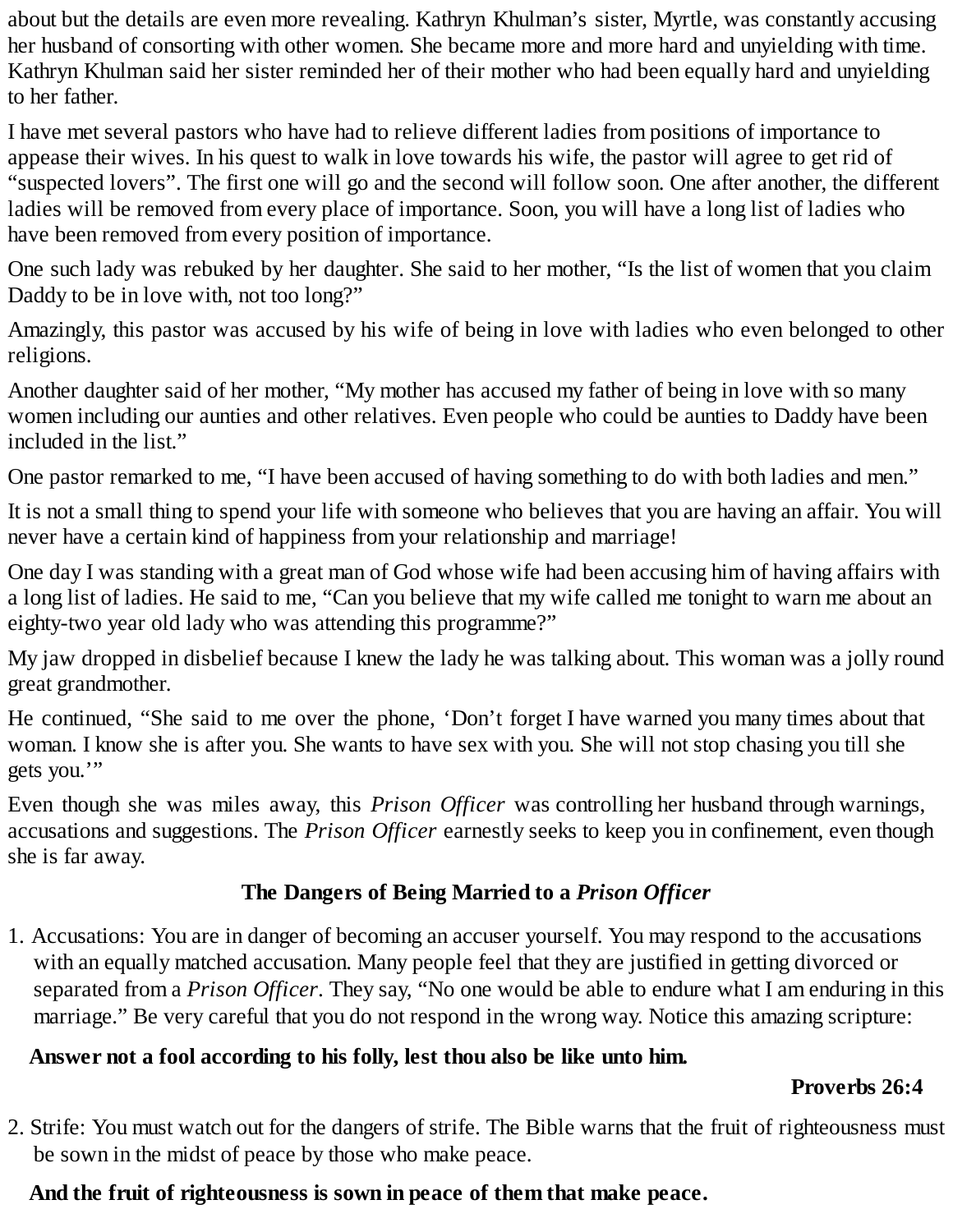- 3. Bitterness: You must also watch out for the dangers of bitterness and hatred. It is natural to dislike someone who accuses you constantly. It is not natural to love someone who accuses you. Only the supernatural love of God can make you love your accuser and that is what you must pray for.
- 4. Lust: You must watch out for the dangers of lust. Everyone notices things that are pointed out to you. When your wife accuses you about a lady, you will notice her more than the other ladies. One day you may say, "Since that is what they are expecting of me, I might as well do it." You may become a fornicator although you never intended to.
- 5. Divorce: You must watch out for the dangers of divorce. As your home turns into a place of bitter contention, you will desire to be away from it. You may find solace and peace in the company of trusting and loving people. Through this forced disassociation with your wife, you may develop other relationships. You may have an affair you do not intend to have. You may separate from your wife and you may end up divorced. Remember that this is satan's ultimate plan and you must ensure that it does not happen.

I declare you to be an overcomer in every prison you find yourself in. Receive the anointing of Joseph who overcame in the prison!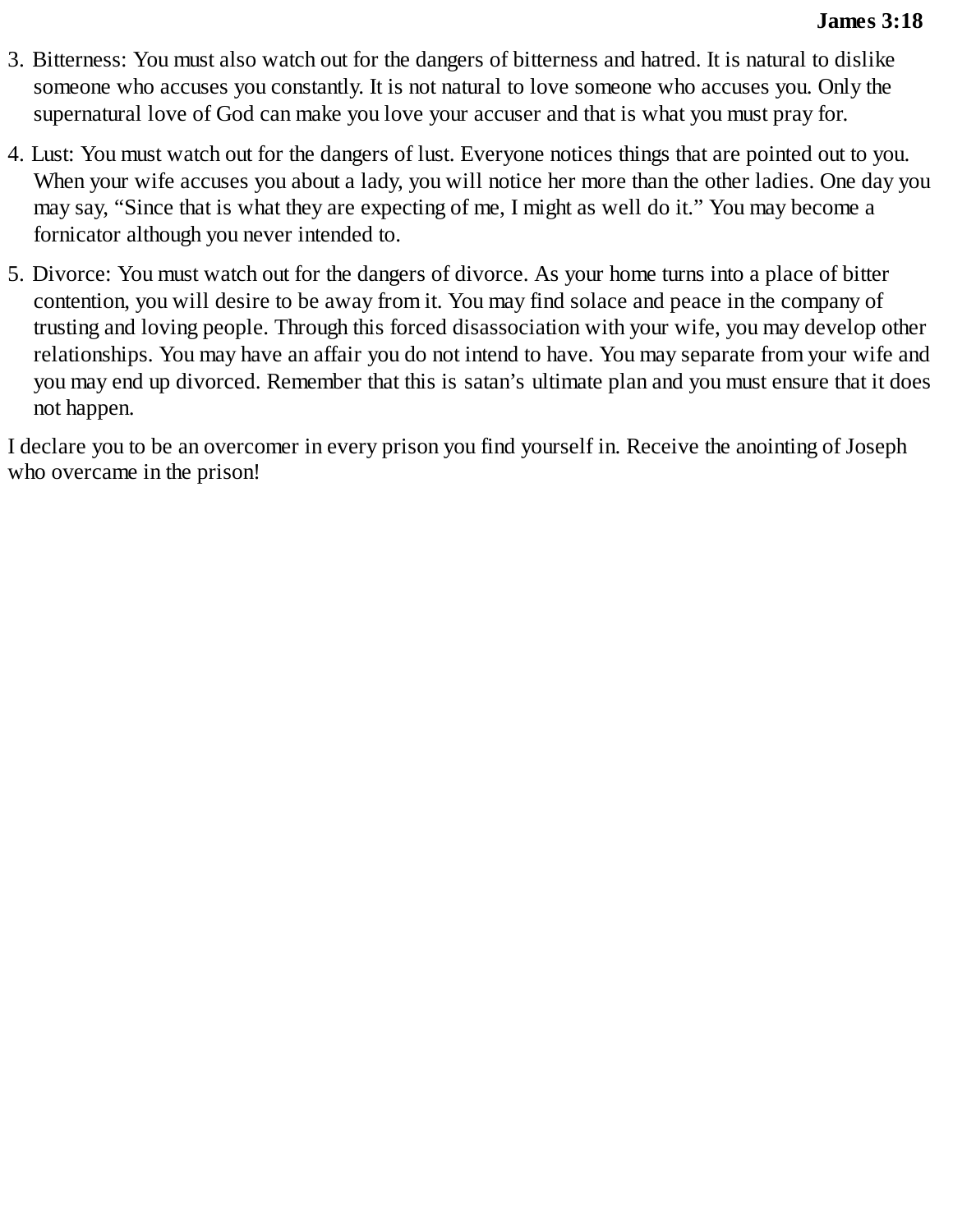### **CHAPTER 23**

# **What it Means to be Married to** *The Unyielding Opposer*

#### **Be sober, be vigilant; because YOUR ADVERSARY the devil, as a roaring lion, walketh about, seeking whom he may devour:**

#### **1 Peter 5:8**

Satan is called your adversary. "*Adversary*" simply means someone who opposes you. The one who opposes you and stops you in your tracks is your adversary. Unfortunately, some wives take up satan's job and become the main opposition to the man of God.

In this kind of marriage, satan goes on holiday as the pastor's wife takes over the job of opposing her husband in everything he does. There is now no need of the devil in the marriage because his work is being handled by an "*Unyielding Opposer*".

I remember a young married doctor who travelled to Europe to specialise in medicine. Shortly after he began his specialisation, he heard the call of God and felt that he should give himself to ministry rather than to being a doctor. Unfortunately, he had married an *Unyielding Opposer*. Even though he was blessed with a large church in Europe, the *Unyielding Opposer* gave her husband hell.

She chided him, she fought him and she opposed him constantly about his decision to be in the ministry. This man suffered terribly because his wife would not support him. He experienced hell at home because his wife was intent on stopping him from being in the ministry. She wanted to be married to an ordinary doctor and live a "normal" life. Eventually, the marriage broke down and they went their separate ways.

#### **Complaining and Discontentment**

The type of lady that becomes an *Unyielding Opposer* is usually a complaining, discontented person with little understanding about complex issues. Because of her shallowness and sometimes lack of education, she fails to understand the need to submit. Her beauty was a perfect lure for the unsuspecting man of God.

You may be a young man who meets this beautiful lady and is impressed with her charm and beauty. After a short courtship, you commit yourself because you are impressed by her seemingly good qualities. During your courtship, both she and her family are fully compliant. She welcomes you into her life and seems to be the most trusting, compliant and obedient person you have ever met. But it does not take long for the discontentment and complaints to surface.

#### **Then the cover of lead was raised, and there in the basket sat a woman! He said, "This is wickedness," and he pushed her back into the basket and pushed the lead cover down over its mouth.**

#### **Zechariah 5:7-8 (NIV)**

When John Wesley got married, his wife decided to travel with him. She soon made everyone aware of the difficult conditions under which John Wesley travelled. The pouring rain, the driving winds, the cold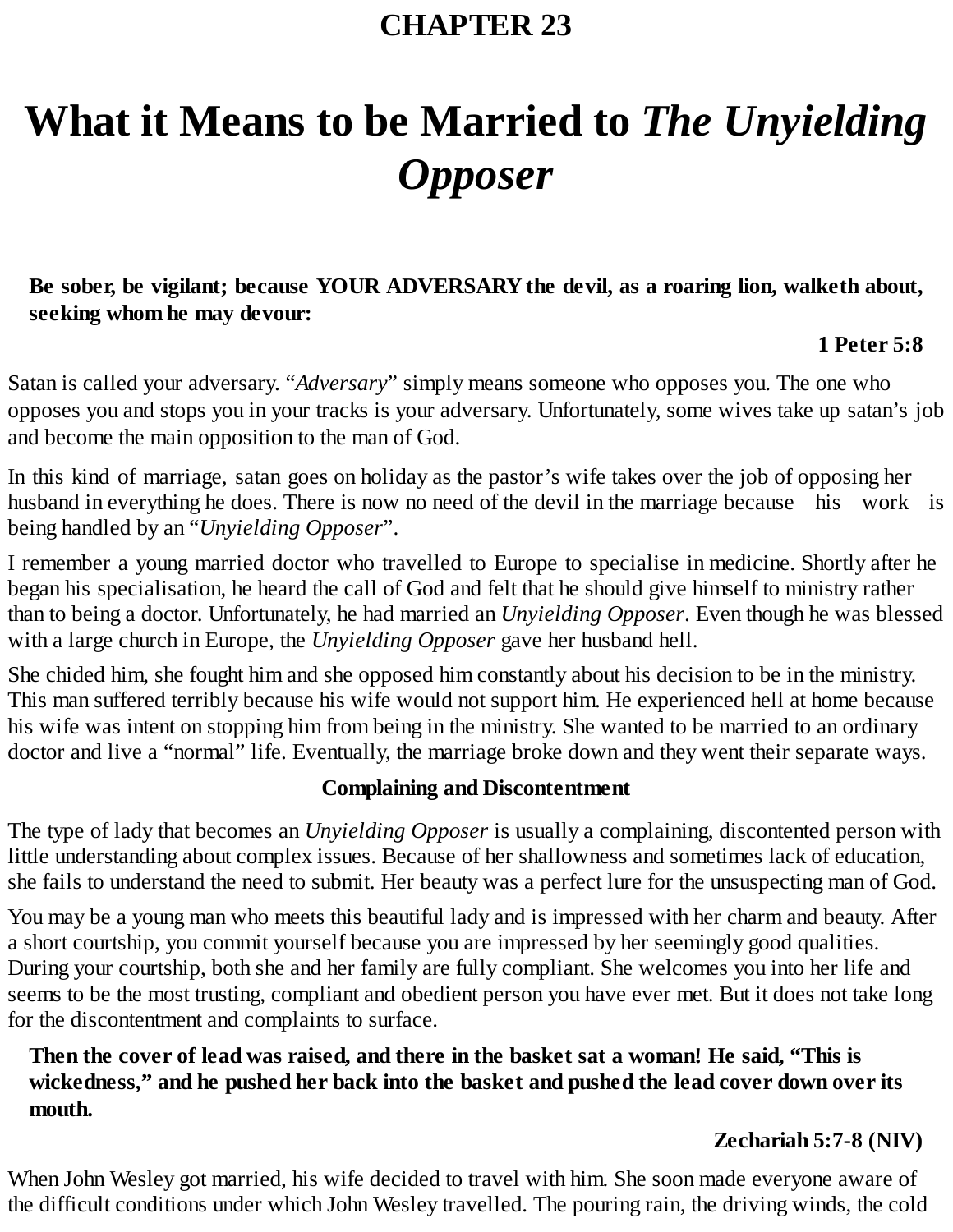winter, the stones thrown by angry mobs and the taunts of jeering antagonists! On one occasion, when she arrived at the site of the meeting, she and John were met by a group of adoring women, all arrayed in their beautiful clothes.

Two things bothered John Wesley's wife immediately:

- 1. She was concerned that she did not look so nice after a fifty-mile ride on horseback,
- 2. She was concerned that the women gathered around her husband showed no interest in her but in her husband.

After the church service, John Wesley was full of the Spirit, praising God for all the spiritual blessings of the trip. But she complained about the hard beds, the itchy bed covers that were too small and the insects that were in the room. There are people who complain about everything! Because of this complaining attitude, John Wesley stopped travelling with her.

Another thing that John Wesley's wife complained about was that she was not liked by the Methodist ministers. The Methodist leadership had noticed that their founder had a bad deal in his marriage. Obviously, the Methodists loved their leader so they began to resent this woman.

Mrs Wesley wrote to her husband and said, "For God's sake, for your sake, put a stop to this torrent of *evil (from the Methodist ministers) that is poured out against me."*

There are certain groups of people who are more prone to quarrels. These unyielding personalities may come from tribes that are well known for contentious and senseless, unending family quarrels. In such families, uncles fight against uncles and aunties quarrel with each other until they enter their graves.

Some countries are known to have aggressive women who are strong, manly and even violent. Gentleness and softness are not natural to them. You would never imagine that the beauty sitting in front of you could turn into a *Wild Cat* at the least provocation.

During the relationship, most quarrels are quickly resolved and both parties move on, hopeful that in marriage there will be no lasting point of disagreement. However, after marriage, one thing after another leads to the manifestations of discontentment, complaints, stubbornness and unyieldingness.

#### **The Stubborn Beast**

As time goes by, the beauty you have married will appear to dislike whatever you like. Her husband will often say, "If my wife agrees then it must be from God", because she never agrees to anything. Your wife becomes your number one opposer! Opposition parties never agree to what the ruling government says.

John Wesley pleaded with his wife to change! John Wesley lectured his wife. When his pleadings and lectures did not work, he just ignored her.

John Wesley could persuade most women but he was unable to convince his wife, Molly. John Wesley once made a comment about his wife,

#### **"ONE MIGHT AS WELL TRYTO CONVINCE THE NORTH WIND…"**

#### *John Wesley*

The stubborn *Unyielding Opposer* has an answer for everything and never understands anything! Unlike the church members, who seem to understand everything the pastor says, she never seems to agree with his viewpoint. It's amazing to see wives who have become icons of opposition. The beautiful flow they once had when he was leading her around like a lamb is gone.

She says to him, "I am not one of those girls in the church."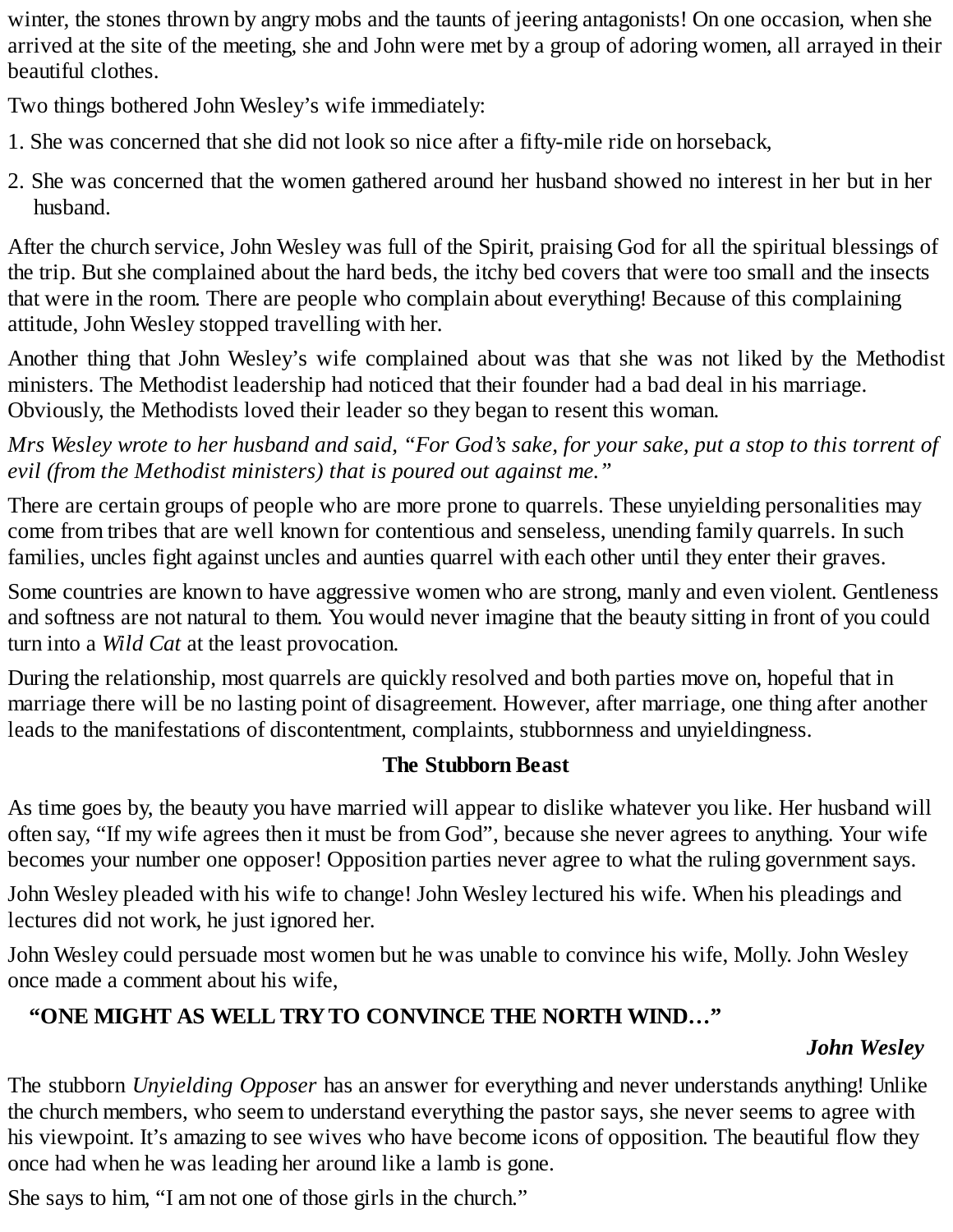She will refer to the church members as "Your fans" and "Your people". She never says "Yes" to an issue to which she should say "Yes". She never says "No" when the answer should be "No"! She never agrees! She never bows! She never gives in! The home of such a couple is the centre of arguments and unresolved issues.

Many years ago, I attended an ordination service in a friend's church. The minister preached powerfully about the need to sacrifice for the ministry. At a point, he became teary and began to cry. He explained that the ministry had cost him so much. He described how he came back home one day from a trip and his wife sat him down for a short meeting.

She said to him, "I want a normal husband!"

She continued, "I don't want a husband who travels all the time, away on preaching missions."

"But I have to fulfil my ministry," he explained.

"Well, I want a normal husband and if you will not be a normal husband, I can't continue to be your wife."

Try as he could, he was never able to convince her to stay. That was the end of their marriage. This *Unyielding Opposer* forced this man into a divorce.

I watched in amazement as the pastor wept in front of the whole congregation. He had been abandoned by his wife and was broken by the experience. His wife would simply not follow him nor support him. As he ordained these new pastors, he warned them that they should be ready for surprises in the ministry.

**Then the cover of lead was raised, and** *there in the basket sat a woman!* **He said,** *"This is wickedness,"* **and he pushed her back into the basket and pushed the lead cover down over its mouth.**

Zechariah 5:7-8 (NIV)

## **The Dangers**

#### **For where envying and strife is, there is confusion and every evil work.**

#### **James 3:16**

- 1. Strife: Unyielding opposers generate lots of strife. Wherever there is strife, there are many other evil works. Peace is very important and "the fruit of righteousness must be sown in peace by those who make peace".
- 2. Bitterness and unforgiveness are common evils in such marriages. Attempts by the wife to usurp a husband's authority and take over his leadership role are common. Marriage to an unyielding opposer is like leading a nation of enemies.

3. Separation: Husband and wives may try to create separate worlds so that they can co-exist peacefully.

Sometimes, another world must be created so that this beast will be able to live and function apart from her husband, without having her constantly challenging and opposing him.

Sometimes, such couples live in different countries or in different cities so that they can continue to refer to each other as man and wife. Some couples even attend different churches so that they can go back home to relate to each other peacefully.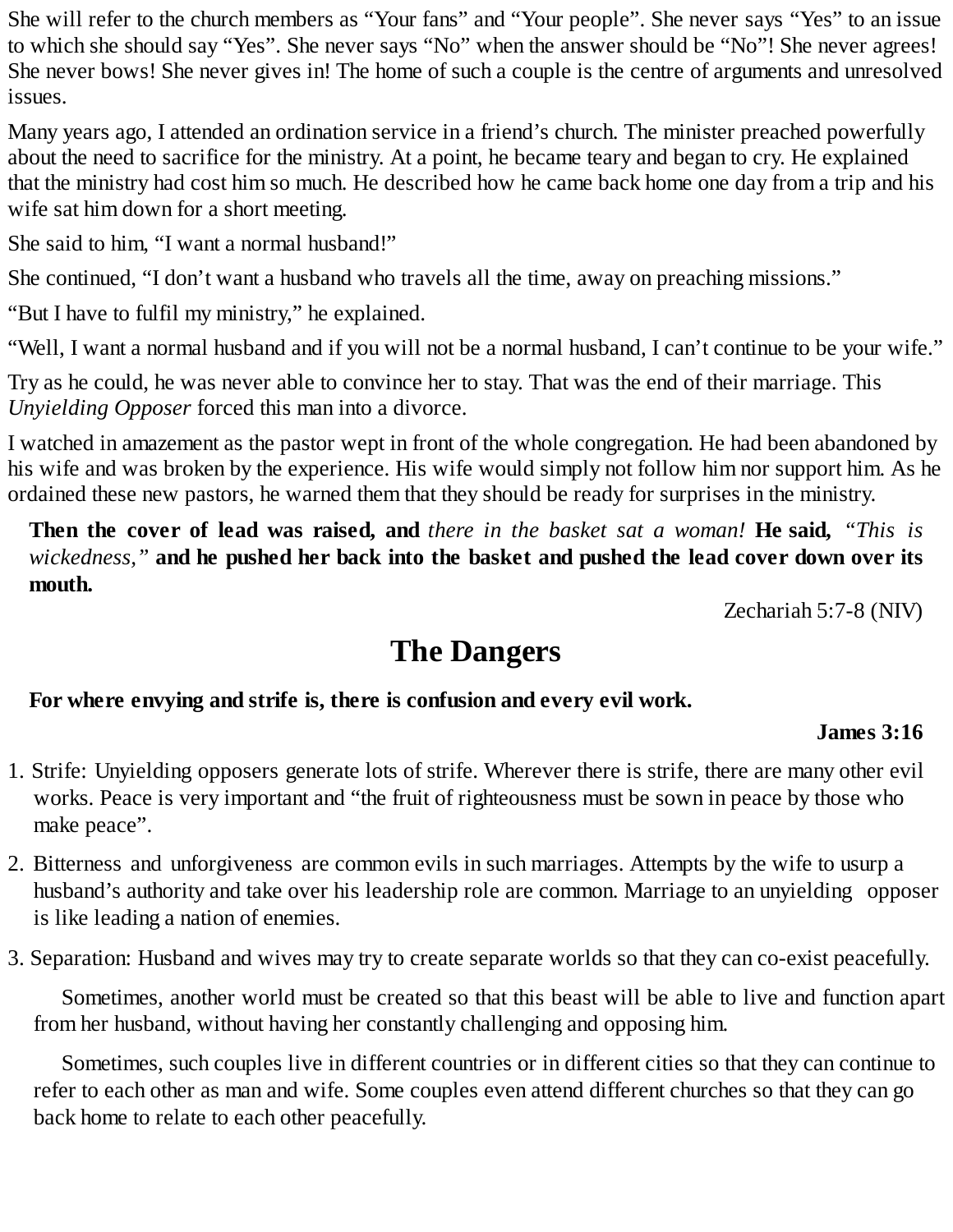### **CHAPTER 24**

# **What it Means to be Married to** *a Loveless Oldie*

**Go and cry in the ears of Jerusalem, saying, Thus saith the Lord; I remember thee, the kindness of thy youth, the love of thine espousals, when thou wentest after me in the wilderness, in a land that was not sown.**

**Israel was holiness unto the Lord, and the firstfruits of his increase: all that devour him shall offend; evil shall come upon them, saith the Lord.**

#### **Jeremiah 2:2-3**

I once sat by a fifty-eight year old pastor who was reminiscing about his broken marriage. He described how his wife would take the stage and speak so sweetly to the congregation. He said, "My wife was charming and very beautiful. The congregation just loved her. She was like an angel."

He continued, "She would say to the church, 'I just love my wonderful husband and children. They are so precious to me.'"

Then he said, "Every time she said things like that from the stage, I wanted to jump up and scream, 'You are a liar! You are a liar! You are a liar!'"

He continued, "She did not love me. You should see how she treated me at home. An angel at church and a beast at home!"

He ended by saying, "To have a bit of sex, I had to negotiate and virtually beg."

It is interesting to observe the passionate love between young couples and the passivity that exists between *Loveless Oldies*. Lovers seem to go on a long journey from "first love" to *Loveless Oldies*.

Love and marriage can go through amazing deterioration. Jeremiah 2:2 is the classic scripture that describes the deterioration of love. In the scripture above, the Lord laments to Jerusalem about the changes that have taken place in their relationship.

He says, *"I remember the kindness of your youth."* Many ladies are very kind in their youth. Many older experienced wives are not so kind to their husbands. They often seem irritated with their troublesome husbands. Is it any wonder that the older men go around looking for young girls?

The Lord goes on to remember *"the love of thine espousals."* This means the love of 'thy bridehood'. Many older men long for the love of a young and exciting bride. All they are left with is a dried up, old and bitter woman.

The last problem that the Lord lamented about was how she no longer sought him, followed him and desired him. He said, *"I remember when thou wentest after me in the wilderness."* How nice it is for the girl to go after the man she loves. Many pastors desire their wives to initiate love as it was in the days of the first love.

Many men long to be desired and loved. Instead, they are tolerated and accommodated.

Unfortunately, the man who was once desired is now seen as a bother and a source of irritation. This same lady was once out there seeking for a husband. She was looking for love. She would attend prayer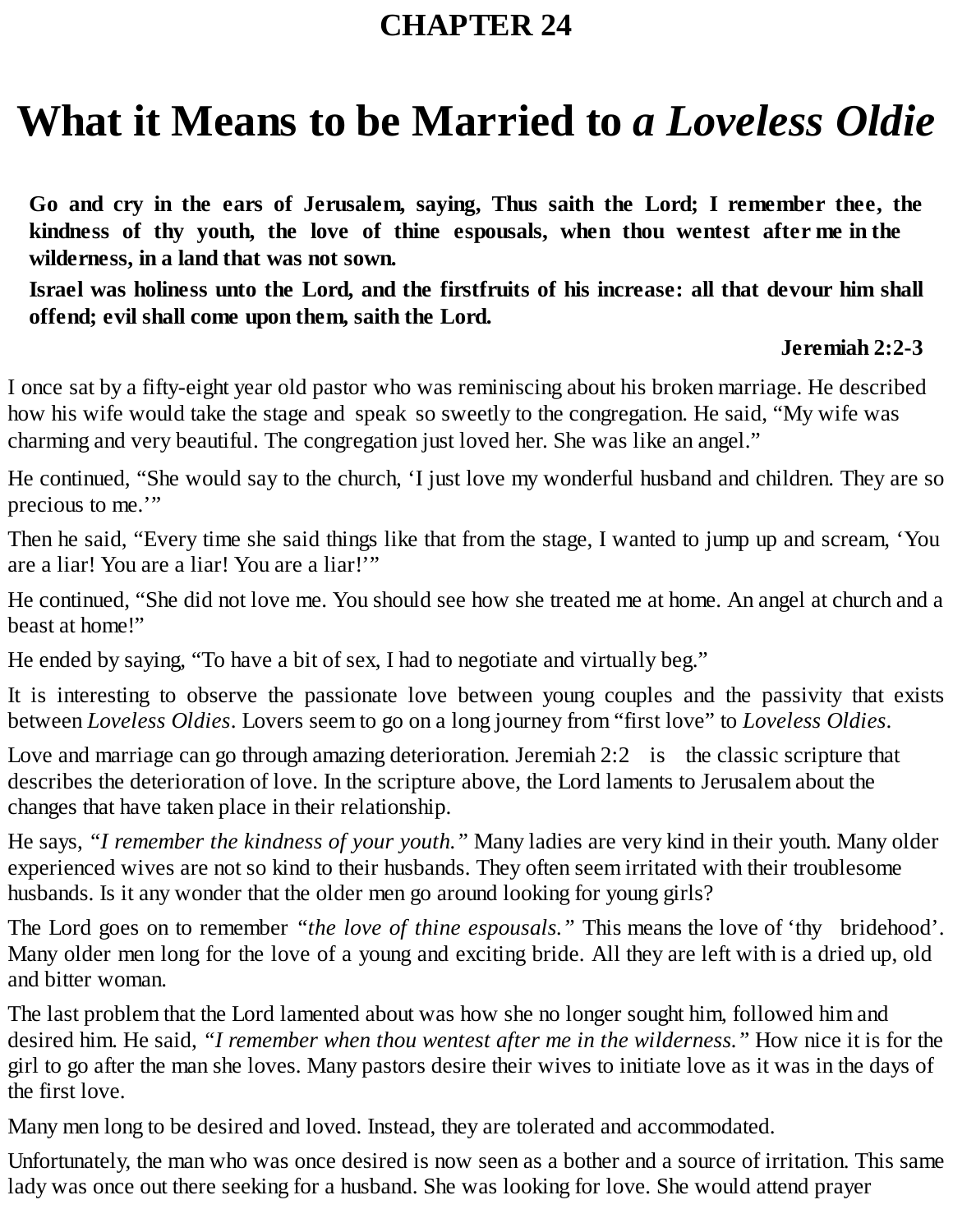meetings and seek the pastor's help. "Please help me to find a husband. Please choose someone for me. Please do you know anyone who could marry me? Please recommend me to someone. Pastor, will I get married this year? Please bless me! I really want a husband. Anyone will do!"

This was the cry of the woman seeking love. Today, she is irritated when her husband tries to touch her. She cannot stand the constant inconvenience that he brings to her life. She considers him to be a nuisance. Amazing!

Our love for God easily deteriorates. That is why God knows all about deteriorating love. He experiences it from us all the time. When love deteriorates, you are just left with a *Loveless Oldie*. The Lord is our lover. Everything to do with God has to do with love. He loves us and He expects us to love him passionately. All through the Bible, God refers to His people as people He has married.

#### **Turn, O backsliding children, saith the Lord; FOR I AM MARRIED UNTO YOU:… Jeremiah 3:14**

#### **For THYMAKER IS THINE HUSBAND; the Lord of hosts is his name; and thy Redeemer the Holy One of Israel; The God of the whole earth shall he be called.**

#### **Isaiah 54:5**

This wonderful relationship we have with the Lord deteriorates just like human marriage relationships deteriorate. A deteriorating marriage goes through these amazing stages until you end up with a *Loveless Oldie*. It is important to study the stages of deterioration of nice marriages. Each of these stages is distinct and worth understanding. *(See chapter 14)*

It is time to remember the virtues of Ruth. Boaz recommended Ruth for showing even more kindness in the latter stages of her life. Most people show less love in the latter stages of their lives. Less love, less romance, less kindness, less tolerance, less obedience, less humility in the latter stages of their lives! God is telling you that you can show kindness when you are older. Boaz decided to marry Ruth because she was a lady who could show love and kindness when she was older. Many young, cheerful, giggly and eager girls can show intense love. But how many of these eager young girls will show love when they are older?

And when Boaz had eaten and drunk, and his heart was merry, he went to lie down at the end of the heap of corn: and she came softly, and uncovered his feet, and laid her down.

**And it came to pass at midnight, that the man was afraid, and turned himself: and, behold, a woman lay at his feet. And he said, Who art thou? And she answered, I am Ruth thine handmaid: spread therefore thy skirt over thine handmaid; for thou art a near kinsman.**

**And he said, Blessed be thou of the Lord, my daughter: for THOU HAST SHEWED MORE KINDNESS IN THE LATTER END THAN AT THE BEGINNING, inasmuch as thou followedst not young men, whether poor or rich.**

And now, my daughter, fear not; I will do to thee all that thou requirest: for all the city of my **people doth know that thou art a virtuous woman.**

**Ruth 3:7-11**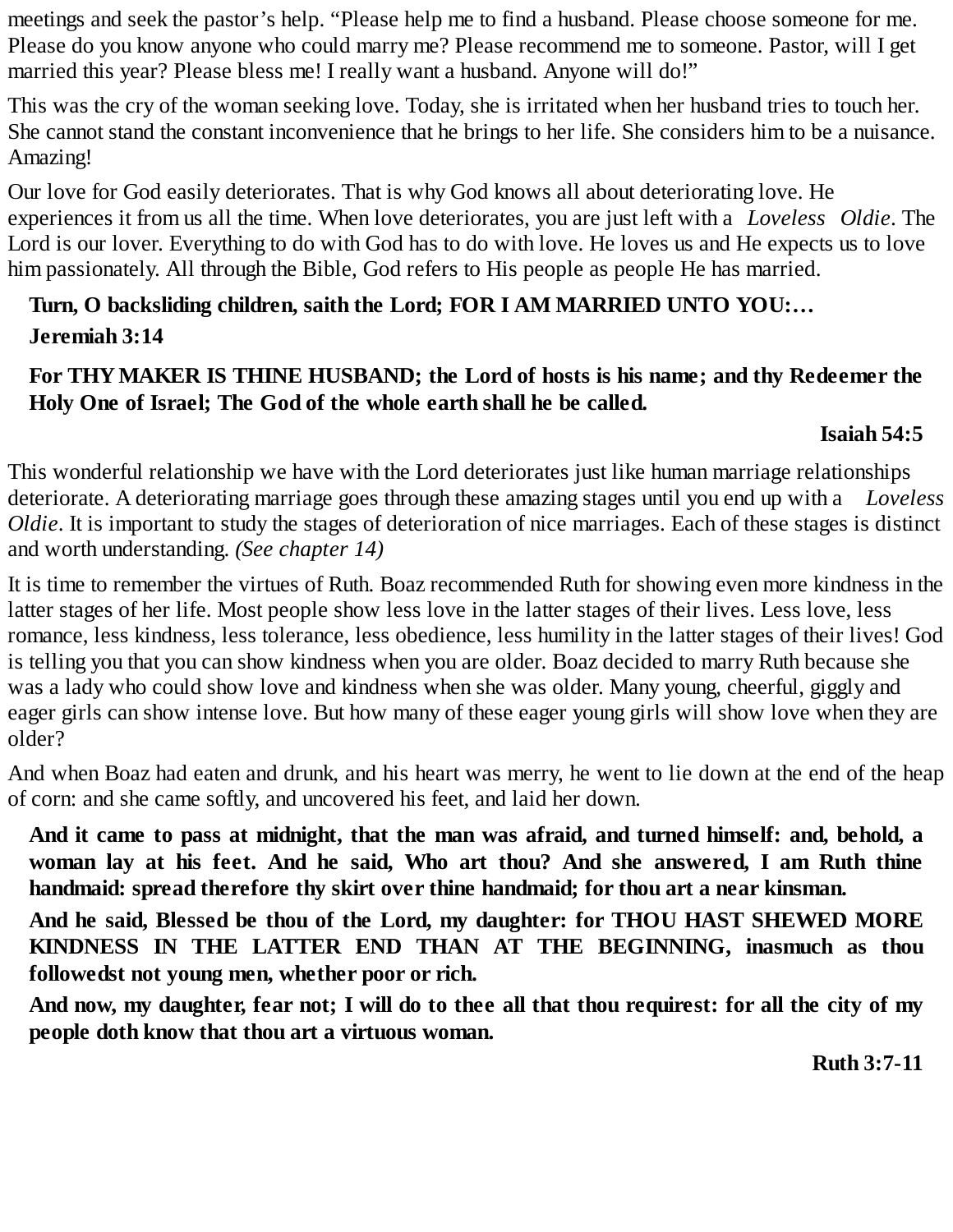### **CHAPTER 25**

# **What it Means to be Married to** *The Uncaring Independent*

**There is difference also between a wife and a virgin. The unmarried woman careth for the** things of the Lord, that she may be holy both in body and in spirit: but she that is married **careth for the things of the world, how she may please her husband.**

**1 Corinthians 7:34**

## **Independent Women**

A well-educated woman once said to me, "I am fiercely independent!" A choleric and outspoken personality can easily metamorphose into an uncaring and independent beauty.

Once our humble beauty becomes financially independent, she could easily metamorphose into an *Uncaring Independent* woman.

## **The Beauty**

A young man is blown off his feet by this beautiful lady who has all the qualities that he is looking for. Her well-formed figure plays on his testosterone-influenced mind and he says to himself, "I have found what I need". In this newfound love, he sees strength of character and is attracted to it. He is drawn to this decisive woman who exudes so much confidence. Because she is decisive and strong, she seems to know everything and to have the solutions to all of life's problems. He moves forward and seizes the moment by getting married to this beautiful lady.

John Wesley described how his wife gave him the most *intense and inviolable affection* before they got married. However, she was completely independent and walked out on him a number of times in a bad temper, vowing, "You will see me no more!"

#### **"YOU WILL SEE ME NO MORE!"**

#### *Mrs. Molly Wesley*

*The Uncaring Independent* is difficult to reach and often busier than the man. She is a career woman with a vision. She knows what she wants to accomplish with her life. Being a career woman, she has no time for useless socializing. She also does not have much time for soft love talks.

If you are in love with an *Uncaring Independent*, expect her to "agree" that she is in love but do not expect her to demonstrate it much. She may receive many lessons on how to love but all to no avail. You will send a lot of texts and messages to her but she will send very few back to you.

#### **The Beast**

*The Uncaring Independent* is a busy woman, she has things to achieve, and she loves her work more than she loves her husband! She finds fulfilment at work but considers all her domestic chores mundane and boring.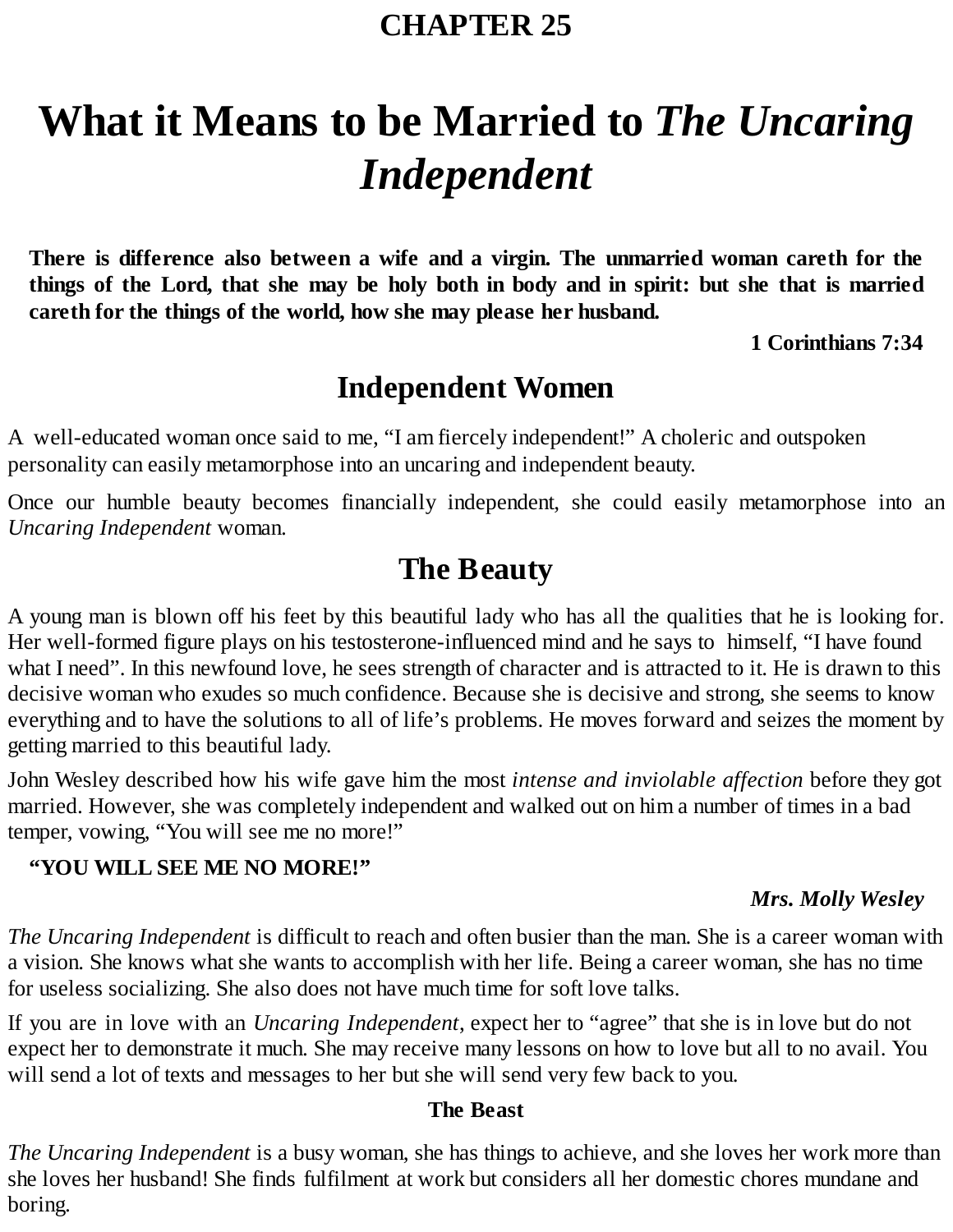When her husband is sick, she tells him where he can find medicine and where to find some food. Her husband, the man of God becomes like a woman, taking the children to school, looking after them, whilst the *Uncaring Independent* beauty goes about achieving her goals.

*The Uncaring Independent* is always on the phone to somebody, always sending emails and texts. She is always organizing something in the world. Her husband feels like a fly in the midst of the busy world of this "uncaring independent beauty".

After marriage, she realises that the pastoral and tender heart of her husband is ready to accept many inconveniences. She recognizes that she can capitalize on the softness and kindness of her husband.

Soon, she is in absolute control and runs the home and their lives and takes decisions on behalf of the household. She becomes the director in charge of affairs.

As time goes on, the *Uncaring Independent* may become rude and flippant in her communication to her husband. She can correct him at any time, argue with him and walk off.

Remember, that he has become an unimportant fly, with whom she has had to associate for social reasons. Her sharp tongue is used to correct, belittle and humiliate her patient, loving and desire-filled husband.

#### **The Post-Donation Syndrome**

The pastor wants to relax with his beautiful wife. He wants to rest his head on her lap, but she does not like being touched. The poor husband of the *Uncaring Independent* desires her all the time but she has no need of him sexually.

After all, he has donated his sperms and helped her to have the children she wanted. The sex act, when it is not being done for the sake of having a child is seen as a meaningless and inconvenient intrusion.

To the *Uncaring Independent*, sexual intercourse may be likened to sticking a wooden stick up the anus of an individual who is politely minding his own business. And who would like the inconvenience of having a stick shoved up his anus? No one enjoys such inconveniences! The *Uncaring Independent* certainly does not want such inconveniences!

This couple will enjoy sex based on the decisions and timing that suit Madam Boss. The gentle requests by her meek husband are shoved aside. As and when she thinks it is appropriate to have sex with her husband, the "show" comes on.

If her husband has been sent to a mission field, she will put her foot down and say, "I am not going." She has gotten used to having her own way. Instead of being a humble spouse that follows, submits and yields to her husband's vision, she has become an unyielding, uninterested and independent partner.

I know of a number of wives of missionaries who simply told their husbands that they would not come to the mission field. Some even left their husband's side and travelled away independently on their own private agenda. What a shock!

In some cases, the wives would travel to the western world and eventually the poor husband, in need of money and sex, would be forced to leave the mission field to join her wherever she was.

# **The Dangers**

1. Lack of comfort: To be married to an *Uncaring Independent* is to enter into a "fend-for-yourself" marriage. You have to care, love and comfort yourself, as you will not receive these from your uncaring independent wife. She has no time for soft words. She has no time for frivolous time wasting. She has no time for leaning on you, lying on you or cuddling up to you. She is moulded in a *cast iron*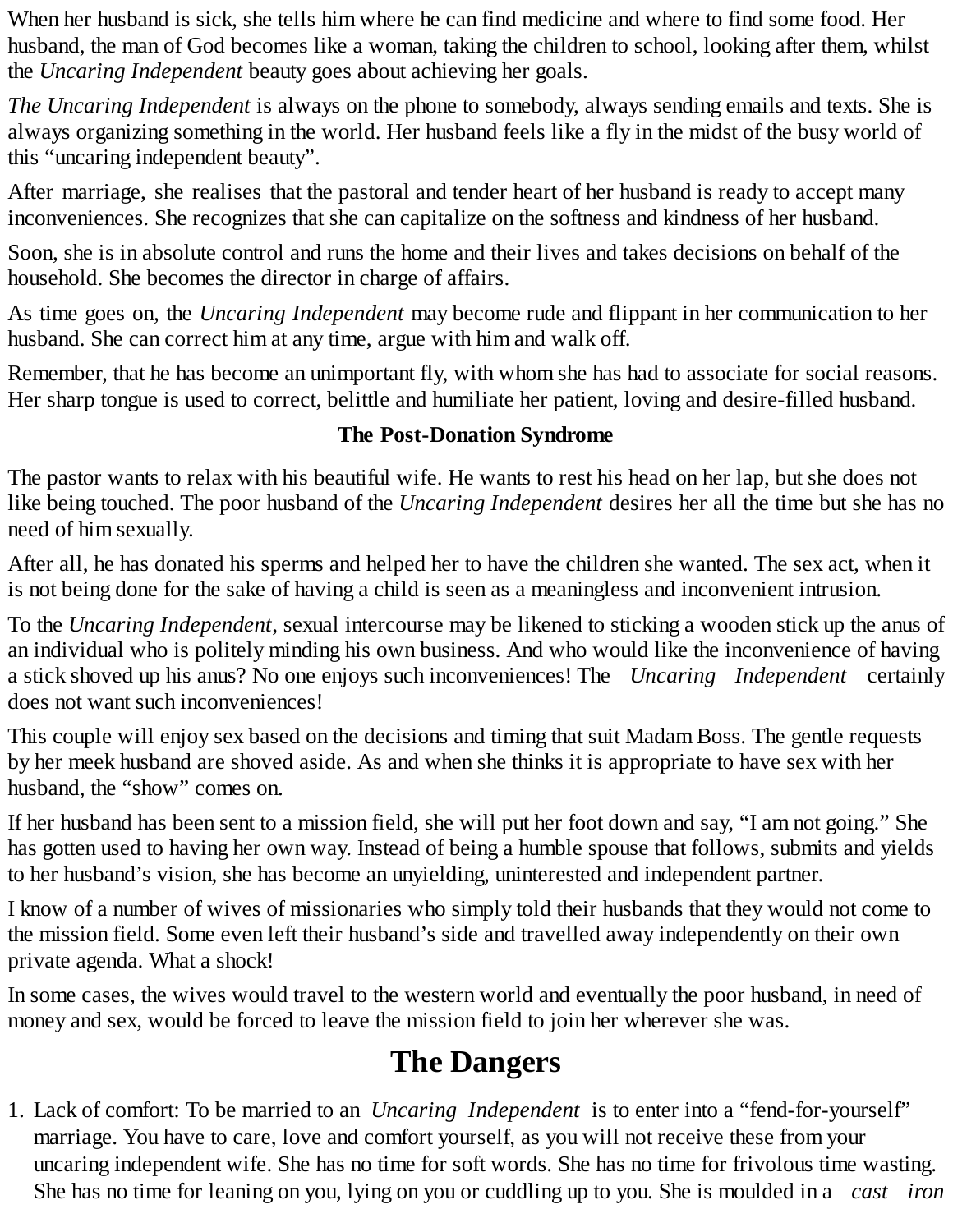*soul*, with little or no feelings. Her breasts are simply for breast-feeding and nothing else!

# **The Spirit of a Giraffe**

To survive in such a marriage, you need the "spirit of a giraffe". A giraffe lives without comfort and sleeps on its feet. A giraffe never lies down because it is too dangerous. God will give you the grace of a giraffe so that you can live without resting. Through this grace, you will be able to live your life without comfort, without care and without love.

- 2. Resentment: The pastor will grow to resent his wife for despising him. The man of God can become hostile towards his wife, as he tries to rise up and challenge his lofty wife.
- 3. Fighting: When a man is unable to stand up to the sharp words that come from the "headmistress" that he has married, he may resolve to hitting her.

Unable to speak as quickly as she does, he may use his hands to strike her. Unable to come up with as many provocative words as she does, a slap or two may be his response! In the end, the man of God will be accused of physical violence while misguidedly trying to beat his gentle wife into submission.

4. Desertion: Many quiet husbands tolerate a lot of mistreatment from their domineering, uncaring, selfasserting and independent wives. But there are some husbands who, after a long period of nonresponse, suddenly react with an irreversible and absolute departure from the marital home.

I know several meek husbands who left their wives suddenly after enduring emotional and psychological domination for years. They silently walked away, got themselves a new dwelling place and lived there, away from the presence of their domineering headmistress.

**Often, this came as a shock to the** *Uncaring Independent* **who thought that her sheep-like husband would always stay under her powers. Somehow, she didn't think that far!**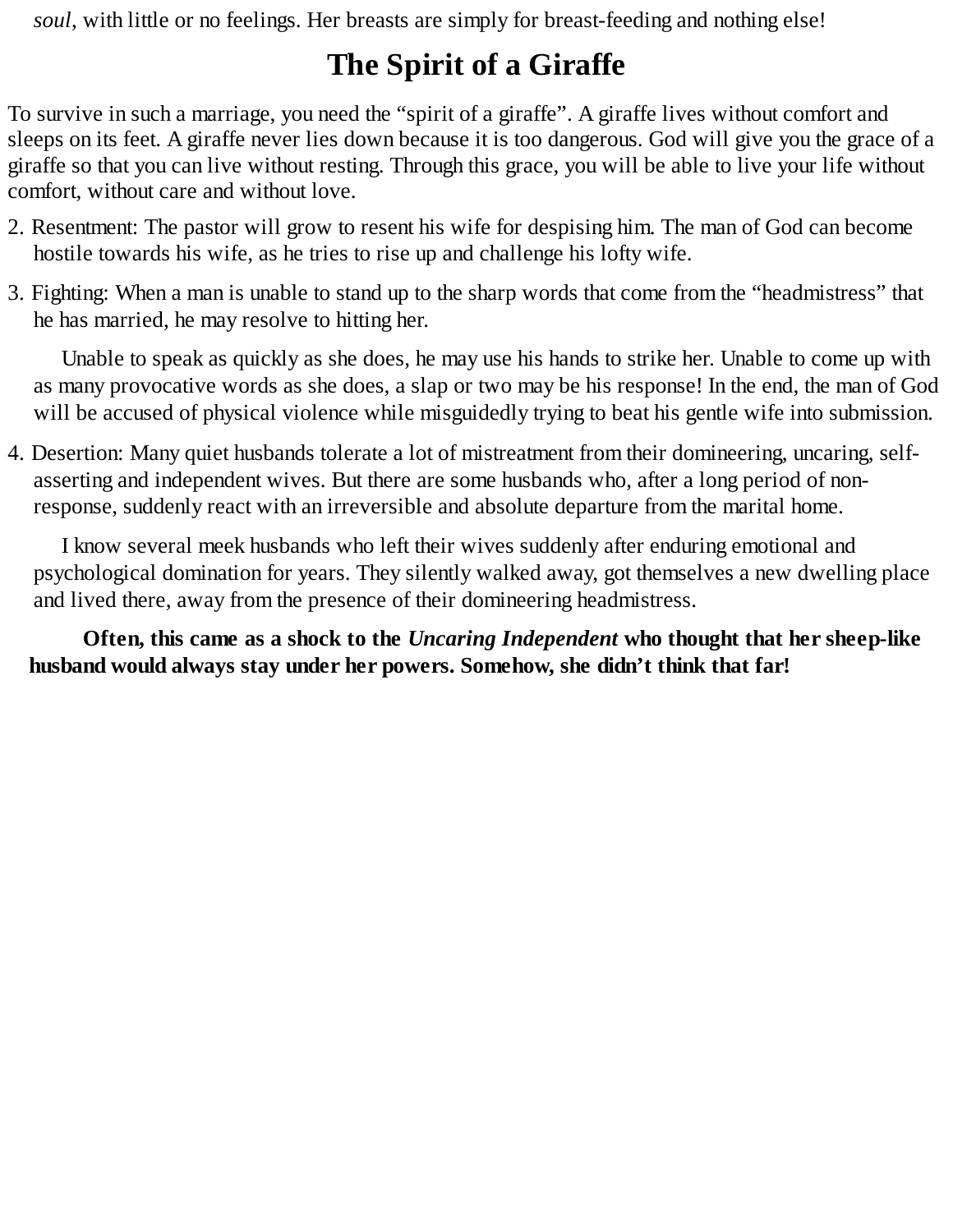# **What it Means to be Married to** *A Divorce-Prone Beauty*

## **My son, fear thou the Lord and the king: and meddle not with them that are given to change. Proverbs 24:21**

There are some women who do not have the ability to marry. Their personalities are incompatible with a marriage setting. Anyone who gets into a marriage with such a person is sure to be divorced after a while. These are women who are creators of divorce and I call them "*Divorce-Prone Beauties*".

If you ever marry one of these, you have married someone whose very life and behaviour will cause a divorce to happen. The *Divorce-Prone Beauty* is a woman who is sent into your life to marry you so that you will be forced into divorce one day. Through your marriage to her, you are certain to become a divorcee.

One day, as I looked upon a certain lady, the Holy Spirit whispered to me, "Anyone who marries this lady will get divorced." Some people have an "unmarriageable evil spirit" in them. It takes a certain spirit of humility, love, obedience and holiness to enter into marriage and stay married. Some people do not have what it takes to be married. It is simply a defect in their souls.

Also, there are countries and cultures that are more prone to divorce than others. In some countries, the women are very strong and very independent. Sometimes the women are like strong aggressive men. If you look closely, you will find that the women in these places rarely get married. They may have sex and they may have children but they do not get married.

A doctor friend of mine told me about a clinic that he runs in a particular community in the United States. He said, "It is rare for a couple (husband and wife) to come to the clinic with their child."

He said to me, "All the children I see in the clinic belong to single mothers. There are no fathers to most of these children."

A teacher once told us about a school that he worked for on some islands. On this island, it was only foreigners whose children had two parents! Every single local child in the school was from a home with a single mother. After four years of working there, he still did not have any students who had both a father and mother staying together.

There are many reasons for such situations. Sometimes, it is irresponsible men who just impregnate women and run off. At other times, the women are *Divorce-Prone Beauties* who simply do not know how to live with a man. It is possible that many of the women on this island simply could not submit themselves to a man and be humble wives.

Woe to you if you marry any of these *Divorce-Prone Beauties*! Your possible days of a happy marriage are limited. You will soon receive your marching orders from a difficult, unyielding, unsubmissive, uncompromising, inflexible, stubborn, defiant, belligerent, bad-tempered, argumentative, challenging, confrontational, quarrelsome, distrustful, suspicious, aggressive, irritable and hostile woman.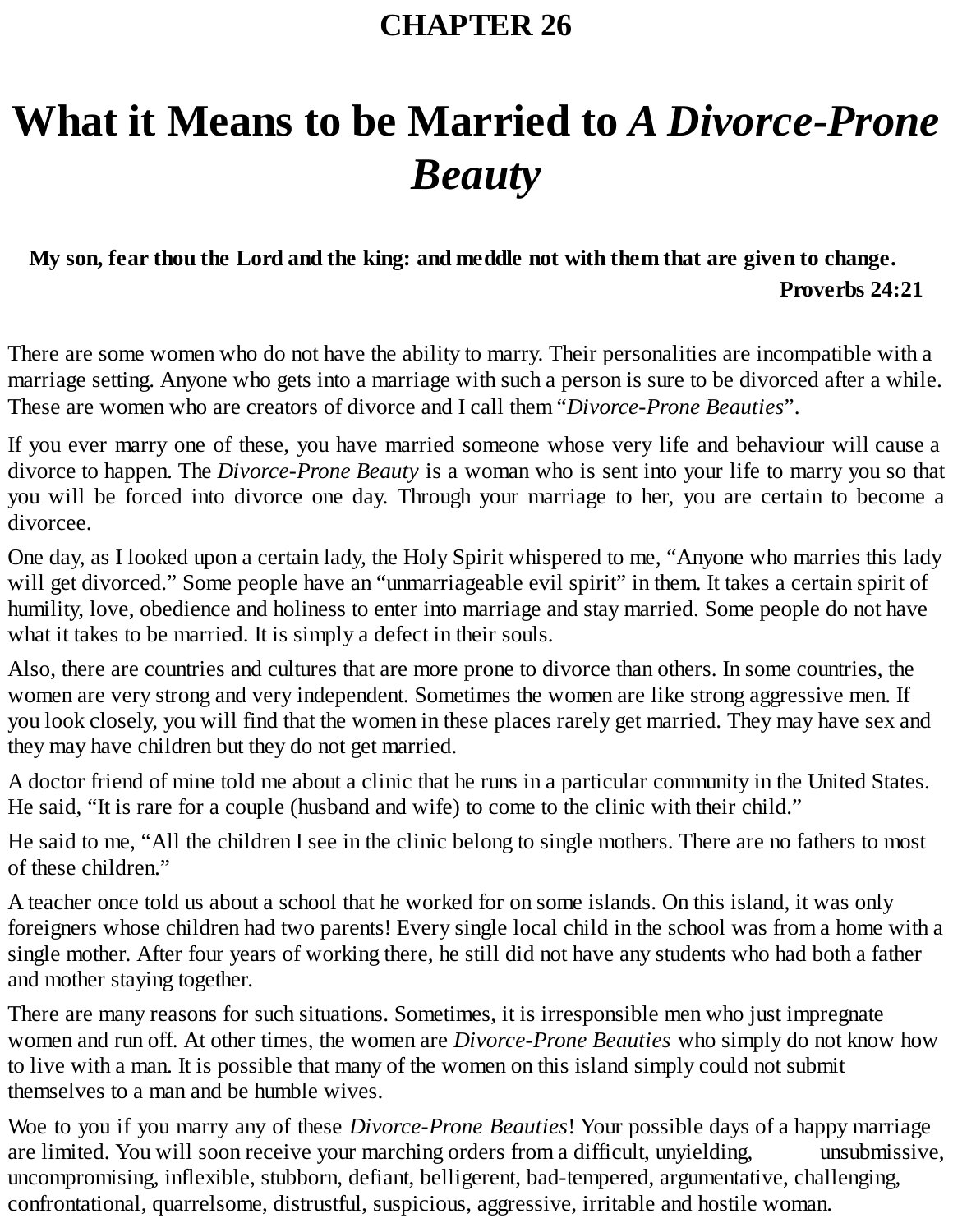A man of God described how happy his marriage was until he found himself in a divorce court. He pleaded with his wife to stay with him, but she would not. This man of God was forced to divorce his wife after ten years of marriage even though he did not want to. He had married a *Divorce-Prone Beauty* but he did not know it. Whilst in court, his wife smiled at him and sent him texts him from the other side of the bench saying, "I love you."

Another great man of God described to me how he begged his wife not to leave him. "Please don't leave," he said. But she would have none of it.

He told me that his children came to join in the pleas. "Please don't leave Daddy" they said. One of the children told their mother, "You have taught us for many years that we should obey the Word of God. Please obey the Word of God now and don't divorce our daddy."

But she would have none of that and insisted on divorcing.

Once upon a time I was in Asia and I had the privilege of having dinner with a great man of God. He described a divorce situation that he had encountered close up. He described how his pastor's wife had had an affair with her boyfriend. His pastor was so provoked by his wife's affair and ended up also having an affair with someone else.

He said to me, "On hindsight, the best thing my pastor should have done was to have divorced his wife. But he could not bring himself to divorce his wife even though she was sleeping with friends right under his nose."

He continued, "My pastor was so concerned about his reputation that he refused to divorce his wife even though he had the biblical grounds of adultery. Instead, of divorcing his wife, he got himself a girlfriend to avenge his wife's behaviour. Unfortunately, this only brought him more trouble."

Many men of God enter into marriage with ladies who are incompatible with ministry and marriage. Just as people have defects in their kidneys, hearts or livers, some women have defects in their souls and are unable to marry. There are some women who do not have the ability to marry!

Surprisingly, many pastors prefer to carry on living with their adulterous wives than to get a divorce. Only a few husbands are bold enough to leave. I can understand that because no one will really believe that you have any good reason for getting divorced. People will secretly think that you are having an affair with someone else! Amazingly, God Himself decided to divorce Israel when He could not take it any more. Notice the scriptures below, which show how God took the decision to divorce Israel.

**Thus saith the Lord, Where is the bill of YOUR MOTHER'S DIVORCEMENT, whom I have** put away? or which of my creditors is it to whom I have sold you? Behold, for your iniquities **have ye sold yourselves, and for your transgressions is your mother put away.**

Isaiah 50:1

**And I saw, when for all the causes whereby backsliding Israel committed adultery I HAD PUT HER AWAY, AND GIVEN HER A BILL OF DIVORCE; yet her treacherous sister Judah feared not, but went and played the harlot also.**

Jeremiah 3:8

When faced with such a difficult situation, it may be better for you to be like John Wesley and remain separated and unmarried till you die. You must realise that people have an inherent mistrust for men when it comes to marriage and relationships. Even when a pastor's wife is dead, people are not happy when he remarries. They think that he is not showing love and respect to his wife by marrying again.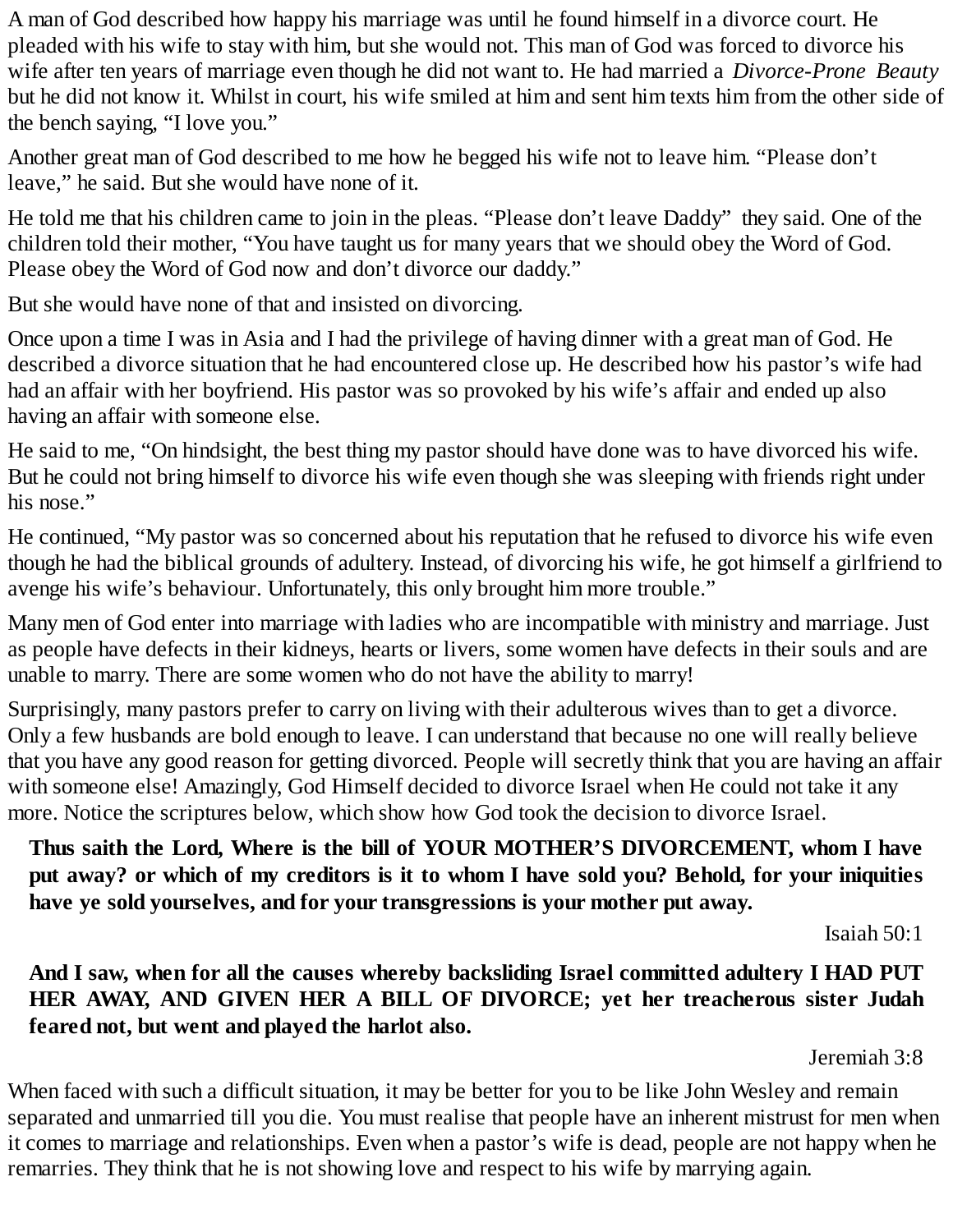# **The Dangers**

- 1. Divorce and Loss of Favour: The dangers to the man of God are many. People rarely understand and accept a divorced person. He finds himself in a kind of trap, between a rock and a hard place. When he tries to explain himself, no one believes him. Upon divorcing his wife he loses favour with many important people and even with the congregation. This is the great danger of marrying a *Divorce-Prone Beauty*. You enter into a divorce you never bargained for.
- 2. A Stormy Marriage: The pastor married to a *Divorce-Prone Beauty* may have a stormy marriage. The children in such marriages are greatly affected by living in a tumultuous situation.
- 3. Revenge: Some pastors are so provoked by their wife's behaviour that they decide to revenge by having affairs with other ladies. This type of sexual retaliation only leads to more complications. As the Bible says, "Do not respond to a fool according to his folly otherwise you will become the same as him." By responding to the provocation of your spouse, you become just like her.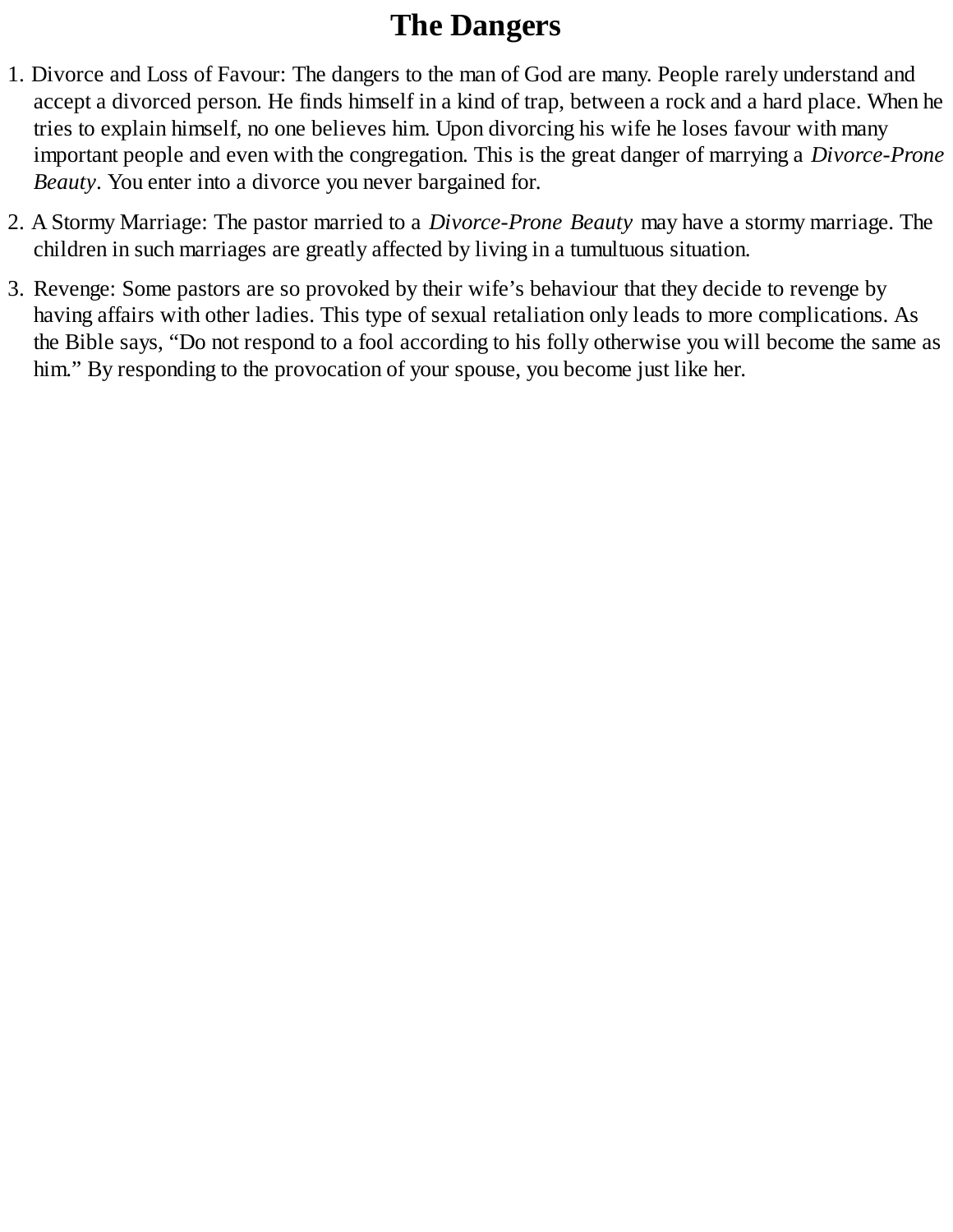# **What it Means to be Married to** *The Patient*

**Beloved, I wish above all things that thou mayest prosper and be in health, even as THY SOUL PROSPERETH.**

**3 John 2**

## **The Beauty**

When your soul prospers, your mind, your emotions and your feelings are well. Many pastors marry apparently normal beautiful ladies. Unfortunately, some ladies do have a mental illness. Most of us see mental illness as something in which a person walks around naked and lives in a cemetery, speaking gibberish to everyone she meets. Most mentally ill people do not live in cemeteries! So, do not look in the cemetery for a mental patient. A mentally ill woman may be living in your bedroom with you. Some of the most famous missionaries who changed the face of Christianity were married to "*The Patient*."

William Carey, the famous missionary to India, married when he was only nineteen years old. He married a woman who was six years older than he was. His wife struggled with a certain kind of mental illness for many years, accusing him of many outrageous things over the years. In spite of this difficult marriage, he was able to accomplish great things for God.

There are a wide range of conditions that are considered to be mental illnesses. Only a trained eye can notice and diagnose these conditions. Mental illness is very much like bad behaviour. The bad behaviour of the person stems out of the mental pressure under which the person labours. Women are more prone to certain mental illnesses than men. Always remember that mental illness can present itself as bad behaviour.

#### **The Beast: A Woman with Undiagnosed Mental Illness**

A Christian leader, who had been married to his beautiful and gentle wife for several years, began to contemplate divorcing his wife. This was because she was behaving very badly, accusing him of many evils. She had become impossible to live with and was constantly in a confrontation with him and his mother. It seemed as though she just hated her husband's mother. Finally, he decided to leave his wife. He was certain that he would divorce her.

Before he could go ahead with the divorce, his wife attacked him physically. He defended himself as his wife physically assaulted him. Whilst she was attacking him, it occurred to him that his wife was behaving very abnormally. Right there in their home, for the first time in his life, it occurred to him that his wife could have a mental illness.

Even though he was a medical person, it had never occurred to him that his wife could have a mental illness. Being a good Christian brother, he decided not to divorce his wife but rather get treatment for her. Indeed, it became clear as time went on, that his wife was truly labouring under a real mental illness. She was admitted to the hospital shortly after that and had to go through several bouts of treatment.

This story illustrates the fact that many people are actually suffering from mental illness. In this case, the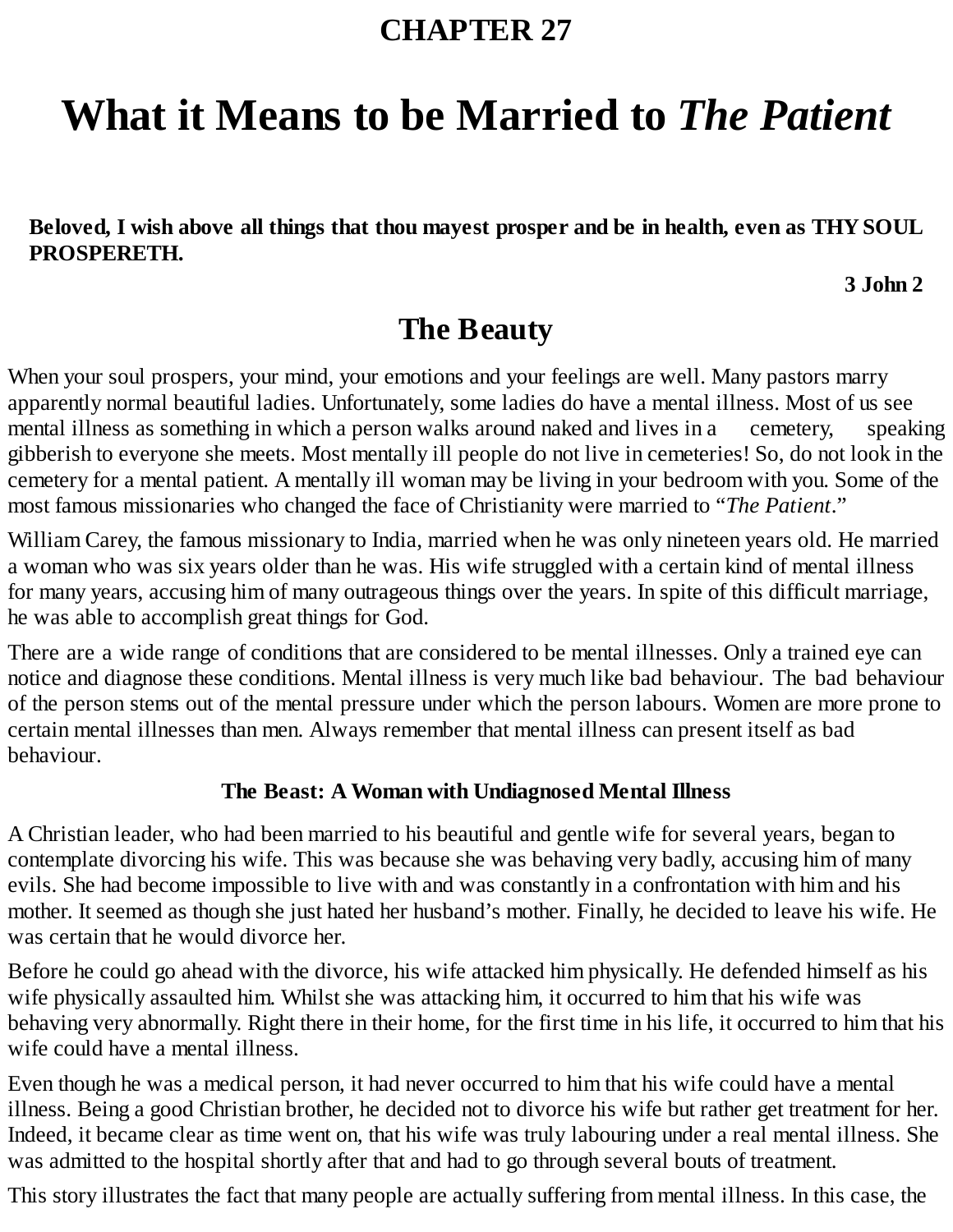mental illness manifested as bad behaviour towards her mother-in-law.

## **The Beast: A Woman with Depression**

We use the terms anxiety and depression casually, but they are actually specific medical diagnoses.

What is depression? When a pastor's wife is depressed, she may have a very low mood, a loss of interest in life, and an inability to experience pleasure in activities that she once enjoyed.

This mood change may manifest as sadness or irritability. When a lady is depressed, she may lose weight. Some ladies put on weight when they are depressed. Depressed women may wake up very early; find it difficult to go to sleep, lying in bed for hours.

Indeed, such a depressed woman may be difficult to live with. The man of God may overreact in response to his chronically moody, unhappy and accusative wife.

Accusations and discontentment are symptoms of depression. Women suffering from "anxiety" or "depression" can also come up with symptoms such as general weakness, bodily pains and tiredness. These symptoms are often not clear enough to allow a doctor to make a definitive diagnosis. A depressed person may always seem to be unwell with one problem or another, constantly seeing the doctor. Some of the symptoms of illness may be so serious that extensive investigations are carried out to locate the source of the pain and to investigate the specific dangerous sounding symptoms that are put forth by the patient.

After several attempts to treat different illnesses, it may begin to occur to the doctors that they are dealing with a mental illness.

Mental illness may lead to very bad behaviour and very unpleasant marriage problems. These problems, because of their chronic nature, can even lead to separation or divorce.

The ability to diagnose depression in a wife is very important. The proper diagnosis will help you to have compassion on your wife. With the proper diagnosis and treatment, you will have the grace to carry on with your marriage.

## **The Beast: A Woman with Anxiety**

Anxiety is a treatable psychiatric condition that many pastors' wives have.

Amazingly, anxiety can have specific physical effects such as an increased blood pressure and increased heart rate. A person with anxiety has a sense of dread or panic.

People with anxiety disorders can have various symptoms that may seem as real as anything. For instance people with anxiety attacks may have chest pains and think they are having a heart attack. They may also feel that any pain they have in their head is as a result of a tumour. Women with anxiety are fearful, tense, irritable, restless, watching and waiting for signs of danger. Such people also have bad dreams, nightmares and are filled with the fear of dying or the fear of a loved one dying.

As you can see, these psychiatric symptoms could be applied to many people that you know. Indeed, many ordinary people walking around actually need a bit of psychiatric care.

## **The Beast: A Woman with a Personality Disorder**

Personality disorders occur when people exhibit behaviour that deviates markedly from what you would expect based on an individual's culture and background. Personality disorders affect the person's personality, life and existence. *People with personality disorders are inflexible and unable to change their patterns and behaviour in spite of counselling and help offered.*

Indeed, what a psychiatrist may call a personality disorder, a pastor may call stubbornness and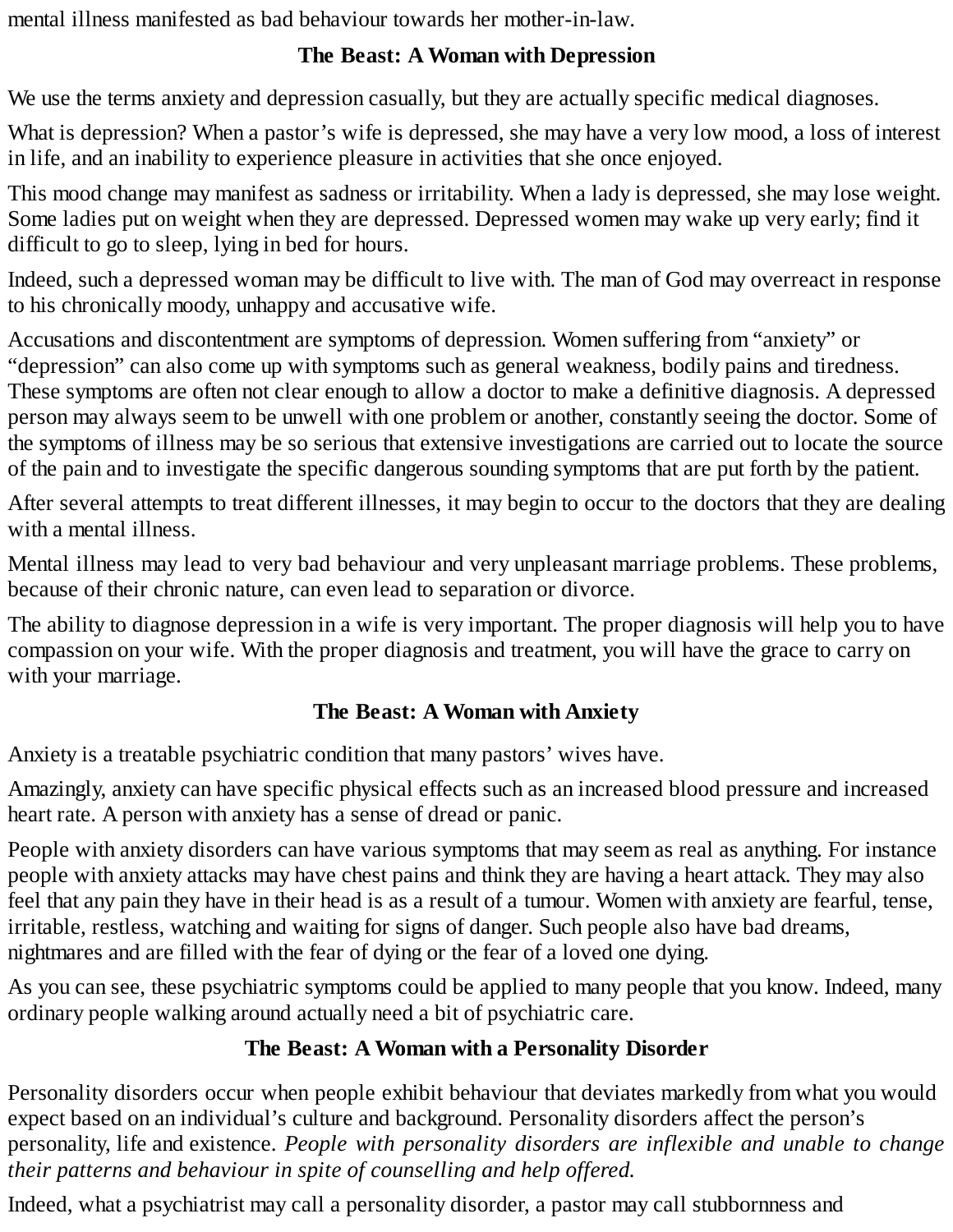disobedience to the Word of God. Indeed, there are several personality disorders that afflict and affect people that we know. A pastor or his wife could easily suffer from a personality disorder.

- 1. A lady with a *Paranoid Personality Disorder* has a pattern of mistrust and suspicion. Simply put, people with this disorder have a tendency to be sensitive, easily offended, guarded and suspicious.
- 2. A lady with a *Schizoid Personality Disorder* has a tendency towards a solitary lifestyle, secretiveness, emotional coldness and sexual apathy. She is detached from social relationships and has a restricted range of emotional expression.
- 3. A lady with a *Schizotypal Personality Disorder* has a need for social isolation. When a person has this kind of personality disorder, she displays odd behaviour in thinking and often holds unconventional beliefs. A person like this may have a poor rapport with others and tend to withdraw. Such a person is cold, unemotional and aloof. People may find her eccentric or peculiar.
- 4. A lady with an *Antisocial Personality Disorder* fails to conform to the law and repeatedly performs acts that could lead to his or her arrest. Deception, lying, irritability and aggressiveness are symptoms of this personality disorder. She may have repeated physical fights with others without regard for her own safety or that of others.
- 5. A lady with a *Borderline Personality Disorder* is unable to maintain interpersonal relationships. She will be insecure and have an unstable self-image and a poor sense of worth. She is likely to give herself to promiscuous sex and have eating disorders. Recurrent suicidal behaviour and self-injuring behaviour are also symptoms of this condition. Princess Diana was suspected of having this condition.
- 6. A lady with a *Histrionic Personality Disorder* shows excessive emotionality and attention seeking. She displays seductive behaviour and inappropriate dressing because she is seeking attention. Such people are lively, dramatic, enthusiastic and flirtatious. Such a lady may show an exaggerated display of emotions such as hugging someone she has just met or crying uncontrollably during a sad movie. Such people go through frequent job changes and become easily bored and frustrated. People with histrionic personality disorders therefore have numerous relationships.
- 7. A lady with a *Narcissistic Personality Disorder.* This type of person is preoccupied with power, prestige and vanity. You would easily describe such a person as self-centred. This type of woman pursues only selfish goals and is obsessed with herself. Such a woman will take advantage of others, always trying to exaggerate her own importance, achievements and talents. In her childhood, she may have received excessive praise for her good behaviour. She grew up requiring constant attention and admiration.
- 8. A lady with an *Avoidant Personality Disorder.* This is a lady who is hypersensitive to criticism and extremely sensitive to any negative comment or remark. She undergoes self-imposed social isolation. This means that she is shy, anxious and avoids physical contact because of her feelings of low self esteem. Such people also have a strong inferiority complex and are therefore difficult to relate with.
- 9. A lady with a *Dependent Personality Disorder* is a very submissive person who exhibits clinging behaviour. She always seems to have an excessive need to be taken care of. Such a person has difficulty in taking everyday decisions unless she has a lot of advice and reassurance from others. Such a person can easily be taken advantage of by men because she always needs someone to assume responsibility for the major areas of her life. Indeed, she cannot initiate projects and lacks the drive and energy for them.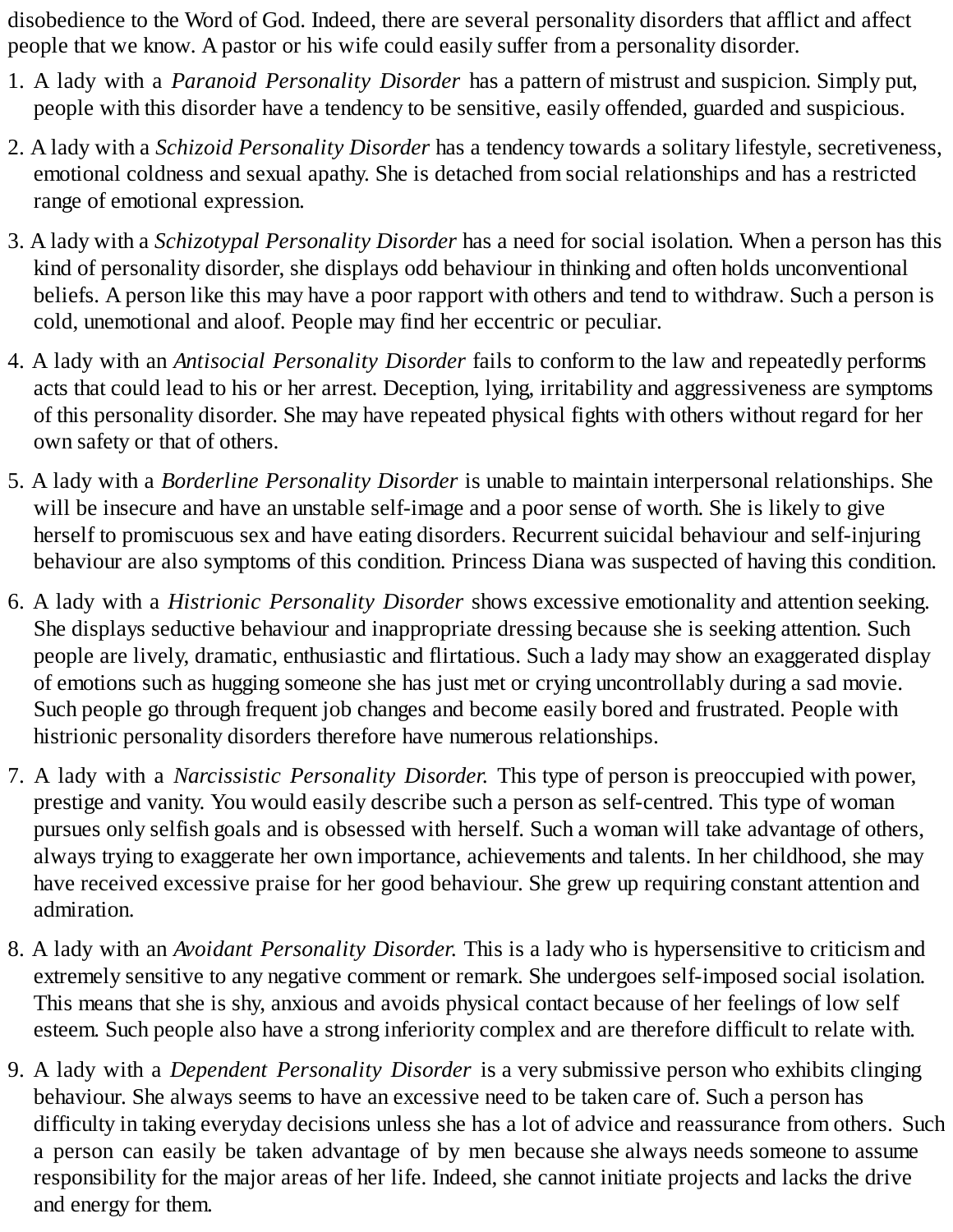10. A lady with an *Obsessive-Compulsive Personality Disorder* is preoccupied with orderliness, perfectionism and control. A person with this disorder can pay attention to so many minute details and facts that this perfectionism would actually prevent the timely completion of tasks. This kind of person is also rigid and inflexible in her beliefs. Someone who is preoccupied with details, rules, lists, order and organization will be difficult to work with because of her unpleasant rigidity and stubbornness.

Indeed, such people are also unduly preoccupied with productivity and fruitfulness to the exclusion of pleasure and interpersonal relationships.

I am sure that all of you who have read this list of personality disorders have found yourself in there somewhere. You will realise that most of us have personalities that can shift easily into the realm of a "disorder". Often, when there is a mental illness of any sort, people spiritualise their misbehaviour, refuse the medical diagnosis and subsequently refuse counsel or treatment.

## **The Beast: A Woman with Bipolar Disorder**

Some pastors are married to women with a bipolar disorder. You can understand the disease by understanding the word, 'bipolar'. Bipolar speaks of two poles or two extremes. On one hand, the beautiful princess may be a calm, gentle, sweet and well-behaved hostess impressing the outside world with her charm. On the other hand, she may be violent, angry and uncontrollable. When the other extreme sets in, such a woman may go on spending sprees or engage in behaviour that is abnormal, such as taking drugs, alcohol or even becoming aggressive.

One day, a great man of God's wife ran through the house removing all the cutlery from the house because she believed an evil spirit was in the house. She then walked for miles with the children, covering them with a towel because she believed that the moon-god wanted to strike them. You can imagine the confusion in the pastor's home as he saw this abnormal behaviour and hyperactivity in an apparently normal person. Later on, this unstable woman surprised everyone with an announcement that she was divorcing her husband.

These bouts of hysterical uncontrollable behaviour, along with depressed moods, show the picture of the bi-polar syndrome.

Behold, we have two people in one!

Indeed, even the trained eye finds it difficult to diagnose some of these diseases. There are many doctors who cannot pick out mental illnesses. In such cases, the man of God and his children could be harmed by the wife who, in a moment of hysteria and violence, could inflict harm on the family.

One day, a man of God was sitting at a table with a medical doctor. The medical doctor knew the man of God and his family quite well. The doctor let out a bombshell that surprised the man of God. He said to him, "I think your wife has the bipolar mental illness." The man of God was taken aback and asked, "Are you trying to say that my wife is a mental patient?"

Indeed, the entire family struggled to accept the diagnosis. You see, it is not easy to accept the reality that a seemingly normal person is actually mentally ill.

## **The Beast: A Woman with Schizophrenia**

Some pastors are married to women with Schizophrenia. Schizophrenia is an unfortunate illness in which a person actually goes mad. Schizophrenic patients experience hallucinations in which they hear voices, have bizarre delusions and disorganized thinking and speech. Their bizarre thinking pattern leads them to speak in sentences that are not connected in meaning. Their speech is sometimes described as a "word salad".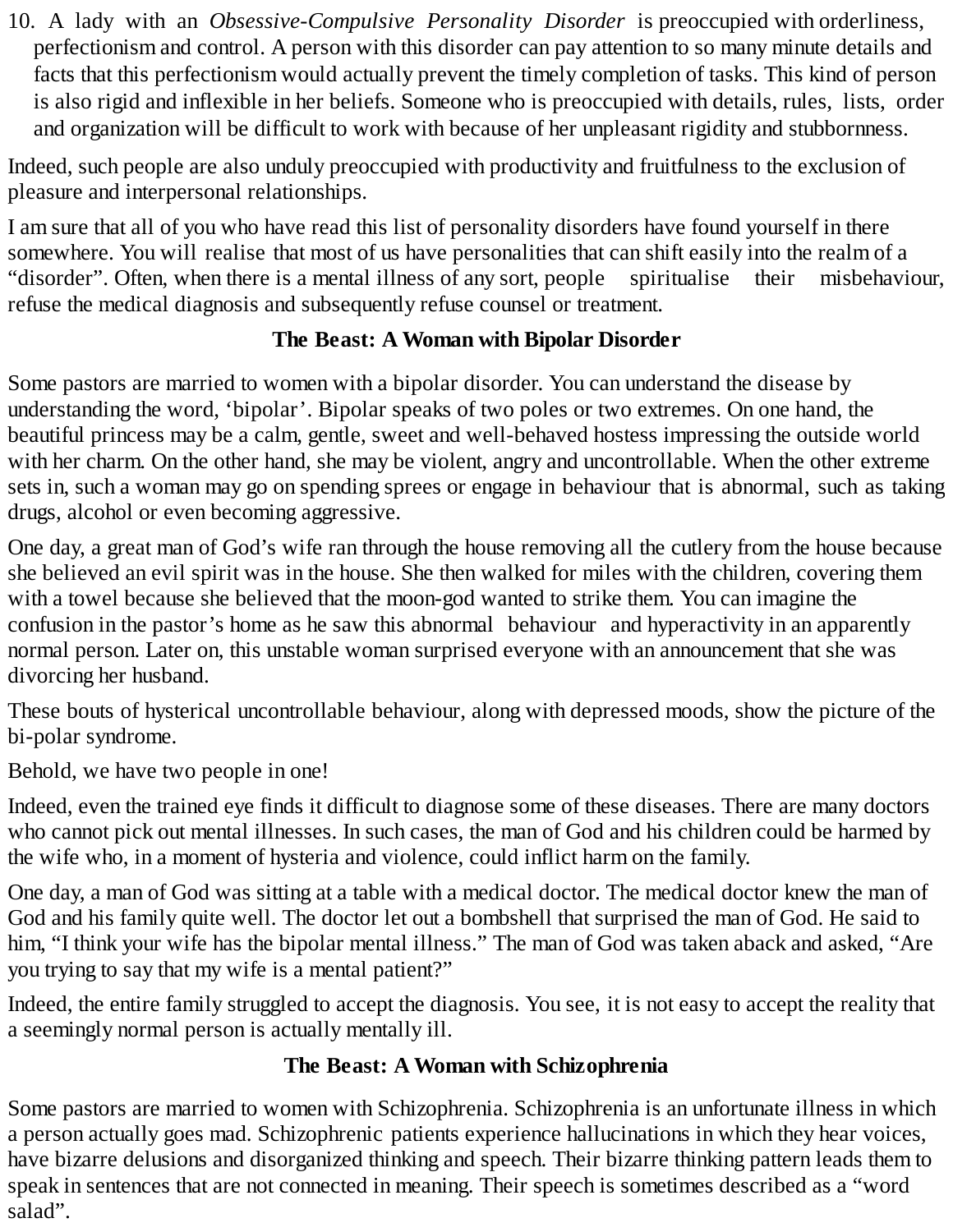There was once a pastor of a very large church in a prominent city. He lived on the twenty-fourth floor of a high-rise apartment block. His marriage suffered terribly due to a developing mental illness in his wife. No one could understand the conflicts and problems that the pastor seemed to be beset with (nobody usually understands).

No one expected what was going to happen next. One day, whilst the pastor was away at work, his wife took two of her three children and threw them out of the window of their apartment complex. Both children died when they hit the ground. The third child was able to escape from her wild mother in the house.

Indeed, it was only after this violent episode that the family and the congregation realised that the pastor's wife was actually mad. Before this incident, everyone thought the pastor had a bad marriage and did not love his wife. After this episode, the mentally ill wife was confined to a mental institution. A few years later, the pastor remarried amidst even more criticism. Was it right for him to marry when his wife was permanently mentally ill? Should he have remained unmarried and waited for her healing? A good question!

## **The Beast: A Woman with a Delusional Disorder**

Many pastors are married to women with delusional disorders. A delusional disorder is a condition in which a person has a fixed delusion. Apart from this particular delusion, there are no other symptoms of mental illness in the person. A delusion is something one believes in, in spite of contrary evidence. The type of disorder that a woman with delusional disorder has is what we call a "non-bizarre delusion.'

A bizarre delusion is a belief that is incredible, out of this world and virtually impossible. A person who has a belief that the ceiling is about to drop on his head has a bizarre delusion.

A non-bizarre delusion is a belief that is plausible, possible and even likely. A person who has a belief that her husband is having an affair with his old girlfriend is having a non-bizarre delusion. It is nonbizarre because it is believable, it is possible and it may even be likely.

Indeed, some pastors are married to women with delusional disorders. I spoke to a lady who had a devoted husband. Her marriage was breaking down because she was constantly accusing him of being interested in another lady.

Somehow, I knew for sure that her husband was not having an affair with the lady. His wife was accusing her husband of having an affair with a virgin who was about to get married.

I asked her, "Do you think your husband is having an affair?"

She said, "Yes, I do."

I asked again, "Do you think your husband is committing adultery with this virgin lady who is about to get married?"

She answered, "I do."

I asked yet again, "Do you actually believe that your husband is having sexual intercourse with this virgin?"

She said, "I do. He is having sex with her and I know it."

No matter what I said, I could not convince this lady that she was believing the wrong thing and destroying her marriage. She maintained her stand, thereby reducing her marriage to a mere social coexistence.

This lady could easily have a delusional disorder because she had no other mental symptoms. She simply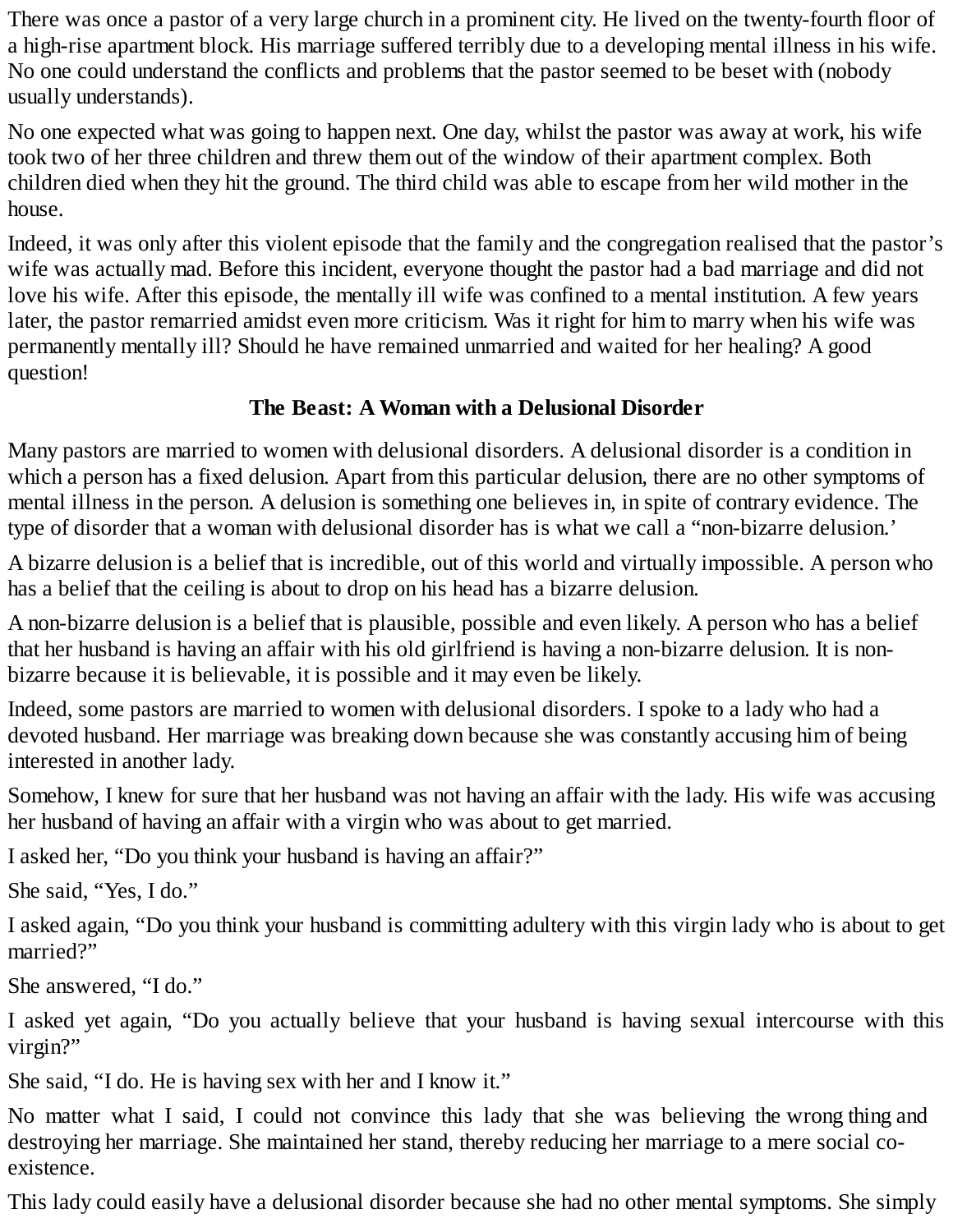had one *non-bizarre delusion*, which she stuck to for many years, no matter what was said or done.

When you accuse a person of doing something that he is not doing, you greatly affect the relationship between yourself and the person. Marriages are changed forever when accusations begin.

John Wesley's wife was a difficult person to live with. In fact, it was not possible to stay with her. Her mind was filled with the conviction that John Wesley was having affairs with other women. One day, she told John Wesley,

## **"DESIST FROM RUNNING AFTER STRANGE WOMEN FOR YOUR CHARACTER IS AT STAKE"**

## *Mrs Molly Wesley*

Some people said that the kindest way to look at her was to think of her as having had a mental illness.

### John Wesley said of her, **"IT WOULD TAKE MORE THAN A THOUSAND YEARS FOR HER TO UNDO THE MISCHIEFSHE HAS DONE TO ME".**

A sign of mental illness is the lack of insight, where the person is not aware of what she is doing. Even though Mrs Wesley mistreated her husband greatly, on her deathbed, she left him a ring as a token saying,

## **"I DIE IN LOVE AND FRIENDSHIP TOWARDS HIM."**

## *Mrs Wesley*

It is possible that Mrs Wesley never comprehended the extent of hurt and damage that she caused John Wesley by her behaviour. That is a clear sign of a *Patient*. A mental patient often has *no insight.* A *Patient* cannot grasp what she is doing and the effect it has. When you recognize this lack of insight, you are far more able to have compassion for the *Patient*.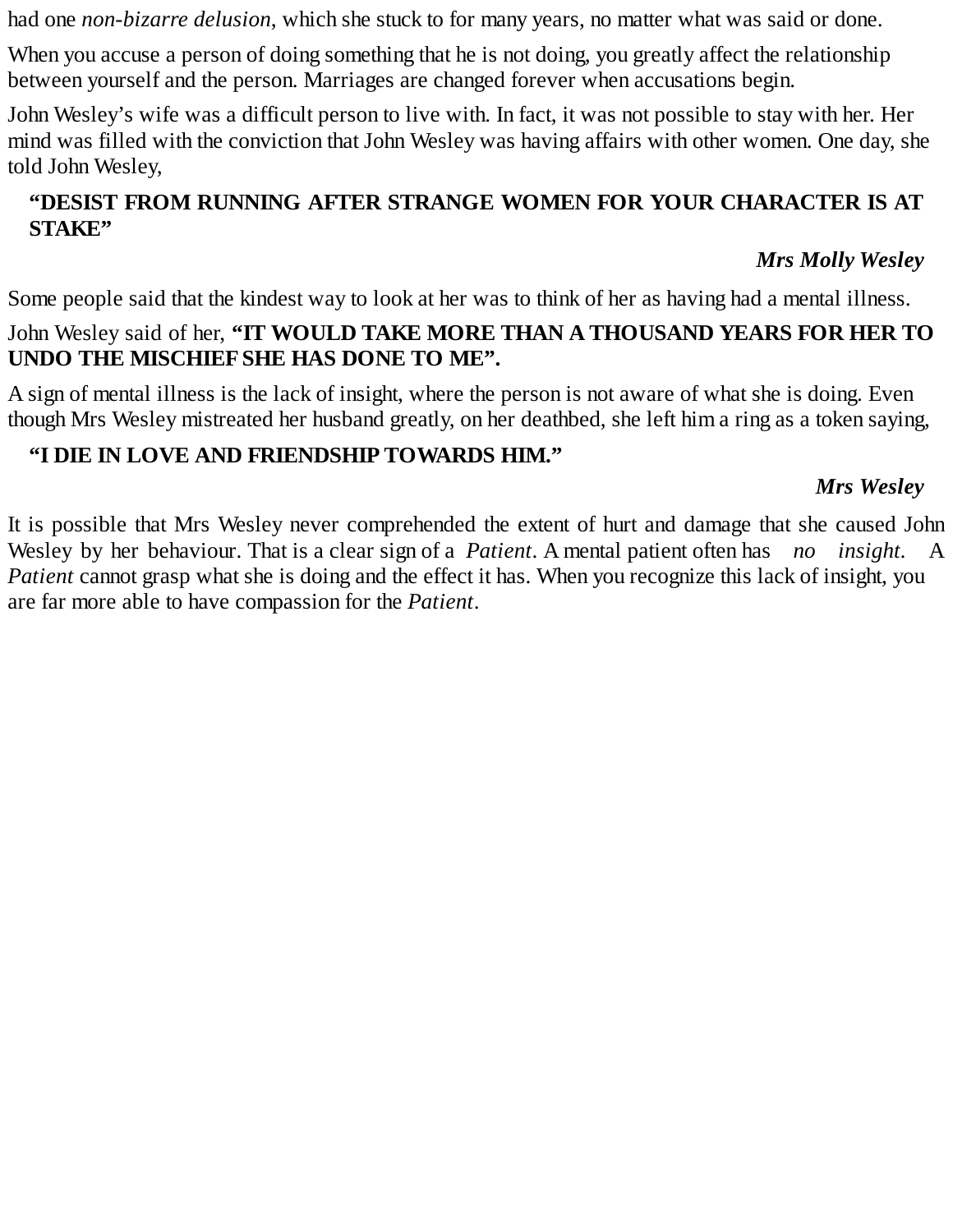# **What it Means to be Married to** *A Combo*

Some people get married to a person who is a combination of many things. She may be a combination of a *Wild Cat*, a *Prison Officer*, a *Quarrelsome Queen* and the *Uncaring Independent*.

## **The Combo: A Quarrelsome Queen**

The husband of the "*Combo"* has many issues in his marriage. He tries to address them, deal with them, handle them and negotiate with her for years but he still does not win her love.

In this kind of marriage the husband suffers terribly and deeply. Every single issue that comes up in the marriage is not simply between man and wife but between man, wife, mother- in-law and sisters-in-law. There is nothing like a private issue between husband and wife. No argument with this wife is simply an argument with her. Every argument becomes an argument with her, her parents and her siblings. When there is an issue that builds up tension in the house, the tension is between husband, wife and the wife's entire family. The husband is always criticized and compared to her younger sister's husband who is a politician. This is constantly done by her mother and sister, and very often in the presence of the husband's family.

In this marriage, the husband is made to feel that nothing he ever does is good. He tries to be supportive as a husband but absolutely nothing is appreciated. He would pay money for her to further her education. This will never be appreciated – he is rather told that he is not supportive.

He would even sell his car to get her a better car but it is still not appreciated and she would complain that he has bought her an old car. He can leave her in charge of all his money and never question what she uses it for but it is still regarded as nothing.

## **The Combo: The Accuser**

Every night as soon as this husband falls asleep, the *Combo* would take his phone and go through all his messages. She, like John Wesley's wife, would copy them, forward them to others, delete some of the messages and even respond to some of the messages. When the aspersions are in full bloom, the phone searching comes on every single night.

## **The Combo: A Poor Performer**

If you are married to such a *Combo*, there is almost never food in the house.

The husband who is married to a *Combo* is ALWAYS buying food or one thing or the other but never having food made for him at home. This husband exists on a diet of readymade noodles or readymade rice that has to be bought and brought home! He NEVER has food at home.

Amazingly, the *Combo* turns out to be a dirty person. Pots with food can sit in the kitchen for over a week. If you opened the pots, you would find putrefied, rotten food turned into liquid with very thick mould over it. Pots sit in the kitchen for over a month unwashed, until the "A1" husband decides to wash them himself. Hundreds of sachets of water that are used to cook or do other things in the house will sit in the kitchen on the sink, counter, floor and everywhere. HUNDREDS of plastic bags cover the floor. Sometimes, thick dust covers the floor and water drops make the kitchen muddy and filthy.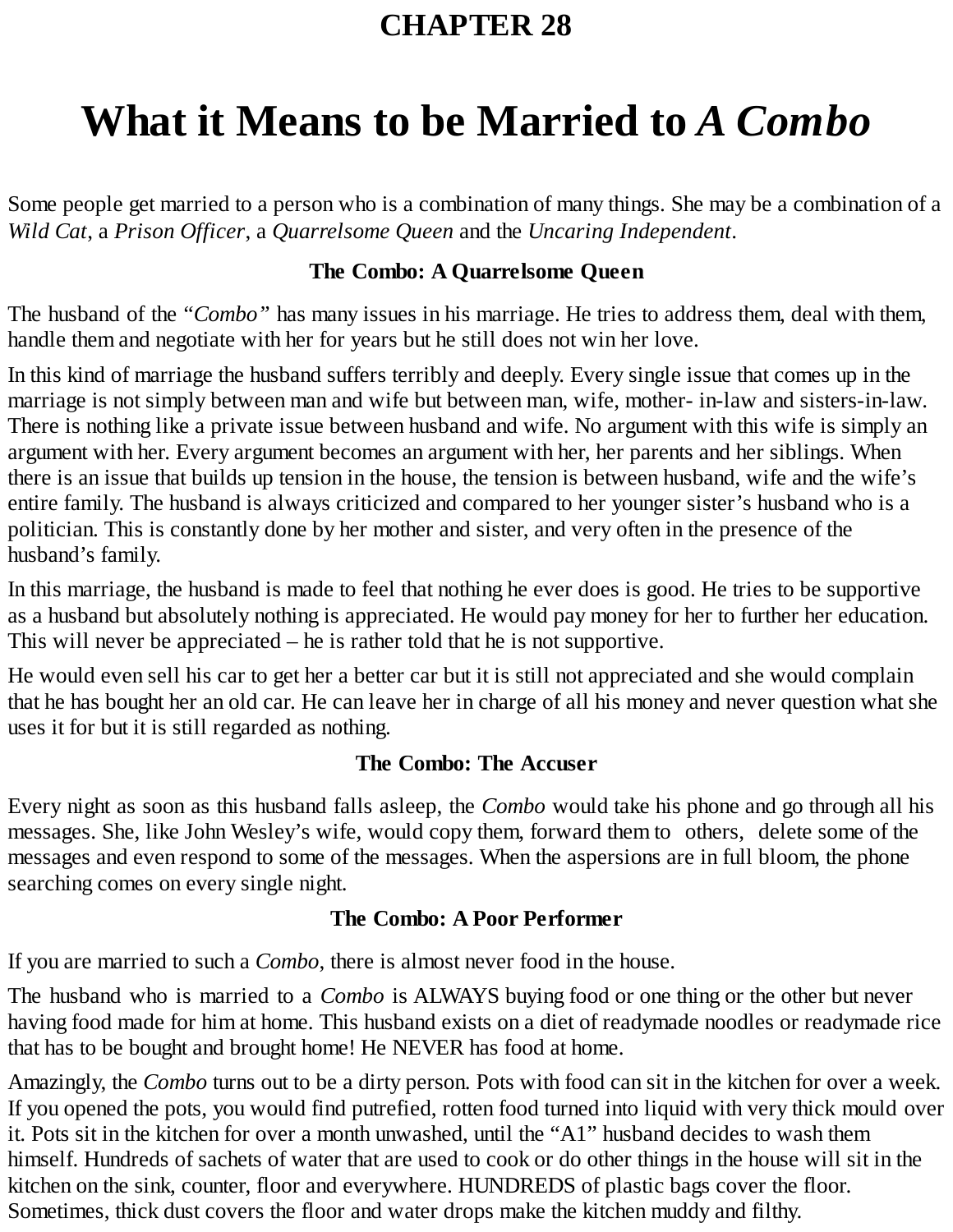Unfortunately for the "A1" husband, dirty laundry are left in the washing basket for over three months and sometimes six months. Believe it or not, some of these husbands sometimes throw away clothes that have become awfully mouldy.

Sometimes, half washed boxer shorts and singlets are left in a bucket in the bathroom for three months till the water turns black.

Mattresses and pillows and other beddings that are taken out for airing never return to the house for months and months and months. Everything is simply left outside by this non-performing *Combo*.

### **The Combo: A Wild Cat**

When married to a quarrelling queen *Combo*, there are endless arguments. You will never be able to communicate and say "Let's sit down and discuss like adults and address an issue. Let us try to simply address our problems." Such discussions end up in tantrums, shouting and quarrelling. The *Combo* would go off in a huff and you would wonder if she is mentally stable. She will break things, throw things against the wall, destroy things, cry and try to hurt herself with sharp objects. Nothing the husband ever says to her is listened to. Every time there is a quarrel, she screams and shouts and cries and wails for the whole house to hear. The husband is constantly humiliated, disgraced, embarrassed, reduced to nothing in front of her family.

#### **The Dangers**

The husband who does not handle the pressures well may begin to masturbate and watch pornography. He starts making new friends to keep him company and cheer himself up. Her behaviour pushes him away and pushes him into a place he never thought he could be. He will try to talk with her but she will keep mocking him and accusing him.

At the end of a work season, when everyone is eager to go home, the husband remains silent because he is so afraid of going back home. Sometimes, during a trip away from home, the "A1" husband is unable to sleep when the thoughts of returning home come to him. He is so worried and afraid as he keeps wondering what would happen when he gets home. The journey home is often terrible, filled with anxiety, fear and dread.

He feels like a devil in his own house. One day, a nice "A1" husband was pushed to the wall and said to his wife, "I will kill you!" He had been pushed to the point of hatred.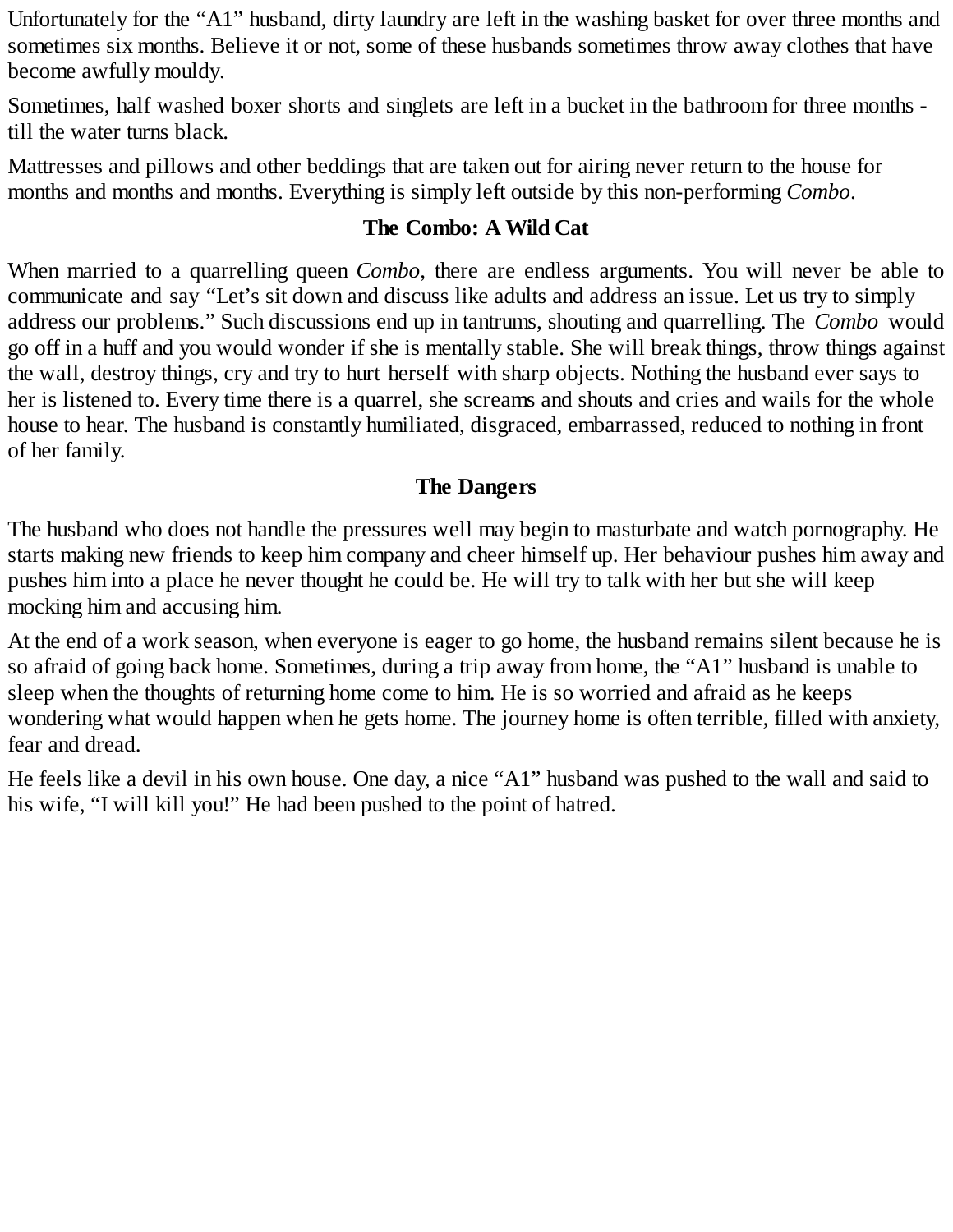# **SECTION 4:**

# **OVERCOMING IN MINISTRY AND MARRIAGE**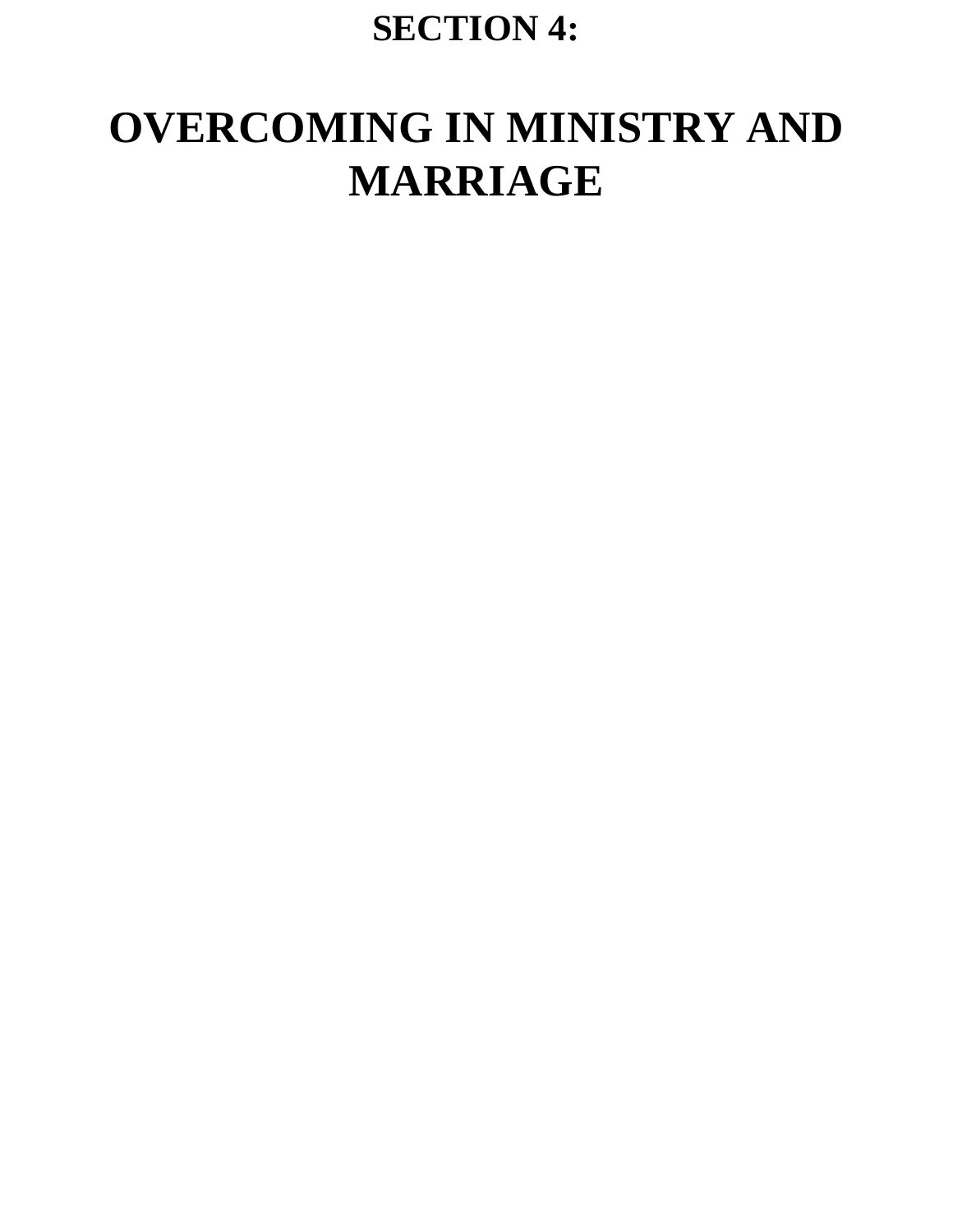# **Overcome in Your Marriage by Fighting to Survive**

## **FIGHT THE GOOD FIGHT of faith, lay hold on eternal life, whereunto thou art also called, and hast professed a good profession before many witnesses.**

### **1 Timothy 6:12**

You must fight to gain control and bear fruit in your short life on this earth. Few of us can live in this world without getting married. Most of us need marriage and need women in our lives. To say that marriage will help your ministry is to over-simplify things. The written Scriptures reveal many negative things about marriage and women that should scare any Christian. Marriage can be more of an extra war than a form of help.

Marriage will help your ministry, but marriage will also introduce certain problems and conflicts into your life. Without marriage, you will also be subject to another group of problems. Where there are no oxen, stables and rooms are very clean. Once you have cows, you are going to have the problem of cleaning up your surroundings.

### **Where no oxen are, the crib is clean: but much increase is by the strength of the ox.**

#### **Proverbs 14:4**

Choosing to marry is to choose the kind of problem you want to have. It is going to be either this problem or that problem. You must gain the upper hand in the marriage experience so that you can fulfil your calling.

A declaration of war must be made. You must accept that you are at war because you are married. Accept that your marriage may be a section of the war you are called to fight. You will have to learn new survival strategies. You will have to develop ways to adapt and to live as a warrior. Instead of enjoying a soft life of ease, pleasure and satisfaction, your marriage may simply be war.

Once you are married you are stuck! She is stuck to you and you are stuck to her! You have to stay with what you've got! You have to fight and you have to survive without becoming bitter, immoral or divorced. Can you overcome? Can you survive? Yes, you can and yes, you will!

*Accept the fact that you may have entered into a war by getting into marriage.* Satan wants to use your marriage to turn you into a phantom of what you were actually called to be. Many married people do not fulfil their calling or their ministries. Many married pastors are phantoms of what they were really called to be.

Fight the "spirit of the phantom"! There is a devil that wants to use your marriage to turn you into a phantom of yourself. Satan wants you to become a fraction of what you were born to be.

Satan's plan is to destroy you through your marriage. Through the problems of your marriage, satan intends to lead you to the spirit of fornication, adultery, bitterness and hatred. This is the strategy to turn you into a phantom. You must do any and everything not to become irrelevant in ministry through divorce.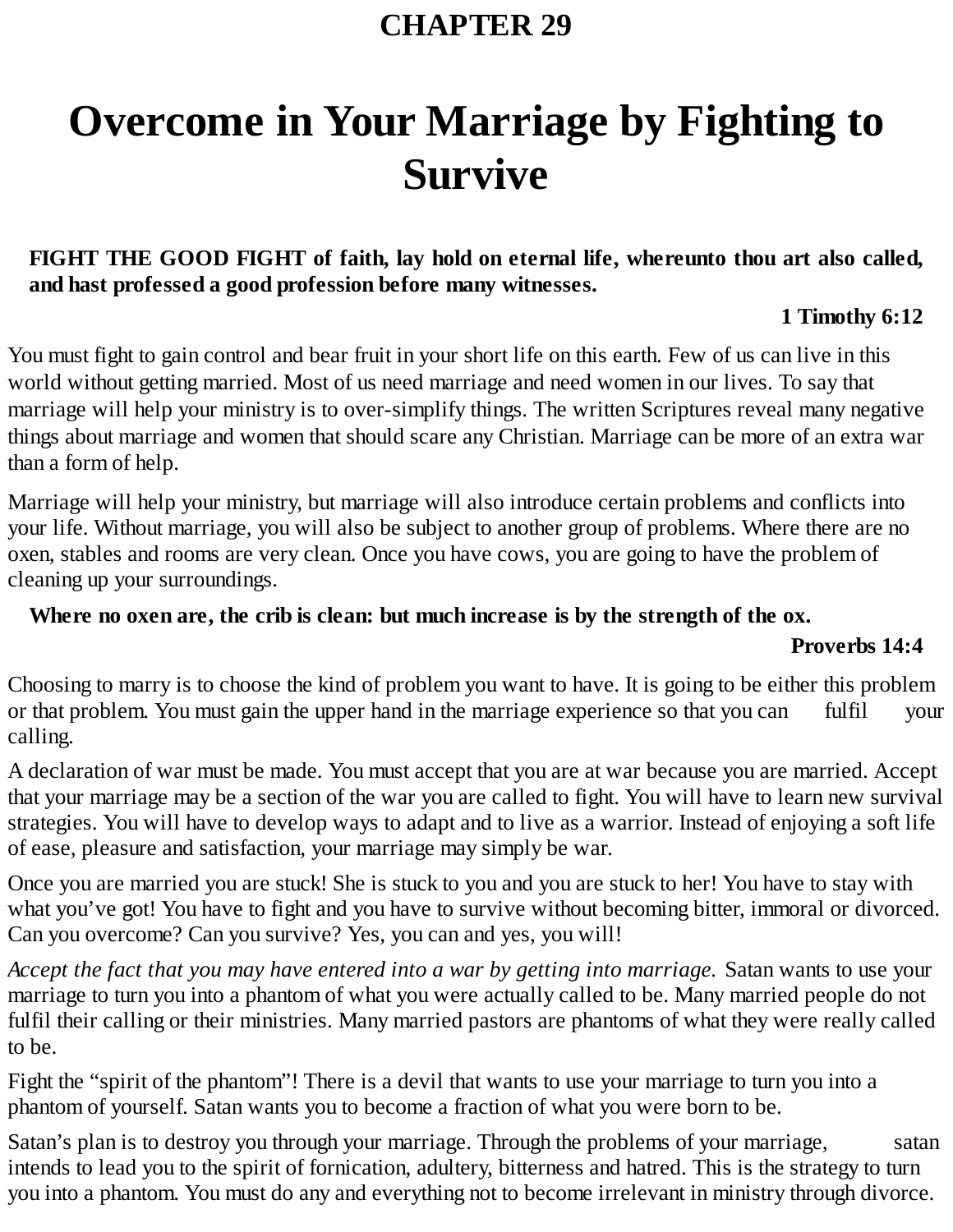Identify the spirit of fornication that is sent to turn you into a phantom in ministry. You must do any and everything not to become irrelevant in ministry through marriage.

Identify the spirit of bitterness that is sent to fight against you. Do not allow bitterness to turn you into a phantom. Bitterness will change your spirit and make you cynical and angry. Therefore you must do anything and everything to forgive your spouse. Otherwise, you will become irrelevant in ministry. Declare that you will walk in forgiveness and that you will love whomever God has given you!

You must overcome discouragement! Take consolation in the fact that you are not alone. Most of the things that you experience are also being experienced by others. Know that women can be used as weapons of war. You are a winner! You are more than a conqueror! Your destiny is clear! You have overcome in every situation!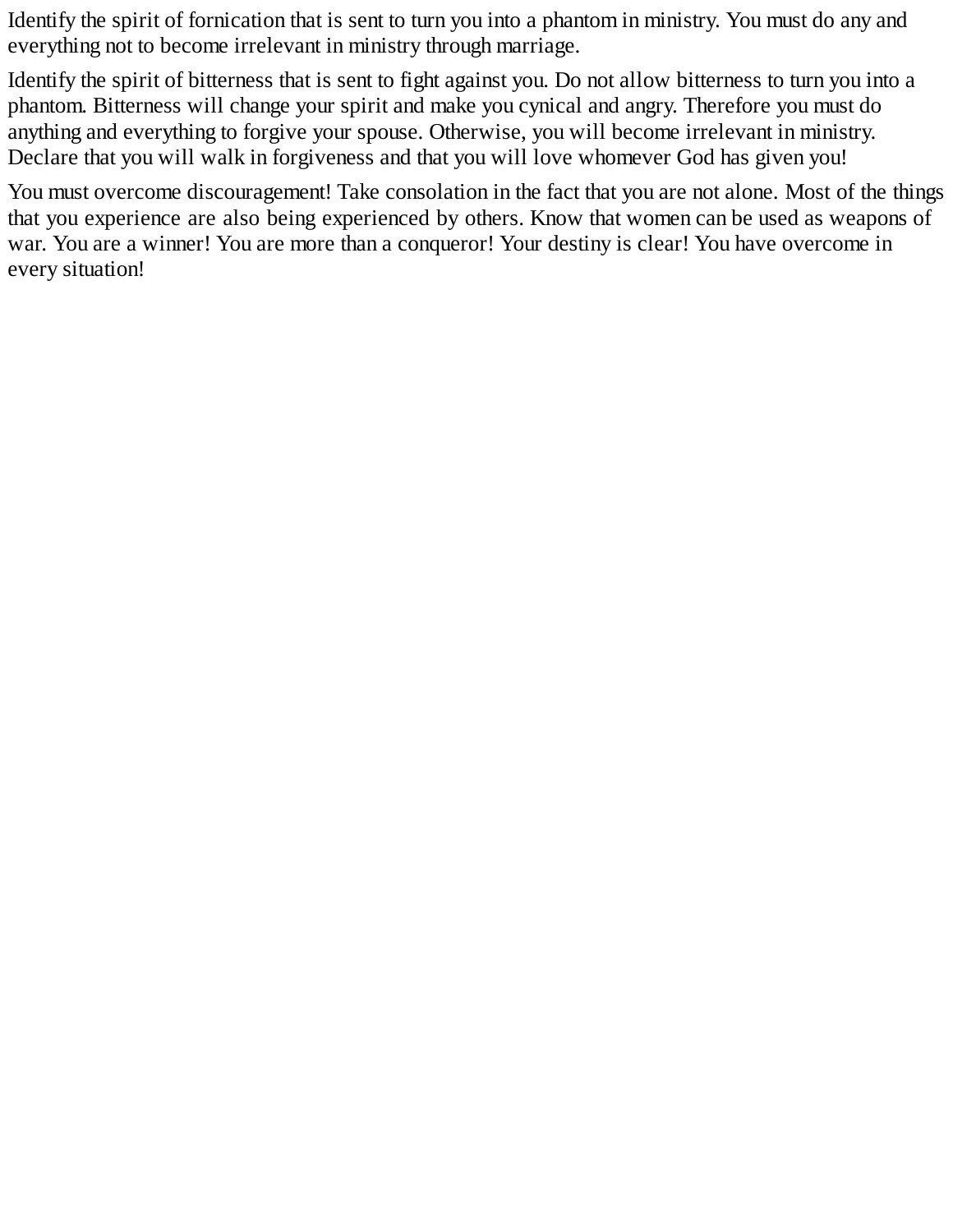# **Overcome in Marriage by Blocking Five Specific Attacks**

Satan has a long term plan to destroy you. You must believe and understand that there is an intelligent demon orchestrating events in your life. Your marriage is being destroyed and your life is being destroyed by an intelligent creature who is manipulating events. You must realise that there are five end points which satan is trying to bring you to. Once you are aware of these five destinations, you must fight them specifically and block them absolutely.

## **Five Things to Fight Specifically and Block Absolutely**

#### *1. Specifically fight against Satan's plan to make you into a man with two wives.*

### **A bishop then must be blameless, THE HUSBAND OF ONE WIFE, vigilant, sober, of good behaviour, given to hospitality, apt to teach;**

#### **1 Timothy 3:2**

Does anyone want to be a bishop? Does anyone want to be a Christian leader? Does anyone want to be a pastor? The famous condition for this job is that you must be the husband of one wife (1 Timothy 3:2). Satan therefore is trying hard to make you become the husband of *more* than one wife!

You do not only become a husband of two or more wives through polygamy. Take care, because you can become the husband of more than one wife through a *bad marriage*, through *a separation* or through *a divorce*. Any of these three events can lead you to have additional relationships and marriages in your lifetime. Most ministers start out with a vision of being a husband of one wife.

What would make you become the husband of more than one wife? How does that happen to a man of God? Whenever a relationship fails, a door is opened for a new one. Through the bad experiences of your marriage, you may be forced to develop relationships with more than one woman.

Although you set out to be the husband of one wife, the circumstances you encounter in marriage may cause you to deviate from your original and ideal vision. This is what has happened to many people who were very committed to marriage and to the things of God.

Many have ended up with more than one wife and more than one marriage. Some of them ended up divorcing and remarrying whilst some of them just added on a relationship or two!

Through the wisdom in this book, you will be delivered from the traps and snares that seek to turn you into the husband of more than one wife.

#### *2. Specifically fight against Satan's plan to make you cultivate unhealthy friendships and relationships with the opposite sex.*

Because of your difficult marriage, you can develop amazing relationships and friendships. You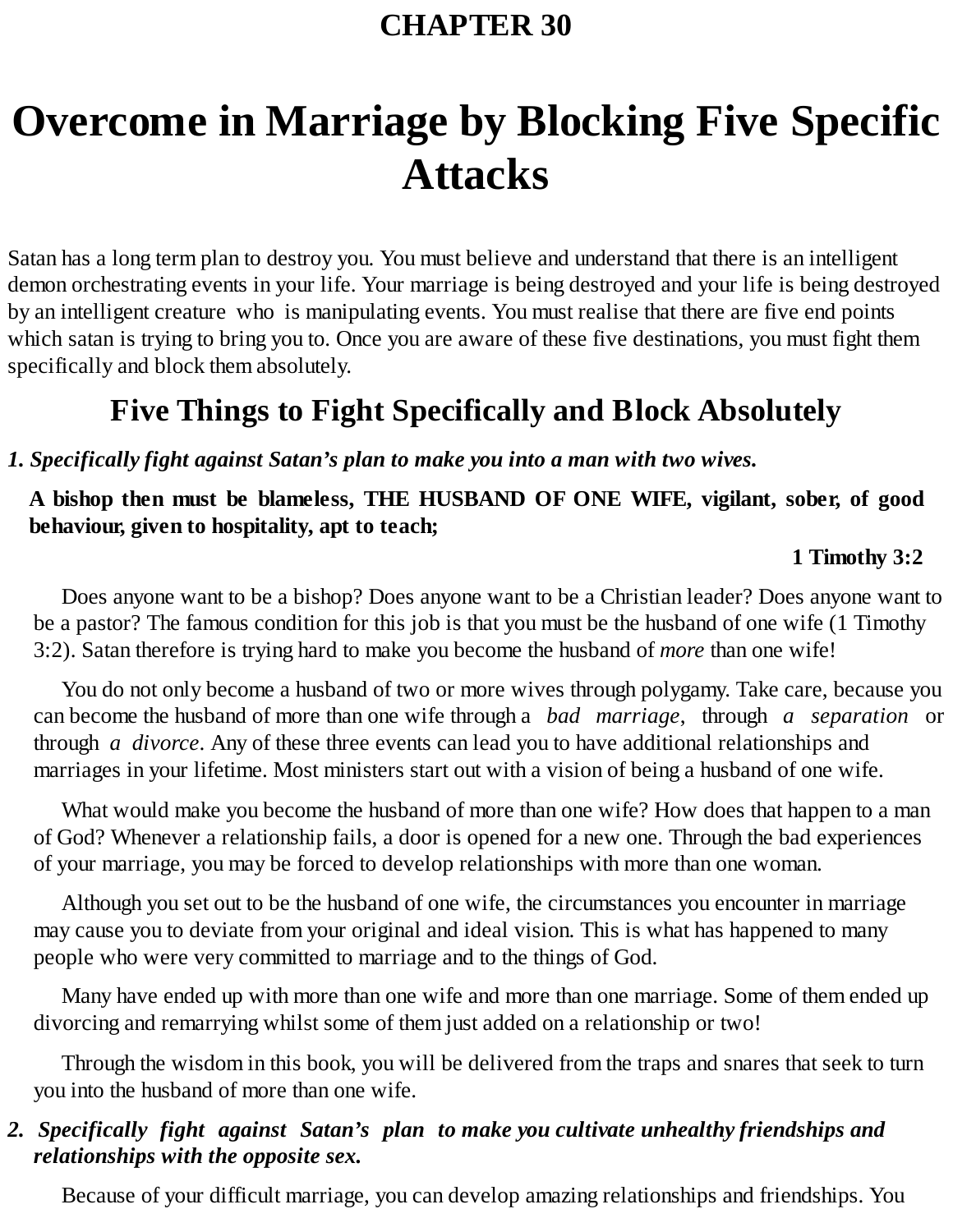may just start enjoying the conversations and chats with very friendly members of the other sex. Soon you will be going to watch films with these other ladies and buying ice cream for them. You may later on find yourself visiting the homes of such people and becoming close to them. Although such a relationship may not actually progress into adultery, you may soon have all kinds of inappropriate relationships and friendships. This is one of satan's plans for your life. It is your duty to reject the development of inappropriate and ill-defined relationships with ladies.

### *3. Specifically fight against Satan's plan to turn you into an adultere***r.**

It is your duty to resist walking on that road to destruction. As a sexually starved husband, you may meet delightful, eager, young girls. You will be attracted to them because they are much more cheerful and appreciative of you than your " angry headmistress" wife. It is your duty to reject this walk into adultery. God is showing you the long-term plan of satan for your life. Simply reject and avoid all such friendships and relationships before they become a temptation and a test in your life.

## *4. Specifically fight against Satan's plan to lead you into internet-based sexual relationships.*

Through the internet, you can have almost anything you want. As a love-starved, sex-starved husband, it is no surprise that the internet becomes the source of love and sex. Through computers, websites and phones, you may soon develop the ability to "satisfy" yourself through the internet. This is one of the aims of satan for your life. Since you know that this is one of the devils' dark plans for you, it is your duty to directly resist walking onto that road to destruction.

## *5. Specifically fight against Satan's plan to make you violent and if possible, a murderer.*

Through bitterness and hatred, you may grow to dislike your spouse very much. You may slap, hit and beat up your wife. You may hold her by the neck and strangle her to death before you know what you have done. There are many people in prison today who killed their own wives. Whenever there is a death of a married man or woman, the first person to be accused is his spouse. Hatred easily builds up in a marriage. Be careful of this long-term plan of satan for your life. Satan wants to destroy you.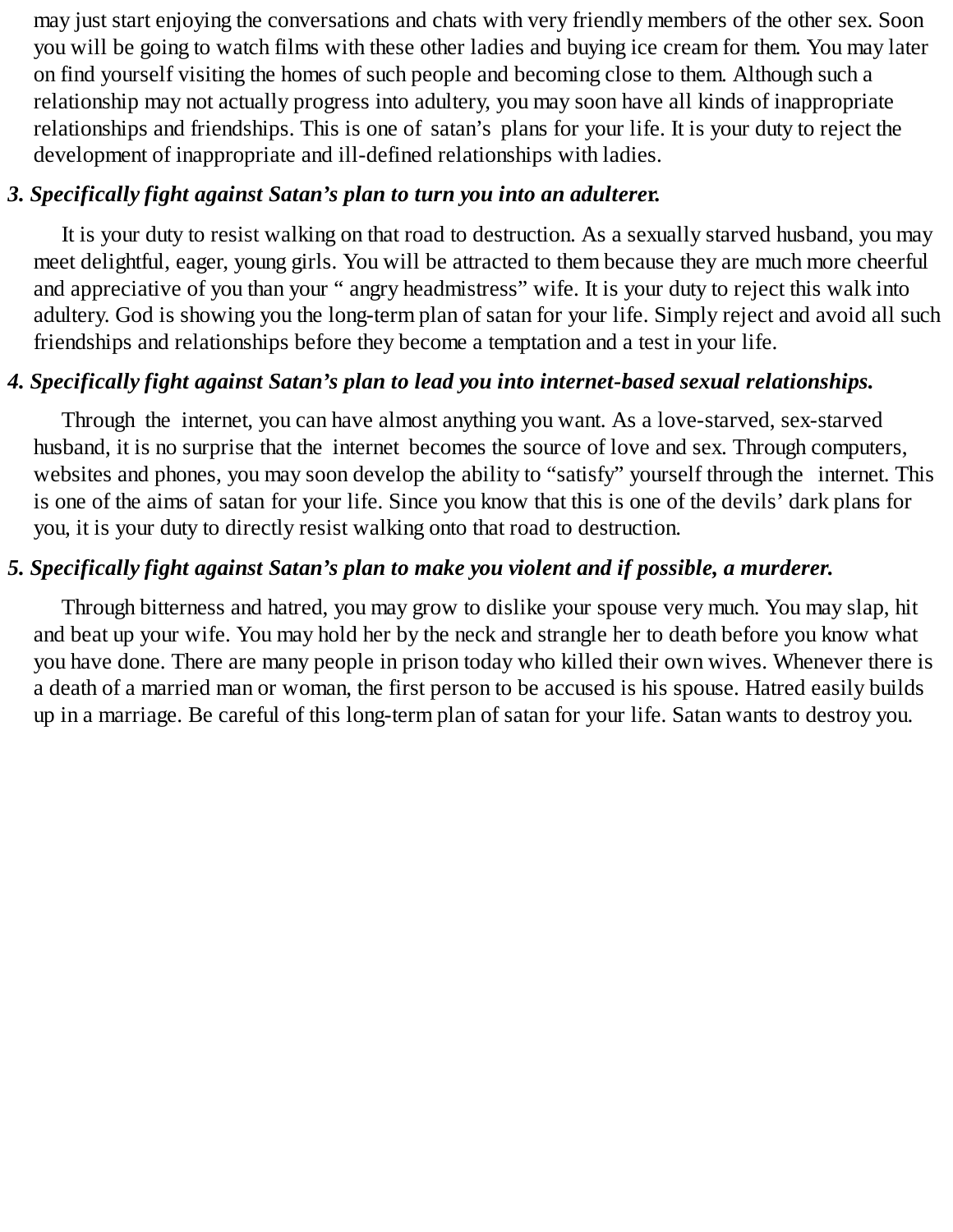# **Overcome in Marriage by Blocking Out the Possibility of Divorce**

**Thus saith the Lord, Stand ye in the ways, and see, and ASK FOR THE OLD PATHS, where is** the good way, and walk therein, and ye shall find rest for your souls. But they said, we will not **walk therein.**

**Jeremiah 6:16**

# **The Master Key to Staying Married for Life**

What is the master key to staying married for life? The master key is to ask for the old paths! You can reduce your chance of getting divorced by behaving like the fathers and mothers of yesteryear.

In the olden days, the idea of being divorced was completely out of the question. That is the foundation upon which marriages lasted entire lifetimes. Once upon a time, there was no option of ever leaving a marriage. Everyone settled down and tried to make the best of the situation.

Modern marriages have greatly increased their chances of experiencing divorce by contemplating divorce as an option. Wipe divorce out of your mind completely. Do not even consider it as an option! When it is not an option, it will stop occurring to you to divorce every time you have a big problem at home. Decide to have one of the olden day marriages where divorce was completely unheard of and never considered as a possibility!

A young lady once told her mother that she wanted to divorce. Her mother's reply was simple. She said, "I will not advise you to divorce because I come from an era where we fixed things that were spoilt."

She continued, "In my time, when something was spoilt, we did not throw it away and just get a new one. We fixed it!"

It is time to go back to the old paths where we stop throwing spoilt marriages away.

It is time to go back to the old paths where we repair things that are spoilt.

The old paths are the master key to staying married for a lifetime! Our fathers were somehow able to survive. We will survive too as we walk down the old paths of righteousness and self-sacrifice. Receive grace! Receive wisdom! God is helping you!

**Thus saith the Lord, Stand ye in the ways, and see, and ASK FOR THE OLD PATHS, where is** the good way, and walk therein, and ye shall find rest for your souls. But they said, we will not **walk therein.**

**Jeremiah 6:16**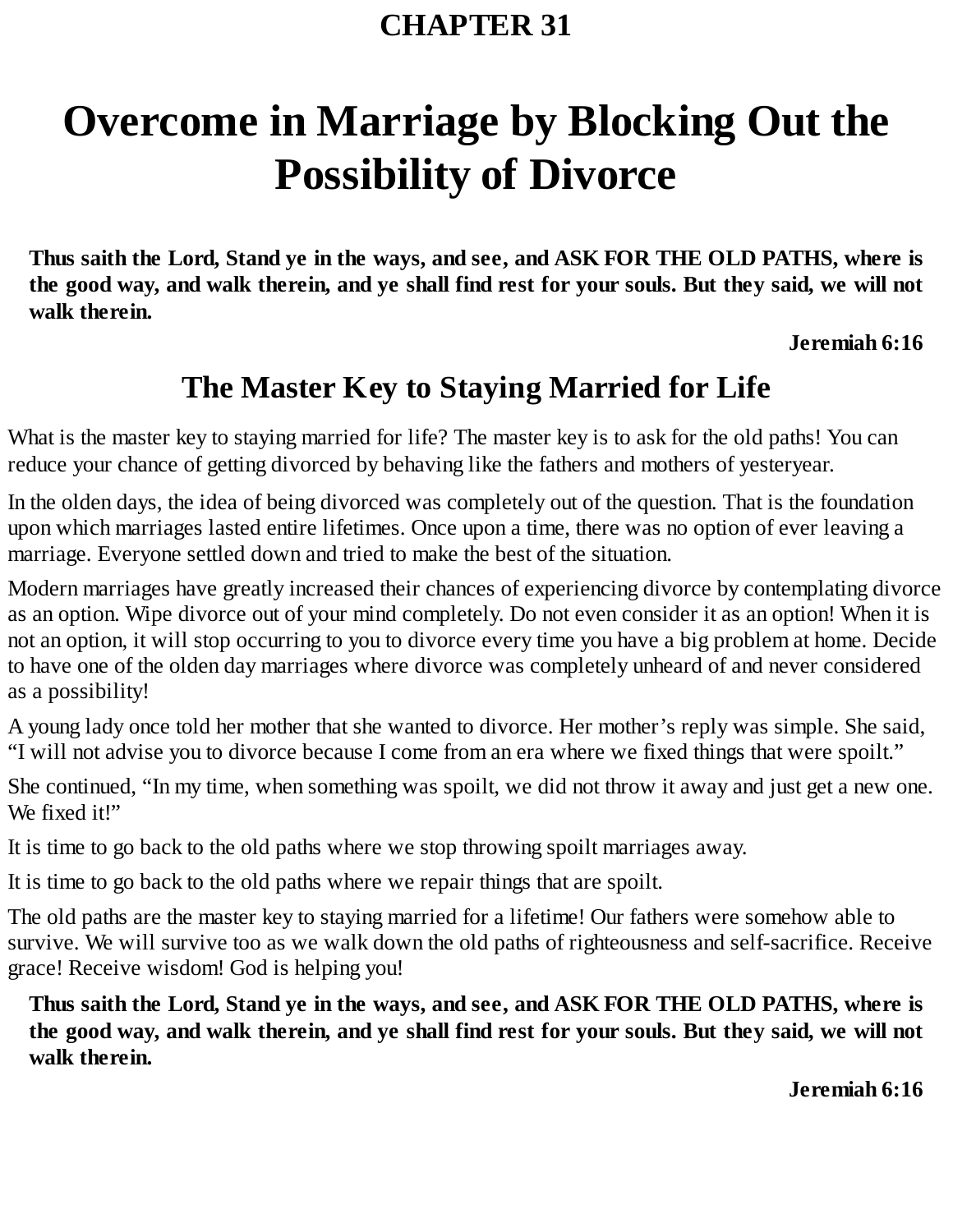# **Overcome in Marriage by Hard Decisions**

**Wherefore if thy hand or thy foot offend thee, cut them off, and cast them from thee: IT IS BETTER FOR THEE to enter into life halt or maimed, rather than having two hands or two** feet to be cast into everlasting fire. And if thine eye offend thee, pluck it out, and cast it from **thee: IT IS BETTER FOR THEE to enter into life with one eye, rather than having two eyes to be cast into hell fire.**

### **Matthew 18:8-9**

Jesus gave a great word of wisdom when He said, "It is better to cut off your arm and enter into heaven." It is a bad thing to go to heaven without one of your arms. But it is worse to go to hell with two arms. Jesus Christ was teaching us about how to take decisions when we are faced with two bad options.

## **Hard Decisions to Take: Choosing Between Two Bad Options**

You must always take the better of the two bad options. Many ministers are often faced with two bad options: sometimes, both options you are faced with are biblically sound. Sometimes, both options you face do not have a clear biblical backing.

Let us look at a few examples of hard decisions that Christian marriages are often faced with.

Separation is a bad option but it may be better than living in strife, confusion and fruitlessness.

Separation is a bad option but may be better than fighting each other, abusing each other and living in a constant state of quarrelling, strife, unhappiness, tension and stress.

Separation is a bad option but may be better than fighting physically as a couple and embarrassing yourselves in public.

Crushing your wife's spirit and subduing her absolutely, is a bad option but it is better than allowing a *Wild Cat* to torment you.

Accepting to suffer is a bad option but may be better than saying goodbye to your life partner and never seeing each other again.

Suffering in marriage is a bad option but may be better than never getting married and becoming a homosexual.

Ignoring your spouse is a bad option but may be better than fighting all the time.

Living together and just tolerating each other's existence is a bad option but may be a difficult choice you have to take instead of separating.

To live with someone you don't love is a bad option but may be a difficult choice you have to take instead of divorcing.

Ignoring your wife is a bad option but it may be a better choice than withdrawing your love for her and treating her like one of your servants.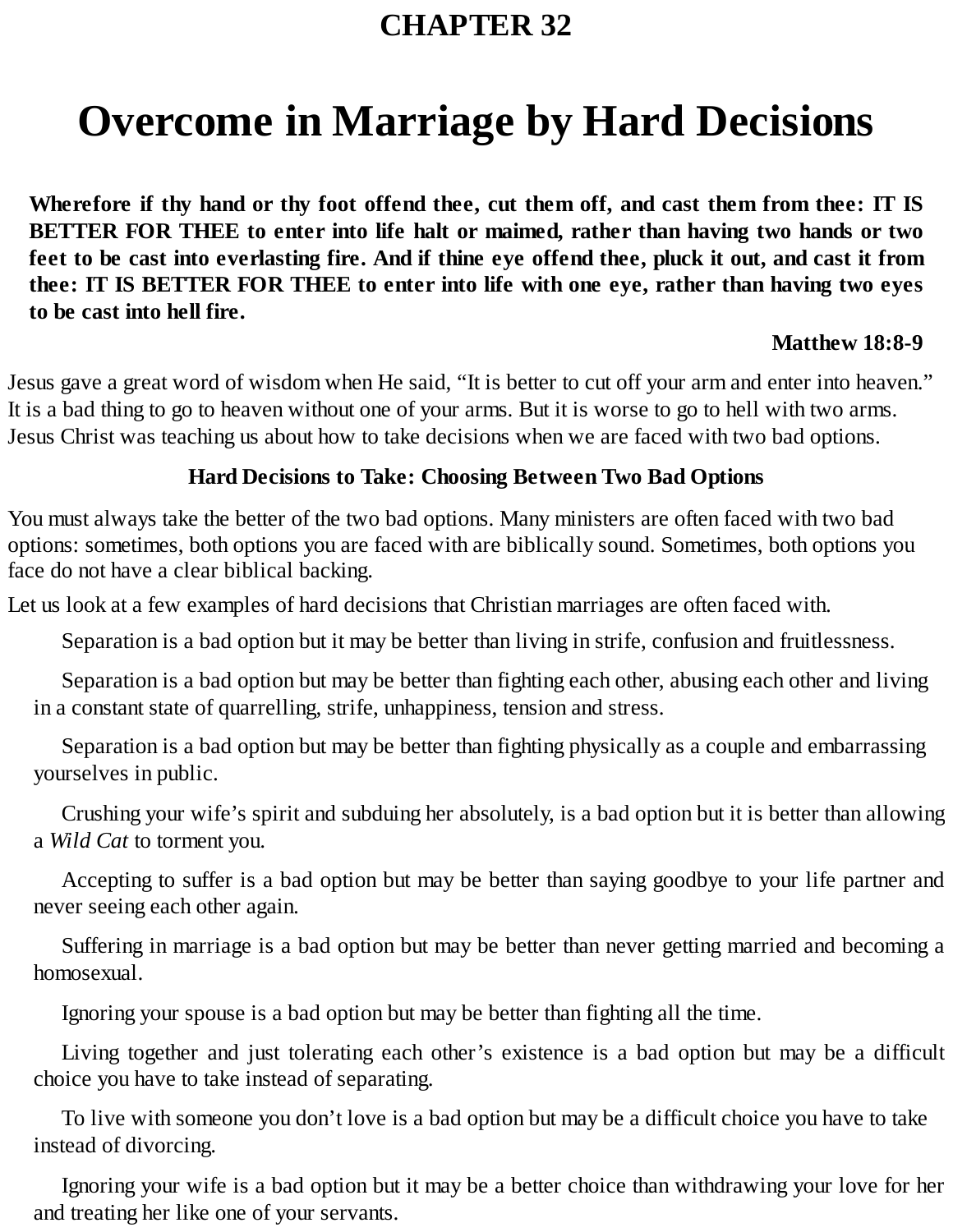Separation is a bad option but may be a difficult choice you have to make, instead of growing in hatred for each other as you live together.

Separation is a bad option but may be a difficult choice you have to make, instead of dying prematurely because of marital quarrels.

Completely ignoring your spouse is a bad option for your marriage and life, but may be a difficult choice you have to take instead of becoming a murderer.

Divorce and remarriage is a bad option but may be better than becoming a murderer

Divorce and remarriage is a bad option but may be better than becoming an adulterer.

To separate from each other and live in different rooms is a bad option but may be a difficult choice you have to make instead of divorcing.

To separate from each other and live in different houses is a bad option but may be a difficult choice you have to make instead of divorcing.

To separate from each other and live in different cities is a bad option but may be a difficult choice you have to make instead of divorcing.

To separate from each other and live in different countries is a bad option but may be a difficult choice you have to make instead of divorcing.

Unfortunately, like most normal human beings on this earth, you may one day be faced with the need to decide between two *bad options.* That is what it means to choose between a rock and a hard place.

In marriage, you may have to choose one of these bad options I have described above.

No one can take that decision for you! No one can decide certain things for you! You have to decide which bad option you are going to take and trust that you are taking the right decision. You may have to choose between living in continuous strife or living in separate houses! You may have to decide between living in separate countries or fighting with each other constantly. You may have to decide between living in separate cities or tolerating each other's existence for the rest of your lives.

When it is time for exams, no one can do them for you. You have to work out the equation yourself based on what you know. Your wisdom will be seen by the results you get in the examination. This life is an examination! Your wisdom will be seen by the decisions you take based on the options you have. Remember that God will judge you for everything you decide.

Jesus our Saviour, decided never to get married or to have a wedding! Wisdom is justified of her children. We will find out everything we do not know when we get to heaven.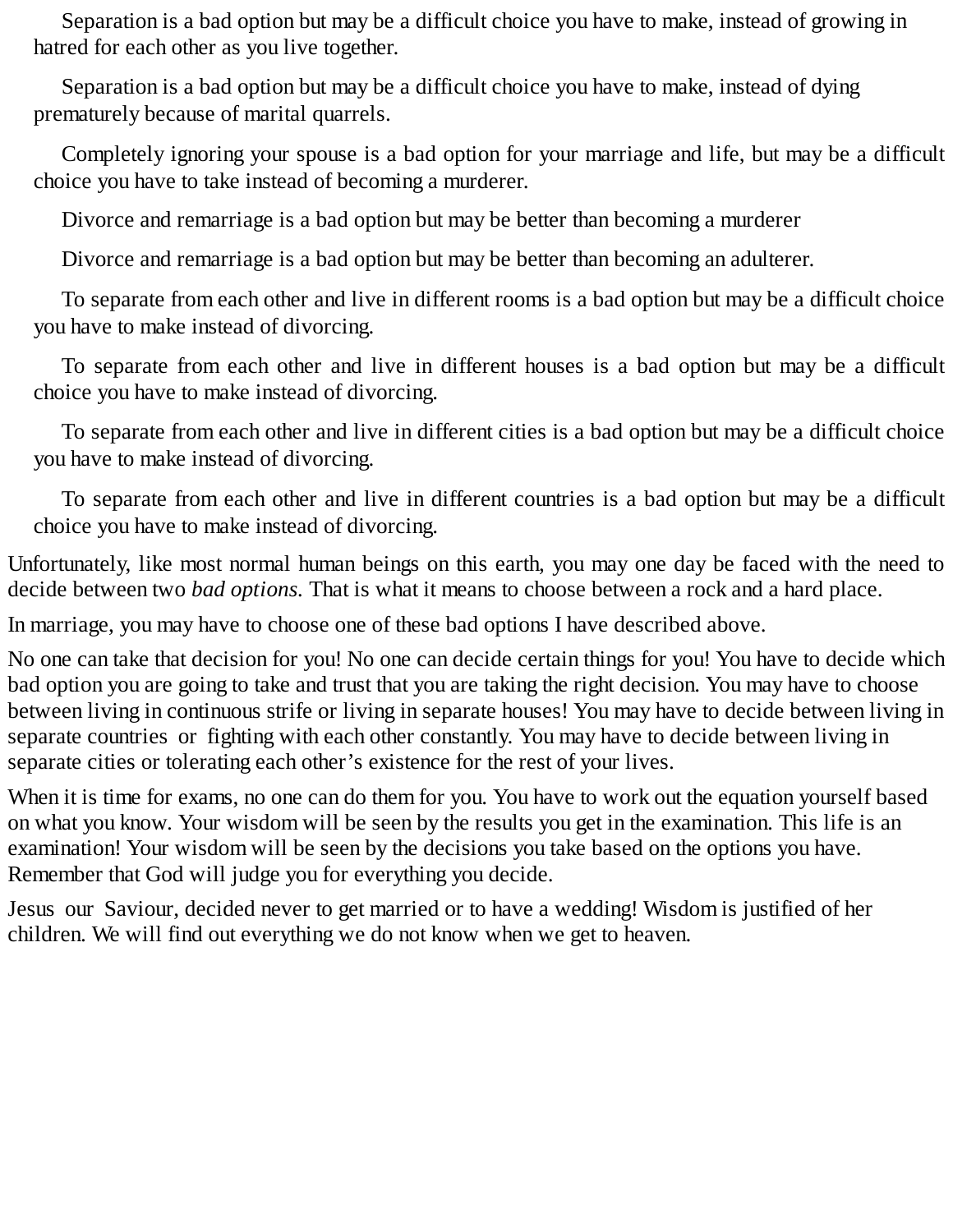# **Overcome in Your Marriage by the Power of a Mordecai**

## **Esther had not yet shewed her kindred nor her people; as Mordecai had charged her: for ESTHER DID THE COMMANDMENT OF MORDECAI, LIKE AS WHEN SHE WAS BROUGHT UP WITH HIM.**

**Esther 2:20**

The presence of a Mordecai is the presence of a trainer, a coach, a teacher, a pastor or a father!

Even if you attend classes for one year to understand marriage, you may not really understand what you are being told. You may read a thousand books about marriage and still not understand. You need to experience marriage to really understand what it is.

To have a good marriage, every lady needs to have a Mordecai in her life. Mordecai's involvement in the marriage of Queen Esther is a revelation that must be understood by those who love marriage and want it to work.

Esther was the replacement for a stubborn and difficult-to-control woman called Vashti. Vashti vaunted herself and opposed her husband, the king. *She lost her position and her marriage and was replaced by an orphan*. This fantastic occurrence serves as a warning from history. You cannot dwell proudly with your man! You must understand how to comport yourself as a wife who is submitted to and secondary to her husband and his leadership.

The difference between Vashti and Esther is that Vashti did not have someone to tell her what to do. If she had had a Mordecai, he would have told her, "It will not harm you to put on your best dress and parade in front of those guests."

Mordecai would have said to her, "If you were not the king's wife, you would consider it a great honour if he called for you."

It is important to realise that marriage is so complicated that no girl will come into marriage knowing already what to do and how to behave. Also, most girls receive only a percentage of the complete training they actually need for marriage.

Many girls make fatally deficient decisions about how to behave in marriage. They continue to make these mistakes until their marriages are beyond repair. When the marriage eventually breaks down, it is blamed on the man because he is the easiest target for the blame game. Men are seen as senseless and insensitive animals, who just follow their desires for the next enticing female.

A sister was told by her mother, "When a man's wife dies, he will, by all means, have a new woman in his life before six months are over. As for men, they are animals!"

Such comments only reveal a negative attitude towards men.

The reality is that many girls have a dream to marry without understanding what it really means. They dream about their wedding day and the excitement of being with a man. However, the reality of the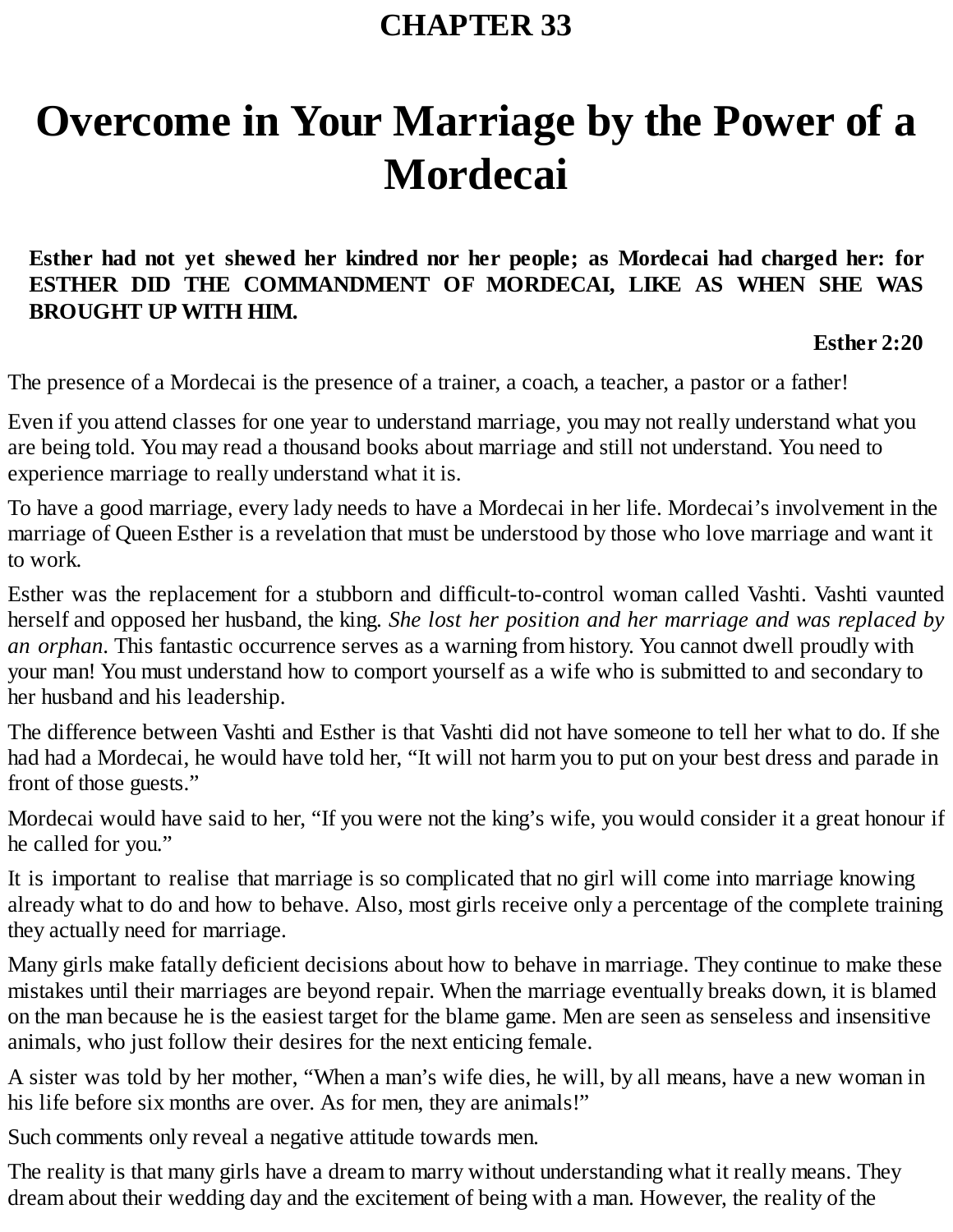mundane chores and duties they will have to perform is lost on them. It is almost impossible for an unspiritual woman to understand how to relate to a real man.

This is where a Mordecai comes in! Esther trusted Mordecai and continued to follow his instructions on how to behave in the king's palace, long after she was married. A Mordecai is someone who gives instructions that only help a marriage become better and stronger!

### **Esther had not yet shewed her kindred nor her people; as Mordecai had charged her: for ESTHER DID THE COMMANDMENT OF MORDECAI, LIKE AS WHEN SHE WAS BROUGHT UP WITH HIM.**

**Esther 2:20**

A good and humble wife needs counsel over a long period time, until she is mature enough to know what to do. The Bible teaches that the older women can teach the younger women.

## **THE AGED WOMEN likewise, that they be in behaviour as becometh holiness, not false accusers, not given to much wine, teachers of good things; THAT THEY MAY TEACH THE YOUNG WOMEN to be sober, to love their husbands, to love their children,**

## **Titus 2:3-4**

It is obvious from this scripture that the younger women are completely ignorant on how to behave. The scripture is telling us that older women are to teach young women how to love their husbands.

Obviously, the young women do not know *how to love a husband.* They may know how to have a boyfriend. They may know how to have sex in the nightclubs, on the beach and in their boyfriend's car. They may know how to dress up, do their hair and their nails, but they may not have a clue about how to love a husband.

Many younger Christian wives have bad attitudes towards sex. However, as they get older, they understand the importance of love and change their attitudes. Sadly, that change sometimes comes too late to save the happiness in the marriage. It is obvious that the older women have learnt much more about what marriage is. The presence of a Mordecai is the presence of a trainer, a coach, a teacher, a pastor or a father. Mordecai will help you to know what to do!

Some ladies do not have a Mordecai because they are stubborn and they do not obey anyone, not even their fathers, their uncles, pastors and other God-given teachers. Don't marry someone who does not have a Mordecai in her life. You will probably be marrying a difficult case and you will be called *'the brother who has that difficult wife'.*

If your beloved does not have a Mordecai, don't blame anyone if you are distressed in the years to come!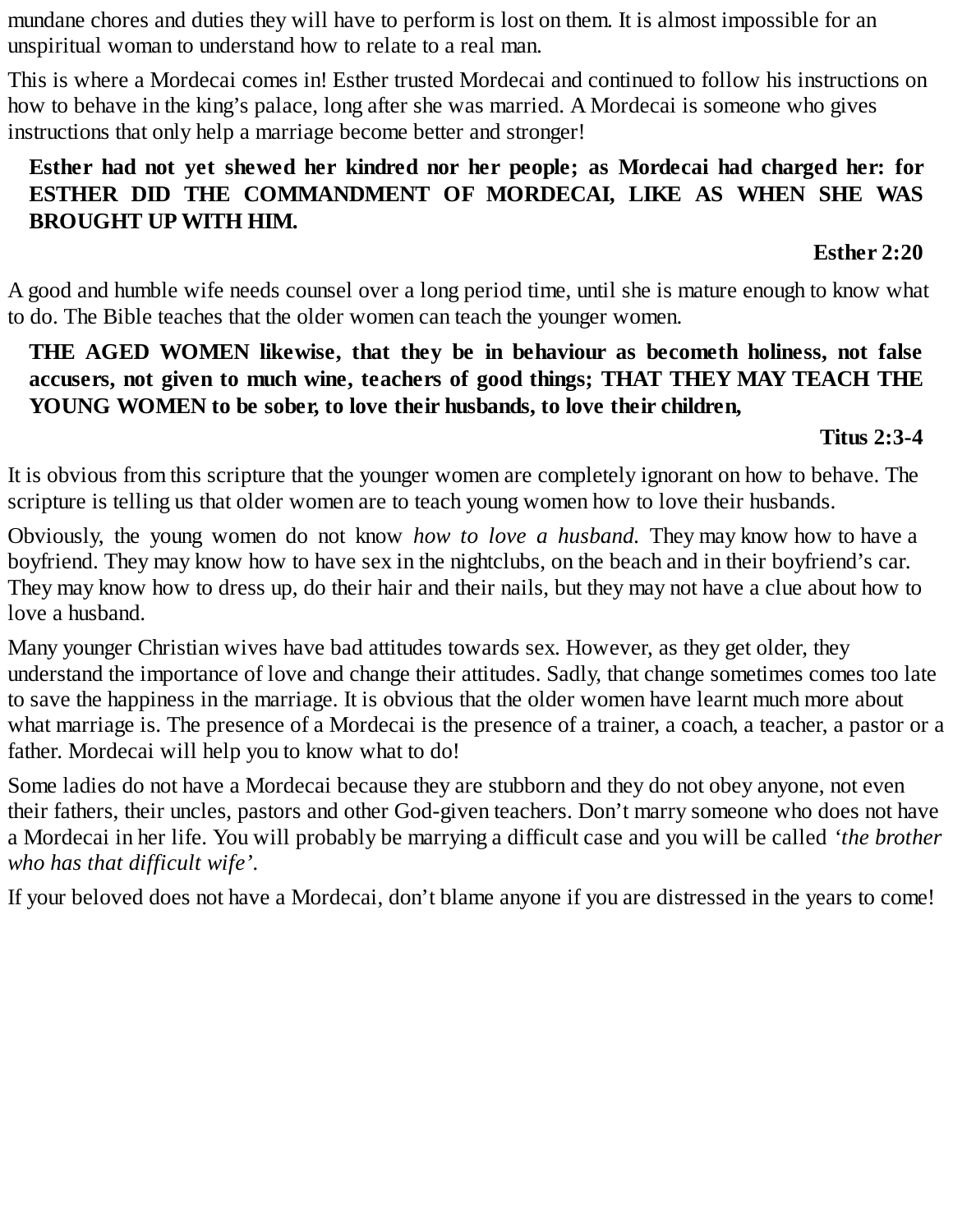# **Overcome in Your Marriage by the Wisdom of Naomi**

Then Naomi her mother in law said unto her, my daughter, shall I not seek rest for thee, that it **may be well with thee? And now is not Boaz of our kindred, with whose maidens thou wast? Behold, he winnoweth barley to night in the threshingfloor. Wash thyself therefore, and anoint thee, and put thy raiment upon thee, and get thee down to the floor: but make not thyself** known unto the man, until he shall have done eating and drinking. And it shall be, when he lieth down, that thou shalt mark the place where he shall lie, and thou shalt go in, and uncover his **feet, and lay thee down; and he will tell thee what thou shalt do.**

**And she said unto her, all that thou sayest unto me I will do.**

#### **Ruth 3:1-5**

Naomi is symbolic of the woman who understands a man and has the humility that is required to be married. Naomi gave Ruth the keys she needed to win the heart of Boaz. Naomi told Ruth exactly how to win Boaz's favour and get his attention. Naomi was an older woman and she knew much more about how to behave towards a man. Naomi was the right person to teach Ruth what to do. It is always a blessing when an older woman teaches a younger woman.

Perhaps this is why older men often marry older women instead of going for fresh young maidens, just out of school. She may be fresh and exciting but void of wisdom. She may be fresh and exciting but lacking training. Naomi was there to impart wisdom to Ruth. May you have a 'Naomi' who will help you in your marriage!

**THE AGED WOMEN likewise, that they be in behaviour as becometh holiness, not false accusers, not given to much wine, teachers of good things; THAT THEY MAY TEACH THE YOUNG WOMEN …**

**Titus 2:3-4**

## **Naomi's Seven Steps**

Naomi gave Ruth seven steps to follow. Ruth obeyed each one of them and had a successful relationship with Boaz. These are her seven steps.

**1. Young lady, choose the man that I choose for you.**

**Then Naomi her mother in law said unto her, my daughter, SHALL I NOT SEEK REST FOR THEE, that it may be well with thee?**

**And NOW IS NOT BOAZ OF OUR KINDRED, with whose maidens thou wast? Behold, he winnoweth barley to night in the threshing floor.**

**Ruth 3:1-2**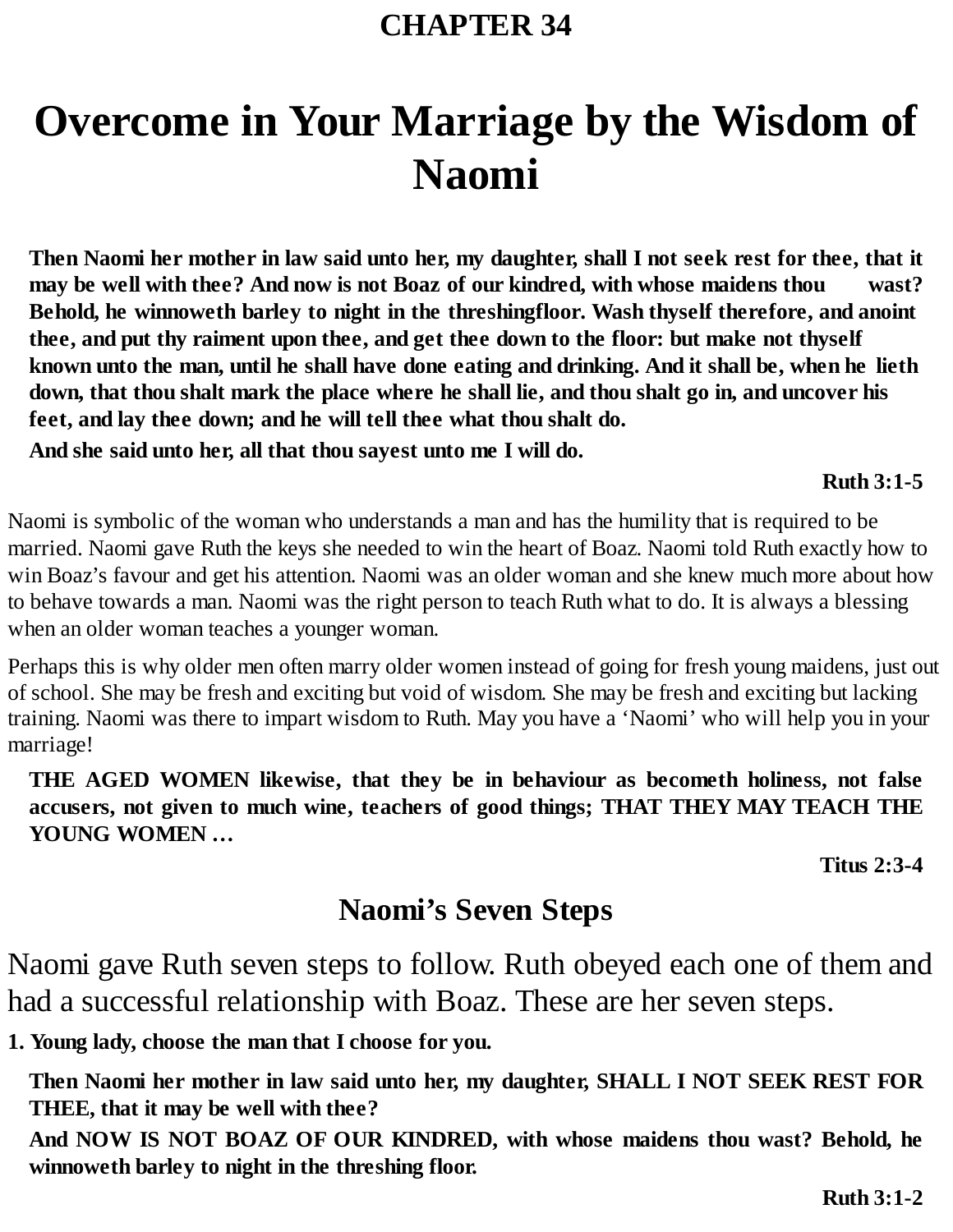Naomi sought rest for Ruth. Naomi sought out something good for her daughter-in-law. Naomi chose Boaz for Ruth and Ruth accepted it. Ruth did not say that Boaz was an old, unexciting man. Many people want to choose for themselves. Choosing for yourself at a certain stage of your life can be very tricky. Perhaps, choosing for yourself at a time when you do not understand the issues at stake is the basis for most failed marriages. Because Naomi chose a husband for Ruth, she had a successful marriage.

### **2. Young lady, wash yourself and be a clean person.**

## **WASH THYSELFtherefore, and anoint thee, and put thy raiment upon thee, and get thee down to the floor: but make not thyself known unto the man, until he shall have done eating and drinking.**

### **Ruth 3:3**

Some ladies are not clean. It may surprise you that some ladies do not like bathing. Some ladies have smells and odours they are not even aware of. Naomi, an experienced woman, knew that being clean and washed was very important for an older man. Perhaps young men, in their excitement, would not notice certain smells. But Naomi knew that Ruth needed to be clean if she was to succeed. That is why she told Ruth, "Wash thyself".

## **3. Young lady, anoint and improve yourself!**

**Wash thyself therefore, and ANOINT THEE, and put thy raiment upon thee, and get thee** down to the floor: but make not thyself known unto the man, until he shall have done eating and **drinking.**

#### **Ruth 3:3**

After washing herself, Naomi wanted Ruth to anoint herself for her man. Naomi wanted Ruth to smell nice to Boaz. She wanted Ruth to enhance her beauty and look very attractive to Boaz. It is important to enhance your beauty, make yourself look attractive and be nice. You may think it is natural for a woman to want to look nice to her husband. Unfortunately, many women just want to look nice in public but not to the man who sees them mostly in private. You will be shocked to see what many of the stunning beauties you know look like at home. At home, the jewellery is taken off and the artificial additions are removed! The beautiful dresses are off! At home, many of the fashionable ladies you see in public are hairless, sweaty, smelly and all dressed up in rags.

## **4. Young lady, wear the right clothes.**

## **Wash thyself therefore, and anoint thee, and PUT THY RAIMENT UPON THEE, and get thee** down to the floor: but make not thyself known unto the man, until he shall have done eating and **drinking.**

## **Ruth 3:3**

Naomi wanted Ruth to wear the right clothes that would make her look more beautiful when Boaz saw her. Some people only look nice at weddings and when going out. But it is also important to look nice at home and in every casual setting.

## **5. Young lady, understand the man you are married to.**

**Wash thyself therefore, and anoint thee, and put thy raiment upon thee, and get thee down to**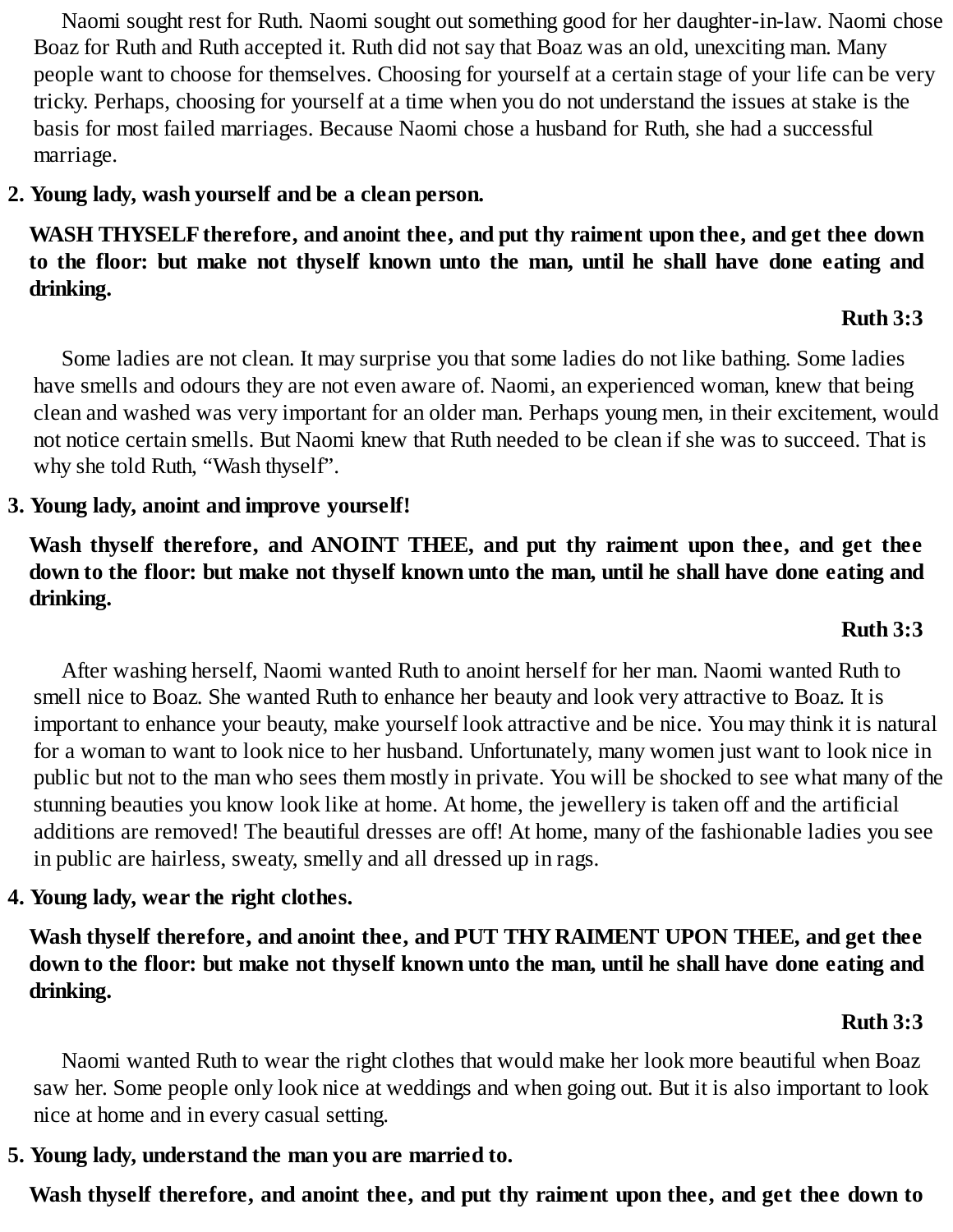## **the floor: but MAKE NOT THYSELF KNOWN UNTO THE MAN, UNTIL HE SHALL HAVE DONE EATING AND DRINKING.**

## And it shall be, when he lieth down, that thou shalt mark the place where he shall lie, and thou shalt go in, and uncover his feet, and lay thee down; and he will tell thee what thou shalt do.

#### **Ruth 3:3-4**

A woman is very different from a man. Without training, a woman will never know how to behave towards a man. I am sure the same can be said of men. Without training, a man will never understand a woman. How wonderful it is when an experienced woman teaches the younger lady how to relate to her man!

#### **6. Young lady, do not push the man around.**

**Wash thyself therefore, and anoint thee, and put thy raiment upon thee, and get thee down to the floor: but make not thyself known unto the man, until he shall have done eating and drinking.**

And it shall be, when he lieth down, that thou shalt mark the place where he shall lie, and thou **shalt go in, and uncover his feet, and LAYTHEE DOWN; AND HE WILL TELL THEE WHAT THOU SHALT DO.**

### **Ruth 3:3-4**

God created the man to be the head. God created the woman to submit to the man. This is the natural and divine order. Every time a woman tries to push a man around, there are problems. You can get your man to do what you want without forcing him around.

Naomi knew that it was important to approach Boaz gently, humbly and submissively. A younger woman may not know how important that is. But the older woman certainly knew this truth! This is why the counsel of Naomi was so important. This is why the teaching of an older woman is critical for a successful marriage.

## **7. Young lady, choose a marriage that will give you rest.**

**And he said, Blessed be thou of the Lord, my daughter: for thou hast shewed more kindness in the latter end than at the beginning, inasmuch as THOU FOLLOWEDST NOT YOUNG MEN, whether poor or rich.**

#### **Ruth 3:10**

Naomi chose the kind of marriage that would give rest to Ruth. Ruth may have chosen the kind of man that would impress the world. Ruth could have chosen a young man who was more handsome and not pot-bellied.

It was the fact that she was interested in the old man, Boaz, that really touched his heart. Boaz commented on the fact that she was not looking for a rich young man. Most girls would simply like to marry a rich young man. Naomi's advice guided Ruth away from following after riches and youthfulness and into the will of God. Only an older woman would advise this young lady to go for the older man, Boaz.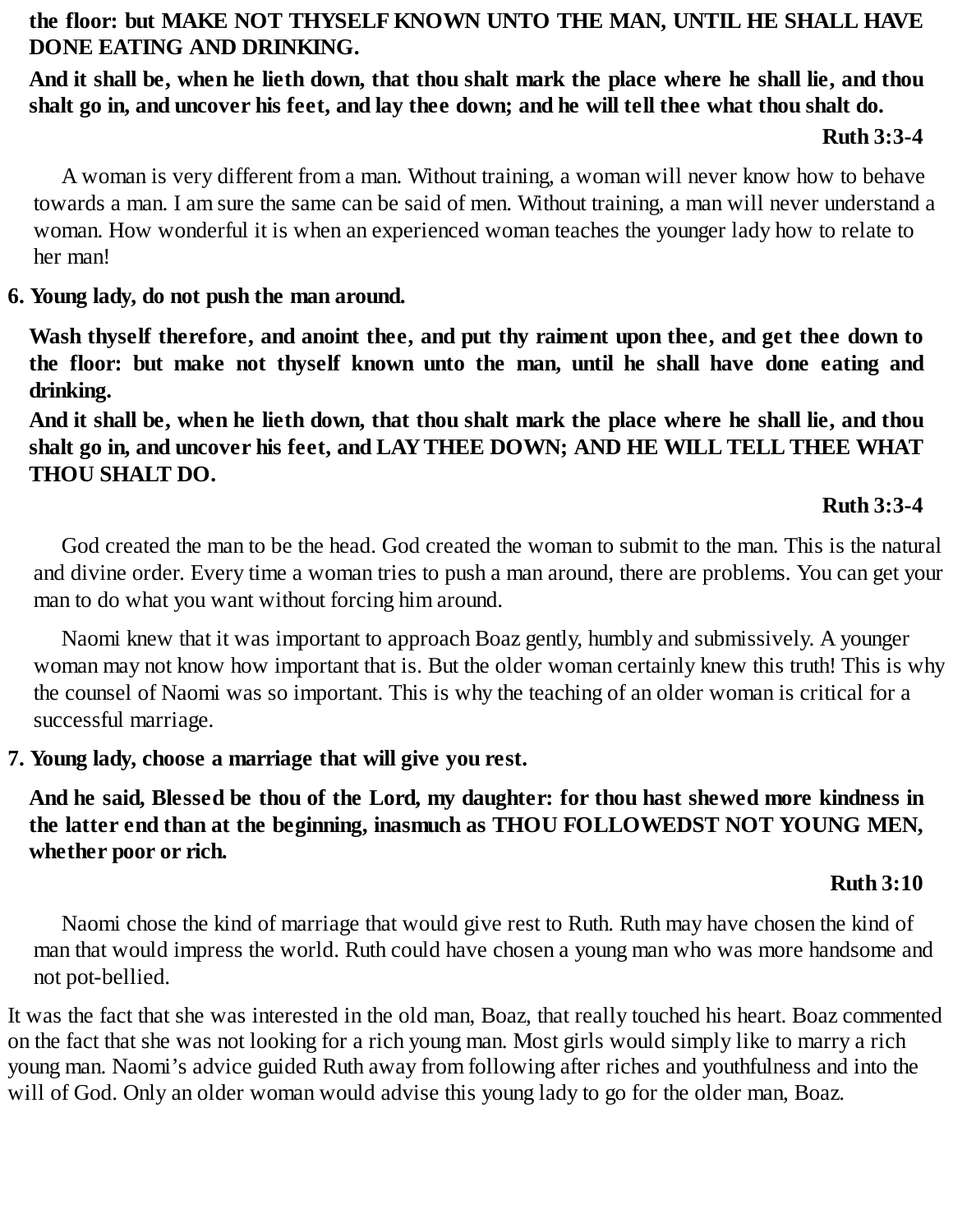# **Overcome in Marriage by Separation**

## **And the fruit of righteousness is sown in peace of them that make peace.**

#### **James 3:18**

This chapter reveals that *"separation"* is the ancient wisdom that many have used to achieve peace. You must know and believe that peace is essential for fruitfulness. As a spiritual person, you must understand the importance of peace. The wisdom of apostle James is clear. No peace, no fruit!

No one has borne fruit without peace. The scripture is very clear on how important peace is for fruitfulness. Because David was fighting all the time, he could not build the temple of God. God did not want him to touch the temple because of his continuous conflicts.

If you want God to use you to build His church, you must achieve peace at all costs. A large percentage of conflicts in ministry are actually marital conflicts. Do not be upset because you have to fight for peace! You are just like many other ministers! Do not believe the "perfect marriage picture" that most ministers put out. They look all smiley and beautiful but there are many conflicts beneath the waters.

Be a spiritual person and accept the reality that peace is something you have to fight for in order to bear fruit.

It is sad to say that you may have to separate from your spouse in order to live peacefully. I hope this never happens to you but it is a reality that we have to talk about.

There are times that separation from your spouse is the only way for you to achieve peace, so that you can work for God. In this kind of separation, you do not divorce or legally dissolve the marriage. You just separate your lives so that you can have peace and exist on earth.

In the separation I am speaking about, you part company with your spouse and live separately. In this separation, you do not formally divorce your spouse. In this separation, you do not marry anyone else nor have sexual relations with any other person. In this separation, you live apart in different houses, cities or countries and endure a life of loneliness in order to bear fruit for the Lord. In this kind of separation, you may visit each other when you feel like it or simply pay a courtesy call. In this kind of separation, you do not live in hatred of each other but in peace. In this kind of separation, you have more time to fellowship with the Lord. Please be aware that there are temptations associated with this kind of "separation arrangement". However, this "separation arrangement" may be better than living together and killing each other in the process.

#### **1. Separate from your spouse like Abraham separated from Lot and experienced peace.**

**And Abram said unto Lot, Let there be no strife, I pray thee, between me and thee, and between my herdmen and thy herdmen; for we be brethren.**

**Is not the whole land before thee? SEPARATE THYSELF, I PRAY THEE, FROM ME: if thou** wilt take the left hand, then I will go to the right; or if thou depart to the right hand, then I will **go to the left.**

**Genesis 13:8-9**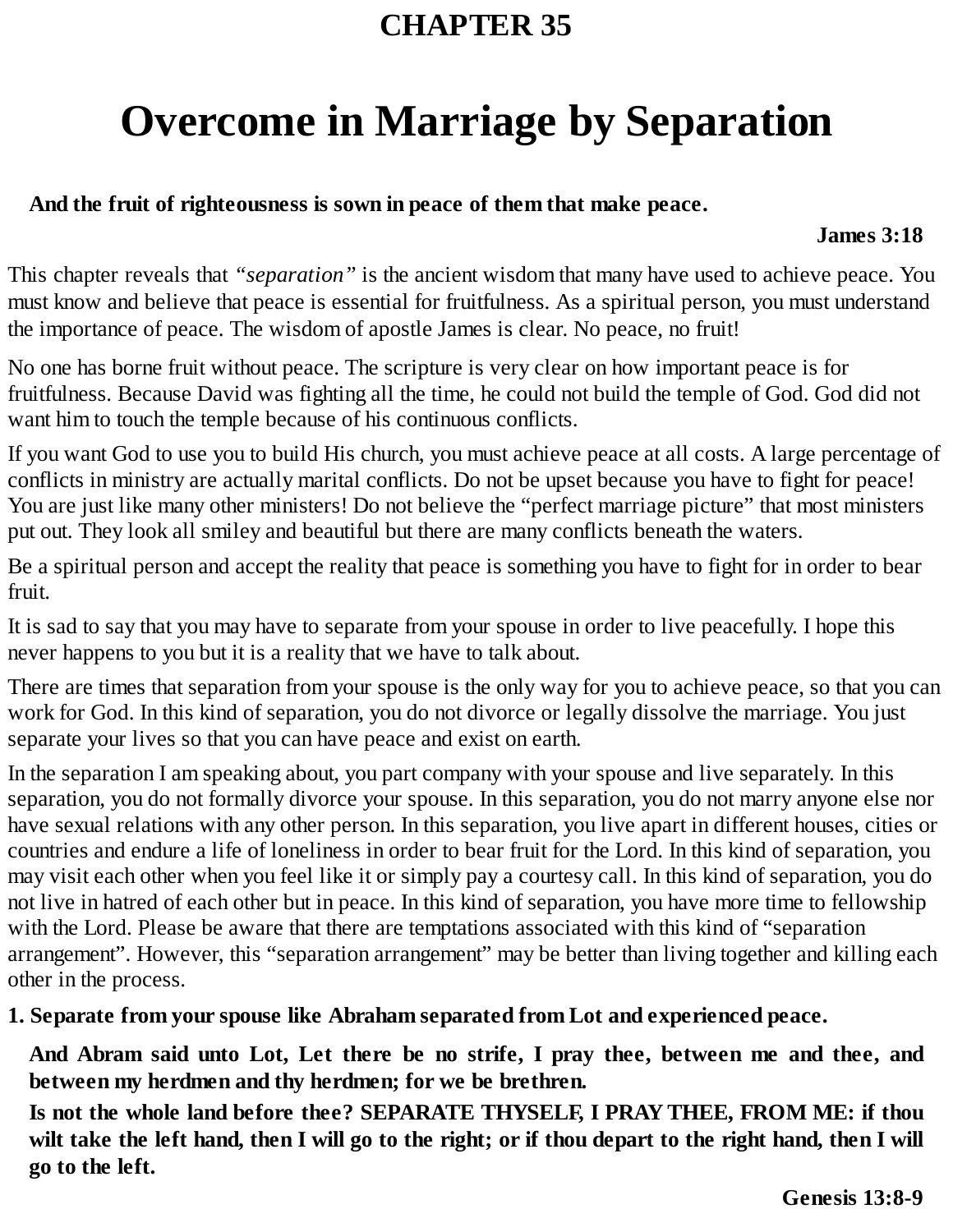There are times a marriage can be compared to the partnership that existed between Abraham and Lot. The wisdom of Abraham for your marriage is the wisdom of separating yourself from someone who brings conflict into your life. Abraham separated his life from the life of Lot because he knew that living with Lot was bringing too much conflict and strife. He knew that strife would not help him to become the father of many nations. God had promised to multiply Abraham exceedingly. God has also promised to multiply your ministry exceedingly.

You must accept that you cannot live peacefully with everyone. Sometimes, you have to go your separate ways and love each other from afar. Many married couples are actually happier when they do not live together. Knowing each other from afar, calling each other often and missing each other may make you a happier person. Abraham's reason for having conflict with Lot was because the land could no longer contain the two of them.

Abraham separated from his nephew because the land could no longer carry them or keep them together.

"And the land was not able to bear them, that they might dwell together: for their substance was great, so that they could not dwell together" (Genesis 13:6). One of the meanings in Hebrew of the phrase, "The land could no longer bear them" is "the land could no longer *marry* them".

Sometimes, couples are unable to live together in a single room. There are times they will do better in two separate rooms. There are times they will do better in two separate houses. There are times they will do better in two separate countries.

After Abraham separated from Lot, *he became more fruitful* and still had great love for Lot. "And the Lord said unto Abram, after that Lot was separated from him, Lift up now thine eyes, and look from the place where thou art northward, and southward, and eastward, and westward: for all the land which thou seest, to thee will I give it, and to thy seed for ever. And I will make thy seed as the dust of the earth: so that if a man can number the dust of the earth, then shall thy seed also be numbered" (Genesis 13:14-16).

When Lot got into trouble, Abraham gathered together an army and fought for Lot.

If continuous strife is destroying you, your marriage is comparable to the situation of Abraham and Lot. The wisdom that Abraham had then was to love his nephew from afar. The wisdom of Abraham in this matter is to love each other by moving away from dwelling together in the same space. Abraham's wisdom for peace was to live separate lives contentedly and happily.

## **2. Separate from your spouse like Isaac separated from Abimelech and experienced peace.**

## **And Abimelech said unto Isaac, GO FROM US; for thou art much mightier than we.**

## **Genesis 26:16**

Isaac followed the wisdom of his father, Abraham. He knew that he had been called to be fruitful. Every time he dug a well, there was conflict. He knew that he could not bear fruit and fulfil the will of God with that amount of conflict. Isaac kept moving away from those who brought him conflict. Perhaps your marriage is giving you a lot of conflict and you will never be able to bear fruit because of it.

Isaac dug a well and he thought he was going to have a great time enjoying the well he had laboured for. But to his amazement there was only conflict. He called that well Esek.

**And Isaac's servants digged in the valley, and found there a well of springing water. And the herdmen of Gerar did strive with Isaac's herdmen, saying, The water is ours: and he called the name of the well ESEK; because they strove with him.**

**Genesis 26:19-20**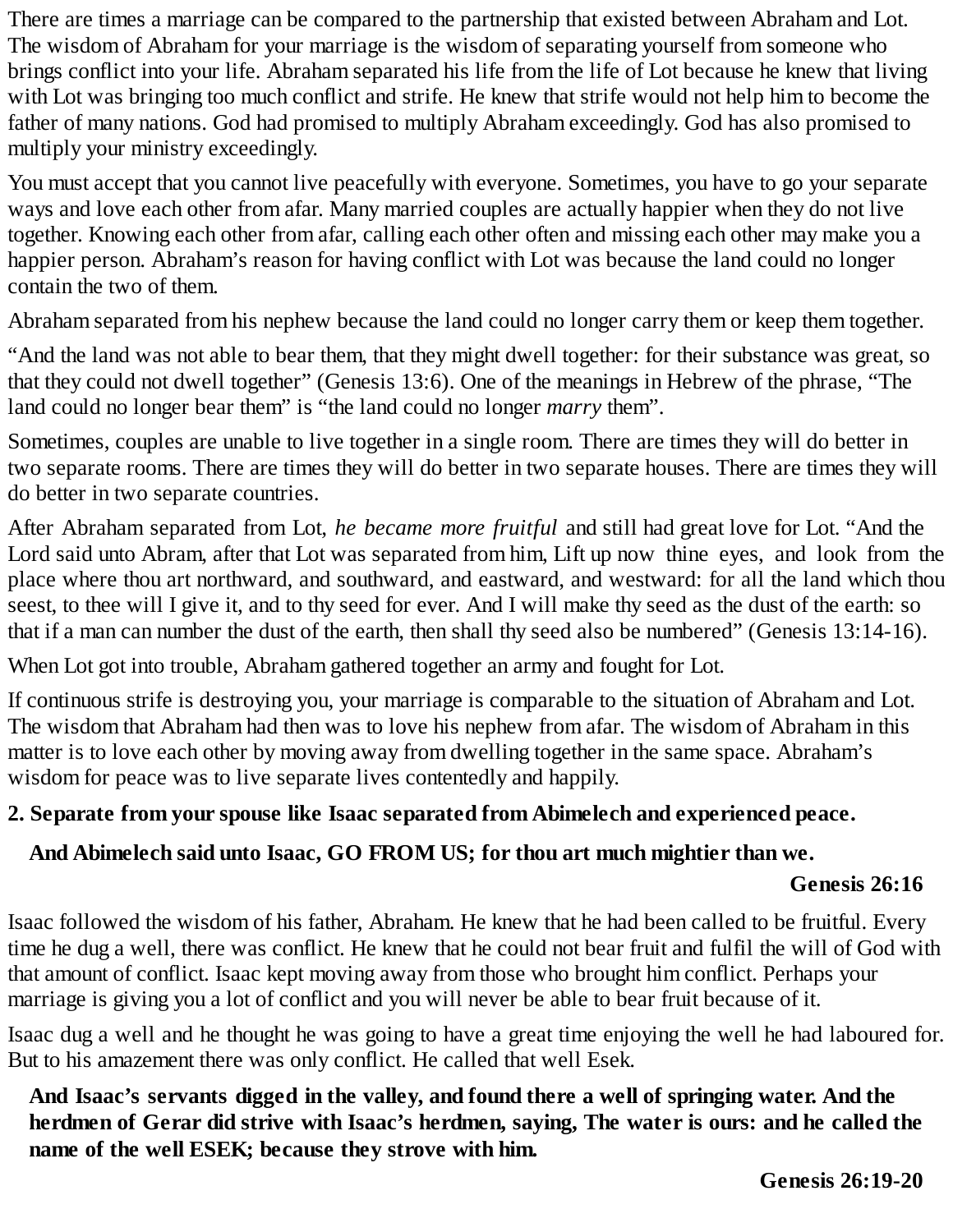Then he dug another well. There again, he thought he was going to have the time of his life. But it was not to be so. There was only conflict. He called that well *Sitnah* and moved on.

## **And they digged another well, and strove for that also: and he called the name of it SITNAH.**

### **Genesis 26:21**

On his third try, there was no conflict. There, he found peace and he called the place Rehoboth. He said, God was going to make him fruitful because there was now room for fruitfulness.

## **And he removed from thence, and digged another well; and for that they strove not: and he called the name of it REHOBOTH; and he said, For now the Lord hath made room for us, and we shall be fruitful in the land.**

## **Genesis 26:22**

Dear friend, you need room and peace so that you can be fruitful. You cannot be fruitful with the kind of conflict that you are experiencing everyday. Spouses have to learn to leave each other to do their own thing so that they can have peace in their lives.

## **3. Separate from your spouse like John Wesley separated from his wife and experienced peace.**

The great founder, John Wesley, separated from his quarrelsome wife and never attempted to marry anyone else. Through the separation, he achieved the peace he needed to have for the work of God.

If ever the founder John Wesley had grounds for depression, one at least was the unfortunate breakdown of his marriage to Molly. She stole or burned his papers and constantly criticized him in conversation to others. But in 1771, she left without warning and went to live in Newcastle for three years.

John Wesley, the founder, tried to humour her and took her on his travels but never understood her troubled spirit. He assumed that her lies about his actions and character were an attempt to vindicate her own. He believed her to be a woman of true faith but of poor judgment. Sometimes, he wondered whether she had married him for his money derived from his books, only to find out that his fortunes were not for his own use.

John Wesley and his wife were separated for good, at a point. She left him finally and set up a home with her son. In 1777, John Wesley accidentally met his wife, Molly, who said she was willing to return home. John Wesley agreed, provided that she restored his documents and took no more.

On reflection, he wrote to withdraw his offer for them to be reunited because it would seem to be an admission that he had been guilty of all her accusations. He wrote to her and said, "For instance, you have said over and over that I have lived in adultery for the past twenty years." She had lied to others that he had had an affair with Sarah Ryan, the housekeeper at Bristol. She had also claimed that Sally, Charles Wesley's happy and devoted wife was his mistress (girlfriend).

John Wesley wrote to his wife, "Do you believe this or do you not? If you do, how can you think of living with such a monster?"

It seems that she made another approach to come back and live together with John Wesley. But in 1778, John Wesley wrote an uncompromising letter to her and said, "You have laid innumerable stumbling blocks in the way of the wise and the unwise. You have served the cause and increased the number of rebels and atheists. You have weakened the hands of those that love and fear God.

If you were to live to a thousand years twice told, you could not undo the mischief which you have done. And until you have done all you can towards it, I BID YOU FAREWELL."

As you can see from John Wesley's words, he was quite resolute about not being together with his wife.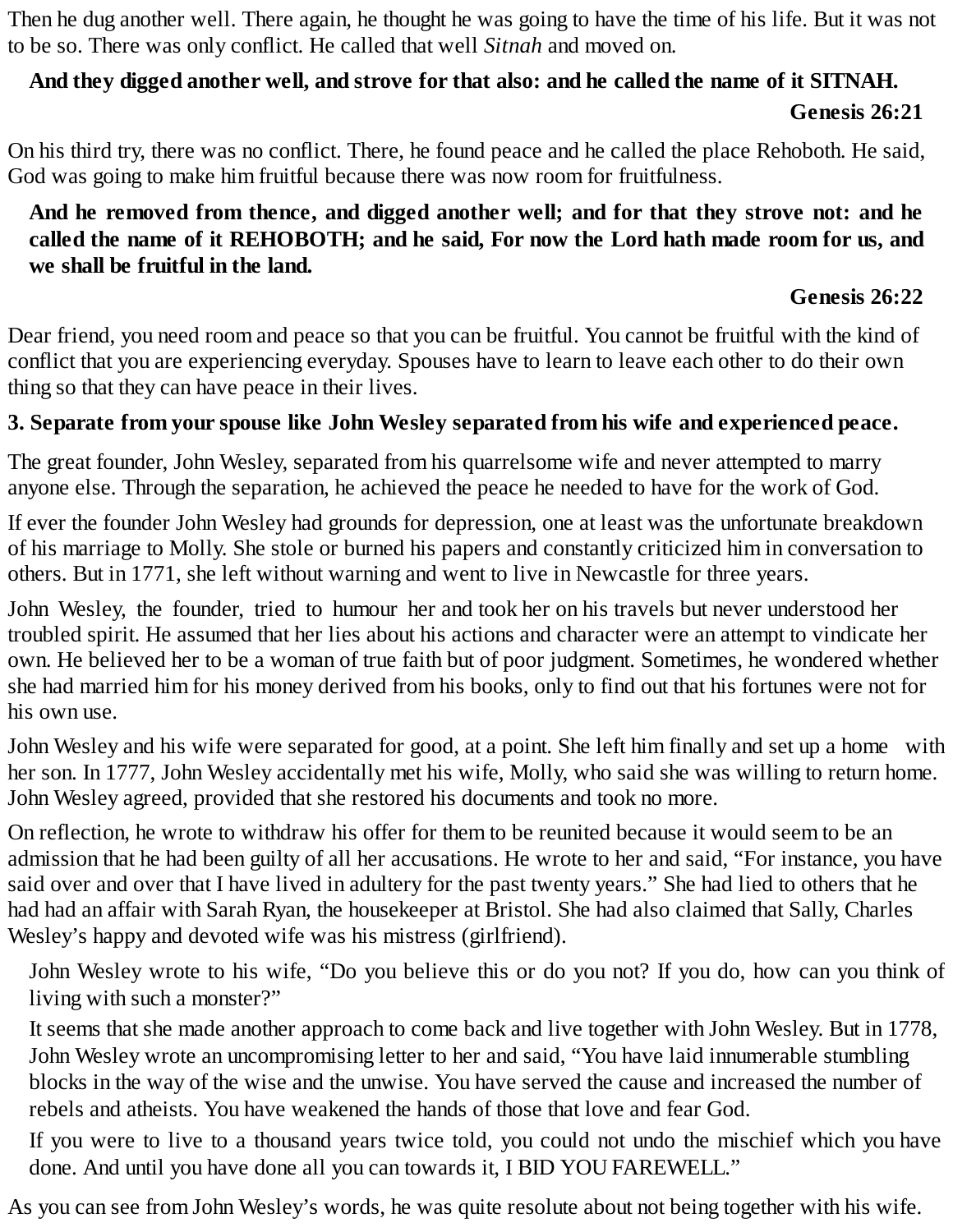He was implementing the wisdom of separation to its uttermost. John Wesley never met his wife again. When John Wesley's wife died in 1781, he was not told of her death for several days, nor the place and hour of her funeral.

## **4. Separate from your spouse like Kathryn Khulman separated from her husband and experienced peace.**

It was after Kathryn Khulman separated from her husband that her ministry developed into the worldwide healing ministry she is known for. She never attempted to marry again.

There are many couples that should be separated for their own good. They should live apart and not live in the same house. Sometimes they should not even live in the same city or the same state for their own sake.

Certain men of God will have a greater peace of mind if they are separated from a brawling woman or a contentious woman.

This separation I am speaking of, involves separation without having another woman on the side or creating another family but returning to the former level of loneliness you were in before you got married. John Wesley is the best example of this kind of separation. He separated from his wife and carried on with ministry till the very end of his life.

This kind of separation is a very positive thing for the purpose of accomplishing great things in ministry. Kathryn Khulman is another example of someone who separated from her spouse in order to accomplish great things with her life. She did not marry anyone else, nor did she have any affair with anyone.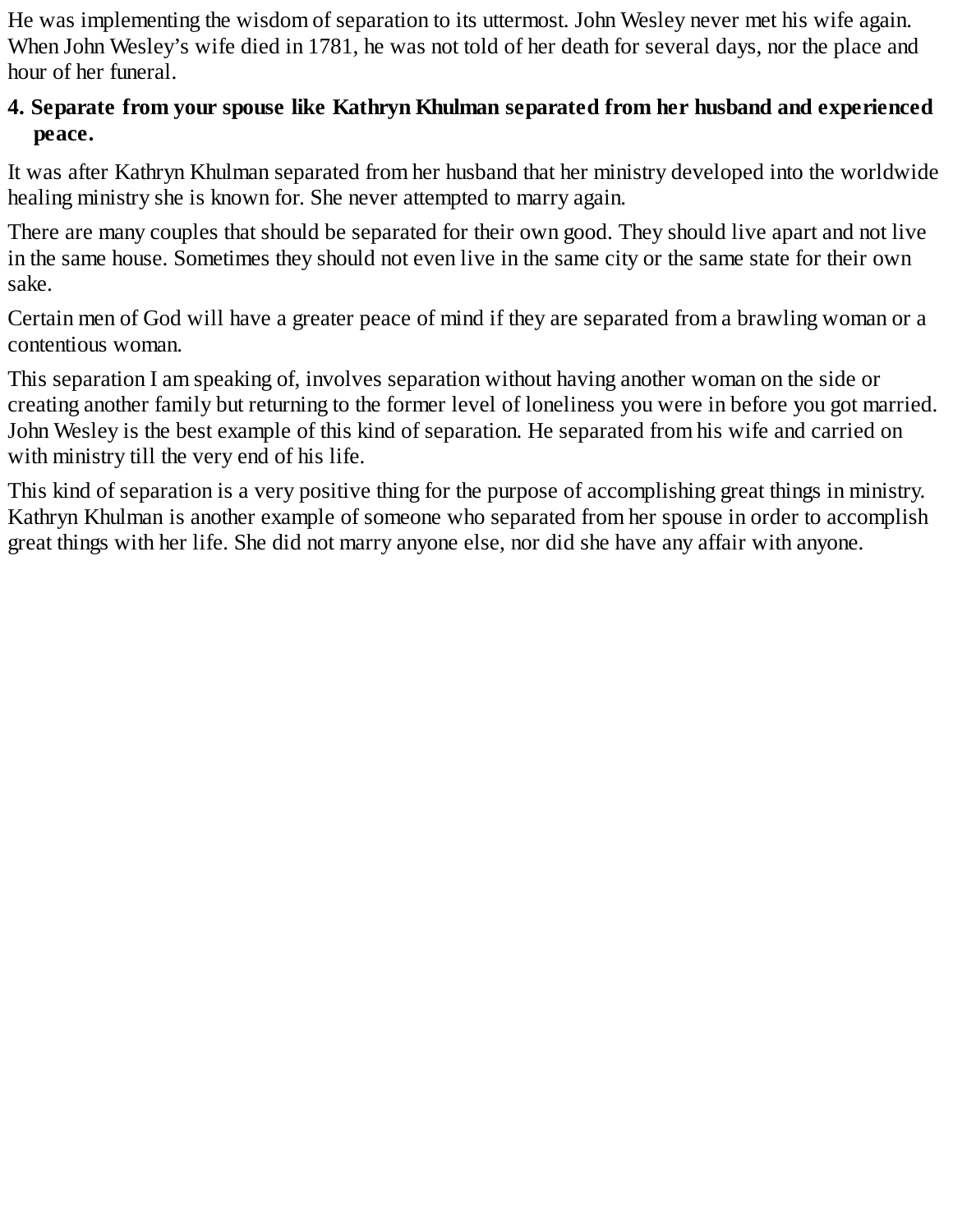# **Overcome in Marriage by Acceptance and Suffering**

For unto you it is given in the behalf of Christ, not only to believe on him, but ALSO TO **SUFFER for his sake**

**Philippians 1:29**

**When thou passest through the waters, I WILL BE WITH THEE; and through the rivers, they shall not overflow thee: WHEN THOU WALKEST THROUGH THE FIRE, thou shalt not be burned; neither shall the flame kindle upon thee.**

**Isaiah 43:2**

## **That which is crooked cannot be made straight: and that which is wanting cannot be numbered. Ecclesiastes 1:15**

The ancient wisdom of Solomon is that you cannot straighten a crooked thing. How true that is! Many things will never change. You will find out for yourself. You will have to calm down and accept many ugly things that you cannot change.

Jacob never intended to marry two women. He never intended to have two relationships. Through no fault of his, he was forced into a second relationship that he had not bargained for. In the end, this second relationship with Leah, which he had never wanted, was used by God to fulfil the destiny of Israel.

We will not have perfect lives. We are often being deceived about many things in this life. When you discover you have been deceived as Jacob was, you must make the most of your situation and move on. Accept the fact that you have made mistakes and accept the fact that your life may work out in an imperfect way.

#### **Like Jacob, Accept Your Spouse Even Though You Have Been Deceived**

Jacob accepted that he would have two women, even though he had planned for one. He accepted that he would stay married to someone he did not really love. He accepted the fact that he could not set aside Leah after marrying her.

Many people want to set aside their partners when they realise they have been deceived. It is not right for you to set aside your marriage when you discover that you have made a mistake. Most people make mistakes about their marriages. Most people do not know much about marriage when they are entering into it. Most people regret marrying their partners at one point or the other. They may not admit it but it is the truth.

The wisdom of Jacob is to accept the lopsided, odd, unfortunate and inappropriate marriage you have found yourself in and limp with it through this life, so that you can please God.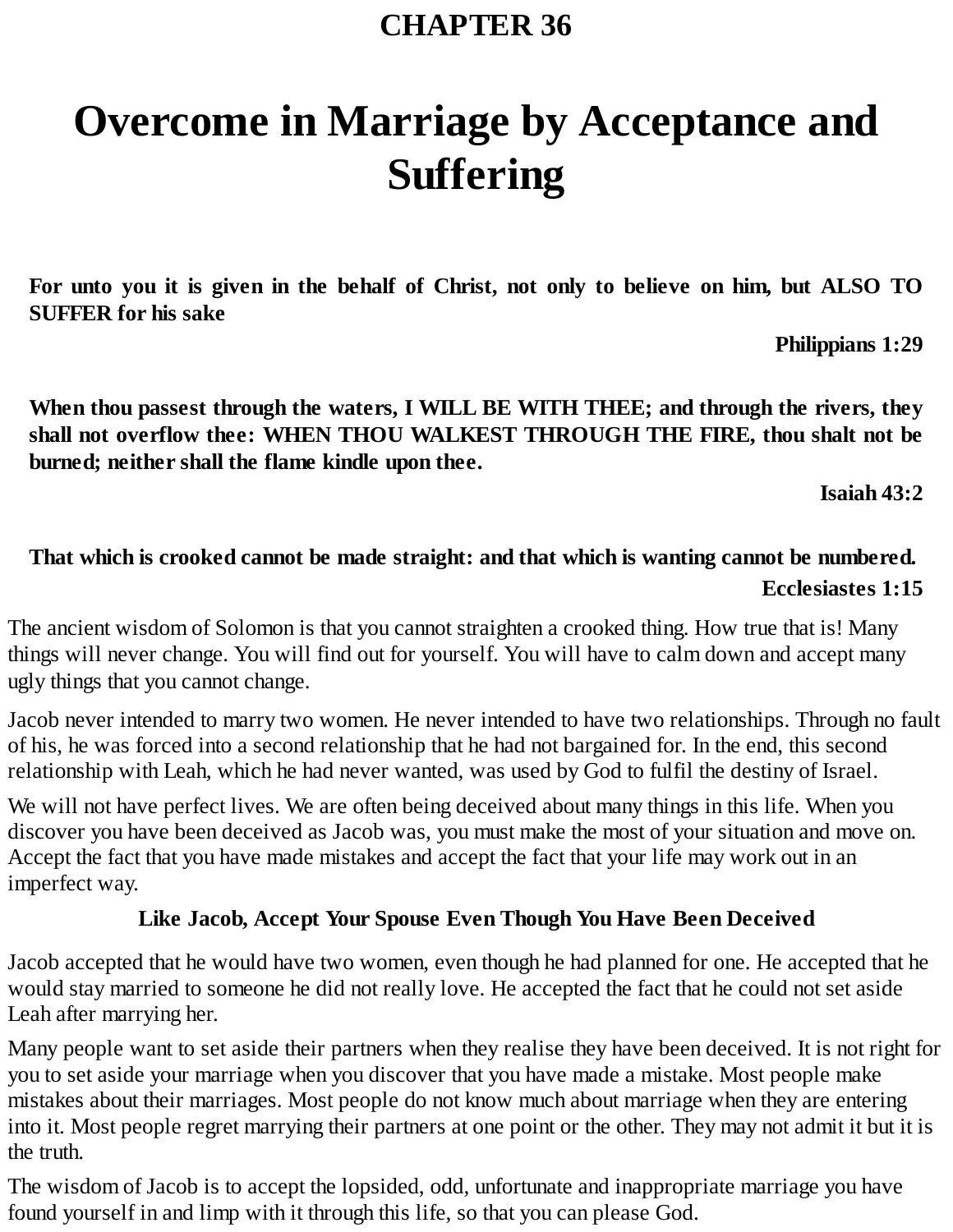You may, indeed find yourself marrying twice, or even three times. I am sure you never intended to. You are just like Jacob who never intended to have two wives in one lifetime. Do not allow your failure to prevent you from being fruitful. Sometimes, God chooses the point of failure to make you fruitful.

God chose Leah, the unfortunate and unloved mistake of Jacob's life to bring forth His will. It was Leah, who bore most of Jacob's twelve children. Rachel, the loved one, only had two children. God used Bathsheba, the mistake of David's life, to bring forth Solomon the wise man. None of his legitimate wives could bring forth such a son. What a shock! You must trust God to right the wrongs of your life. You must trust God to help you weave your way forward.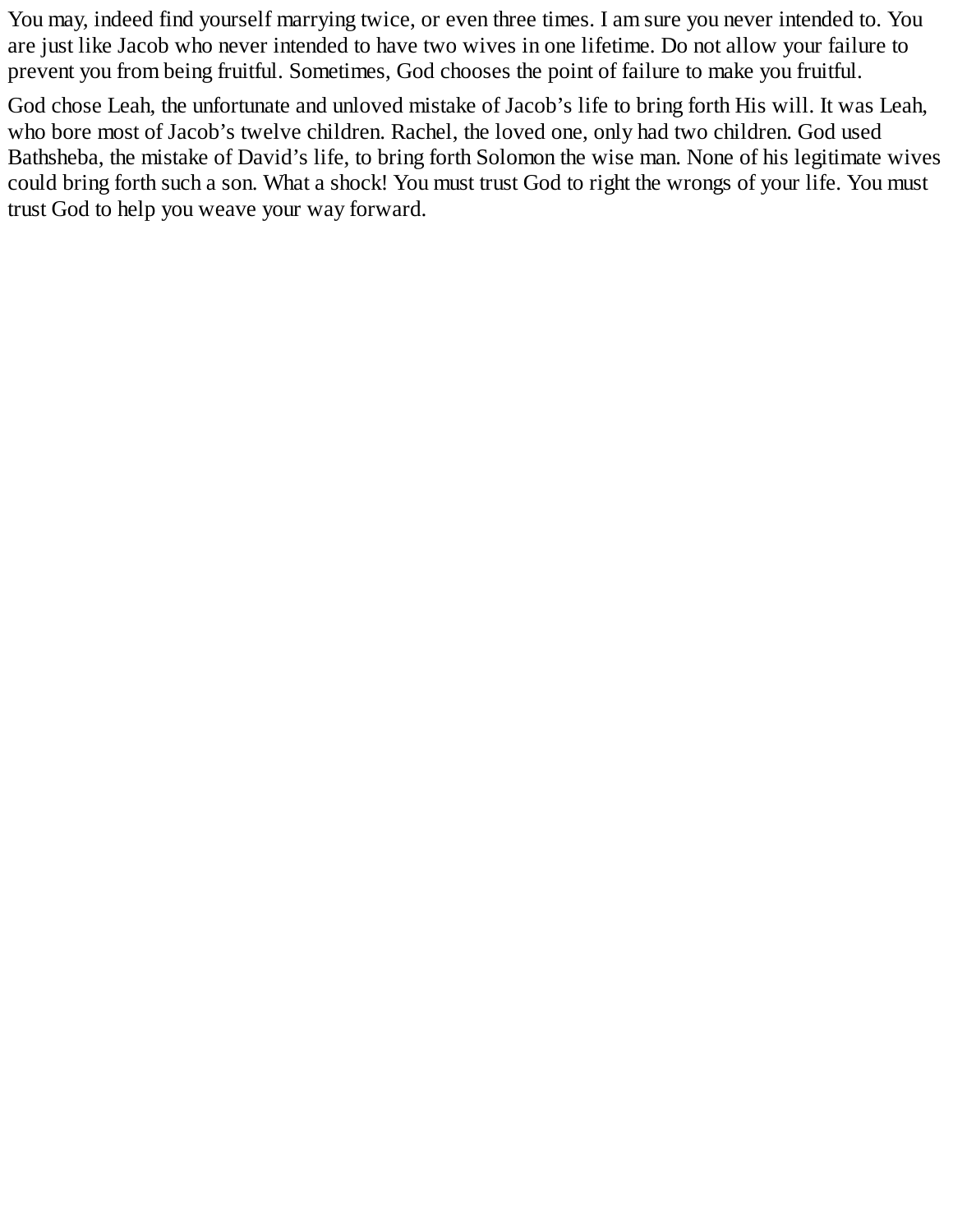# **Overcome in Your Marriage By the Wisdom of Paul**

**And lest I should be exalted above measure through the abundance of the revelations, THERE WAS GIVEN TO ME A THORN IN THE FLESH, the messenger of Satan to buffet me, lest I should be exalted above measure.**

**For this thing I besought the Lord thrice, that it might depart from me.**

**And he said unto me, My grace is sufficient for thee: for my strength is made perfect in weakness. Most gladly therefore will I rather glory in my infirmities, that the power of Christ may rest upon me.**

**Therefore I TAKE PLEASURE IN INFIRMITIES, IN REPROACHES, IN NECESSITIES, IN PERSECUTIONS, IN DISTRESSES for Christ's sake: for when I am weak, then am I strong. 2 Corinthians 12:7-10**

There are several ways you could look at your marriage. One of the ways to think of your marriage is to see it as a *"thorn in the flesh".*

You could see your marriage as a *reversible mistake* that you have made!

You could also see your marriage as an *irreversible mistake* that you have made!

You could see your marriage as *God's gift* of comfort to you!

You could also see your marriage as God's way of *testing your character.*

No one knows exactly what Paul's *"thorn"* was. It could have been anything. It could have been a sickness, a mistake, a financial crisis, an old friend, an old problem, a secret sin, a curse or even a relationship. One of the things it could also have been was a difficult marriage had he been married.

Whatever the "thorn" was, it really affected Paul. He was unable to get rid of this problem. That sounds like someone's marriage! You can easily get rid of an employee you do not want. You can easily get rid of a disloyal associate you do not want. But you cannot easily get rid of your marriage.

Perhaps, if Paul were married, God's grace to him would have been to allow him to suffer through marriage. Whatever the "thorn" was, it was a powerfully humbling experience to the great apostle. Many people are humbled greatly by their marriages.

## **What it Means to Accept a "Thorn in the Flesh" Marriage**

## **1. Accepting a "thorn in the flesh" is to accept something from God Himself.**

If your marriage is a "thorn in the flesh", it is something that has been given to you by God. It is not right or even possible to get rid of this "thorn in the flesh". If you divorce or remarry you are likely to have another buffeting agent released against you.

Paul said that a messenger of satan had been given to torment him. A demon that has been allowed by God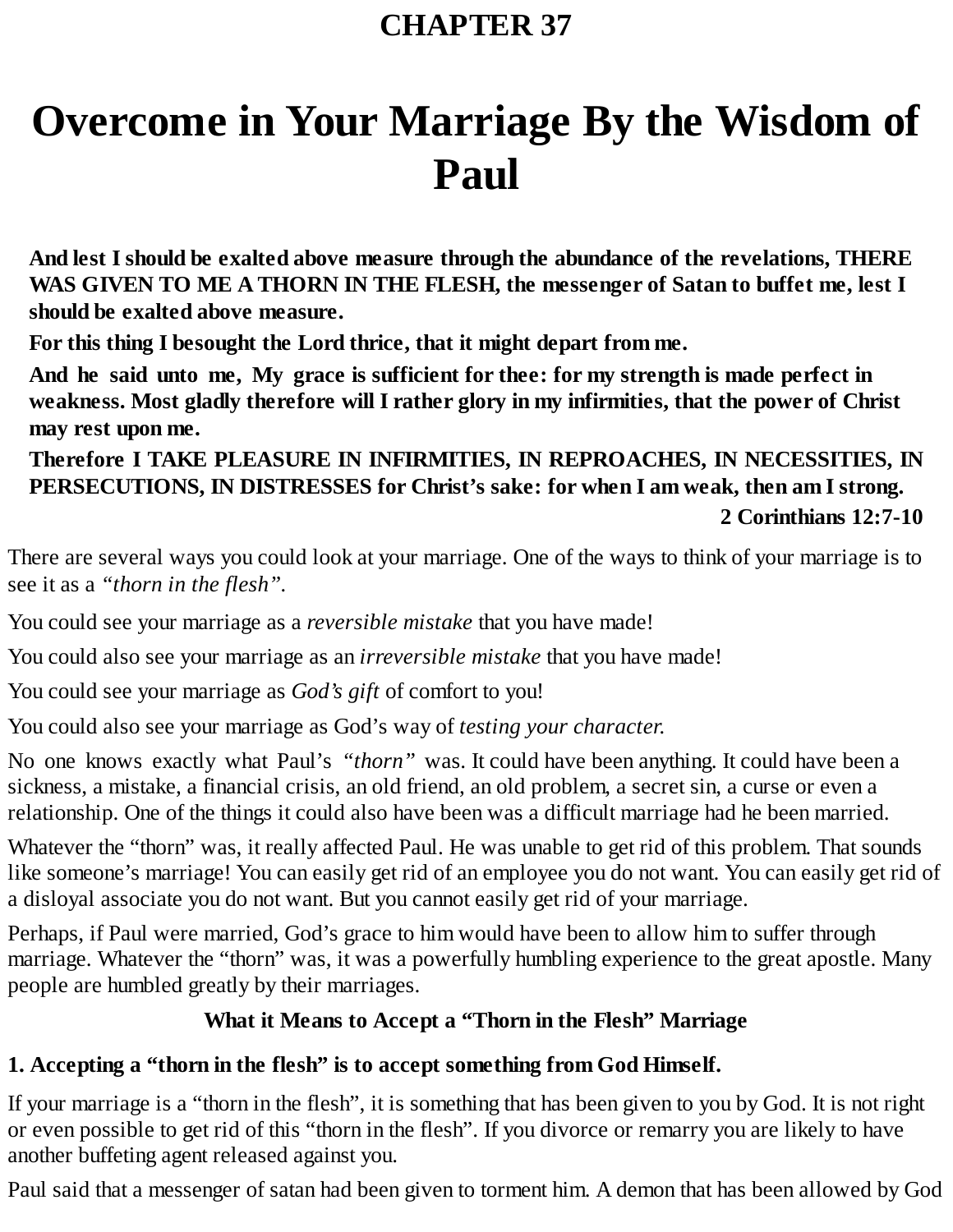is the only demon that you cannot bind. God Himself has allowed the demon to be continually present in your life.

If God blesses your ministry, you must expect a "thorn in the flesh" as a necessary humbling agent. If it happened to Paul, why can it not happen to you? I cannot tell if your marriage will be a "thorn in the flesh", but I can say that some people's marriages are *"thorns in the flesh"*!

John Wesley admitted that if he had had a good marriage like his brother Charles, he would probably not have travelled around, doing the work of ministry like he did. A thorn was given to him in the form of his wife, Molly. A thorn keeps you perked upright! A thorn keeps you on your toes! A thorn keeps you from relaxing!

## 2. Accepting a "thorn in the flesh" is to accept that your marriage will be a weak spot in your life.

Apostle Paul said, *"Therefore I take pleasure in infirmities."*

That is what it means to accept a thorn in your flesh. If your marriage is a "thorn in the flesh", you must receive it as *an infirmity and a weakness* in your life. It is a weakness that you cannot get rid of. It will always be a weak point that satan will attack.

Your marriage will be a weakness that you must live with. It is like having a sickness you must take medicine for every day.

## **3. Accepting a "thorn in the flesh" is to accept a reproach.**

Apostle Paul said, *"I take pleasure in reproaches."*

If your marriage is a "thorn in the flesh", you must receive it as a reproach that God has allowed to be with you. Indeed, it will be a reproach that you cannot get rid of. It is something you must live with.

A reproach is an embarrassing aspect of your life. Some marriages are a great embarrassment to the man of God. There are many men of God who are embarrassed by the kind of woman they have ended up with. She is unspiritual and not complementary at all to his ministry. That is a reproach!

Such a wife can bring shame as people question the wisdom that the man of God used in selecting such a person. I remember a pastor whose wife would drink alcohol at programmes where he ministered. He was continuously embarrassed by his drunken wife. She would make things worse by drinking her alcohol with her sleeping medicine and anti-depressant drugs that had been prescribed to her. One day, after taking her medicines and her alcohol, she just died in her bed.

## 4. Accepting a "thorn in the flesh" is to accept that you will be in need even though you are **married.**

Apostle Paul said, *"Therefore I take pleasure in necessities."*

If your marriage is a "thorn in the flesh", you must see it as God allowing you to have a need. Paul said, "I take pleasure in necessities."

If you have a "thorn in the flesh" marriage, you will always be in *need* of love, you will always be in need of comfort, you will always be in *need* of peace, you will always be in *need* of sex, you will always be in *need* of food, you will always be in *need* of support and you will always be in *need* of care. That is what it means to have a thorn in your flesh.

With such a marriage, you will see others having their needs met, whilst you live in deprivation. Take heart, dear friend, there are many men that have many needs, even though they are married.

## 5. Accepting a "thorn in the flesh" is to accept that you will be persecuted through your marriage.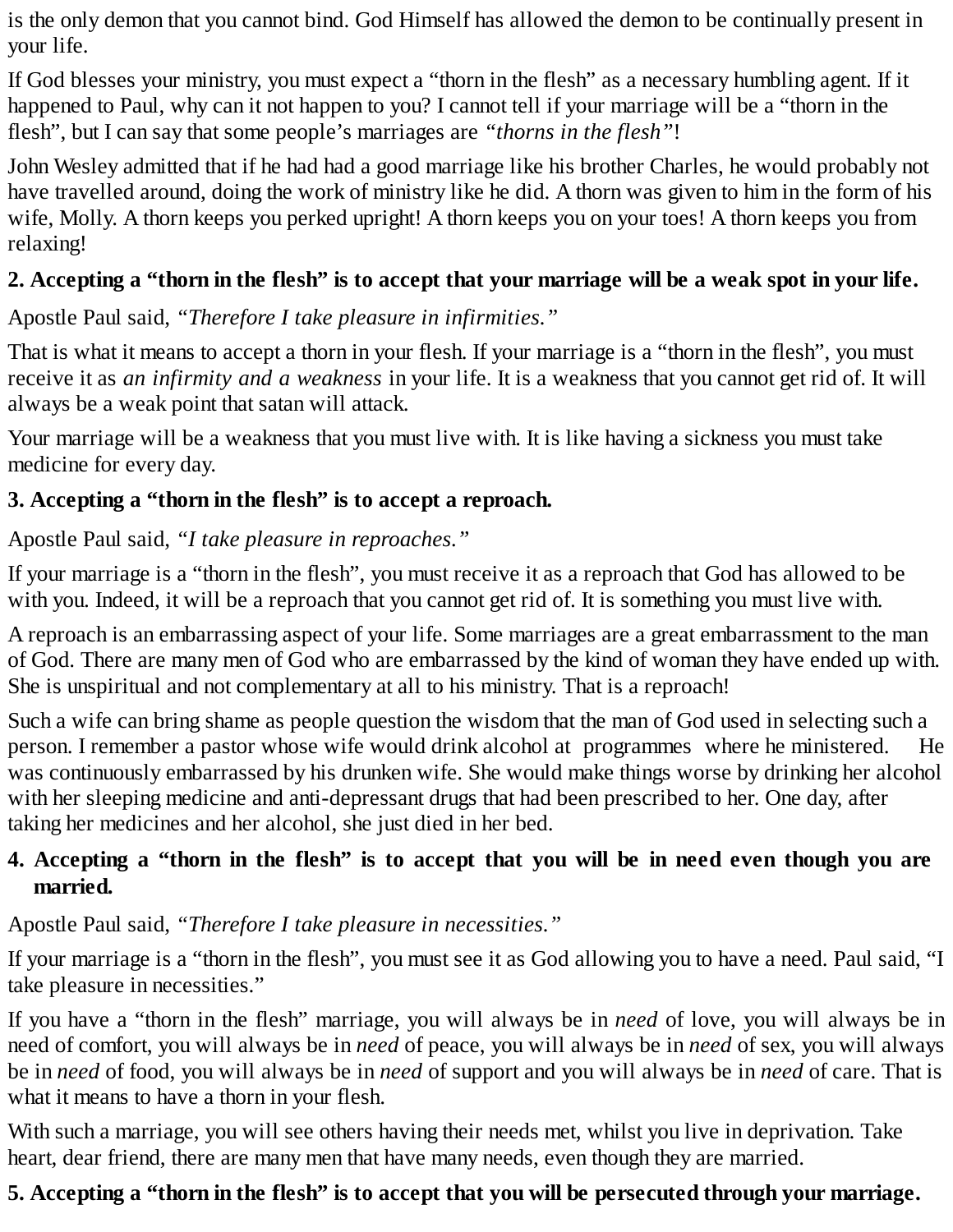Apostle Paul said, *"Therefore I take pleasure in persecutions."*

If your marriage is a thorn in the flesh, you must accept it as a kind of *persecution* that comes to a righteous man. Perhaps you are not suffering the persecution of being martyred for Christ, but you may suffer persecution from your own darling "beast".

You may not have a wicked Roman Emperor like Nero or Caligula breathing persecution down your neck. Your own wife will suffice! She will make up for the absence of the wicked Roman tyrants. The problems the early Christians had from Roman tyrants cannot be repeated in the world today. Through marriage, you may experience an equivalent level of suffering. If you survive that sort of marriage, in heaven, you may sit next to Christians who were killed by gladiators, lions and Roman soldiers.

People will wonder what you are doing sitting next to such heroes. All you will say is you were married to Samantha for thirty-three years and when you came to heaven you were ushered to sit amongst these heroes.

One pastor spoke about his marriage. He said, "If I am able to stay married till I die, it will be an achievement that is equivalent to all the souls won by Billy Graham!"

## **6. Accepting a "thorn in the flesh" is to accept that your marriage will distress you.**

Apostle Paul said, *"I take pleasure in distresses."*

Your marriage may be a *distressing situation* that God has chosen for you to experience. You will often be perplexed in marriage! You will be amazed and you will also be distressed throughout your marriage.

Your distressing marriage is not something you can end by going to court. It is a spiritual thing that has been given to you to experience. It is a demon that has been given access to you for a spiritual reason.

Arise and be strong. Pray for grace to lead you on! *"T'was grace that brought us safe thus far; and grace will lead us home!" 1*

Notice men of God that look stressed and distressed. Much of that stress comes from the troubles at home.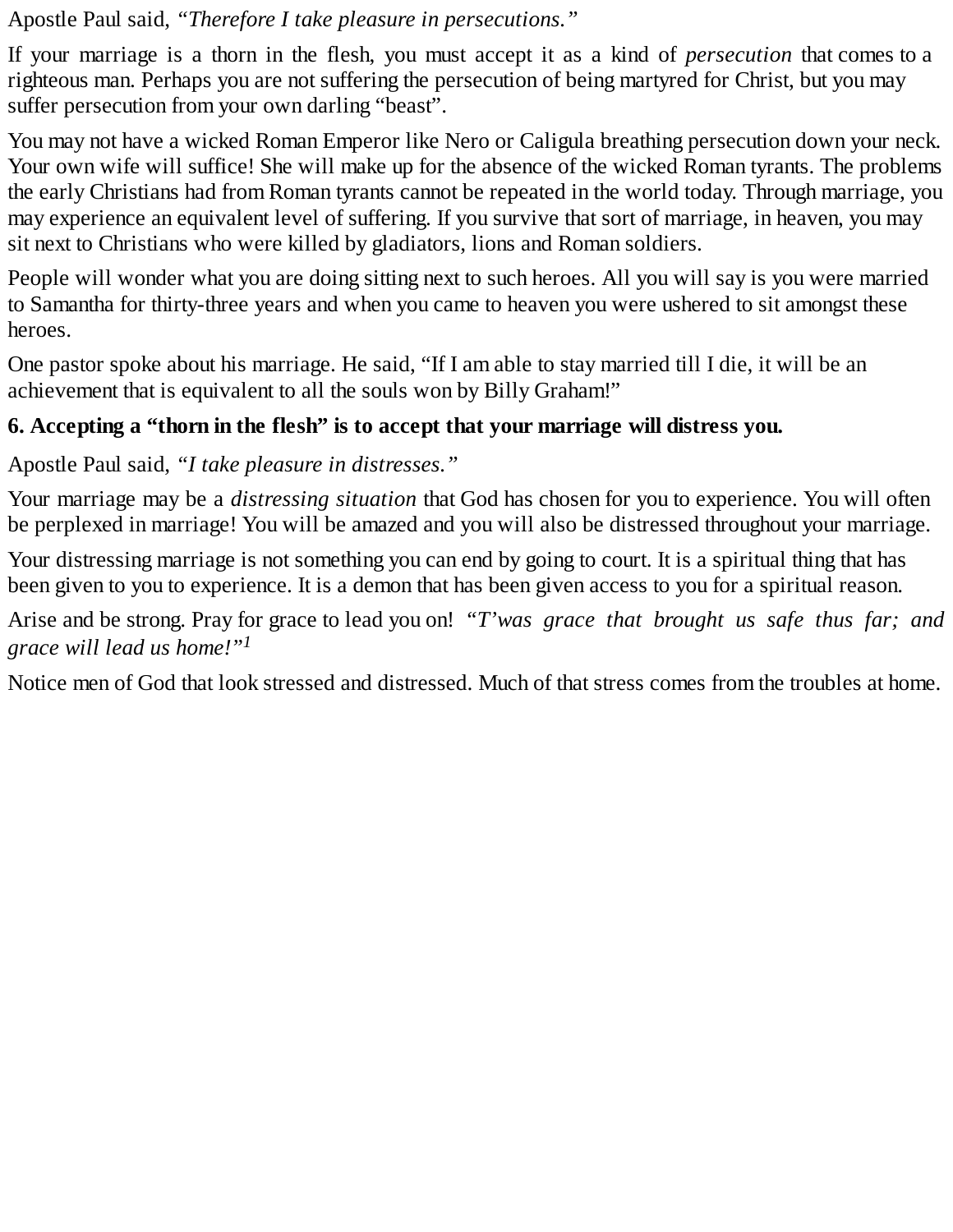# **Overcome in Your Marriage by Receiving the Prophetic Message of Your Marriage**

**The beginning of the word of the Lord by Hosea. And the Lord said to Hosea, GO, TAKE UNTO THEE A WIFE OF WHOREDOMS and children of whoredoms: for the land hath committed great whoredom, departing from the Lord.**

**Hosea 1:2**

Hosea's unfortunate marriage brought out a strong message from God. A marriage can give you a message from God. You can receive the spirit of understanding through your marriage experiences. Having a difficult wife may be God's way of giving you His message. If you have a bad or difficult marriage, you may be walking in the footsteps of the prophet Hosea. Hosea is the man of God who ended up being married to an unfaithful prostitute. You may be married to a *Loveless Oldie* or a *Quarrelsome Queen*. It is just a variation of what Hosea had. Do not be sad if you have a terrible experience in your marriage. Welcome to the "Hosea Club of Difficult Marriages"!

The nature of your marriage and the experiences you have can constitute a message from God to you. The experience Hosea had in marrying a prostitute became a message to him from God. God speaks to the man of God through his marriage. Perhaps, the reason why you have experienced all that you have is to help you receive a message from God.

Hosea was shown what God thinks about people who run after other gods. The marriage experience with a prostitute caused Hosea to learn what it was like for God when His children run after other gods.

# **Things God Can Teach You through Your Marriage Experience**

And the Lord said unto him, Call his name Jezreel; for yet a little while, and I will avenge the blood of Jezreel upon the house of Jehu, and will cause to cease the kingdom of the house of **Israel.**

**Hosea 1:4**

**And she conceived again, and bare a daughter. And God said unto him, Call her name** Loruhamah: for I will no more have mercy upon the house of Israel; but I will utterly take them **away.**

#### **Hosea 1:6**

God may allow you to have a certain kind of marriage so that He can give you a certain message through the marriage experience. He made Hosea marry a prostitute so that He could give him certain messages.

There are prophetic messages that God can cause you to receive by causing you to enter a marriage that has certain characteristics. The characteristics of your marriage may be a clear prophetic message from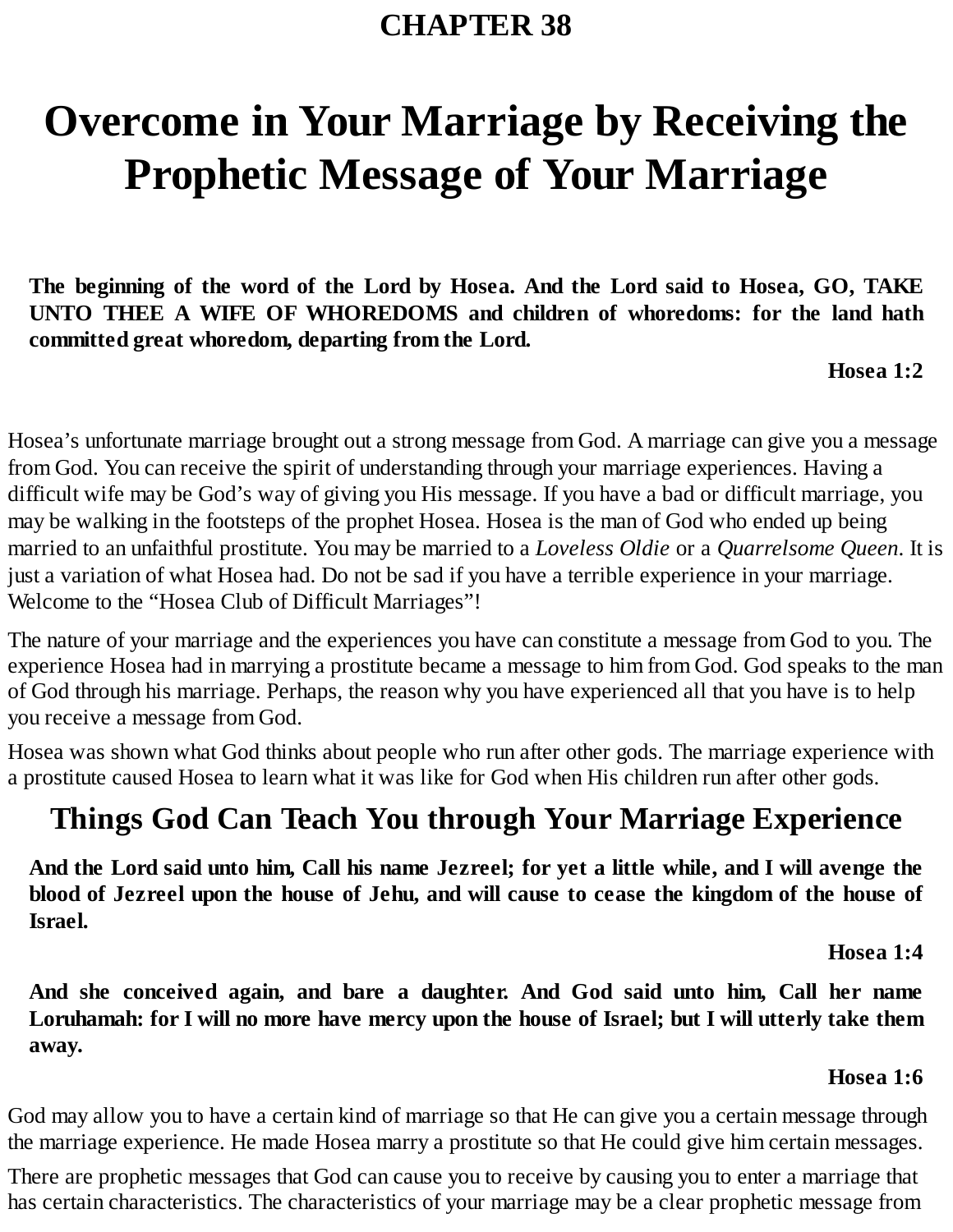the Lord for you. Many people have misunderstood Hosea. They have felt that God made Hosea marry a prostitute to have children with odd names.

The big surprise for you today is that God may have sent you to marry an equally problematic person for precisely the same reason that He made Hosea marry a prostitute. Your marriage may be as mysterious as Hosea's marriage and the purpose of your marriage may be as mysterious as Hosea's.

Many pastors have wondered whether God guided them into their marriages. "If God guided me, why would I end up with a prostitute or a clearly deficient woman?"

God guides those who ask Him to guide them. Instead of thinking of your marriage as a mistake, think of it as a prophetic message! Acknowledge the Lord in all thy ways and He shall direct thy paths. Once you acknowledged the Lord before you got married, God has directed your paths.

You may have married a man who slaps women. You may wonder why you should marry a "slapper" after all the prayers you have prayed.

You may wonder why you would marry a *Quarrelsome Queen* after all the prayers you offered up. You may wonder why you should marry a loveless person after all the love you give. These are experiences that give you a deep understanding of God and His word. Perhaps you are just like Hosea and have entered a strange marriage with a prophetic message for your life and ministry. Let us have a look at some of the mysterious messages God may be giving you through your marriage.

1. God could cause you to be married to a man who does not provide for you so that you will not **take for granted His provision in many ways.** This is to send a message to you to look up to God and stop looking to man for provision.

**For she did not know that I GAVE HER CORN, AND WINE, AND OIL, and multiplied her silver and gold, WHICH THEYPREPARED FOR BAAL. Therefore will I return, and take** away my corn in the time thereof, and my wine in the season thereof, and will recover my wool **and my flax given to cover her nakedness.**

**Hosea 2:8-9**

**2. God could make you marry someone who does not love you very much so that you understand what the Lord experiences when His children do not love Him.** In such a marriage, you would pour your love out in vain just as God has poured out His love on us in vain.

Through this experience, you discover the importance of the scripture, "You must love the Lord your God with all your heart, and with all your mind and with all your soul."

## And thou shalt love the Lord thy God with all thy heart, and with all thy soul, and with all thy **mind, and with all thy strength: this is the first commandment.**

## **Mark 12:30**

Instead of loving the Lord with all your mind and all your soul, you have loved a woman with all your mind, and all your heart and all your soul. What a mistake! You have given to a human being what you should have given to God! You have sown seeds of love into the wrong place and you have received a painful reward for that mistake. Through your marriage, God may be directing you to love the Lord God with all your heart, soul and might.

## **And the Lord direct your hearts into the love of God, and into the patient waiting for Christ.**

2 Thessalonians 3:5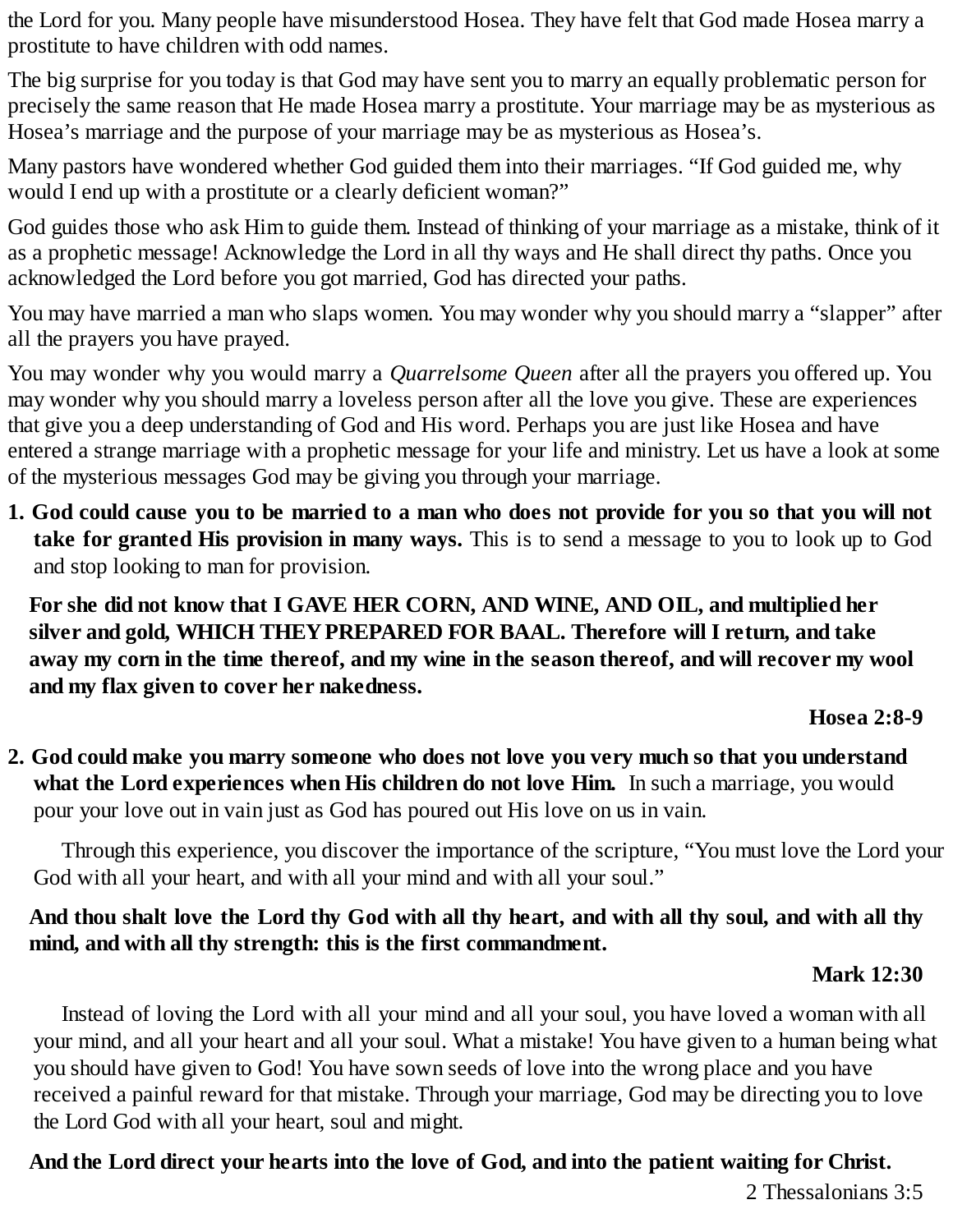**3. God could make you marry a man or woman who accuses you constantly so you understand the power of the accuser of the brethren.** In this kind of marriage, you would learn and understand all about accusations and how the accuser of the brethren functions. You will understand why satan is called the "accuser of the brethren". Most people do not understand that title. To most Christians, accusations sound like a nuisance rather than a real problem.

You may not fully understand the word "accuser" but when you experience it in marriage, you will get the full revelation of the work of the devil and of demons. Through your marriage to an accuser, you will fully understand the work of satan in the church. As you experience division and separation in your marriage, you will develop a deep understanding of how division and separation occur in a church through accusation. As love, happiness and peace are destroyed in your marriage, you will understand the power of accusation. You will understand how love, happiness and peace are destroyed in churches through false and baseless accusations. These are things you may never understand until you experience a real and a living accuser next to you.

**Then he showed me Joshua the high priest standing before the angel of the Lord, and Satan** standing at his right hand to accuse him. The Lord said to Satan, "The Lord rebuke you, Satan! **Indeed, the Lord who has chosen Jerusalem rebuke you! Is this not a brand plucked from the fire?**

**Zechariah 3:1-2 (NASB)**

4. **You could be married to someone who cannot have a child. God may give you this experience to reveal to you the importance of bearing fruit.** Perhaps, God is giving you the spirit of understanding through your marriage. There are levels of understanding that you cannot attain by reading a book. You will learn the truth about barrenness through your experience of marriage. You will discover how God yearns for His children to bring forth fruits that abide.

**Now will I sing to my wellbeloved a song of my beloved touching his vineyard. My wellbeloved hath a vineyard in a very fruitful hill:**

**And he fenced it, and gathered out the stones thereof, and planted it with the choicest vine, and** built a tower in the midst of it, and also made a winepress therein: and he looked that it should **bring forth grapes, and it brought forth wild grapes.**

**And now, O inhabitants of Jerusalem, and men of Judah, judge, I pray you, betwixt me and my vineyard.**

What could have been done more to my vineyard, that I have not done in it? Wherefore, when I **looked that it should bring forth grapes, brought it forth wild grapes?**

And now go to; I will tell you what I will do to my vineyard: I will take away the hedge thereof, **and it shall be eaten up; and break down the wall thereof, and it shall be trodden down.**

**5. God could make you experience the death of your spouse so that you would understand that everything on earth is vain indeed.** Perhaps you have not really believed or understood how vain and useless earthly ventures truly are. Everything here is temporary. Marriage is a temporary arrangement! Children are temporary tenants! Human love is transient! Your buildings are vain attempts to create eternal dwellings. Your gardens are a phantom of the eternal "Gardens of Eden" that we look forward to. But perhaps you have not believed all these things. Most people do not believe the scripture. Many Christians do not believe the Bible at all. Solomon said it all!

Isaiah 5:1-5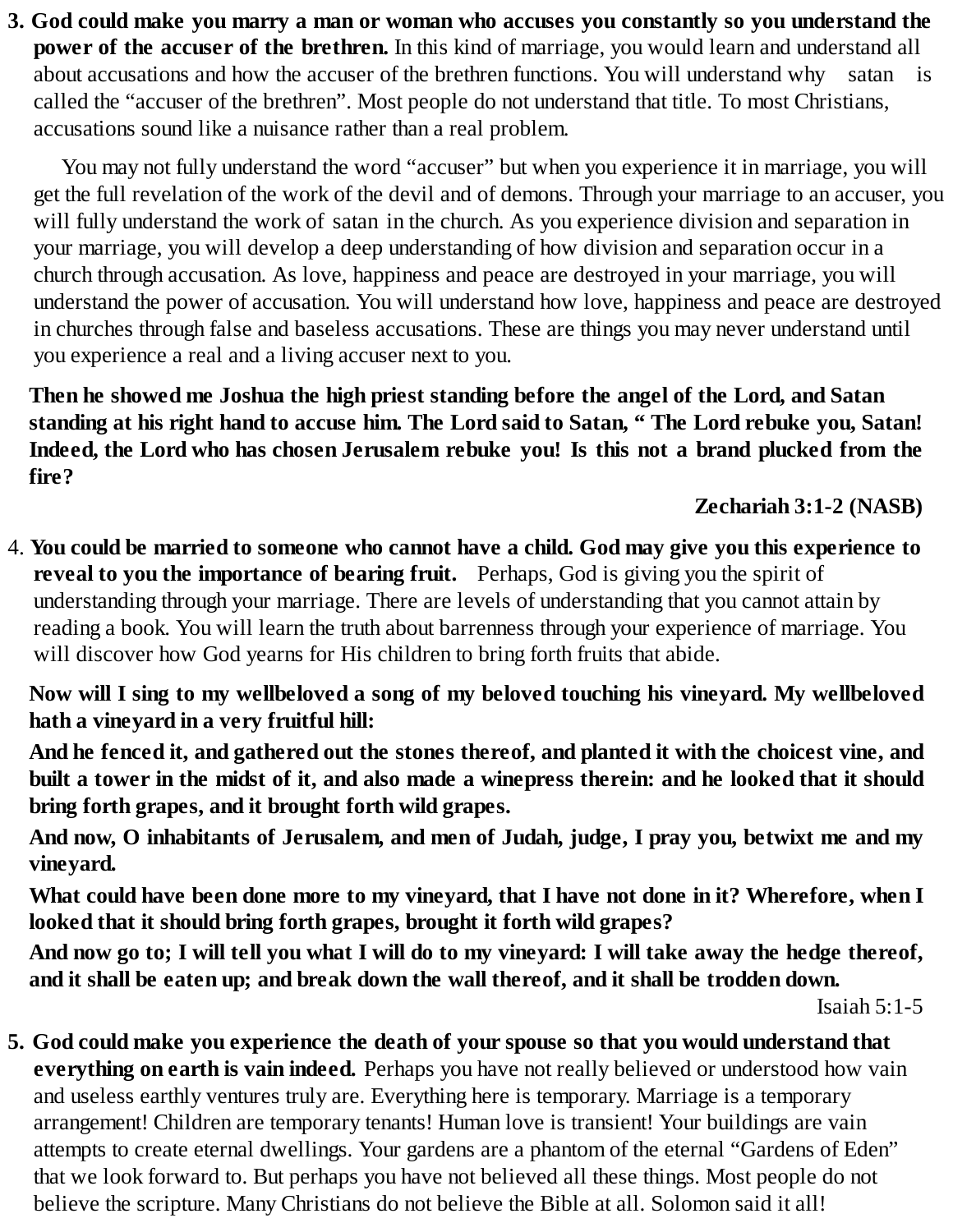## Vanity of vanities, saith the Preacher, vanity of vanities; all is vanity. What profit hath a man of **all his labour which he taketh under the sun?**

#### **Ecclesiastes 1:2-3**

The death of the spouse whom you really love will send a strong message of the futility of life into your soul. You will receive a deep understanding of the phrase, "Vanity of vanities!" You tried to make a home! You tried to have love! You tried to live in peace! And it all blew up in your face! You are left with futility, sorrow, depression and memories that are difficult to erase. Through the futility of the death of your spouse, you will understand the need to set your affection on things above and not on things below. Indeed, God will deliver into your heart one of the strongest messages of wisdom and understanding, through the death of your spouse.

**Set your affection on things above, not on things on the earth.**

#### **Colossians 3:2**

**6. God could make you experience the bitter and wicked character of your angelic looking wife so that you will understand that there is none righteous, no not one.** Perhaps, you did not believe there was none righteous. But through your marriage you will understand that no human being is perfect or righteous. Every time your angelic wife, whom everybody praises, treats you badly, you will understand the scripture even more. You will marvel at how people are deceived and impressed by your "nice" and "angelic" wife. You will understand how the whole world lies in wickedness and deception.

**As it is written, "There is none righteous, not even one…"**

#### **Romans 3:10 (NASB)**

7. God could give you a rebellious son so that you would learn and understand the message of the **prodigal son.** You will discover what God is experiencing from us as we rebel and go far from Him. You will understand what it is like to bring up a child who turns against you. You will understand what it is like to have a child who does not want to be near his father.

And he said, a certain man had two sons: and the younger of them said to his father, Father, give me the portion of goods that falleth to me. And he divided unto them his living. And not **many days after the younger son gathered all together, and took his journey into a far country, and there wasted his substance with riotous living**

**Luke 15:11-13**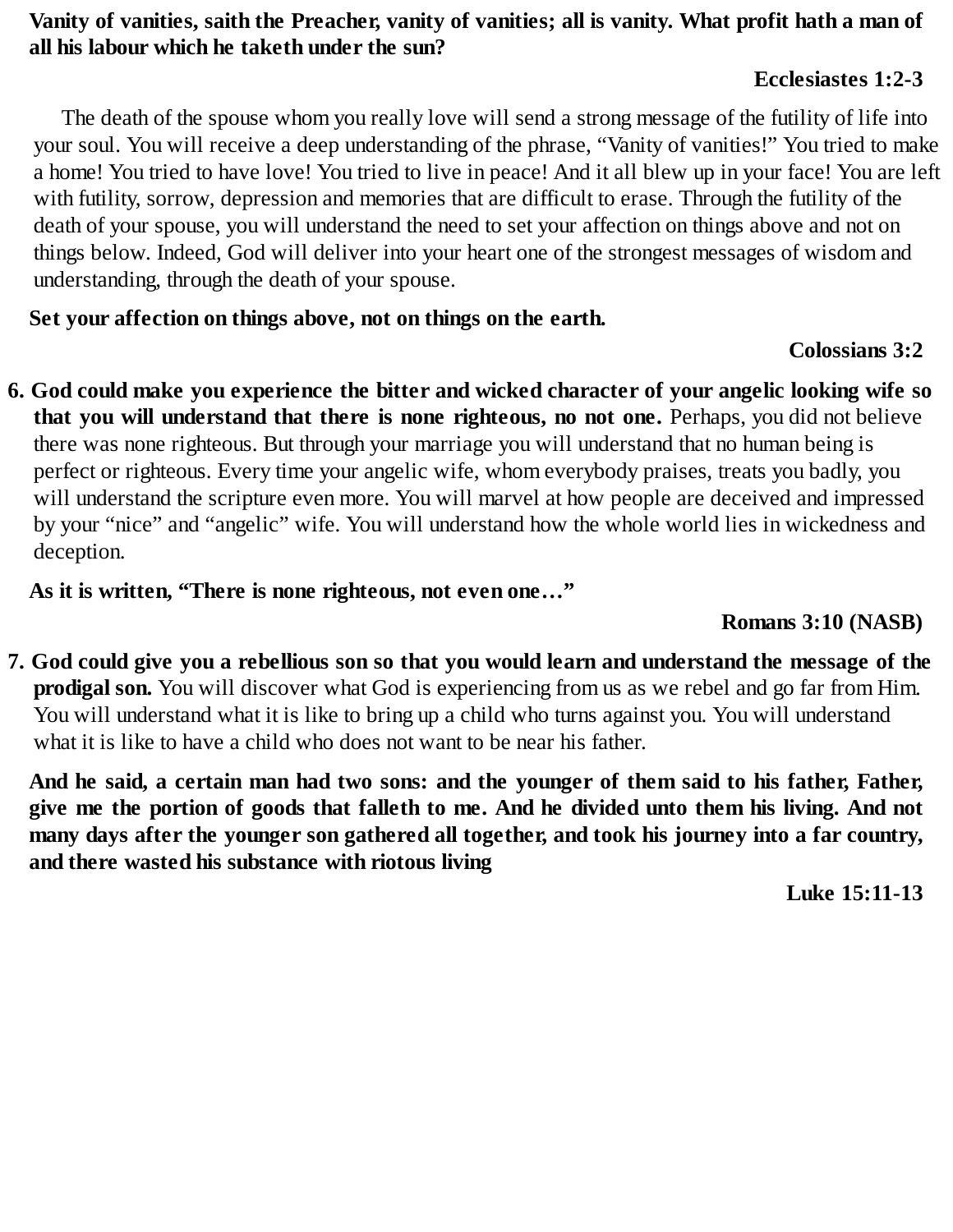# **CHAPTER 39**

# **Why Some Pastors Are Divorced**

**Some Pharisees came to Jesus, testing Him and asking, "IS IT LAWFUL FOR A MAN TO DIVORCE his wife for any reason at all?" And He answered and said, "Have you not read that He who created them from the beginning made them male and female, and said, ' For this reason A man shall leave his father and mother and be joined to his wife, and the two shall become one flesh'? So they are no longer two, but one flesh. What therefore God has joined together, let no man separate." They said to Him, " Why then did Moses command to give her A certificate of divorce and send her away?" He said to them, "Because of your hardness of heart Moses permitted you to divorce your wives; but from the beginning it has not been this way. And I say to you, WHOEVER DIVORCES HIS WIFE, EXCEPT FOR IMMORALITY, AND MARRIES ANOTHER WOMAN COMMITS ADULTERY." The disciples said to Him, "If the relationship of the man with his wife is like this, it is better not to marry.**

**Matthew 19:3-10 (NASB)**

There are many reasons for getting divorced. Some people do have a biblical basis for their divorces and it is important to know the reasons why some people do enter into divorce.

Some people get divorced because they just want a new woman. There are men who have a bad character and mistreat their wives. Indeed, such people may end up divorced. There are also men who are multiple adulterers and really do not have what it takes to be married to one woman.

There are also people who want a pretext for divorcing their wives. They cook up reasons for divorcing their wives. Be careful! Don't you know that you will stand before God and be judged in everything you do?

**And I saw the dead, small and great, STAND BEFORE GOD; and the books were opened: and another book was opened, which is the book of life: and THE DEAD WERE JUDGED out of those things which were written in the books, ACCORDING TO THEIR WORKS.**

#### **Revelation 20:12**

But those are not the type of people I am talking about in this chapter.

In this chapter, I am talking about men of God who are not adulterers and who have no intention of ever divorcing but find themselves getting divorced! There are many people who have had to divorce in spite of their resolve never to do so.

It is important not to crucify the good and the bad together on the same tree. Jesus was crucified together with thieves. Righteous Jesus was given the same treatment as wicked criminals! That is wrong and also dangerous. Not all situations are the same.

So here is why some men and women do get divorced in spite of their determination never to do so.

When a minister's marriage breaks down, you will hear a very common storyline.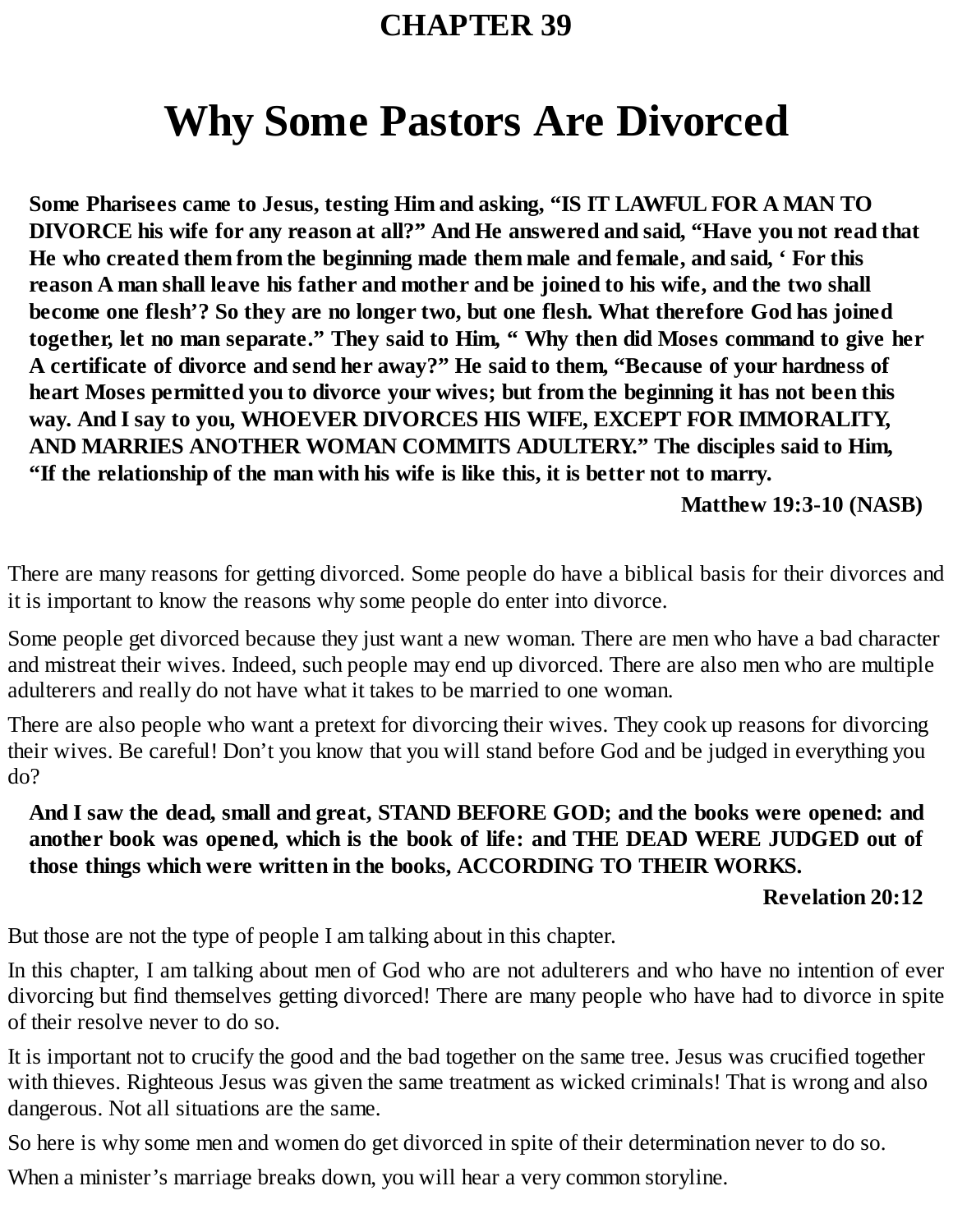The usual story is that there is a lovely, gentle, humble and faithful wife who has been dwelling happily and peacefully with her man of God. This humble faithful wife of the man of God is an innocent sufferer and has become a victim of a terrible evil. There is an evil woman who is hunting for the man of God and she is luring and enticing him. This humble faithful wife of the man of God is married to a husband who cannot control himself as he helplessly follows his banal desires. The man of God is an almost mad, senseless and impulsive man when it comes to this other woman and does not seem to like his own beautiful wife any more. The man of God seems to be helplessly overcome by a wicked female who has been lurking in the background for a long time.

The man of God who was serving God, suddenly becomes disobedient and no longer follows the will of God and begins to act like someone who is possessed and out of his mind. The man of God then abandons his lovely, gentle and faithful woman who could harm no one. The man of God is unfeeling and does not care about his family any more and moves out of the house to have fun with a new, exciting and strange woman. It is easy to paste a man with the accusation of being unfaithful. Men are well known to desire numerous women. It is, therefore, not bizarre to suggest that a pastor is sleeping with someone else.

This is the usual storyline. However, there are cases in which this stereotyped story is not true. There are many cases in which the husband is *not* unfaithful. Indeed, statistics show that a very low percentage of pastors have affairs with other women.

Remember the scripture that says "judge with righteous judgment." Do not lump all divorces together and give them one and the same judgment. In this chapter I want you to know some reasons why some pastors are divorced.

### **Reasons Why Some Pastors are Divorced**

### **1. Some men of God have wives** *who commit adultery with other men* **and this becomes the reason for their divorce.**

Some men of God *do not* have affairs with other women but are accused as though they did.

## **And Potiphar's wife soon began to look at him lustfully. "COME AND SLEEP WITH ME," SHE DEMANDED.**

### **Genesis 39:7 (NLT)**

Some good men of God get divorced because they are married to unfaithful wives. Amazingly, there are quite a number of wives who are not faithful to their men of God. Jesus was clear that adultery and immorality are a good reason for getting divorced. There are many pastors who are accused of leaving their wives for other women whereas it is in fact the other way round.

**Some Pharisees came to Jesus, testing Him and asking, " IS IT LAWFUL FOR A MAN TO DIVORCE his wife for any reason at all?" And He answered and said, "Have you not read that He who created them from the beginning made them male and female, and said, 'For this reason A man shall leave his father and mother and be joined to his wife, and the two shall become one flesh'? So they are no longer two, but one flesh. What therefore God has joined together, let no man separate." They said to Him, " Why then did Moses command to give her A certificate of divorce and send her away?" He said to them, "Because of your hardness of heart Moses permitted you to divorce your wives; but from the beginning it has not been this way. And I say to you, WHOEVER DIVORCES HIS WIFE, EXCEPT FOR IMMORALITY, AND MARRIES ANOTHER WOMAN COMMITS ADULTERY."**

The disciples said to Him, "If the relationship of the man with his wife is like this, it is better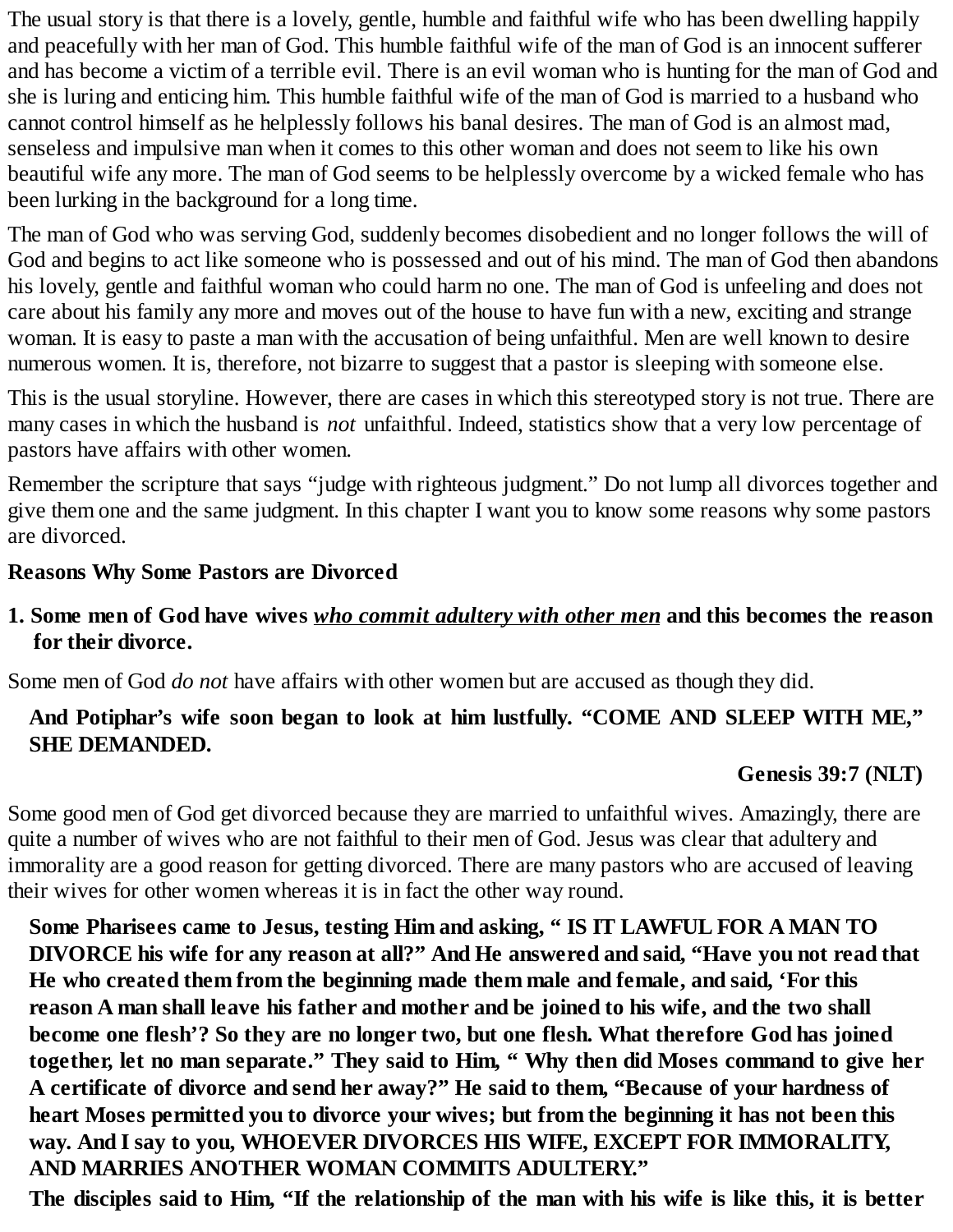#### **not to marry."**

#### **Matthew 19:3-10 (NASB)**

Can I divorce? Is it right to divorce my wife? Jesus answered this question clearly. Jesus was asked this very question and He answered it fully. The answer that Jesus gave is all the answer you need about whether it is right or not to divorce the "beast" in your life. The Scripture above is clear and needs no interpretation. It will amaze you to know that many husbands who have adulterous wives simply do not speak about it and simply do not react to their wives having affairs. They just carry on living with them as though nothing happened.

### **2. Some people are divorced because** *they believe they are in a situation that is similar to God divorcing Israel***.**

**And I saw, when for all the causes whereby backsliding Israel committed adultery I HAD PUT HER AWAY, AND GIVEN HER A BILL OF DIVORCE; yet her treacherous sister Judah feared not, but went and played the harlot also.**

#### **Jeremiah 3:8**

God has declared Himself to be a divorcee because He could not stand the behaviour of His bride Jerusalem. Both Jeremiah and Isaiah knew that God had divorced Israel His love.

No one will ever be able to tell you clearly that it is right to divorce your wife.

God knows every circumstance and you will be judged for doing the right or wrong thing. If you think I am going to tell you that it is right to divorce, then you might as well stop reading. I can only show you what the scripture says about God divorcing and leave you to walk by your own faith. God told us in His word not to divorce. But he Himself has divorced Israel whom He loved.

## **Thus saith the Lord, Where is the bill of YOUR MOTHER'S DIVORCEMENT, WHOM I HAVE PUT AWAY? Or which of my creditors is it to whom I have sold you? Behold, for your iniquities have ye sold yourselves, and for your transgressions is your MOTHER PUT AWAY.**

#### **Isaiah 50:1**

You will never have everyone agreeing with one opinion on a divorce or a marriage. Whatever you do, some people will think you were right and some will think you were wrong. Even with the choosing of a wife, some people will think you are right and some will think you are wrong.

God, in His righteousness decided to set aside His bride. Even though God in His righteousness decided to get a divorce, you as a pastor will always be unsure of yourself when it comes to divorce.

You will always be unsure of what the Christian community really thinks about you. You cannot tell whether they will trust your decision to separate from your wife. If you divorce, you will always be despised by a section of the Christian community. There are those who believe that it is always wrong to divorce no matter what.

If you divorce, you will always have a kind of "limp" in the ministry.

If you divorce, you will never be sure whether you were at fault or not.

If you divorce, you will need to have great faith to walk on in full view of the public.

Marriage or divorce is an act of your faith and your wisdom. Unfortunately it is an act you carry out in the full view of the world. The faith you act out will be judged by the Lord in heaven. The wisdom you act out by divorcing will play out on earth. It is in heaven that you will eventually be justified or condemned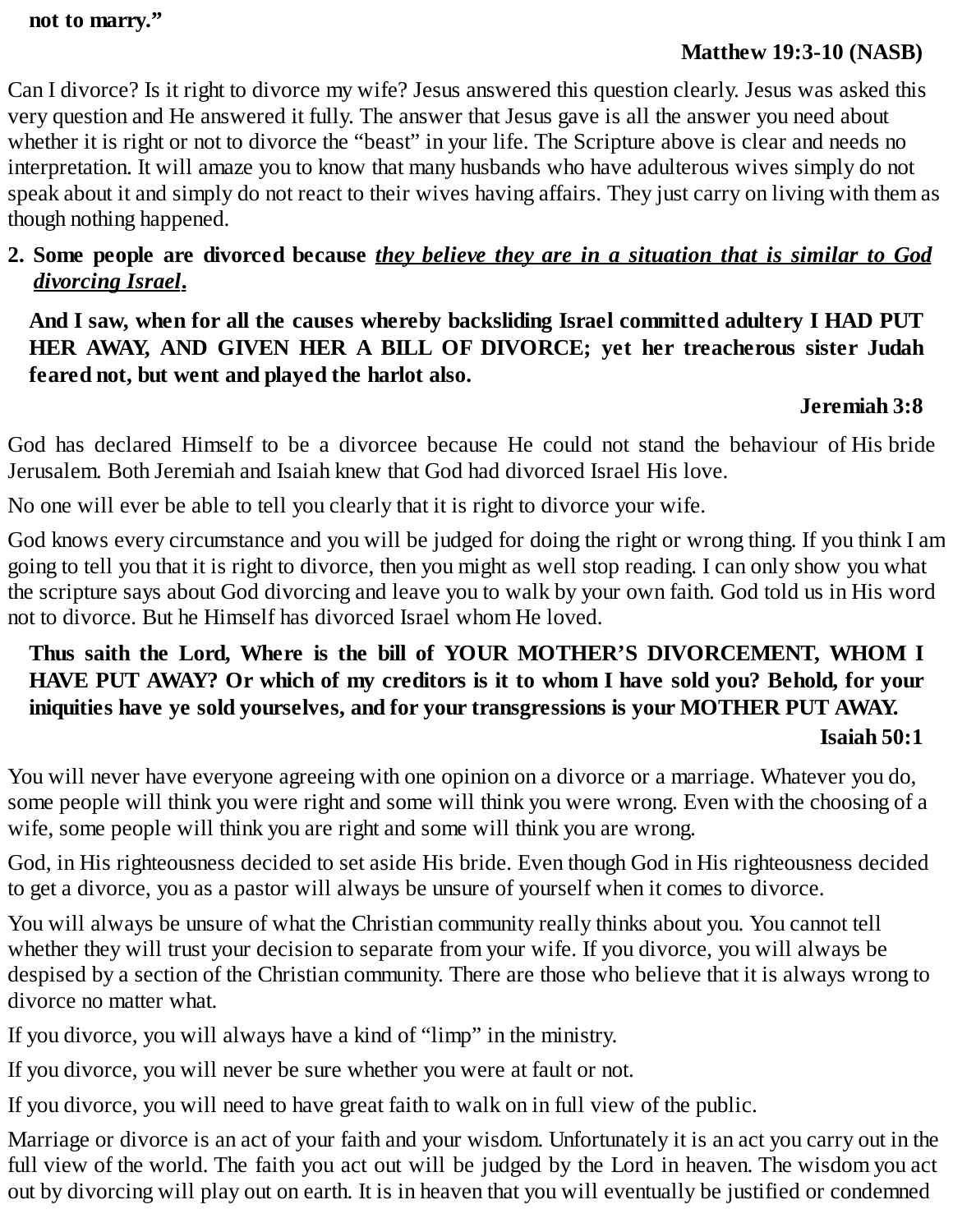for getting divorced.

## 3. Some men of God are divorced because they are married to a "beast" and can no longer dwell **together with her.**

They prefer to dwell in the wilderness than to continue for one more day in the house with this woman.

## **It is BETTER TO DWELL IN THE WILDERNESS, than with a contentious and an angry woman.**

## **Proverbs 21:19**

If you have ever been behind the scenes when ministry marriages break up, you will often hear another version of Christian marriage.

You will often hear about the "beasts" in the woman that the man endured for many years.

You may hear about a wife who stopped cooking for her husband or serving him food for many years.

You may hear about a wife who lives in another house or in another country against her husband's wishes, leaving him to have affairs with other women if he wants to.

You may hear about a wife who had affairs that the husband forgave and ignored.

You may hear about the behaviour of a wild and angry wife who tormented her husband with her wild uncontrollable behaviour for many years.

You may hear about stubbornness of the highest order.

You may hear about a marriage in which there was no sex for many years.

You may hear about a man who has had to masturbate to relieve himself of his sexual needs because his wife was unwilling to have sex with him.

You may hear about a man who watches pornography in order to have some excitement since his wife has no interest in sex at all.

You may find out that the husband has had girlfriends on the side because his wife was unwilling and uncaring about sex.

You may hear about how the husband has tried to castrate himself in order to deal with his unmet sexual desires.

You may hear about a domineering wife who controls her husband as if he were her little boy or servant.

You may hear about a wife who has manifested clear psychiatric symptoms for years.

You may hear about a wife who has had personality disorders for many years.

You may hear about a marriage in which the man was accused incessantly about many things he had never done.

You may hear about a sweet relationship that was destroyed because of continuous and complicated accusations.

You may hear about a man who is both the father and the mother to the children because the mother simply refuses to do her work as a mother.

You may hear about a man who caters for his children, cooks for them, baths them, dresses them up and does homework with them, whilst his wife never lifts a finger to look after the children she brought forth.

You may hear about a woman who was drinking alcohol regularly and embarrassing her husband by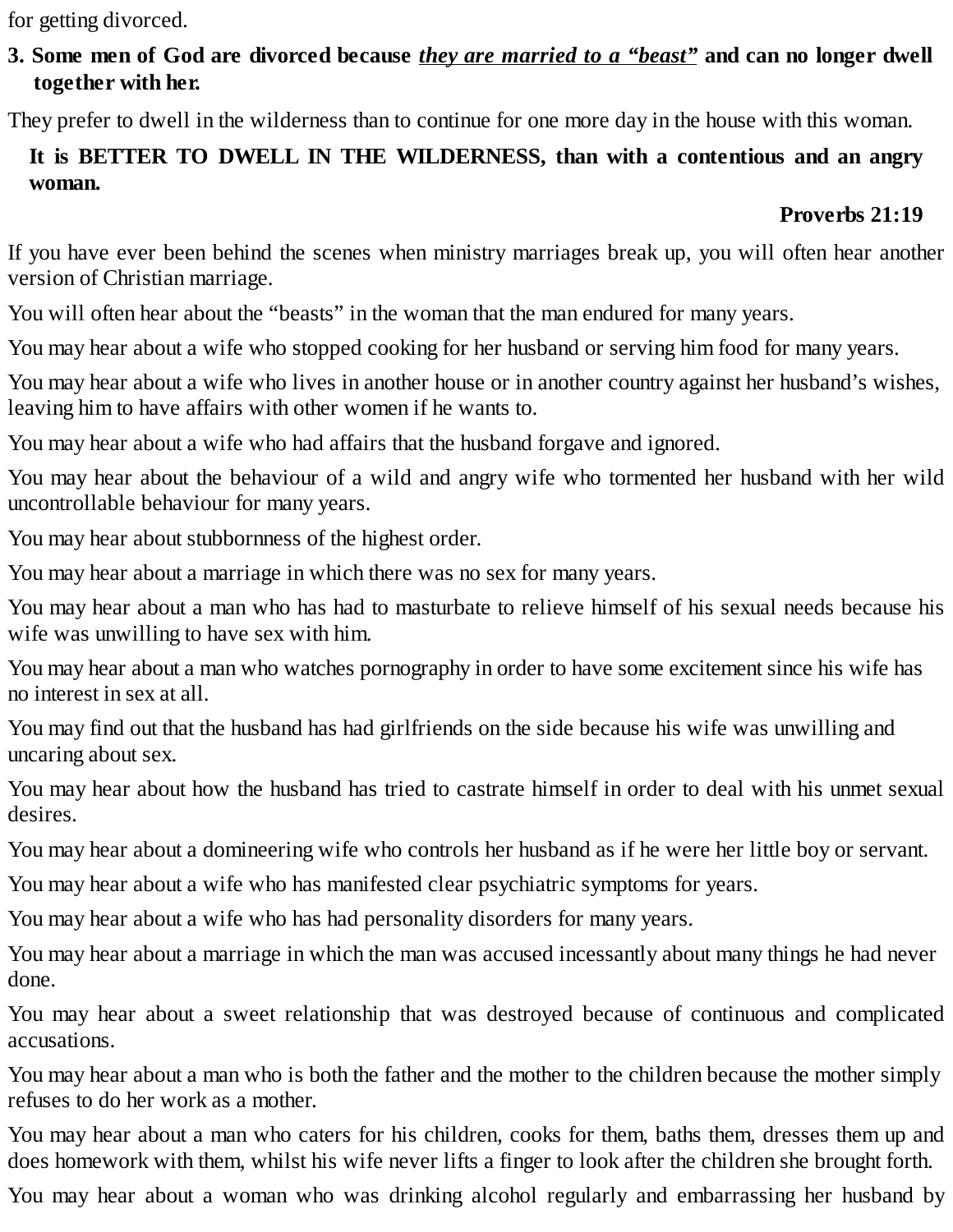getting drunk in public.

You may hear about a woman who was using so much money that she caused financial crises in her home.

You may hear about a man who is known in every restaurant in the city because he never has food at home!

You may even hear about a wife who physically beats up her husband!

If you do bother to find out more, you will find out that the marriages of ministers are much more complicated than they seem on the outside. The breakup of pastors' marriages may be far more complicated than they seem.

This is why you cannot prescribe one solution for all marriages. You must not be like the herbalist who has one potion for all problems. You must be a minister of God's Word and walk in righteousness, justice and equity. You must be fair and true to God and to all the sides of the equation.

## **4. Some men of God are divorced because** *they feel they can handle the reaction* **of the Christian community to their divorce.**

## **Who art thou that judgest another man's servant? to his own master he standeth or falleth. Yea, he shall be holden up: for God is able to make him stand.**

### **Romans 14:4**

There are people who believe that God's judgment is the basis of their standing or falling. They have decided that they stand or fall before God and man's opinion does not matter anymore. They no longer care who judges them. It is the Lord's opinion of them that matters to them.

It is also important to note that adultery is the reason that Jesus gave for a man to legally leave his wife. Jesus said, "But I say unto you, that whosoever looketh on a woman to lust after her hath committed adultery with her already in his heart" (Matthew 5:28).

According to this scripture, if you look at a woman lustfully you have already committed adultery. Most men have looked upon a woman with lust and therefore most men have committed adultery and therefore most women are scripturally entitled to a divorce.

However, if you divorce, you will find yourself in a very "grey area". Some people will support you if you divorce but you will also be criticised by many others. There will always be different opinions about your decision to divorce. I have observed many different attitudes and reactions from Christians towards divorce.

Some people believe that your marriage is your own business and they therefore have no comment to make about your decision to divorce.

Some people simply take sides, depending on whom they are closer to.

Some people always believe that the man is wrong, no matter what.

Some people will no longer follow you because you are divorced.

Some people will follow you no matter how many times you marry or divorce.

Some people believe strongly in never divorcing no matter the occasion.

Some people believe in having polygamous marriages like the patriarchs in the Bible.

Some people believe strongly in endless counselling to resolve the unresolvable.

Some people believe in taking radical decisions about marriage.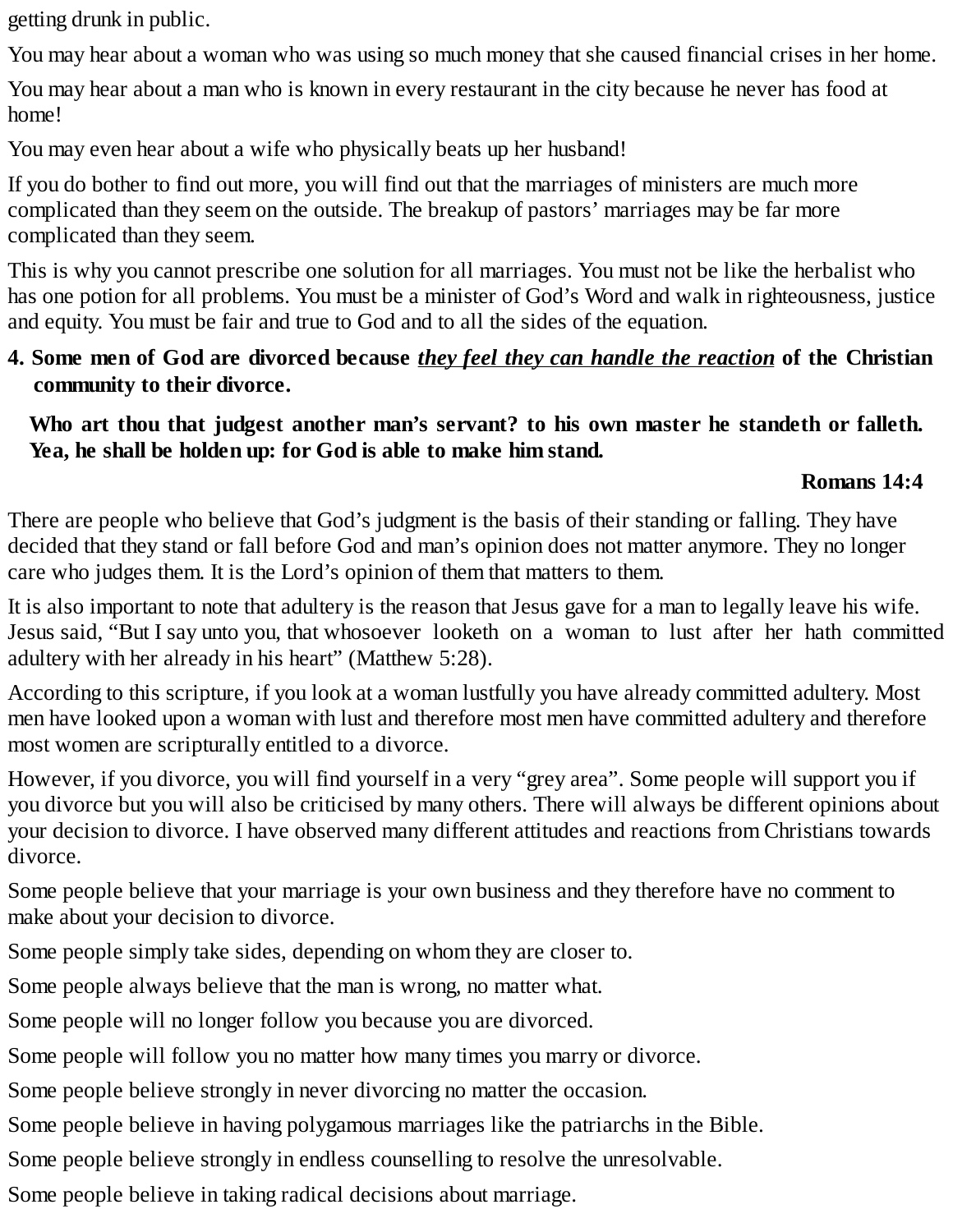Some people believe strongly in divorcing if there is a need to.

Some people believe strongly in hanging in there, suffering and enduring everything, no matter what.

Some people believe strongly that God uses the marriage as a thorn in the flesh to humble them, so, even though they may suffer, they believe staying in it is part of their ministry.

Some people believe in staying in the marriage just to protect the children from the trauma of a divorce.

Some people believe that you should remain unmarried even if your wife is dead.

Some people believe that if your wife is dead, you should not marry for at least five years, to honour her and to show that she is difficult to replace.

Indeed, it takes a strong mind of someone who is sure of himself to take such a decision to move into unchartered waters that require even more faith and attract more criticism.

## **5. Some pastors are divorced because** *they believe it is the better of two options.*

What do I mean by the better of two options? Jesus taught us about choosing the better of two options.

**Wherefore if thy hand or thy foot offend thee, cut them off, and cast them from thee: IT IS BETTER FOR THEE to enter into life halt or maimed, rather than having two hands or two** feet to be cast into everlasting fire. And if thine eye offend thee, pluck it out, and cast it from **thee: IT IS BETTER FOR THEE to enter into life with one eye, rather than having two eyes to be cast into hell fire.**

## **Matthew 18:8-9**

Jesus gave a great word of wisdom when He said, "It is better to cut off your arm and enter into heaven." It is a bad thing to go to heaven without one of your arms. But it is worse to go to hell with two arms. Jesus Christ was teaching us about how to take decisions when you are faced with two bad options.

## **Hard Decisions to Take: Choosing Between Two Bad Options**

Divorce is always a bad option. A divorce will break your heart and break down your life. Living in a difficult marriage is also a bad experience and a bad option.

You must always take the better of the two bad options. Many ministers are often faced with two bad options. The word of God is always right. Sometimes the word of God supports both options. Sometimes both options you are faced with are biblically sound. A child of God must always follow the word of God. What about if both options are in line with the word of God? That is when Jesus' wisdom comes in. Choose the better of the two options!

Let us look at a few examples of hard decisions that Christian marriages are often faced with.

Divorce is a bad option. It is also a bad option to live in confusion and unable to bear fruit. It is not God's will that you live in strife and confusion. God also hates divorce. So what are we going to do? It is God's will that you live in peace. It is also God's will that you bear fruit.

Divorce is a bad option. It is also a bad option to be fighting each other, abusing each other and living in a constant state of quarrelling, strife, unhappiness, tension and stress.

Divorce is a bad option. It is also a bad option to fight physically as a couple and embarrass yourselves in public.

Divorce is a bad option. It is also a bad option to die prematurely because of marital quarrels.

Divorce and remarriage is a bad option. It is also a bad option to be provoked into becoming a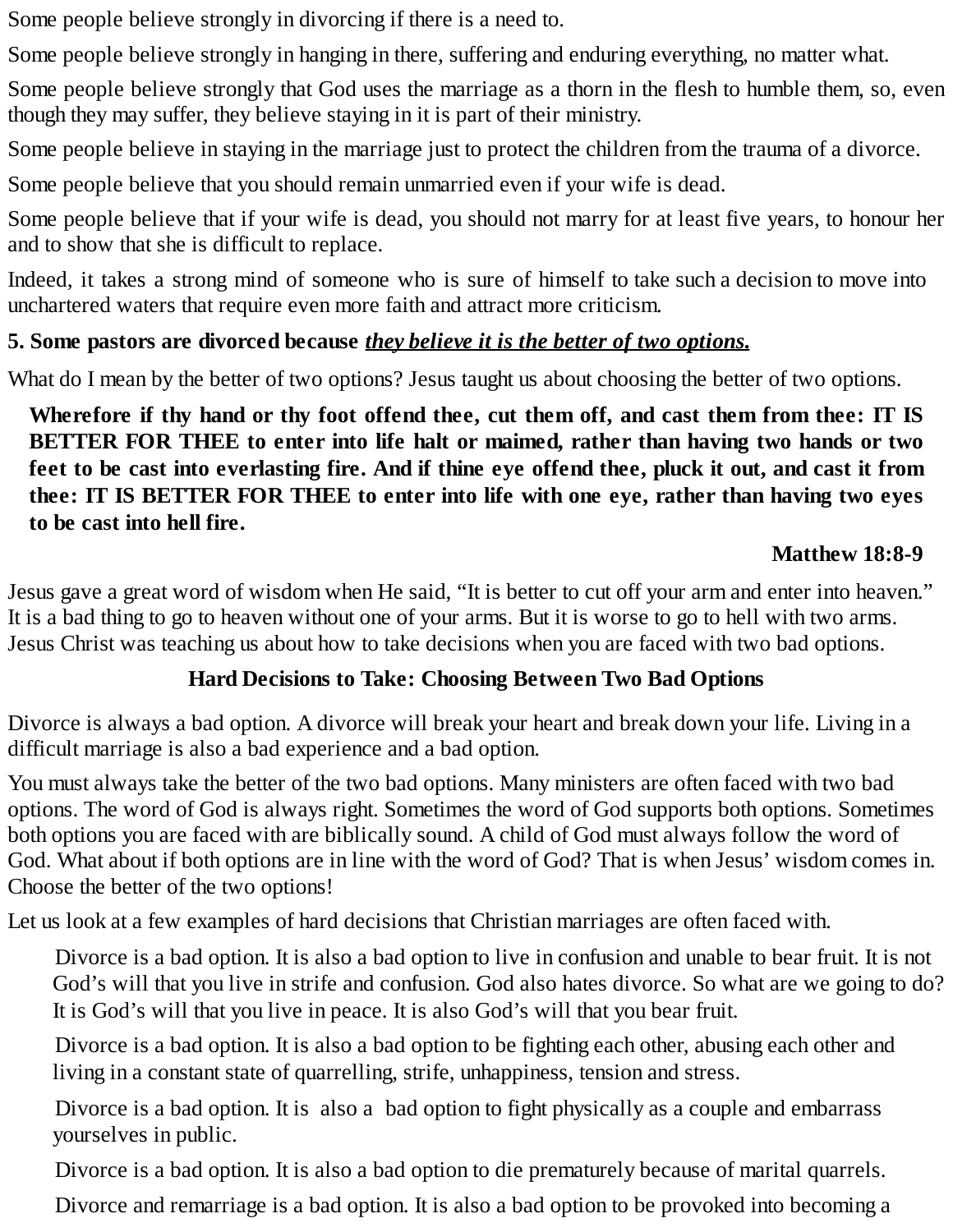murderer.

Divorce and remarriage is a bad option. It is also a bad option to be married and live as an adulterer on the side.

In your life and in your marriage, you may have to choose one of these bad options I have described above. No one can take that decision for you! No one can decide certain things for you! You have to decide which bad option you are going to take and trust that you are taking the right decision. Just expect your judgment from God at the end of the day.

When it is time for exams, no one can do them for you. You have to work out the equation yourself based on what you know. Your wisdom will be seen by the results you get in the examination. This life is an examination! Your wisdom will be seen by the decisions you take based on the options you have. Remember that God will judge you for everything you decide!

You can never say that I told you to divorce. You can only say that I told you to choose between two hard options for which you will receive your own judgment. Jesus our Saviour, decided never to get married or to have a wedding! Wisdom is justified of her children. We will find out everything we do not know when we get to heaven.

## **6. Some people are divorced because** *they are married to a "devil"* **and not a wife.**

Some people simply decide that they can no longer stay with a devil. They think to themselves, "I am not in hell. Why should I live with a devil?

#### **Even so must their wives be grave, not slanderers (diabolos) (DEVILS) sober, faithful in all things.**

#### **1 Timothy 3:11**

The scripture above is very clear that wives can be literal devils. The word "slanderer" is translated from the word *"diabolos"* which means "devil". Some pastors divorce their wives because they consider their wives as literal devils and want to cast out the devil from their lives.

If you behave like a wife, you will be a blessing to your husband. If you behave like a devil, you greatly increase the risk of being cast away. Jesus taught us to cast out devils. When a person behaves like a literal devil it is not surprising that they are treated like a literal devil and cast out.

There are many questions a wife should ask herself. Let us go through some of them.

Am I a wife? Am I a good wife? Am I a wife in the real sense of the word "wife"?

Am I a help to someone's life?

Am I complementary to my husband?

Do I help my husband with food, clothing, finances and life in general?

Do I satisfy my husband sexually?

Do I live with my husband?

Do I live apart from your husband in another house, region or country?

Do I hinder my husband?

Am I the one who does not show love and tenderness to my husband?

Am I the greatest challenge to my husband's ministry?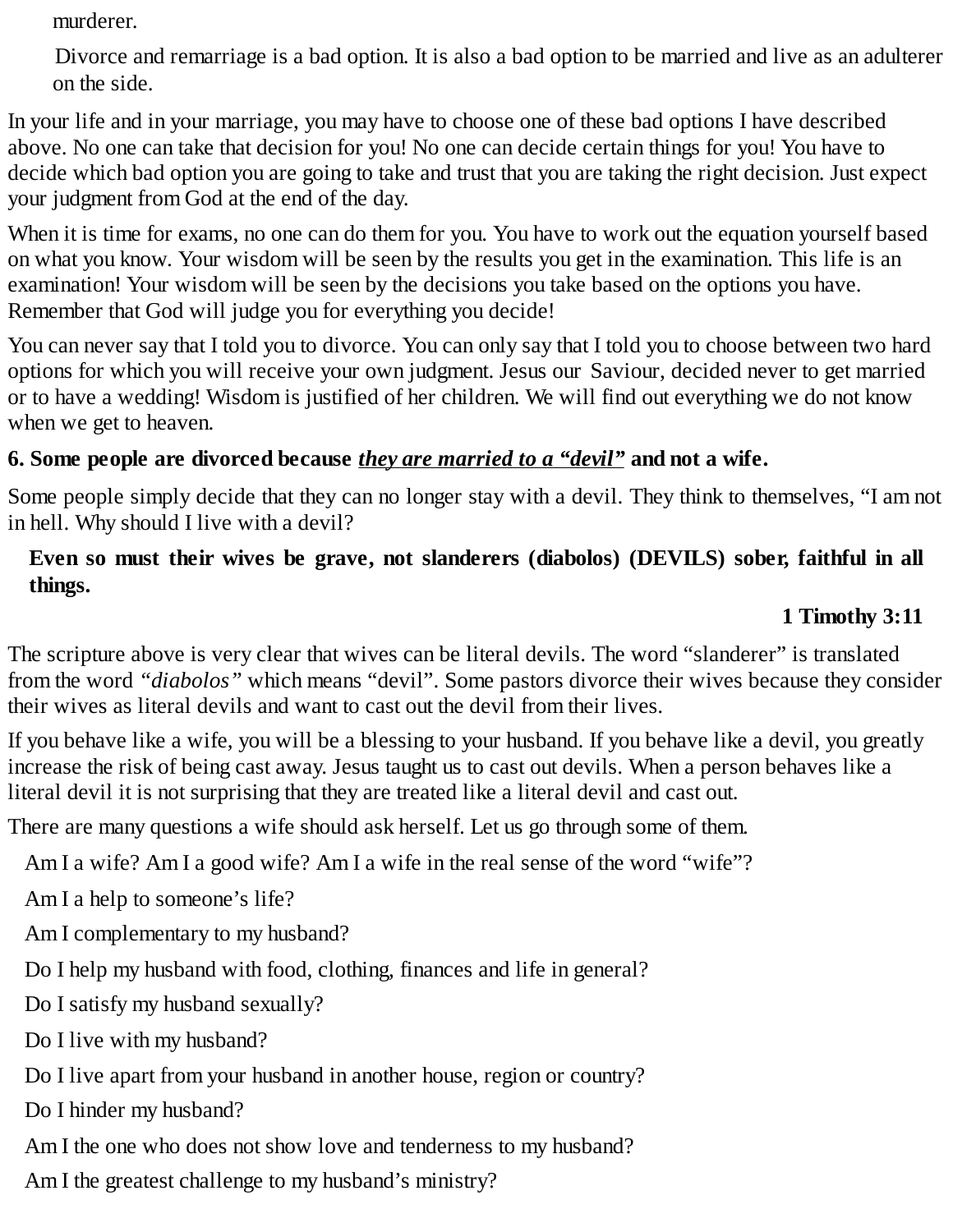Am I the greatest opposition to my husband and his ministry?

Am I the only one who argues with my husband?

Am I the only one who does not see my husband as a great person?

Am I the greatest accuser of my husband and his ministry?

Am I the greatest hindrance to my husband and his ministry?

Am I the greatest contender with my husband and his ministry?

Am I the only one who shouts at my husband?

Depending on your answers to any of these questions, you may not be a helper to your husband at all. Indeed, you may be a devil because a devil is an opposer, a tempter, a challenger and an accuser! Remember that a wife is supposed to be a helper and not a devil. Indeed, you may only be a wife technically or even legally, but in reality you are neither a wife nor a helper to your husband.

## **Even so must their wives be grave, not SLANDERERS (***DIABOLOS***), sober, faithful in all things.**

# **1 Timothy 3:11**

The risk of divorce is greatly increased when you are transformed from a helper into a devil. Do not increase this risk in your life. Not all men will accept never-ending provocation! Not all men will take endless nonsense! Some men may continually accept whatever you do to them. But there are some men who will just walk away and say, "I can't take that any more."

A pastor's wife may end up being transformed from a beauty into a "devil".

What do you do with a "devil"? Cast it out!

Should you divorce from your wife? Jesus' answer is "No"! Do not separate except for adultery!

However, do remember that people will naturally tend to separate themselves from devils: (opposers, challengers, shouters, accusers, destroyers, murderers, wicked persons and adversaries). Most people would rather escape from a wicked devil than remain trapped in a room with one.

Do not become a devil: an opposer, a tempter, an accuser, a destroyer, a murderer, a wicked creature or an adversary! If you are any of these things, you put your husband in great difficulty because he is living with a devil instead of with a wife.

He can see from the Word of God that he should not separate from his wife. But his common sense tells him to separate himself from the devil that destroys him.

Do not confuse your husband nor weaken his resolve to stay with you! Do not turn into a devil or you may be cast out as an enemy!

## **The Lord hath taken away thy judgments, HE HATH CAST OUT THINE ENEMY: the king of Israel, even the Lord, is in the midst of thee: thou shalt not see evil any more.**

## **Zephaniah 3:15**

Do not become an accuser or you may be cast down as the accuser of the brethren was cast down.

**And I heard a loud voice saying in heaven, Now is come salvation, and strength, and the kingdom of our God, and the power of his Christ: for THE ACCUSER OF OUR BRETHREN IS CAST DOWN, which accused them before our God day and night.**

**Revelation 12:10**